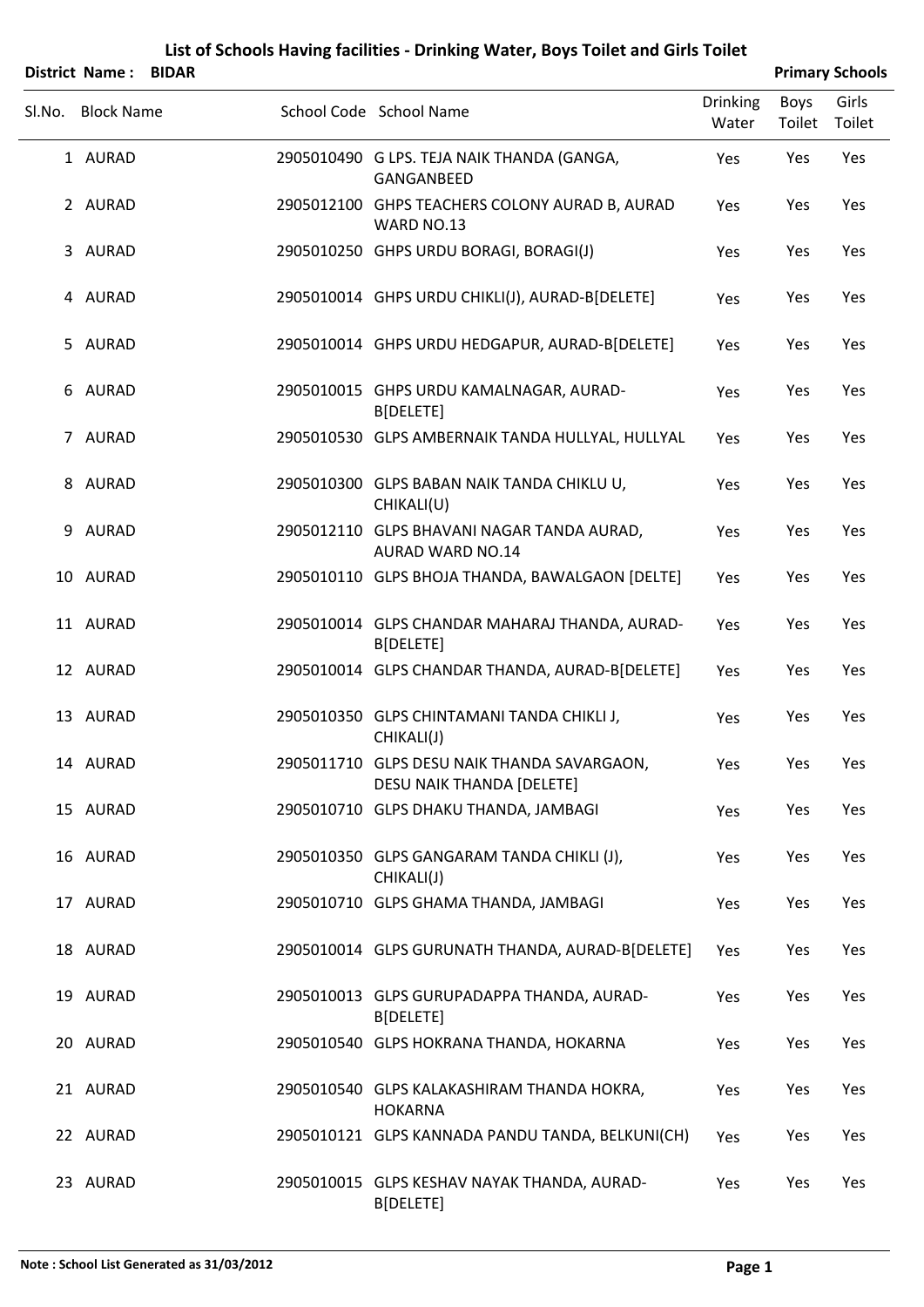| District Name:    | <b>BIDAR</b> |                                                                |                          |                       | <b>Primary Schools</b> |
|-------------------|--------------|----------------------------------------------------------------|--------------------------|-----------------------|------------------------|
| Sl.No. Block Name |              | School Code School Name                                        | <b>Drinking</b><br>Water | <b>Boys</b><br>Toilet | Girls<br>Toilet        |
| 24 AURAD          |              | 2905010450 GLPS LALSING THANADA, EKAMBA                        | Yes                      | Yes                   | Yes                    |
| 25 AURAD          |              | 2905010540 GLPS MAHADEVA PATTY BHANDARKUMTA,<br><b>HOKARNA</b> | Yes                      | Yes                   | Yes                    |
| 26 AURAD          |              | 2905011520 GLPS MAHARAJ THANDA, WADGAON(D)                     | Yes                      | Yes                   | Yes                    |
| 27 AURAD          |              | 2905010120 GLPS NAIKTHANDA DONGAO(M),<br>BELKUNI(CH)           | Yes                      | Yes                   | Yes                    |
| 28 AURAD          |              | 2905010100 GLPS NAMA THANDA BONTHI, BONTHI                     | Yes                      | Yes                   | Yes                    |
| 29 AURAD          |              | 2905010510 GLPS RAMSING TANDA GANESHPUR U,<br>GANESHPUR(U)     | Yes                      | Yes                   | Yes                    |
| 30 AURAD          |              | 2905010015 GLPS SANGRAM THANDA, AURAD-B[DELETE]                | Yes                      | Yes                   | Yes                    |
| 31 AURAD          |              | 2905011050 GLPS SOMATHANDA MALEGAON, MURKI                     | Yes                      | Yes                   | Yes                    |
| 32 AURAD          |              | 2905010015 GLPS TOLA THANDA, AURAD-B[DELETE]                   | Yes                      | Yes                   | Yes                    |
| 33 AURAD          |              | 2905010070 GLPS URDU BELDAL, BELDAL                            | Yes                      | Yes                   | Yes                    |
| 34 AURAD          |              | 2905010280 GLPS URDU CHONDIMUKHED,<br>CHONDIMUTHKHED           | Yes                      | Yes                   | Yes                    |
| 35 AURAD          |              | 2905010410 GLPS URDU DONGAON (M), DONGAON(M)                   | Yes                      | Yes                   | Yes                    |
| 36 AURAD          |              | 2905010014 GLPS URDU JAMBGI, AURAD-B[DELETE]                   | Yes                      | Yes                   | Yes                    |
| 37 AURAD          |              | 2905010920 GLPS URDU KANDGUL, KANDGOL                          | Yes                      | Yes                   | Yes                    |
| 38 AURAD          |              | 2905010850 GLPS URDU KORIYAL, KORIYAL                          | Yes                      | Yes                   | Yes                    |
| 39 AURAD          |              | 2905011050 GLPS URDU MURKI, MURKI                              | Yes                      | Yes                   | Yes                    |
| 40 AURAD          |              | 2905010013 GLPS URDU NARAYANPUR, AURAD-B[DELETE]               | Yes                      | Yes                   | Yes                    |
| 41 AURAD          |              | 2905010014 GLPS URDU RAKSHAL (B), AURAD-B[DELETE]              | Yes                      | Yes                   | Yes                    |
| 42 AURAD          |              | 2905010014 GLPS URDU SANTHPUR, AURAD-B[DELETE]                 | Yes                      | Yes                   | Yes                    |
| 43 AURAD          |              | 2905011390 GLPS URDU SAWALI, SAWALI                            | Yes                      | Yes                   | Yes                    |
| 44 AURAD          |              | 2905011420 GLPS URDU SHORALLI, SHORHALLI                       | Yes                      | Yes                   | Yes                    |
| 45 AURAD          |              | 2905010015 GLPS URDU SONAL, AURAD-B[DELETE]                    | Yes                      | Yes                   | Yes                    |
| 46 AURAD          |              | 2905010015 GLPS URDU TORNA, AURAD-B[DELETE]                    | Yes                      | Yes                   | Yes                    |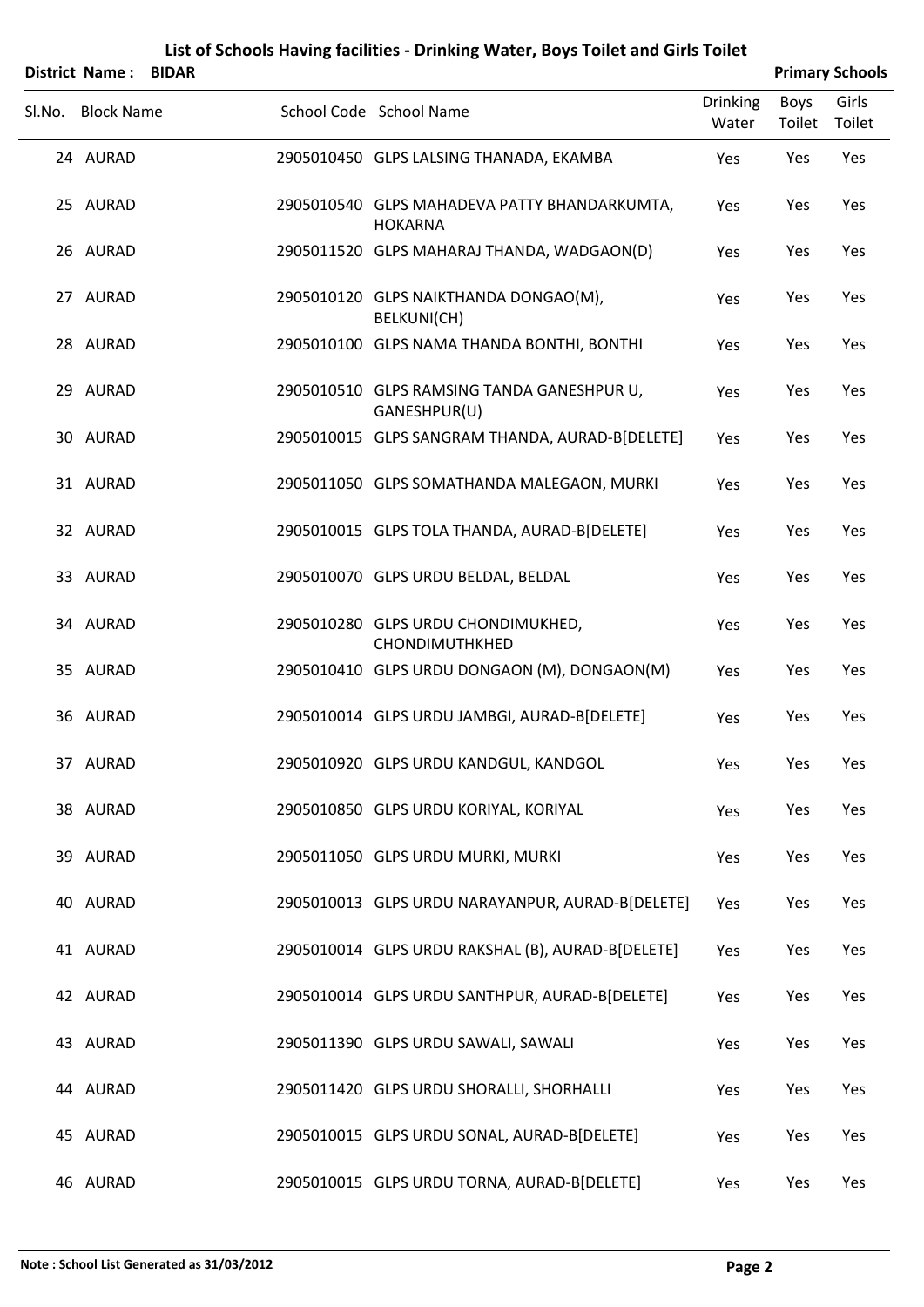|        | List of Schools Having facilities - Drinking Water, Boys Toilet and Girls Toilet |              |                                                               |                          |                |                        |  |  |  |  |  |  |
|--------|----------------------------------------------------------------------------------|--------------|---------------------------------------------------------------|--------------------------|----------------|------------------------|--|--|--|--|--|--|
|        | <b>District Name:</b>                                                            | <b>BIDAR</b> |                                                               |                          |                | <b>Primary Schools</b> |  |  |  |  |  |  |
| Sl.No. | <b>Block Name</b>                                                                |              | School Code School Name                                       | <b>Drinking</b><br>Water | Boys<br>Toilet | Girls<br>Toilet        |  |  |  |  |  |  |
|        | 47 AURAD                                                                         |              | 2905010014 GLPS URDU WADAGAON, AURAD-B[DELETE]                | Yes                      | Yes            | Yes                    |  |  |  |  |  |  |
|        | 48 AURAD                                                                         |              | 2905010015 GLPS VASWASNAGAR KAMALNAGAR, AURAD-<br>B[DELETE]   | Yes                      | Yes            | Yes                    |  |  |  |  |  |  |
|        | 49 AURAD                                                                         |              | 2905011561 GLPS. KISHAN NAIK THANDA DABKA, CH<br><b>DAPKA</b> | Yes                      | Yes            | Yes                    |  |  |  |  |  |  |
|        | 50 AURAD                                                                         |              | 2905011140 GLPS. MAHARAJ WADI THANDA, MAHARAJ<br><b>WADI</b>  | Yes                      | Yes            | Yes                    |  |  |  |  |  |  |
|        | 51 AURAD                                                                         |              | 2905011520 GLPS. WADENBANG THANDA, WADGAON(D)                 | Yes                      | Yes            | Yes                    |  |  |  |  |  |  |
|        | 52 AURAD                                                                         |              | 2905010710 GLPS. WASIRAM NAYAK THANDA, JAMBAGI                | Yes                      | Yes            | Yes                    |  |  |  |  |  |  |
|        | 53 AURAD                                                                         |              | 2905010350 GLPS. YAKNATH THANDA, CHIKALI(J)                   | Yes                      | Yes            | Yes                    |  |  |  |  |  |  |
|        | 54 AURAD                                                                         |              | 2905010100 GLPS.BAVAN MATTI THANDA, BONTHI                    | Yes                      | Yes            | Yes                    |  |  |  |  |  |  |
|        | 55 AURAD                                                                         |              | 2905011590 GLPS.BHAVANI THANDA(B), BHAVANI<br>THANDA [DELETE] | Yes                      | Yes            | Yes                    |  |  |  |  |  |  |
|        | 56 AURAD                                                                         |              | 2905010300 GLPS.KHEMA THANDA CHIKLI(U), CHIKALI(U)            | Yes                      | Yes            | Yes                    |  |  |  |  |  |  |
|        | 57 AURAD                                                                         |              | 2905011520 GLPS.POMADEVLA THANDA, WADGAON(D)                  | Yes                      | Yes            | Yes                    |  |  |  |  |  |  |
|        | 58 AURAD                                                                         |              | 2905010200 GOVT HPS BELKONI (B), BELKUNI(B)                   | Yes                      | Yes            | Yes                    |  |  |  |  |  |  |
|        | 59 AURAD                                                                         |              | 2905010920 GOVT HPS KANDGOAL, KANDGOL                         | Yes                      | Yes            | Yes                    |  |  |  |  |  |  |
|        | 60 AURAD                                                                         |              | 2905010450 GOVT BOYS MPS EKAMBA, EKAMBA                       | Yes                      | Yes            | Yes                    |  |  |  |  |  |  |
|        | 61 AURAD                                                                         |              | 2905010450 GOVT GIRLS HPS EKAMBA, EKAMBA                      | Yes                      | Yes            | Yes                    |  |  |  |  |  |  |
|        | 62 AURAD                                                                         |              | 2905011280 GOVT HPS RAKASHAL(K), RAKASHAL(K)                  | Yes                      | Yes            | Yes                    |  |  |  |  |  |  |
|        | 63 AURAD                                                                         |              | 2905010030 GOVT HPS ALLUR(K), ALLUR(K)                        | Yes                      | Yes            | Yes                    |  |  |  |  |  |  |
|        | 64 AURAD                                                                         |              | 2905010060 GOVT HPS BADALGAON, BADALGAON                      | Yes                      | Yes            | Yes                    |  |  |  |  |  |  |
|        | 65 AURAD                                                                         |              | 2905010140 GOVT HPS BALAT (B), BALATH(B)                      | Yes                      | Yes            | Yes                    |  |  |  |  |  |  |
|        | 66 AURAD                                                                         |              | 2905010140 GOVT HPS BALATH (K), BALATH(B)                     | Yes                      | Yes            | Yes                    |  |  |  |  |  |  |
|        | 67 AURAD                                                                         |              | 2905010240 GOVT HPS BALLUR (J), BALLUR(J)                     | Yes                      | Yes            | Yes                    |  |  |  |  |  |  |
|        | 68 AURAD                                                                         |              | 2905010190 GOVT HPS BALUR (K), BALUR(K)                       | Yes                      | Yes            | Yes                    |  |  |  |  |  |  |
|        | 69 AURAD                                                                         |              | 2905010080 GOVT HPS BARDAPUR, BARDAPUR                        | Yes                      | Yes            | Yes                    |  |  |  |  |  |  |

### **Note : School List Generated as 31/03/2012 Page 3**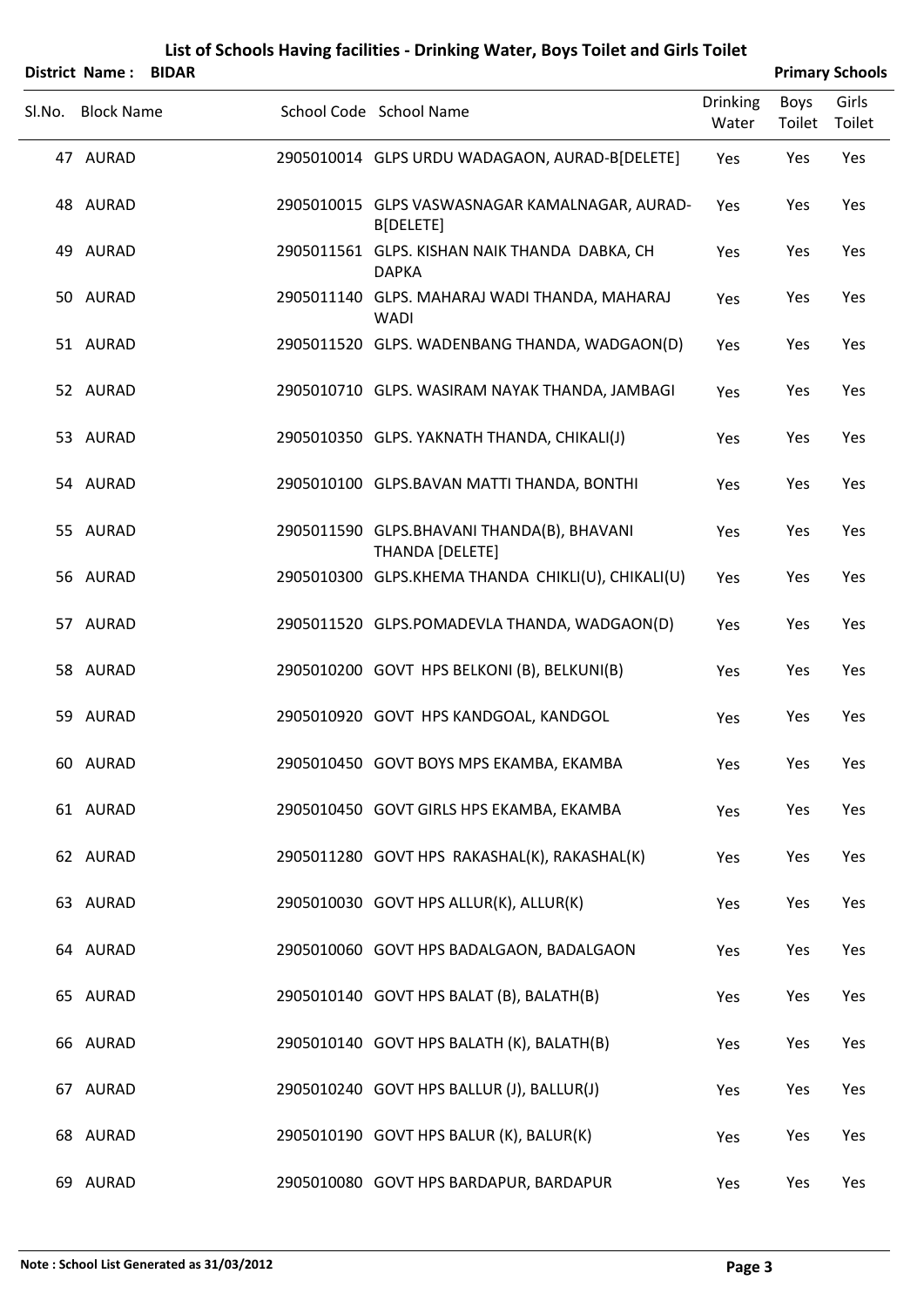| District Name:    | <b>BIDAR</b> |                                                                  |                          | <b>Primary Schools</b> |                 |
|-------------------|--------------|------------------------------------------------------------------|--------------------------|------------------------|-----------------|
| Sl.No. Block Name |              | School Code School Name                                          | <b>Drinking</b><br>Water | <b>Boys</b><br>Toilet  | Girls<br>Toilet |
| 70 AURAD          |              | 2905010110 GOVT HPS BAWALGAON, BAWALGAON<br>[DELTE]              | Yes                      | Yes                    | Yes             |
| 71 AURAD          |              | 2905010130 GOVT HPS BEDKUNDA, BEDKUNDA                           | Yes                      | Yes                    | Yes             |
| 72 AURAD          |              | 2905010070 GOVT HPS BELDAL, BELDAL                               | Yes                      | Yes                    | Yes             |
| 73 AURAD          |              | 2905010120 GOVT HPS BELKUNI (CH), BELKUNI(CH)                    | Yes                      | Yes                    | Yes             |
| 74 AURAD          |              | 2905010090 GOVT HPS BHANDARKAMTA,<br>BHANDARKUMTA                | Yes                      | Yes                    | Yes             |
| 75 AURAD          |              | 2905010220 GOVT HPS BHAVANI BIGALGAON,<br>BHAVANIBIJALGAON       | Yes                      | Yes                    | Yes             |
| 76 AURAD          |              | 2905010200 GOVT HPS BHOPALGUD, BELKUNI(B)                        | Yes                      | Yes                    | Yes             |
| 77 AURAD          |              | 2905010100 GOVT HPS BONTHI, BONTHI                               | Yes                      | Yes                    | Yes             |
| 78 AURAD          |              | 2905010050 GOVT HPS BORAL, BORAL                                 | Yes                      | Yes                    | Yes             |
| 79 AURAD          |              | 2905010330 GOVT HPS CHANDANWADI, CHANDANWADI<br>[DELETE]         | Yes                      | Yes                    | Yes             |
| 80 AURAD          |              | 2905010320 GOVT HPS CHANDESHWAR, CHANDESHWAR                     | Yes                      | Yes                    | Yes             |
| 81 AURAD          |              | 2905010310 GOVT HPS CHANDORI, CHANDOORI                          | Yes                      | Yes                    | Yes             |
| 82 AURAD          |              | 2905010290 GOVT HPS CHEMEGAON, CHEMEGAON                         | Yes                      | Yes                    | Yes             |
| 83 AURAD          |              | 2905010350 GOVT HPS CHIKALI (J), CHIKALI(J)                      | Yes                      | Yes                    | Yes             |
| 84 AURAD          |              | 2905010300 GOVT HPS CHIKALI (U), CHIKALI(U)                      | Yes                      | Yes                    | Yes             |
| 85 AURAD          |              | 2905010270 GOVT HPS CHINTAKI, CHINTAKI                           | Yes                      | Yes                    | Yes             |
| 86 AURAD          |              | 2905010280 GOVT HPS CHONDIMUKHED,<br>CHONDIMUTHKHED              | Yes                      | Yes                    | Yes             |
| 87 AURAD          |              | 2905010400 GOVT HPS DIGGI, DIGGI                                 | Yes                      | Yes                    | Yes             |
| 88 AURAD          |              | 2905010410 GOVT HPS DONGAON (M) WADI,<br>DONGAON(M)              | Yes                      | Yes                    | Yes             |
| 89 AURAD          |              | 2905010390 GOVT HPS DONGARGAON, DONGARGAON                       | Yes                      | Yes                    | Yes             |
| 90 AURAD          |              | 2905010380 GOVT HPS DUPATHMAHAGAON,<br><b>DHUPATMAHAGAON</b>     | Yes                      | Yes                    | Yes             |
| 91 AURAD          |              | 2905010440 GOVT HPS EKLARA, EKLARA                               | Yes                      | Yes                    | Yes             |
| 92 AURAD          |              | 2905010500 GOVT HPS GADIKUSHNOOR,<br><b>GADIKUSHNOOR [DELTE]</b> | Yes                      | Yes                    | Yes             |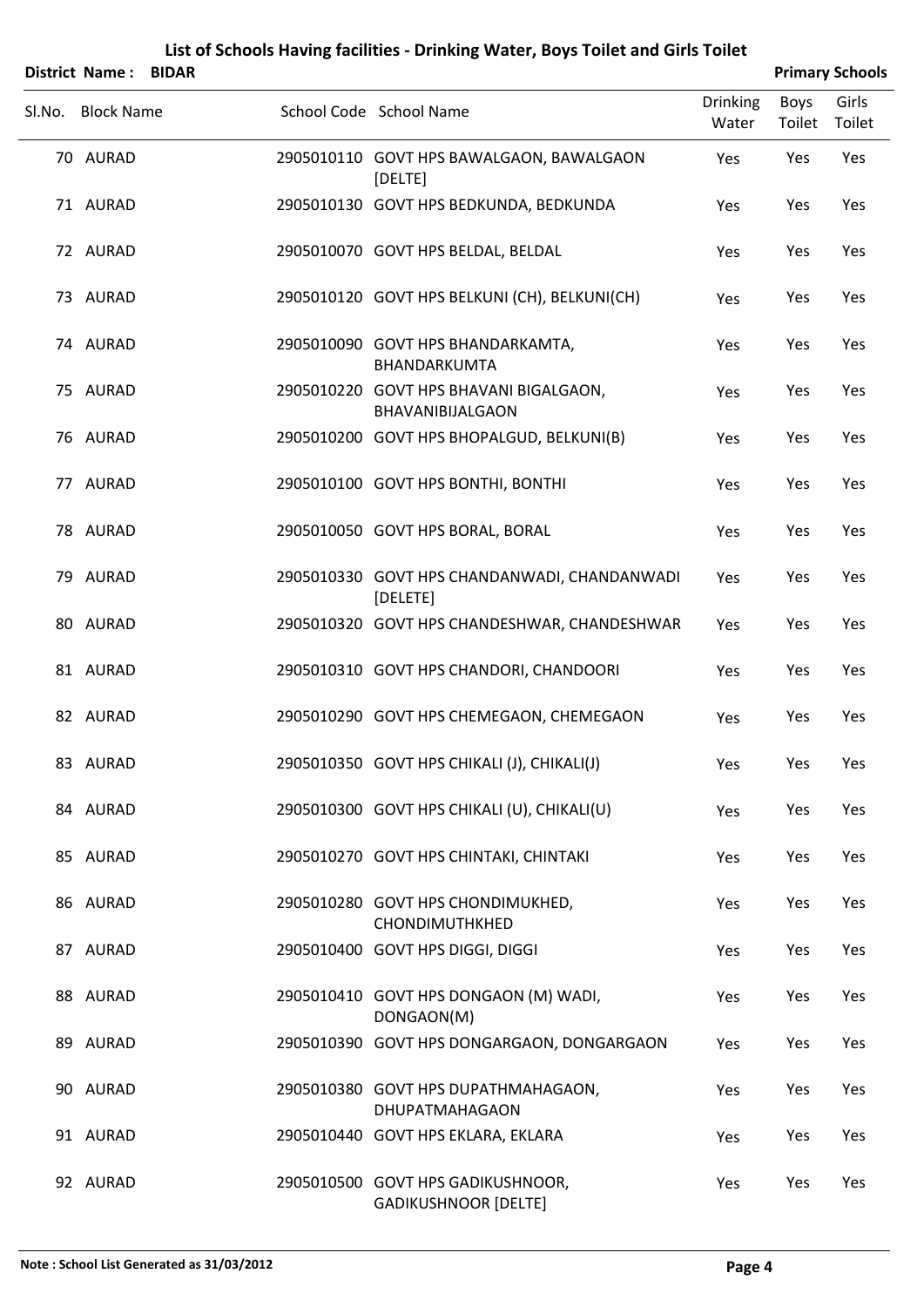| <b>District Name:</b> | <b>BIDAR</b> | List of Schools Having facilities - Drinking Water, Boys Toilet and Girls Toilet |                   |                       | <b>Primary Schools</b> |
|-----------------------|--------------|----------------------------------------------------------------------------------|-------------------|-----------------------|------------------------|
| Sl.No. Block Name     |              | School Code School Name                                                          | Drinking<br>Water | <b>Boys</b><br>Toilet | Girls<br>Toilet        |
| 93 AURAD              |              | 2905010460 GOVT HPS GANESHPUR (A), GANESHPUR(A)                                  | Yes               | Yes                   | Yes                    |
| 94 AURAD              |              | 2905010510 GOVT HPS GANESHPUR (U), GANESHPUR(U)                                  | Yes               | Yes                   | Yes                    |
| 95 AURAD              |              | 2905010490 GOVT HPS GANGANBEED, GANGANBEED                                       | Yes               | Yes                   | Yes                    |
| 96 AURAD              |              | 2905010480 GOVT HPS GUDAPALLI, GUDAPALLI                                         | Yes               | Yes                   | Yes                    |
| 97 AURAD              |              | 2905010620 GOVT HPS HAKAYAL, HAKAYAL                                             | Yes               | Yes                   | Yes                    |
| 98 AURAD              |              | 2905010560 GOVT HPS HALHALLI, HALHALLI                                           | Yes               | Yes                   | Yes                    |
| 99 AURAD              |              | 2905010550 GOVT HPS HANDIKERA, HANDIKERA                                         | Yes               | Yes                   | Yes                    |
| 100 AURAD             |              | 2905010630 GOVT HPS HANGARGA, HANGARGA                                           | Yes               | Yes                   | Yes                    |
| 101 AURAD             |              | 2905011980 GOVT HPS HARIJANWADA AURAD, AURAD<br>WARD NO.1                        | Yes               | Yes                   | Yes                    |
| 102 AURAD             |              | 2905010520 GOVT HPS HASSIKERA, HASSIKERA                                         | Yes               | Yes                   | Yes                    |
| 103 AURAD             |              | 2905010570 GOVT HPS HIPPALGAON, HIPPALGAON                                       | Yes               | Yes                   | Yes                    |
| 104 AURAD             |              | 2905010540 GOVT HPS HOKRANA (B), HOKARNA                                         | Yes               | Yes                   | Yes                    |
| 105 AURAD             |              | 2905010610 GOVT HPS HOLSUMANDOOR,<br><b>HOLSUMANDOOR</b>                         | Yes               | Yes                   | Yes                    |
| 106 AURAD             |              | 2905010590 GOVT HPS HORANDI, HORANDI                                             | Yes               | Yes                   | Yes                    |
| 107 AURAD             |              | 2905010600 GOVT HPS HULSOOR (K), HULSOOR(K)                                      | Yes               | Yes                   | Yes                    |
| 108 AURAD             |              | 2905010650 GOVT HPS JAMALPUR, JAMALPUR                                           | Yes               | Yes                   | Yes                    |
| 109 AURAD             |              | 2905010710 GOVT HPS JAMBAGI, JAMBAGI                                             | Yes               | Yes                   | Yes                    |
| 110 AURAD             |              | 2905010700 GOVT HPS JEERGA (B), JEERGA(B)                                        | Yes               | Yes                   | Yes                    |
| 111 AURAD             |              | 2905010670 GOVT HPS JOJANA, JOJANA [DELTE]                                       | Yes               | Yes                   | Yes                    |
| 112 AURAD             |              | 2905010820 GOVT HPS KALGAPUR, KALGAPUR                                           | Yes               | Yes                   | Yes                    |
| 113 AURAD             |              | 2905010750 GOVT HPS KARANJI (B), KARANJI(B)                                      | Yes               | Yes                   | Yes                    |
| 114 AURAD             |              | 2905010760 GOVT HPS KARANJI (K), KARANJI(K)                                      | Yes               | Yes                   | Yes                    |
| 115 AURAD             |              | 2905010770 GOVT HPS KARKAYAL, KARKAYAL                                           | Yes               | Yes                   | Yes                    |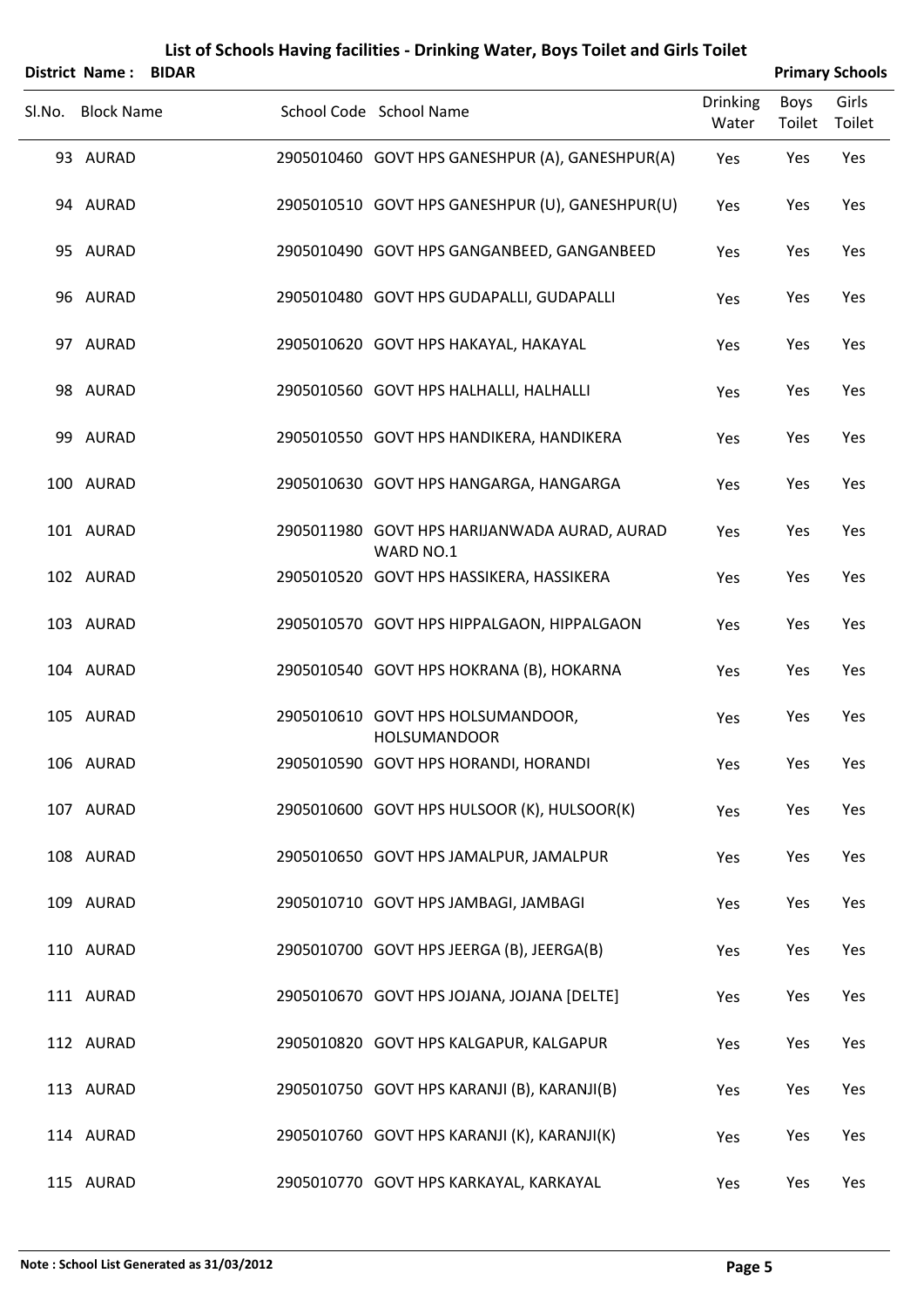| List of Schools Having facilities - Drinking Water, Boys Toilet and Girls Toilet |              |                                                          |                       |                        |  |  |  |  |
|----------------------------------------------------------------------------------|--------------|----------------------------------------------------------|-----------------------|------------------------|--|--|--|--|
| <b>District Name:</b>                                                            | <b>BIDAR</b> |                                                          |                       | <b>Primary Schools</b> |  |  |  |  |
| Sl.No. Block Name                                                                |              | <b>Drinking</b><br>School Code School Name<br>Water      | <b>Boys</b><br>Toilet | Girls<br>Toilet        |  |  |  |  |
| 116 AURAD                                                                        |              | 2905010930 GOVT HPS KHANAPUR, KHANAPUR<br>Yes            | Yes                   | Yes                    |  |  |  |  |
| 117 AURAD                                                                        |              | 2905010780 GOVT HPS KHARDA (B), KHERDA(B)<br>Yes         | Yes                   | Yes                    |  |  |  |  |
| 118 AURAD                                                                        |              | 2905010810 GOVT HPS KHED, KHED<br>Yes                    | Yes                   | Yes                    |  |  |  |  |
| 119 AURAD                                                                        |              | 2905010720 GOVT HPS KOLLUR, KOLLUR<br>Yes                | Yes                   | Yes                    |  |  |  |  |
| 120 AURAD                                                                        |              | 2905010860 GOVT HPS KOREKAL, KOREKAL<br>Yes              | Yes                   | Yes                    |  |  |  |  |
| 121 AURAD                                                                        |              | 2905010850 GOVT HPS KORIYAL, KORIYAL<br>Yes              | Yes                   | Yes                    |  |  |  |  |
| 122 AURAD                                                                        |              | 2905010840 GOVT HPS KOTGYAL, KOTAGYAL<br>Yes             | Yes                   | Yes                    |  |  |  |  |
| 123 AURAD                                                                        |              | 2905010880 GOVT HPS KOUDGAON, KOUDGAON<br>Yes            | Yes                   | Yes                    |  |  |  |  |
| 124 AURAD                                                                        |              | 2905010890 GOVT HPS KOUTHA (B), KOUTHA(B)<br>Yes         | Yes                   | Yes                    |  |  |  |  |
| 125 AURAD                                                                        |              | 2905010900 GOVT HPS KOUTHA (K), KOUTHA(K)<br>Yes         | Yes                   | Yes                    |  |  |  |  |
| 126 AURAD                                                                        |              | 2905010980 GOVT HPS LADHA, LADHA<br>Yes                  | Yes                   | Yes                    |  |  |  |  |
| 127 AURAD                                                                        |              | 2905011000 GOVT HPS MAHADONAGHAON,<br>Yes<br>MAHADONGAON | Yes                   | Yes                    |  |  |  |  |
| 128 AURAD                                                                        |              | 2905011060 GOVT HPS MALEGAON, MALEGAON<br>Yes            | Yes                   | Yes                    |  |  |  |  |
| 129 AURAD                                                                        |              | 2905011030 GOVT HPS MANOOR (K), MANOOR(K)<br>Yes         | Yes                   | Yes                    |  |  |  |  |
| 130 AURAD                                                                        |              | 2905011100 GOVT HPS MASKAL, MASKAL<br>Yes                | Yes                   | Yes                    |  |  |  |  |
| 131 AURAD                                                                        |              | 2905011040 GOVT HPS MEDAPALLI, MEDAPALLI<br>Yes          | Yes                   | Yes                    |  |  |  |  |
| 132 AURAD                                                                        |              | 2905011090 GOVT HPS MUDHOL (K), MUDHOL(K)<br>Yes         | Yes                   | Yes                    |  |  |  |  |
| 133 AURAD                                                                        |              | 2905011020 GOVT HPS MUNGNAL, MUNGNAL<br>Yes              | Yes                   | Yes                    |  |  |  |  |
| 134 AURAD                                                                        |              | 2905011150 GOVT HPS MURUG (K), MURUG(K)<br>Yes           | Yes                   | Yes                    |  |  |  |  |
| 135 AURAD                                                                        |              | 2905011130 GOVT HPS MUSTAPUR, MUSTAPUR<br>Yes            | Yes                   | Yes                    |  |  |  |  |
| 136 AURAD                                                                        |              | 2905011190 GOVT HPS NAGANPALLI, NAGAMPALLI<br>Yes        | Yes                   | Yes                    |  |  |  |  |
| 137 AURAD                                                                        |              | 2905011180 GOVT HPS NAGMARPALLI, NAGMARPALLI<br>Yes      | Yes                   | Yes                    |  |  |  |  |
| 138 AURAD                                                                        |              | 2905011200 GOVT HPS NAGOOR (M), NAGOOR(M)<br>Yes         | Yes                   | Yes                    |  |  |  |  |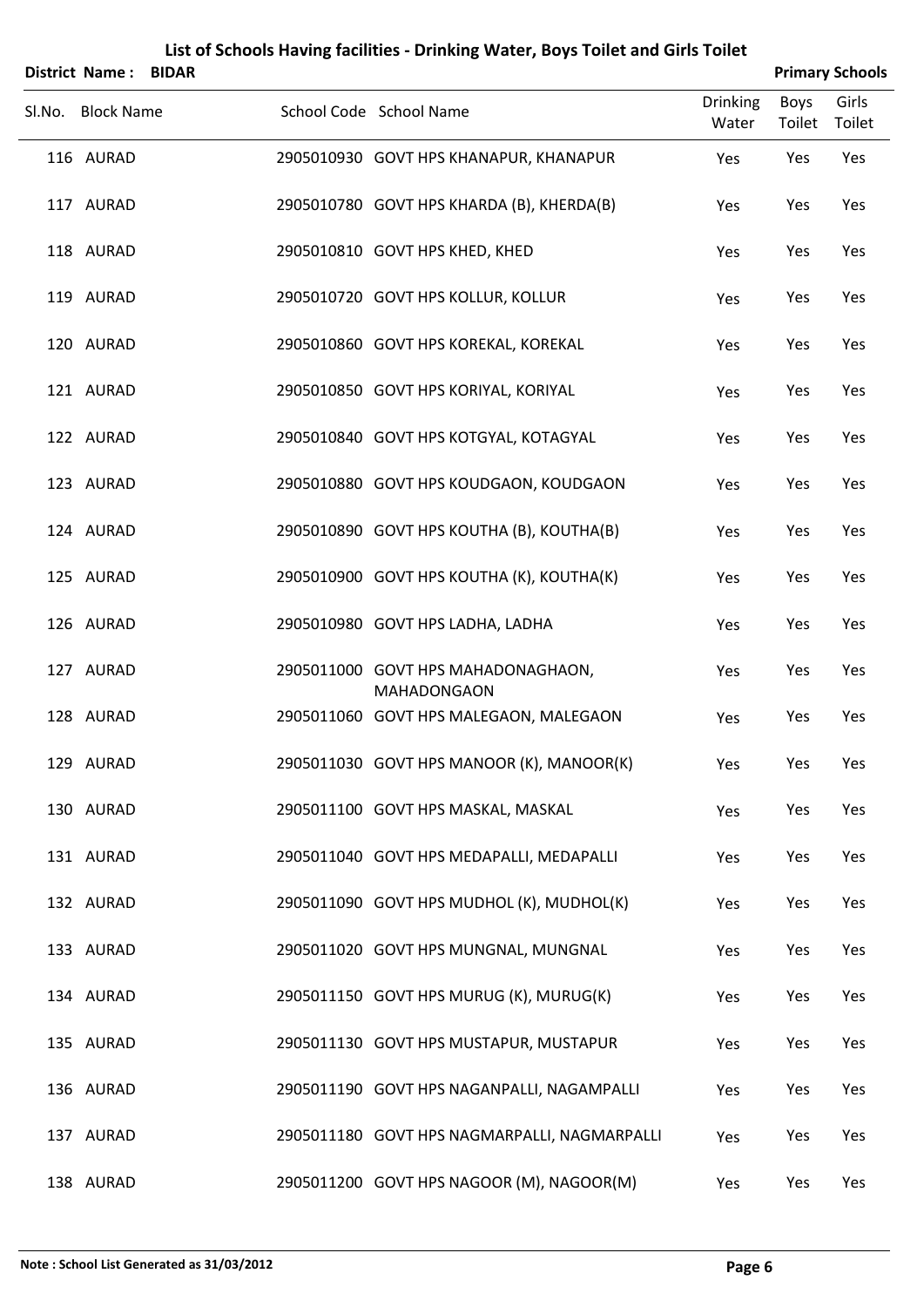| <b>District Name:</b> | <b>BIDAR</b> |                                                                |                          |                | <b>Primary Schools</b> |
|-----------------------|--------------|----------------------------------------------------------------|--------------------------|----------------|------------------------|
| Sl.No. Block Name     |              | School Code School Name                                        | <b>Drinking</b><br>Water | Boys<br>Toilet | Girls<br>Toilet        |
| 139 AURAD             |              | 2905011210 GOVT HPS NAGOOR (N), NAGOOR(N)                      | Yes                      | Yes            | Yes                    |
| 140 AURAD             |              | 2905011220 GOVT HPS NANDIBIJALGAON, NANDI<br><b>BIJALGAON</b>  | Yes                      | Yes            | Yes                    |
| 141 AURAD             |              | 2905011160 GOVT HPS NARAYANPUR, NARAYANPUR                     | Yes                      | Yes            | Yes                    |
| 142 AURAD             |              | 2905011250 GOVT HPS NIDODA, NIDODA                             | Yes                      | Yes            | Yes                    |
| 143 AURAD             |              | 2905011270 GOVT HPS RAIPALLI, RAIPALLI                         | Yes                      | Yes            | Yes                    |
| 144 AURAD             |              | 2905011370 GOVT HPS SANGAM, SANGAM                             | Yes                      | Yes            | Yes                    |
| 145 AURAD             |              | 2905011360 GOVT HPS SANGNAL, SANGNAL                           | Yes                      | Yes            | Yes                    |
| 146 AURAD             |              | 2905011390 GOVT HPS SAWALI, SAWALI                             | Yes                      | Yes            | Yes                    |
| 147 AURAD             |              | 2905011340 GOVT HPS SAWARGAON, SAWARGAON                       | Yes                      | Yes            | Yes                    |
| 148 AURAD             |              | 2905011410 GOVT HPS SHAMBELLI, SHAMBELLI                       | Yes                      | Yes            | Yes                    |
| 149 AURAD             |              | 2905011420 GOVT HPS SHORHALLI, SHORHALLI                       | Yes                      | Yes            | Yes                    |
| 150 AURAD             |              | 2905011320 GOVT HPS SUNDAL, SUNDAL                             | Yes                      | Yes            | Yes                    |
| 151 AURAD             |              | 2905011470 GOVT HPS TAPASHAL, TAPASHAL                         | Yes                      | Yes            | Yes                    |
| 152 AURAD             |              | 2905011440 GOVT HPS TEGAMPUR, TEGAMPUR                         | Yes                      | Yes            | Yes                    |
| 153 AURAD             |              | 2905011460 GOVT HPS TORNA WADI, TORNA                          | Yes                      | Yes            | Yes                    |
| 154 AURAD             |              | 2905011480 GOVT HPS UJANI, UJANI                               | Yes                      | Yes            | Yes                    |
| 155 AURAD             |              | 2905010011 GOVT HPS URDU BASWANGALLI AURAD,<br>AURAD-B[DELETE] | Yes                      | Yes            | Yes                    |
| 156 AURAD             |              | 2905010120 GOVT HPS URDU BELKUNI (CH), BELKUNI(CH)             | Yes                      | Yes            | Yes                    |
| 157 AURAD             |              | 2905010090 GOVT HPS URDU BHANDARKAMTA,<br>BHANDARKUMTA         | Yes                      | Yes            | Yes                    |
| 158 AURAD             |              | 2905011560 GOVT HPS URDU CH.DABKA, CH DAPKA                    | Yes                      | Yes            | Yes                    |
| 159 AURAD             |              | 2905010270 GOVT HPS URDU CHINTAKI, CHINTAKI                    | Yes                      | Yes            | Yes                    |
| 160 AURAD             |              | 2905011500 GOVT HPS WAGANGERA, WANGANGERA                      | Yes                      | Yes            | Yes                    |
| 161 AURAD             |              | 2905011510 GOVT HPS WALLEPUR, WALLEPUR                         | Yes                      | Yes            | Yes                    |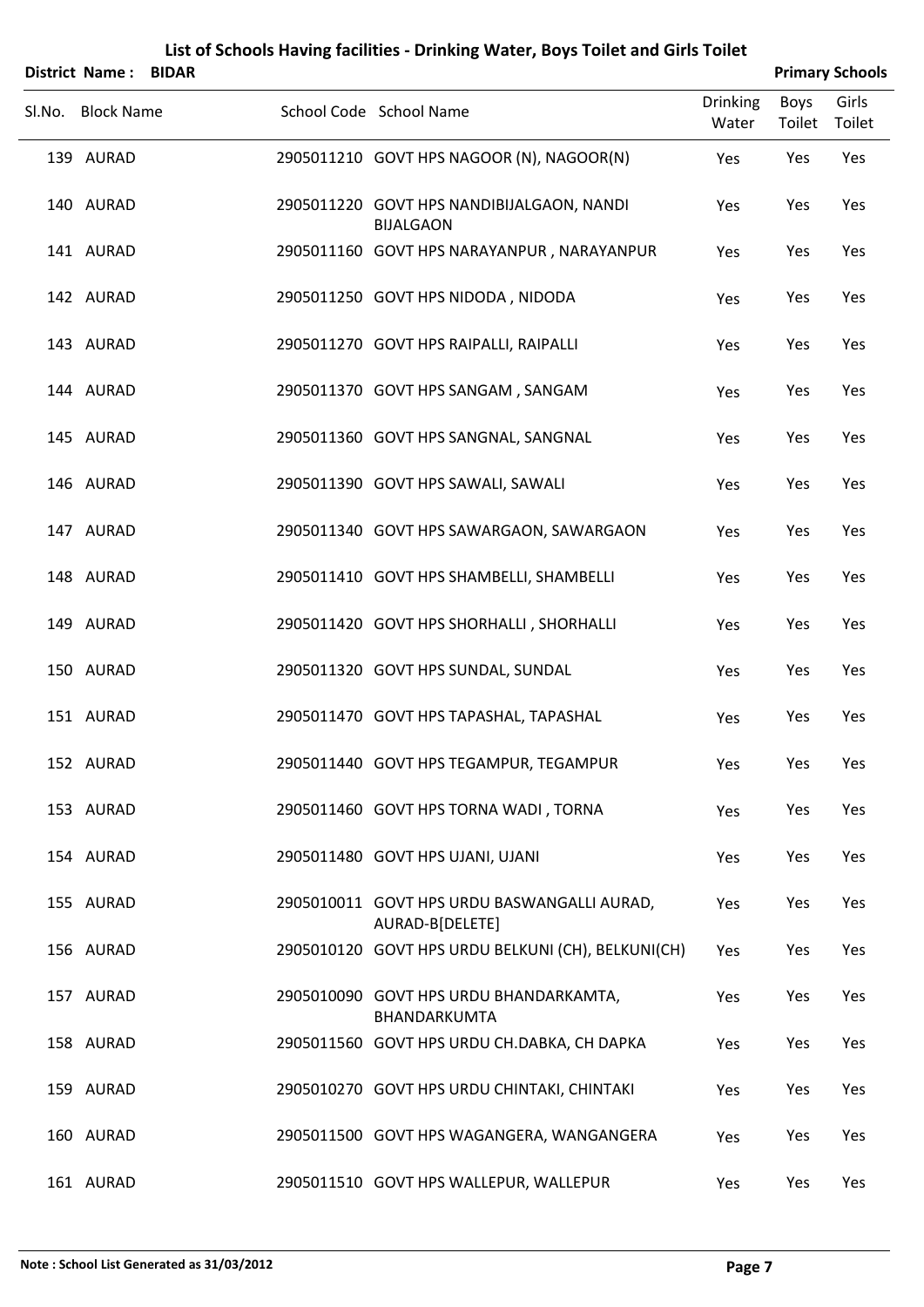|        | <b>District Name:</b> | <b>BIDAR</b> |                                                                    |                          |                              | <b>Primary Schools</b> |
|--------|-----------------------|--------------|--------------------------------------------------------------------|--------------------------|------------------------------|------------------------|
| Sl.No. | <b>Block Name</b>     |              | School Code School Name                                            | <b>Drinking</b><br>Water | <b>Boys</b><br>Toilet Toilet | Girls                  |
|        | 162 AURAD             |              | 2905011490 GOVT HPS WANMARPALLI, WANMARPALLI                       | Yes                      | Yes                          | Yes                    |
|        | 163 AURAD             |              | 2905011530 GOVT HPS YANGUNDA, YANGUNDA                             | Yes                      | Yes                          | Yes                    |
|        | 164 AURAD             |              | 2905010180 GOVT HPS, BEMBRA, BEMBRA                                | Yes                      | Yes                          | Yes                    |
|        | 165 AURAD             |              | 2905011570 GOVT LPS AKNAPUR, AKNAPUR                               | Yes                      | Yes                          | Yes                    |
|        | 166 AURAD             |              | 2905010020 GOVT LPS ALLAPUR, ALLAPUR                               | Yes                      | Yes                          | Yes                    |
|        | 167 AURAD             |              | 2905011650 GOVT LPS AMBEDKAR COLONY, BALATH (B)                    | Yes                      | Yes                          | Yes                    |
|        | 168 AURAD             |              | 2905010440 GOVT LPS AMBEDKAR COLOY EKALAR,<br><b>EKLARA</b>        | Yes                      | Yes                          | Yes                    |
|        | 169 AURAD             |              | 2905010170 GOVT LPS BABALLI, BABALLI                               | Yes                      | Yes                          | Yes                    |
|        | 170 AURAD             |              | 2905010160 GOVT LPS BACHAPALLI, BACHAPALLI                         | Yes                      | Yes                          | Yes                    |
|        | 171 AURAD             |              | 2905010060 GOVT LPS BADALGAON THANDA,<br><b>BADALGAON</b>          | Yes                      | Yes                          | Yes                    |
|        | 172 AURAD             |              | 2905010030 GOVT LPS BANSI THANDA, ALLUR(K)                         | Yes                      | Yes                          | Yes                    |
|        | 173 AURAD             |              | 2905011520 GOVT LPS BARGEN THANDA, WADGAON(D)                      | Yes                      | Yes                          | Yes                    |
|        | 174 AURAD             |              | 2905010230 GOVT LPS BASANAL, BASANAL                               | Yes                      | Yes                          | Yes                    |
|        | 175 AURAD             |              | 2905012090 GOVT LPS BASWANWADI THANDA, AURAD<br>WARD NO.12         | Yes                      | Yes                          | Yes                    |
|        | 176 AURAD             |              | 2905010260 GOVT LPS BELUR (N), BELUR(N)                            | Yes                      | Yes                          | Yes                    |
|        | 177 AURAD             |              | 2905011700 GOVT LPS BHASUNAIK THANDA, BHABUNIAK<br>THANDA [DELETE] | Yes                      | Yes                          | Yes                    |
|        | 178 AURAD             |              | 2905010710 GOVT LPS BHAVANI DHANSINGHTHANDA,<br><b>JAMBAGI</b>     | Yes                      | Yes                          | Yes                    |
|        | 179 AURAD             |              | 2905010470 GOVT LPS BHAVANI MOTIRAM THANDA,<br><b>GOUNDGAON</b>    | Yes                      | Yes                          | Yes                    |
|        | 180 AURAD             |              | 2905010380 GOVT LPS BHIKKU NAIK THANDA,<br>DHUPATMAHAGAON          | Yes                      | Yes                          | Yes                    |
|        | 181 AURAD             |              | 2905010930 GOVT LPS BHIMLA THANDA (KHANDIKERI),<br><b>KHANAPUR</b> | Yes                      | Yes                          | Yes                    |
|        | 182 AURAD             |              | 2905010120 GOVT LPS BHOJUNAYAK THANDA,<br>BELKUNI(CH)              | Yes                      | Yes                          | Yes                    |
|        | 183 AURAD             |              | 2905010100 GOVT LPS BONTHI THANDA, BONTHI                          | Yes                      | Yes                          | Yes                    |
|        | 184 AURAD             |              | 2905010270 GOVT LPS CHANTAKI THANDA, CHINTAKI                      | Yes                      | Yes                          | Yes                    |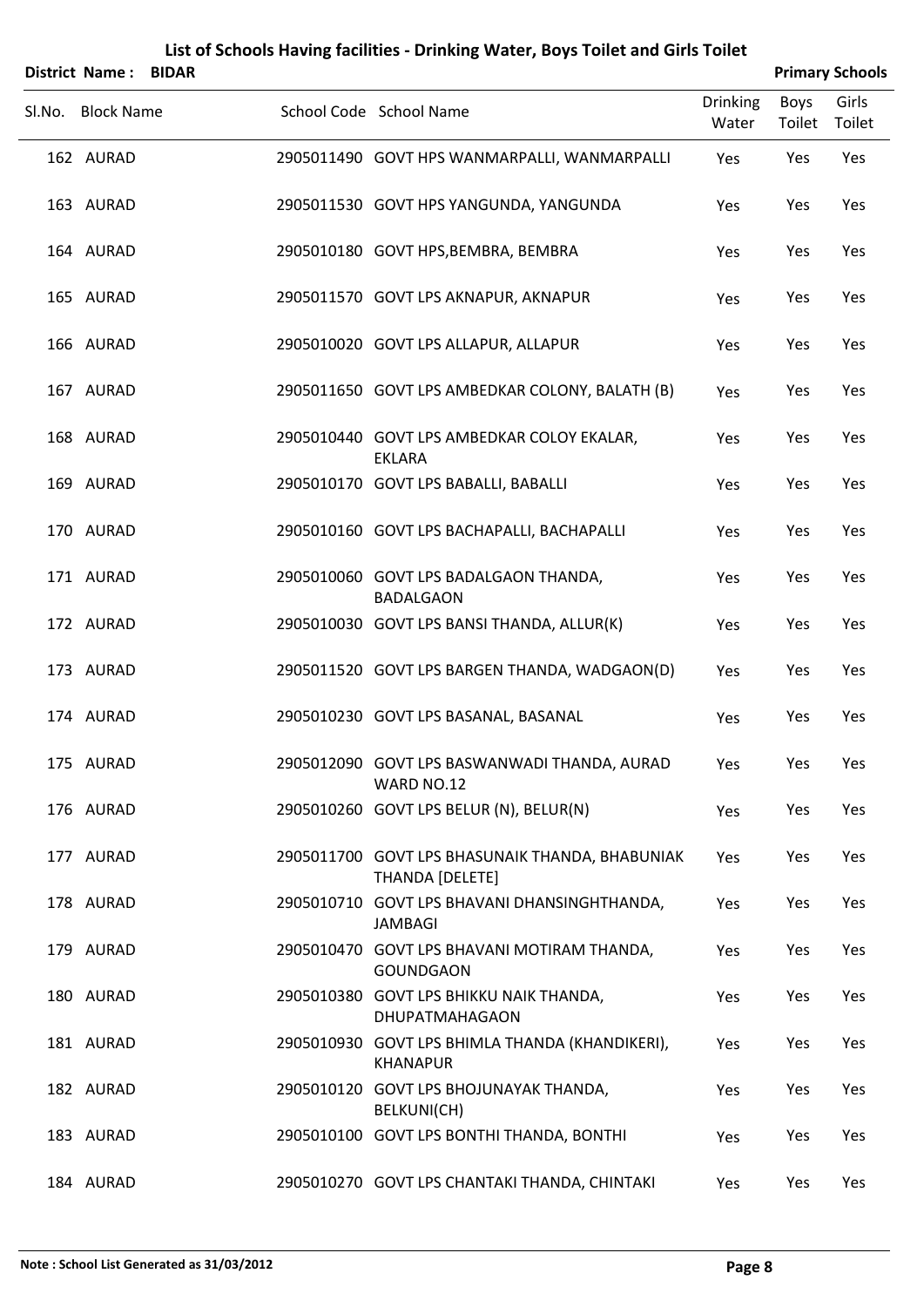| District Name: BIDAR |             |
|----------------------|-------------|
| SLNo Block Name      | School Code |

 $\overline{\phantom{a}}$ 

| Sl.No. Block Name | School Code School Name                                          | <b>Drinking</b><br>Water | <b>Boys</b><br>Toilet | Girls<br>Toilet |  |
|-------------------|------------------------------------------------------------------|--------------------------|-----------------------|-----------------|--|
| 185 AURAD         | 2905010290 GOVT LPS CHEMGAON THANDA,<br>CHEMEGAON                | Yes                      | Yes                   | Yes             |  |
| 186 AURAD         | 2905010012 GOVT LPS CHIMNAJI THANDA (HULLAYL,<br>AURAD-B[DELETE] | Yes                      | Yes                   | Yes             |  |
| 187 AURAD         | 2905011521 GOVT LPS DAKU TANDA, WADGAON(D)                       | Yes                      | Yes                   | Yes             |  |
| 188 AURAD         | 2905011040 GOVT LPS DAMLA THANDA, MEDAPALLI                      | Yes                      | Yes                   | Yes             |  |
| 189 AURAD         | 2905012090 GOVT LPS DESHAMUKHA THANDA, AURAD<br>WARD NO.12       | Yes                      | Yes                   | Yes             |  |
| 190 AURAD         | 2905011050 GOVT LPS DHANGAR WADI, MURKI                          | Yes                      | Yes                   | Yes             |  |
| 191 AURAD         | 2905010730 GOVT LPS DHANSING THAND, KHANDIKERA                   | Yes                      | Yes                   | Yes             |  |
| 192 AURAD         | 2905010090 GOVT LPS DHOPARWADI, BHANDARKUMTA                     | Yes                      | Yes                   | Yes             |  |
| 193 AURAD         | 2905010360 GOVT LPS DUDAKANAL, DUDALANAL                         | Yes                      | Yes                   | Yes             |  |
| 194 AURAD         | 2905010490 GOVT LPS GANGANBEED THANDA,<br>GANGANBEED             | Yes                      | Yes                   | Yes             |  |
| 195 AURAD         | 2905010120 GOVT LPS GANGARAM THANDA,<br>BELKUNI(CH)              | Yes                      | Yes                   | Yes             |  |
| 196 AURAD         | 2905010030 GOVT LPS GARMA THANDA, ALLUR(K)                       | Yes                      | Yes                   | Yes             |  |
| 197 AURAD         | 2905010100 GOVT LPS GHAMSHUBAI THANDA, BONTHI                    | Yes                      | Yes                   | Yes             |  |
| 198 AURAD         | 2905011040 GOVT LPS GOPINAIK THANDA, MEDAPALLI                   | Yes                      | Yes                   | Yes             |  |
| 199 AURAD         | 2905010470 GOVT LPS GOUNDGAON, GOUNDGAON                         | Yes                      | Yes                   | Yes             |  |
| 200 AURAD         | 2905011400 GOVT LPS GUDPALLI THANDA, SANTHPUR                    | Yes                      | Yes                   | Yes             |  |
| 201 AURAD         | 2905010550 GOVT LPS HANDIKERA THANDA, HANDIKERA                  | Yes                      | Yes                   | Yes             |  |
| 202 AURAD         | 2905010860 GOVT LPS HARI TANDA, KOREKAL                          | Yes                      | Yes                   | Yes             |  |
| 203 AURAD         | 2905010520 GOVT LPS HASSIKERA TANDA, HASSIKERA                   | Yes                      | Yes                   | Yes             |  |
| 204 AURAD         | 2905010530 GOVT LPS HULLYAL THANDA, HULLYAL                      | Yes                      | Yes                   | Yes             |  |
| 205 AURAD         | 2905010530 GOVT LPS HULLYAL, HULLYAL                             | Yes                      | Yes                   | Yes             |  |
| 206 AURAD         | 2905012110 GOVT LPS INDIRA NAGAR THANDA, AURAD<br>WARD NO.14     | Yes                      | Yes                   | Yes             |  |
| 207 AURAD         | 2905010640 GOVT LPS ITGYAL, ITGYAL                               | Yes                      | Yes                   | Yes             |  |

 $Primary Schools$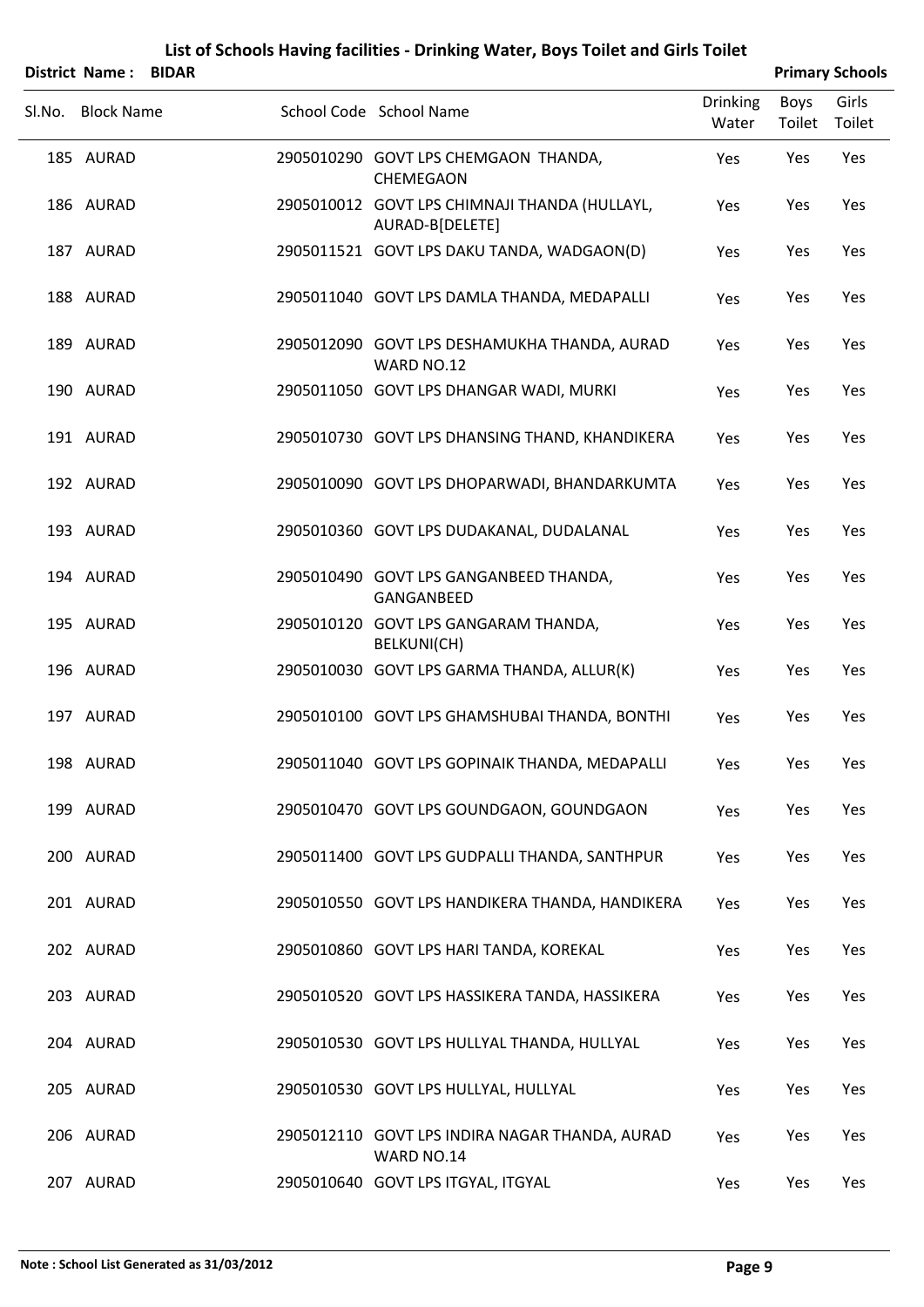|        | <b>District Name:</b> | <b>BIDAR</b> |                                                                        |                          |                       | <b>Primary Schools</b> |
|--------|-----------------------|--------------|------------------------------------------------------------------------|--------------------------|-----------------------|------------------------|
| SI.No. | <b>Block Name</b>     |              | School Code School Name                                                | <b>Drinking</b><br>Water | <b>Boys</b><br>Toilet | Girls<br>Toilet        |
|        | 208 AURAD             |              | 2905010710 GOVT LPS JAGIRDAR THANDA, JAMBAGI                           | Yes                      | Yes                   | Yes                    |
|        | 209 AURAD             |              | 2905010690 GOVT LPS JAKANAL, JAKANAL                                   | Yes                      | Yes                   | Yes                    |
|        | 210 AURAD             |              | 2905010680 GOVT LPS JEERGA (K), JEERGA(K)                              | Yes                      | Yes                   | Yes                    |
|        | 211 AURAD             |              | 2905010660 GOVT LPS JONNEKERI, JONNEKERI                               | Yes                      | Yes                   | Yes                    |
|        | 212 AURAD             |              | 2905010541 GOVT LPS KALA PATTI THANDA, HOKARNA                         | Yes                      | Yes                   | Yes                    |
|        | 213 AURAD             |              | 2905010800 GOVT LPS KAMALNAGAR, KAMALNAGAR                             | Yes                      | Yes                   | Yes                    |
|        | 214 AURAD             |              | 2905010340 GOVT LPS KANNADA CHATNNAL, CHATANAL                         | Yes                      | Yes                   | Yes                    |
|        | 215 AURAD             |              | 2905010870 GOVT LPS KAPPEKERI, KAPPEKERI                               | Yes                      | Yes                   | Yes                    |
|        | 216 AURAD             |              | 2905011730 GOVT LPS KARVAR THANDA, KARVAR<br>THANDA [DELTE]            | Yes                      | Yes                   | Yes                    |
|        | 217 AURAD             |              | 2905010910 GOVT LPS KASHAMPUR (B), KASHAMPUR(B)                        | Yes                      | Yes                   | Yes                    |
|        | 218 AURAD             |              | 2905010740 GOVT LPS KASHAMPUR(A), KASHAMPUR(A)                         | Yes                      | Yes                   | Yes                    |
|        | 219 AURAD             |              | 2905010730 GOVT LPS KHANDEKERA, KHANDIKERA                             | Yes                      | Yes                   | Yes                    |
|        | 220 AURAD             |              | 2905010730 GOVT LPS KHANDIKERA THANDA,<br><b>KHANDIKERA</b>            | Yes                      | Yes                   | Yes                    |
|        | 221 AURAD             |              | 2905011830 GOVT LPS KIRGUNWADI, KIRGUNWADI<br>[DELETE]                 | Yes                      | Yes                   | Yes                    |
|        | 222 AURAD             |              | 2905011580 GOVT LPS KISHAN NAIK THANDA, KISHAN<br>NAIK THANDA [DELETE] | Yes                      | Yes                   | Yes                    |
|        | 223 AURAD             |              | 2905010470 GOVT LPS KISHAN THANDA GOUNDGA,<br><b>GOUNDGAON</b>         | Yes                      | Yes                   | Yes                    |
|        | 224 AURAD             |              | 2905010860 GOVT LPS KOREKAL THANDA, KOREKAL                            | Yes                      | Yes                   | Yes                    |
|        | 225 AURAD             |              | 2905010130 GOVT LPS LAXMINAGAR, BEDKUNDA                               | Yes                      | Yes                   | Yes                    |
|        | 226 AURAD             |              | 2905010950 GOVT LPS LINGDALLI (J), LINGDALLI(J)                        | Yes                      | Yes                   | Yes                    |
|        | 227 AURAD             |              | 2905010960 GOVT LPS LINGDALLI (K), LINGDALLI(K)                        | Yes                      | Yes                   | Yes                    |
|        | 228 AURAD             |              | 2905010990 GOVT LPS LINGDALLI (U), LINGDALLI(U)                        | Yes                      | Yes                   | Yes                    |
|        | 229 AURAD             |              | 2905010970 GOVT LPS LINGGI, LINGGI                                     | Yes                      | Yes                   | Yes                    |
|        | 230 AURAD             |              | 2905010121 GOVT LPS MAANSINGH TANDA, BELKUNI(CH)                       | Yes                      | Yes                   | Yes                    |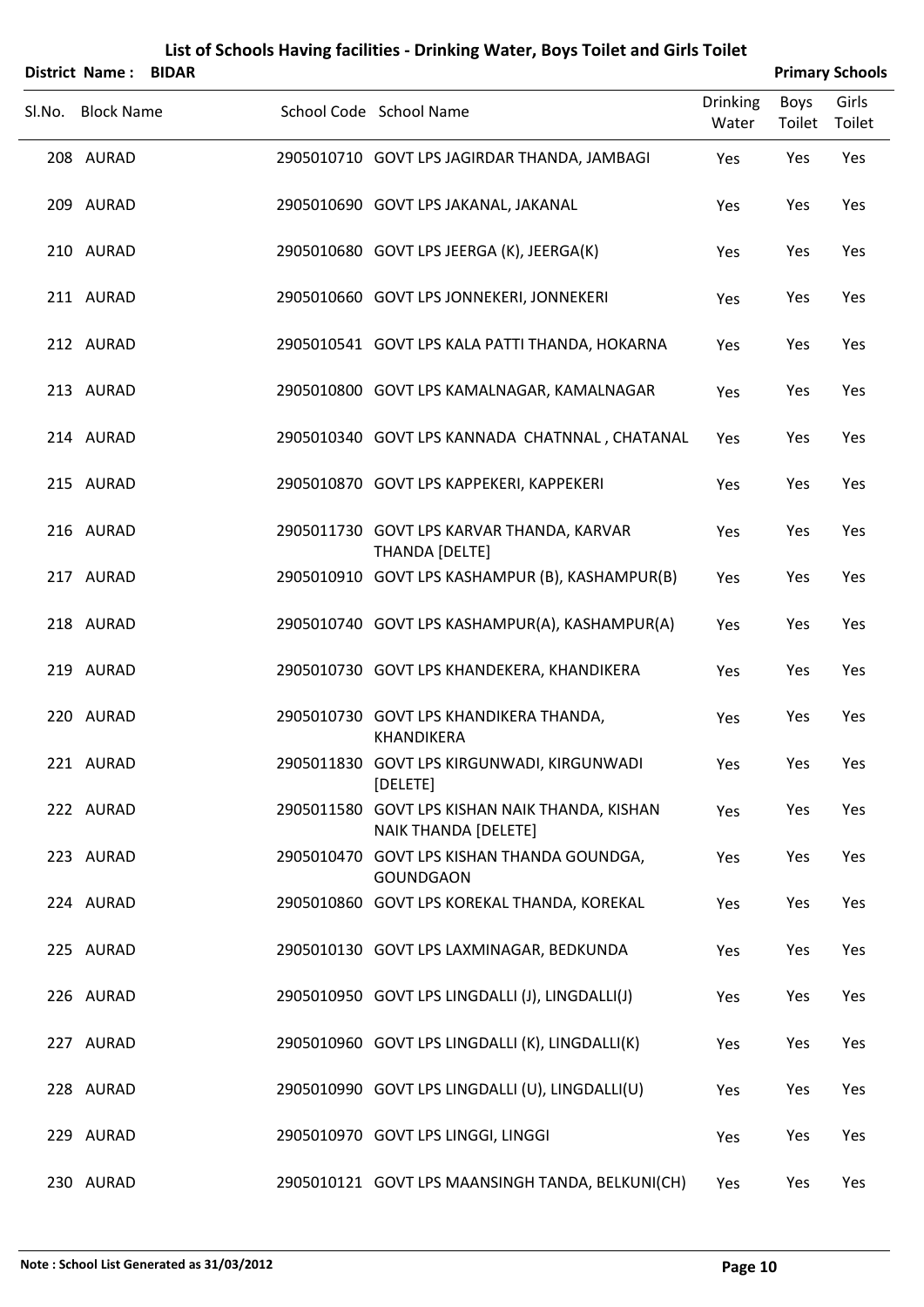| <b>District Name:</b> | <b>BIDAR</b> |                                                                      |                          |                       | <b>Primary Schools</b> |
|-----------------------|--------------|----------------------------------------------------------------------|--------------------------|-----------------------|------------------------|
| Sl.No. Block Name     |              | School Code School Name                                              | <b>Drinking</b><br>Water | Boys<br>Toilet Toilet | Girls                  |
| 231 AURAD             |              | 2905011140 GOVT LPS MAHARAJ WADI, MAHARAJ WADI                       | Yes                      | Yes                   | Yes                    |
| 232 AURAD             |              | 2905010300 GOVT LPS MAILOOR THANDA, CHIKALI(U)                       | Yes                      | Yes                   | Yes                    |
| 233 AURAD             |              | 2905011060 GOVT LPS MALEGAON THANDA, MALEGAON                        | Yes                      | Yes                   | Yes                    |
| 234 AURAD             |              | 2905011010 GOVT LPS MAMDAPUR, MAMDAPUR                               | Yes                      | Yes                   | Yes                    |
| 235 AURAD             |              | 2905011110 GOVT LPS MANGEMPUR (N), MANGEMPUR                         | Yes                      | Yes                   | Yes                    |
| 236 AURAD             |              | 2905011110 GOVT LPS MANGEMPUR, MANGEMPUR                             | Yes                      | Yes                   | Yes                    |
| 237 AURAD             |              | 2905010710 GOVT LPS MANIK THANDA, JAMBAGI                            | Yes                      | Yes                   | Yes                    |
| 238 AURAD             |              | 2905011100 GOVT LPS MASKAL THANDA, MASKAL                            | Yes                      | Yes                   | Yes                    |
| 239 AURAD             |              | 2905011050 GOVT LPS MURKI THAND, MURKI                               | Yes                      | Yes                   | Yes                    |
| 240 AURAD             |              | 2905011070 GOVT LPS MUTHKHED, MUTHKHED                               | Yes                      | Yes                   | Yes                    |
| 241 AURAD             |              | 2905011240 GOVT LPS NAGOOR (B), NAGOOR(B)                            | Yes                      | Yes                   | Yes                    |
| 242 AURAD             |              | 2905011220 GOVT LPS NANDIBIJALGAON THANDA,<br><b>NANDI BIJALGAON</b> | Yes                      | Yes                   | Yes                    |
| 243 AURAD             |              | 2905011170 GOVT LPS NANDYAL, NANDYAL                                 | Yes                      | Yes                   | Yes                    |
| 244 AURAD             |              | 2905011540 GOVT LPS NARASHIHANPUR THANDA,<br>NARSHIHANAPUR THANDA    | Yes                      | Yes                   | Yes                    |
| 245 AURAD             |              | 2905011230 GOVT LPS NITTUR (K), NITTUR(K)                            | Yes                      | Yes                   | Yes                    |
| 246 AURAD             |              | 2905011260 GOVT LPS PASHAPUR, PASHAPUR                               | Yes                      | Yes                   | Yes                    |
| 247 AURAD             |              | 2905011270 GOVT LPS RAIPALLI URDU, RAIPALLI                          | Yes                      | Yes                   | Yes                    |
| 248 AURAD             |              | 2905011290 GOVT LPS RAKASHAL (B), RAKASHAL(B)                        | Yes                      | Yes                   | Yes                    |
| 249 AURAD             |              | 2905011000 GOVT LPS RAMANNA TANDA,<br>MAHADONGAON                    | Yes                      | Yes                   | Yes                    |
| 250 AURAD             |              | 2905011000 GOVT LPS RAMATHANDA DONGAON(M),<br>MAHADONGAON            | Yes                      | Yes                   | Yes                    |
| 251 AURAD             |              | 2905011300 GOVT LPS RAMPUR, RAMPUR                                   | Yes                      | Yes                   | Yes                    |
| 252 AURAD             |              | 2905011310 GOVT LPS RANDYAL, RANDYAL                                 | Yes                      | Yes                   | Yes                    |
| 253 AURAD             |              | 2905010110 GOVT LPS SAKARAM THANDA, BAWALGAON<br>[DELTE]             | Yes                      | Yes                   | Yes                    |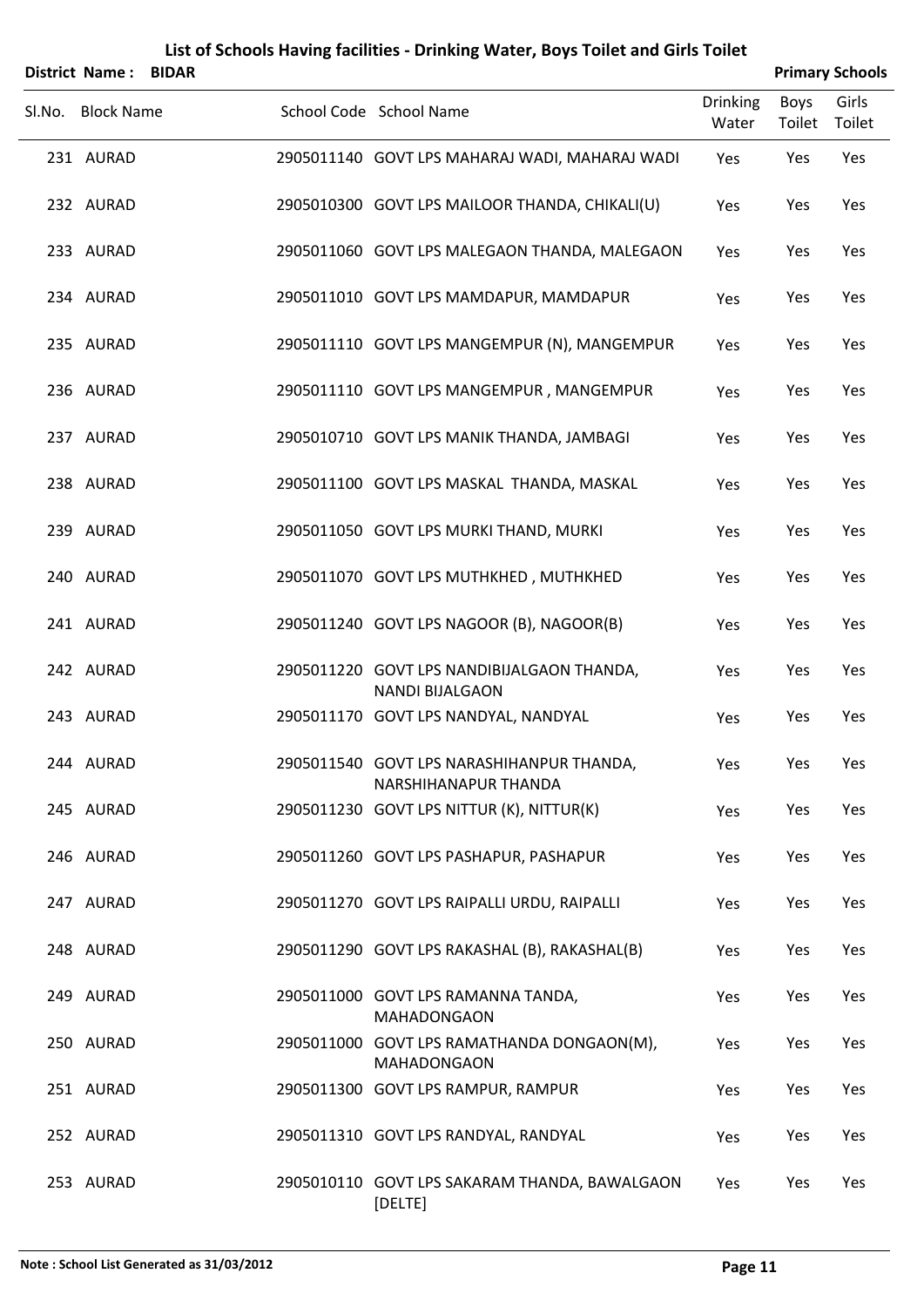| <b>District Name:</b> | <b>BIDAR</b> |                                                                   |                          |                | <b>Primary Schools</b> |
|-----------------------|--------------|-------------------------------------------------------------------|--------------------------|----------------|------------------------|
| Sl.No. Block Name     |              | School Code School Name                                           | <b>Drinking</b><br>Water | Boys<br>Toilet | Girls<br>Toilet        |
| 254 AURAD             |              | 2905011420 GOVT LPS SAROLLI THANDA, SHORHALLI                     | Yes                      | Yes            | Yes                    |
| 255 AURAD             |              | 2905011520 GOVT LPS SHANKER THANDA, WADGAON(D)                    | Yes                      | Yes            | Yes                    |
| 256 AURAD             |              | 2905011050 GOVT LPS SHIVAPUR, MURKI                               | Yes                      | Yes            | Yes                    |
| 257 AURAD             |              | 2905011000 GOVT LPS SOMALA NAIK THANDA,<br>MAHADONGAON            | Yes                      | Yes            | Yes                    |
| 258 AURAD             |              | 2905011330 GOVT LPS SUNKANAL, SUNKANAL                            | Yes                      | Yes            | Yes                    |
| 259 AURAD             |              | 2905010450 GOVT LPS TUKARAM THANDA, EKAMBA                        | Yes                      | Yes            | Yes                    |
| 260 AURAD             |              | 2905011430 GOVT LPS TULJAPUR, TULJAPUR                            | Yes                      | Yes            | Yes                    |
| 261 AURAD             |              | 2905010110 GOVT LPS URDU BAWALGAON, BAWALGAON<br>[DELTE]          | Yes                      | Yes            | Yes                    |
| 262 AURAD             |              | 2905010340 GOVT LPS URDU CHATNAL, CHATANAL                        | Yes                      | Yes            | Yes                    |
| 263 AURAD             |              | 2905010300 GOVT LPS URDU CHIKLI(U), CHIKALI(U)                    | Yes                      | Yes            | Yes                    |
| 264 AURAD             |              | 2905010450 GOVT LPS URDU EKAMBA, EKAMBA                           | Yes                      | Yes            | Yes                    |
| 265 AURAD             |              | 2905010540 GOVT LPS URDU HOKRANA, HOKARNA                         | Yes                      | Yes            | Yes                    |
| 266 AURAD             |              | 2905010720 GOVT LPS URDU KOLLUR, KOLLUR                           | Yes                      | Yes            | Yes                    |
| 267 AURAD             |              | 2905011220 GOVT LPS VASRAM NAIK THANDA, NANDI<br><b>BIJALGAON</b> | Yes                      | Yes            | Yes                    |
| 268 AURAD             |              | 2905010030 GOVT LPS VITHAL THANDA, ALLUR(K)                       | Yes                      | Yes            | Yes                    |
| 269 AURAD             |              | 2905011500 GOVT LPS WAGANGERA THANDA,<br>WANGANGERA               | Yes                      | Yes            | Yes                    |
| 270 AURAD             |              | 2905011500 GOVT LPS WAGANGERA URDU,<br>WANGANGERA                 | Yes                      | Yes            | Yes                    |
| 271 AURAD             |              | 2905011500 GOVT LPS WAGANGIRA WADI,<br>WANGANGERA                 | Yes                      | Yes            | Yes                    |
| 272 AURAD             |              | 2905011510 GOVT LPS WALLEPUR THANDA, WALLEPUR                     | Yes                      | Yes            | Yes                    |
| 273 AURAD             |              | 2905010350 GOVT LPS.BADUNAYAK THANDA, CHIKALI(J)                  | Yes                      | Yes            | Yes                    |
| 274 AURAD             |              | 2905011560 GOVT MPS CH.DABKA, CH DAPKA                            | Yes                      | Yes            | Yes                    |
| 275 AURAD             |              | 2905010410 GOVT MPS DONGAON-M, DONGAON(M)                         | Yes                      | Yes            | Yes                    |
| 276 AURAD             |              | 2905010580 GOVT MPS HEDGAPUR, HEDGAPUR                            | Yes                      | Yes            | Yes                    |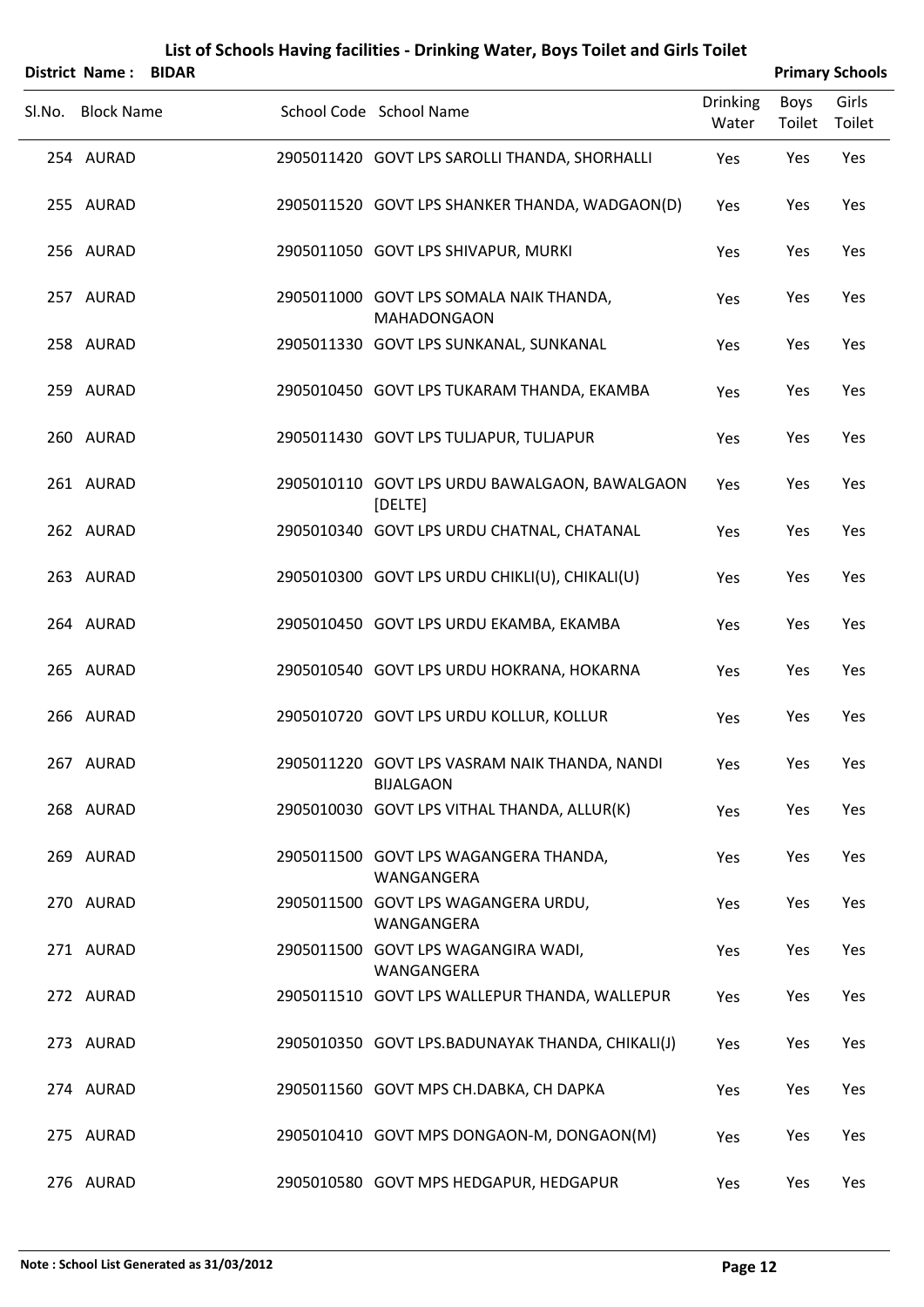| <b>District Name:</b> | <b>BIDAR</b> |                                                                       |                          |                       | <b>Primary Schools</b> |
|-----------------------|--------------|-----------------------------------------------------------------------|--------------------------|-----------------------|------------------------|
| Sl.No. Block Name     |              | School Code School Name                                               | <b>Drinking</b><br>Water | Boys<br>Toilet Toilet | Girls                  |
| 277 AURAD             |              | 2905010800 GOVT MPS KAMALNAGAR, KAMALNAGAR                            | Yes                      | Yes                   | Yes                    |
| 278 AURAD             |              | 2905010830 GOVT MPS KHATAGAON, KHATAGAON                              | Yes                      | Yes                   | Yes                    |
| 279 AURAD             |              | 2905010790 GOVT MPS KUKSHNOOR (T), KUSHNOOR(T)                        | Yes                      | Yes                   | Yes                    |
| 280 AURAD             |              | 2905011120 GOVT MPS MADNOOR, MADNOOR                                  | Yes                      | Yes                   | Yes                    |
| 281 AURAD             |              | 2905011080 GOVT MPS MUDHOL (B), MUDHOL(B)                             | Yes                      | Yes                   | Yes                    |
| 282 AURAD             |              | 2905011050 GOVT MPS MURKI, MURKI                                      | Yes                      | Yes                   | Yes                    |
| 283 AURAD             |              | 2905011400 GOVT MPS SANTHPUR, SANTHPUR                                | Yes                      | Yes                   | Yes                    |
| 284 AURAD             |              | 2905011380 GOVT MPS SONALA, SONALA                                    | Yes                      | Yes                   | Yes                    |
| 285 AURAD             |              | 2905011460 GOVT MPS TORNA, TORNA                                      | Yes                      | Yes                   | Yes                    |
| 286 AURAD             |              | 2905011520 GOVT MPS WADGAON (D), WADGAON(D)                           | Yes                      | Yes                   | Yes                    |
| 287 AURAD             |              | 2905010791 GOVT URDU HPS KUSHNOOR T,<br><b>KUSHNOOR(T)</b>            | Yes                      | Yes                   | Yes                    |
| 288 AURAD             |              | 2905010500 GOVT URDU LPS GADIKUSHNOOR,<br><b>GADIKUSHNOOR [DELTE]</b> | Yes                      | Yes                   | Yes                    |
| 289 AURAD             |              | 2905010770 GOVT URDU LPS KARAKYAL, KARKAYAL                           | Yes                      | Yes                   | Yes                    |
| 290 AURAD             |              | 2905010930 GOVT URDU LPS KHANAPUR, KHANAPUR                           | Yes                      | Yes                   | Yes                    |
| 291 AURAD             |              | 2905011521 GOVT URDU LPS MAHARAJWADI,<br>WADGAON(D)                   | Yes                      | Yes                   | Yes                    |
| 292 AURAD             |              | 2905011081 GOVT URDU LPS MUDHOL(B), MUDHOL(B)                         | Yes                      | Yes                   | Yes                    |
| 293 AURAD             |              | 2905012060 GOVT, HPS BASWANGALLI AURAD, AURAD<br>WARD NO.9            | Yes                      | Yes                   | Yes                    |
| 294 AURAD             |              | 2905010250 GOVT.HPS BORGI (J), BORAGI(J)                              | Yes                      | Yes                   | Yes                    |
| 295 AURAD             |              | 2905010350 GOVT.LPS LACHURAM THANDA, CHIKALI(J)                       | Yes                      | Yes                   | Yes                    |
| 296 AURAD             |              | 2905010290 GOVT.LPS SAKUBAI CHIRKI THAND,<br>CHEMEGAON                | Yes                      | Yes                   | Yes                    |
| 297 AURAD             |              | 2905011390 GOVT.LPS. ASHOKNAGAR(SAWLI), SAWALI                        | Yes                      | Yes                   | Yes                    |
| 298 AURAD             |              | 2905011460 GOVT.LPS.LATADEVI THANDA, TORNA                            | Yes                      | Yes                   | Yes                    |
| 299 AURAD             |              | 2905011160 GOVT.LPS.NARAYANPUR WADI,<br>NARAYANPUR                    | Yes                      | Yes                   | Yes                    |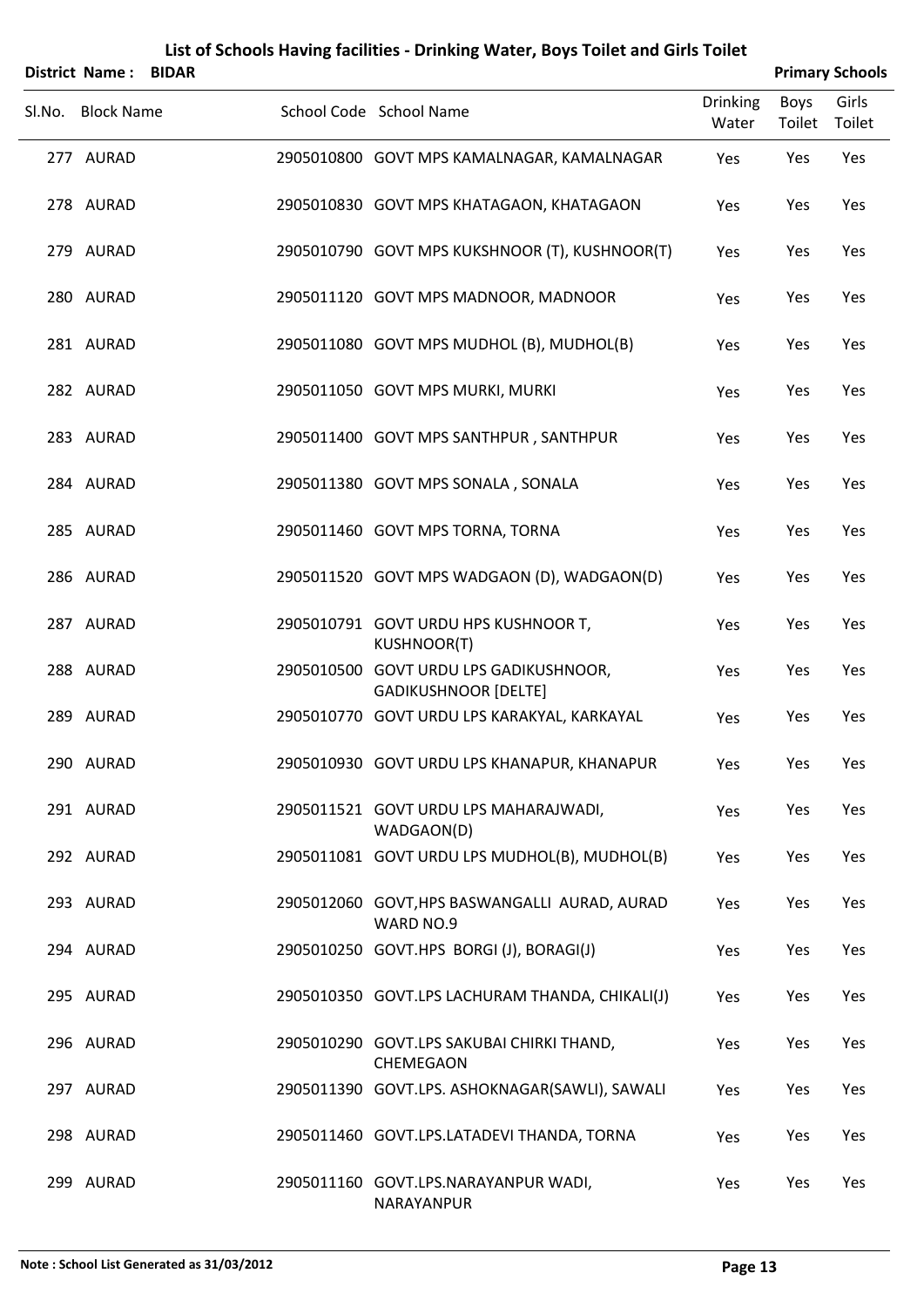|        | <b>District Name:</b> | <b>BIDAR</b> |                                                                 |                          |                | <b>Primary Schools</b> |
|--------|-----------------------|--------------|-----------------------------------------------------------------|--------------------------|----------------|------------------------|
| Sl.No. | <b>Block Name</b>     |              | School Code School Name                                         | <b>Drinking</b><br>Water | Boys<br>Toilet | Girls<br>Toilet        |
|        | 300 AURAD             |              | 2905010440 GOVTLPS EKLAR THANDA, EKLARA                         | Yes                      | Yes            | Yes                    |
|        | 301 AURAD             |              | 2905010013 KGBV AURAD(B), AURAD-B[DELETE]                       | Yes                      | Yes            | Yes                    |
|        | 302 AURAD             |              | 2905010015 RMSA ADARSHA VIDHYALYA AURAD (B),<br>AURAD-B[DELETE] | Yes                      | Yes            | Yes                    |
|        | 303 BASAVAKALYAN      |              | 2905021500 GHPS URDU TADOLA, TADOLA                             | Yes                      | Yes            | Yes                    |
|        | 304 BASAVAKALYAN      |              | 2905021130 GOVT GIRLS HPS MATALA, MANTHAL                       | Yes                      | Yes            | Yes                    |
|        | 305 BASAVAKALYAN      |              | 2905021330 GOVT GIRLS HPS RAJESHWAR, RAJESHWAR                  | Yes                      | Yes            | Yes                    |
|        | 306 BASAVAKALYAN      |              | 2905020081 GOVT HINDI HPS ROJPUT GALLI,<br>BASAVAKALAYAN        | Yes                      | Yes            | Yes                    |
|        | 307 BASAVAKALYAN      |              | 2905021470 GOVT HPS SADALAPUR, SADALAPUR                        | Yes                      | Yes            | Yes                    |
|        | 308 BASAVAKALYAN      |              | 2905020040 GOVT HPS ALGOOD, ALGOOD                              | Yes                      | Yes            | Yes                    |
|        | 309 BASAVAKALYAN      |              | 2905021131 GOVT HPS AMBEWADI, MANTHAL                           | Yes                      | Yes            | Yes                    |
|        | 310 BASAVAKALYAN      |              | 2905021131 GOVT HPS ANANDWADI (G), MANTHAL                      | Yes                      | Yes            | Yes                    |
|        | 311 BASAVAKALYAN      |              | 2905020591 GOVT HPS ANANDWADI (H), HULSOOR                      | Yes                      | Yes            | Yes                    |
|        | 312 BASAVAKALYAN      |              | 2905020060 GOVT HPS ATLAPUR, ATLAPUR                            | Yes                      | Yes            | Yes                    |
|        | 313 BASAVAKALYAN      |              | 2905020030 GOVT HPS ATTUR, ATTUR                                | Yes                      | Yes            | Yes                    |
|        | 314 BASAVAKALYAN      |              | 2905020190 GOVT HPS BAGDURI, BAGDURI                            | Yes                      | Yes            | Yes                    |
|        | 315 BASAVAKALYAN      |              | 2905021620 GOVT HPS BANDENAWAZWADI, YARANDI                     | Yes                      | Yes            | Yes                    |
|        | 316 BASAVAKALYAN      |              | 2905020170 GOVT HPS BANDGAR WADI (G), BANDGAR<br><b>WADI</b>    | Yes                      | Yes            | Yes                    |
|        | 317 BASAVAKALYAN      |              | 2905020110 GOVT HPS BATGERA, BATGERA                            | Yes                      | Yes            | Yes                    |
|        | 318 BASAVAKALYAN      |              | 2905020900 GOVT HPS BEDAR WADI (K), KOHINOOR                    | Yes                      | Yes            | Yes                    |
|        | 319 BASAVAKALYAN      |              | 2905020531 GOVT HPS BEDARWADI (G), GHOTALA                      | Yes                      | Yes            | Yes                    |
|        | 320 BASAVAKALYAN      |              | 2905020070 GOVT HPS BETBALKUNDA, BET BALKUNDA                   | Yes                      | Yes            | Yes                    |
|        | 321 BASAVAKALYAN      |              | 2905020591 GOVT HPS BHANGEWADI, HULSOOR                         | Yes                      | Yes            | Yes                    |
|        | 322 BASAVAKALYAN      |              | 2905020160 GOVT HPS BHOSAGA, BHOSGA                             | Yes                      | Yes            | Yes                    |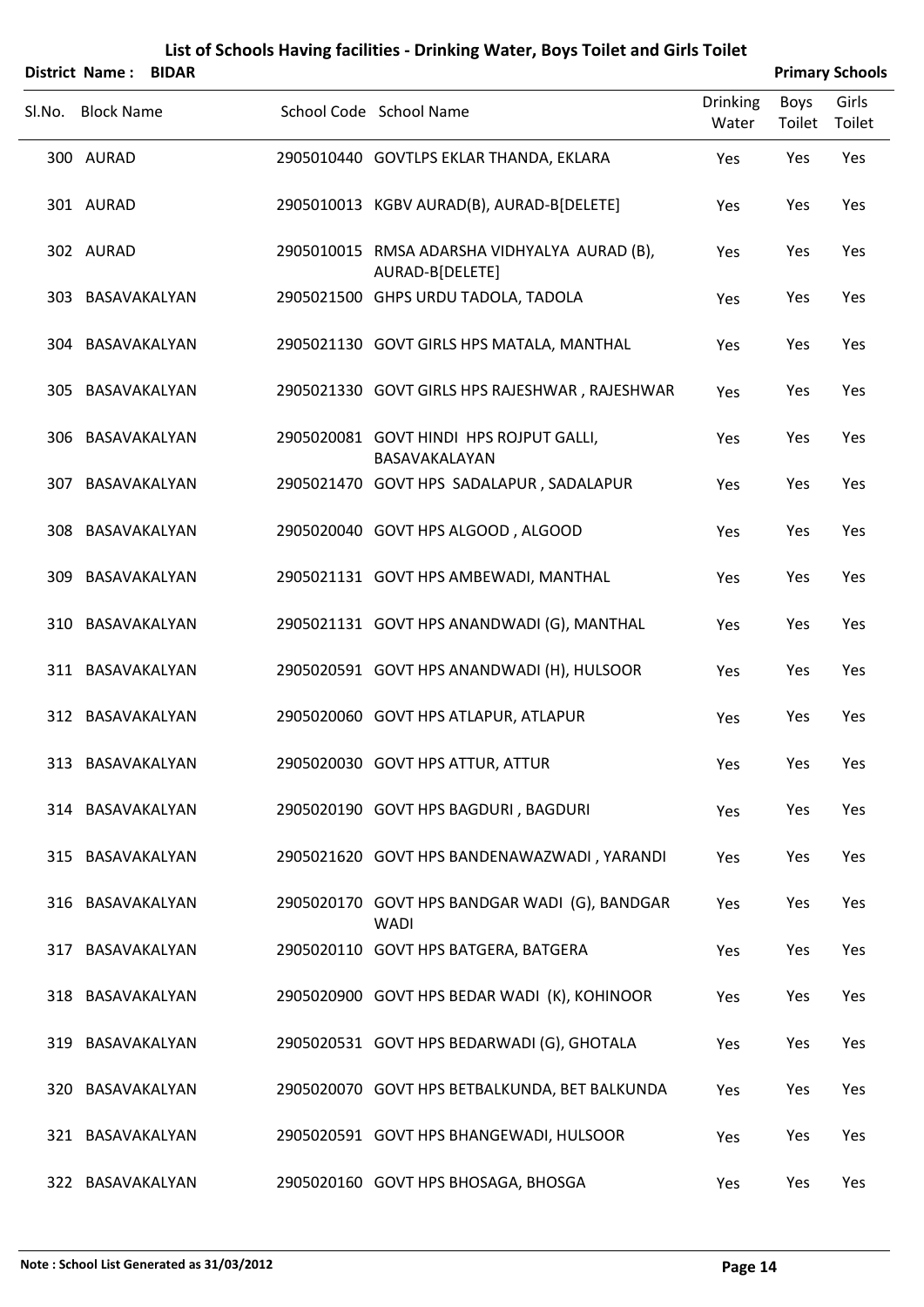|        | <b>District Name:</b> | <b>BIDAR</b> |                                                                  |                          |                       | <b>Primary Schools</b> |
|--------|-----------------------|--------------|------------------------------------------------------------------|--------------------------|-----------------------|------------------------|
| SI.No. | <b>Block Name</b>     |              | School Code School Name                                          | <b>Drinking</b><br>Water | <b>Boys</b><br>Toilet | Girls<br>Toilet        |
|        | 323 BASAVAKALYAN      |              | 2905020280 GOVT HPS CHICKANAGAON, CHICKANAGAON                   | Yes                      | Yes                   | Yes                    |
| 324    | BASAVAKALYAN          |              | 2905020300 GOVT HPS CHICKNAGAON WADI,<br><b>CHICKNAGAON WADI</b> | Yes                      | Yes                   | Yes                    |
|        | 325 BASAVAKALYAN      |              | 2905020260 GOVT HPS CHITA (K) THANDA, CHITTA (K)                 | Yes                      | Yes                   | Yes                    |
| 326    | BASAVAKALYAN          |              | 2905020260 GOVT HPS CHITTA (K), CHITTA (K)                       | Yes                      | Yes                   | Yes                    |
| 327    | BASAVAKALYAN          |              | 2905020230 GOVT HPS CHITTAKOTA B, CHITTAKOTA (B)                 | Yes                      | Yes                   | Yes                    |
| 328    | BASAVAKALYAN          |              | 2905021050 GOVT HPS CKOWKIWADI, MORKHANDI                        | Yes                      | Yes                   | Yes                    |
| 329    | BASAVAKALYAN          |              | 2905021161 GOVT HPS DASARWADI, MUDBI                             | Yes                      | Yes                   | Yes                    |
|        | 330 BASAVAKALYAN      |              | 2905020330 GOVT HPS DEVANAL, DEVANAL                             | Yes                      | Yes                   | Yes                    |
|        | 331 BASAVAKALYAN      |              | 2905020340 GOVT HPS DHAMURI, DHAMURI                             | Yes                      | Yes                   | Yes                    |
|        | 332 BASAVAKALYAN      |              | 2905020310 GOVT HPS DHANNURA (K) WADI,<br>DHANNURA (K)           | Yes                      | Yes                   | Yes                    |
| 333    | BASAVAKALYAN          |              | 2905020310 GOVT HPS DHANNURA (K), DHANNURA (K)                   | Yes                      | Yes                   | Yes                    |
| 334    | BASAVAKALYAN          |              | 2905020370 GOVT HPS DHANNURA (R), DHANNURA (R)                   | Yes                      | Yes                   | Yes                    |
| 335    | BASAVAKALYAN          |              | 2905020380 GOVT HPS EKAMBA, EKAMBA                               | Yes                      | Yes                   | Yes                    |
|        | 336 BASAVAKALYAN      |              | 2905020390 GOVT HPS EKLOORA WADI, EKLOORA                        | Yes                      | Yes                   | Yes                    |
|        | 337 BASAVAKALYAN      |              | 2905020390 GOVT HPS EKLOORA, EKLOORA                             | Yes                      | Yes                   | Yes                    |
|        | 338 BASAVAKALYAN      |              | 2905020470 GOVT HPS GADIGOUDGAON, GADI<br><b>GOUNDGAON</b>       | Yes                      | Yes                   | Yes                    |
|        | 339 BASAVAKALYAN      |              | 2905020480 GOVT HPS GADIRAIPALLI, GADI RAIPALLI                  | Yes                      | Yes                   | Yes                    |
|        | 340 BASAVAKALYAN      |              | 2905020550 GOVT HPS GADLEGAON (B), GADALEGOAN<br>(B)             | Yes                      | Yes                   | Yes                    |
|        | 341 BASAVAKALYAN      |              | 2905020510 GOVT HPS GADLEGAON (K), GADALEGAON (K)                | Yes                      | Yes                   | Yes                    |
|        | 342 BASAVAKALYAN      |              | 2905020560 GOVT HPS GHOGGA, GHOGGA                               | Yes                      | Yes                   | Yes                    |
|        | 343 BASAVAKALYAN      |              | 2905020520 GOVT HPS GILIGILI, GILIGILI                           | Yes                      | Yes                   | Yes                    |
|        | 344 BASAVAKALYAN      |              | 2905020430 GOVT HPS GOKUL, GOKUL                                 | Yes                      | Yes                   | Yes                    |
|        | 345 BASAVAKALYAN      |              | 2905020440 GOVT HPS GOUR, GOUR                                   | Yes                      | Yes                   | Yes                    |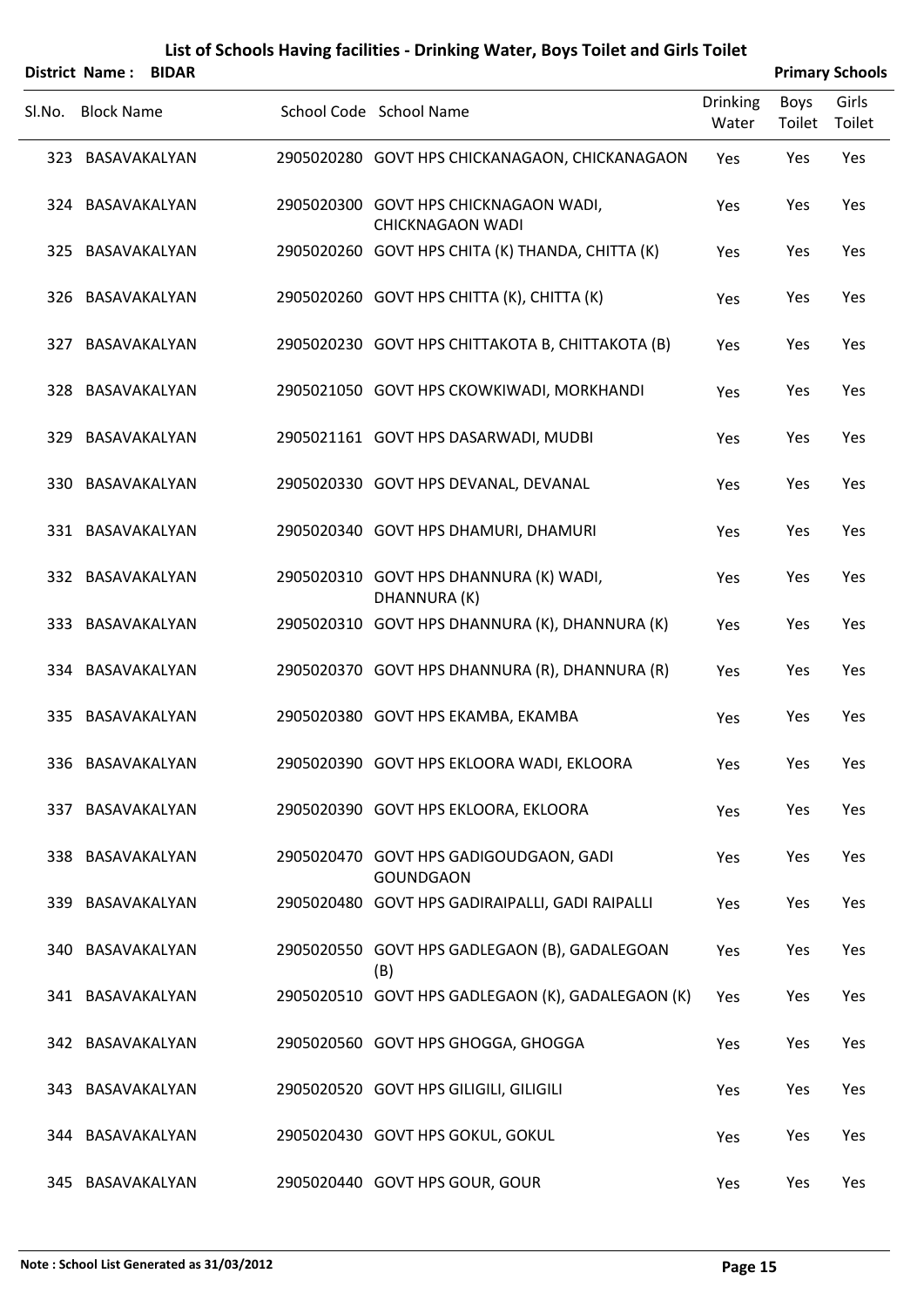| List of Schools Having facilities - Drinking Water, Boys Toilet and Girls Toilet |  |
|----------------------------------------------------------------------------------|--|
|----------------------------------------------------------------------------------|--|

|        | <b>District Name: BIDAR</b> |                                                              |                          |                | <b>Primary Schools</b> |
|--------|-----------------------------|--------------------------------------------------------------|--------------------------|----------------|------------------------|
| SI.No. | <b>Block Name</b>           | School Code School Name                                      | <b>Drinking</b><br>Water | Boys<br>Toilet | Girls<br>Toilet        |
|        | 346 BASAVAKALYAN            | 2905021200 GOVT HPS GUNATIRTHWADI, NARAYANPUR                | Yes                      | Yes            | Yes                    |
| 347    | BASAVAKALYAN                | 2905020540 GOVT HPS GUNDOOR, GUNDOOR                         | Yes                      | Yes            | Yes                    |
|        | 348 BASAVAKALYAN            | 2905020500 GOVT HPS GUTTI (P), GUTTI                         | Yes                      | Yes            | Yes                    |
| 349    | BASAVAKALYAN                | 2905021640 GOVT HPS HALHALLI, HALHALLI                       | Yes                      | Yes            | Yes                    |
|        | 350 BASAVAKALYAN            | 2905020620 GOVT HPS HALLI, HALLI                             | Yes                      | Yes            | Yes                    |
|        | 351 BASAVAKALYAN            | 2905020390 GOVT HPS HAMUNAGAR, EKLOORA                       | Yes                      | Yes            | Yes                    |
|        | 352 BASAVAKALYAN            | 2905020720 GOVT HPS HANDRAL (K), HANDRAL (K)                 | Yes                      | Yes            | Yes                    |
| 353    | BASAVAKALYAN                | 2905020710 GOVT HPS HANMANTH WADI (R),<br>HANAMANTH WADI (M) | Yes                      | Yes            | Yes                    |
|        | 354 BASAVAKALYAN            | 2905020591 GOVT HPS HANMANTHWADI (H), HULSOOR                | Yes                      | Yes            | Yes                    |
| 355    | BASAVAKALYAN                | 2905020710 GOVT HPS HANMANTHWADI (M),<br>HANAMANTH WADI (M)  | Yes                      | Yes            | Yes                    |
| 356    | BASAVAKALYAN                | 2905020641 GOVT HPS HARKOOD THANDA, HARKOOD                  | Yes                      | Yes            | Yes                    |
| 357    | BASAVAKALYAN                | 2905020660 GOVT HPS HATYAL, HATYAL                           | Yes                      | Yes            | Yes                    |
| 358    | BASAVAKALYAN                | 2905020730 GOVT HPS HIPARGAGHAT, HIPPARGA GHAT               | Yes                      | Yes            | Yes                    |
|        | 359 BASAVAKALYAN            | 2905020680 GOVT HPS HIPPARGA BAGH, HIPPARGA BAGH             | Yes                      | Yes            | Yes                    |
|        | 360 BASAVAKALYAN            | 2905020610 GOVT HPS HONNALLI, HONNALLI                       | Yes                      | Yes            | Yes                    |
|        | 361 BASAVAKALYAN            | 2905020560 GOVT HPS HULGATHI, GHOGGA                         | Yes                      | Yes            | Yes                    |
|        | 362 BASAVAKALYAN            | 2905020750 GOVT HPS ILHAOL, ILHAL                            | Yes                      | Yes            | Yes                    |
|        | 363 BASAVAKALYAN            | 2905020760 GOVT HPS ISLAMPUR, ISLAMPUR                       | Yes                      | Yes            | Yes                    |
| 364    | BASAVAKALYAN                | 2905020540 GOVT HPS JAFARWADI, GUNDOOR                       | Yes                      | Yes            | Yes                    |
|        | 365 BASAVAKALYAN            | 2905020800 GOVT HPS JAJANMUGALI, JANAN MUGALI                | Yes                      | Yes            | Yes                    |
| 366    | BASAVAKALYAN                | 2905020770 GOVT HPS JANAPUR, JANAPUR                         | Yes                      | Yes            | Yes                    |
| 367    | BASAVAKALYAN                | 2905020810 GOVT HPS JANAWAD, JANAWAD                         | Yes                      | Yes            | Yes                    |
| 368    | BASAVAKALYAN                | 2905021520 GOVT HPS JOGEWADI, UJALAM                         | Yes                      | Yes            | Yes                    |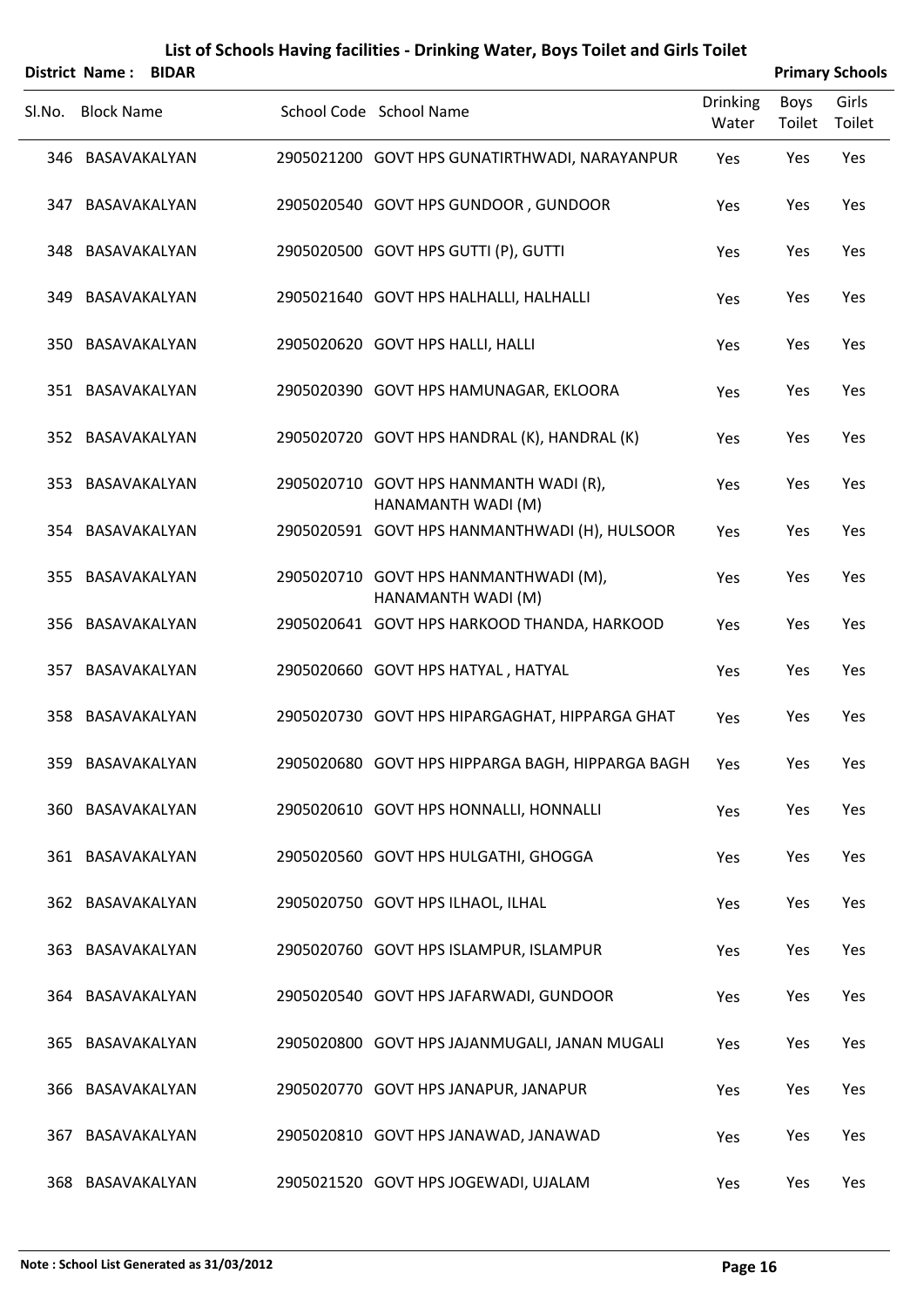|        | District Name: BIDAR |  |                                                                |                          | <b>Primary Schools</b> |                 |
|--------|----------------------|--|----------------------------------------------------------------|--------------------------|------------------------|-----------------|
| Sl.No. | <b>Block Name</b>    |  | School Code School Name                                        | <b>Drinking</b><br>Water | Boys<br>Toilet         | Girls<br>Toilet |
|        | 369 BASAVAKALYAN     |  | 2905021640 GOVT HPS KADARABAD, HALHALLI                        | Yes                      | Yes                    | Yes             |
|        | 370 BASAVAKALYAN     |  | 2905020880 GOVT HPS KADEPUR, KADEPUR                           | Yes                      | Yes                    | Yes             |
|        | 371 BASAVAKALYAN     |  | 2905020920 GOVT HPS KALKHORA, KALKHORA                         | Yes                      | Yes                    | Yes             |
|        | 372 BASAVAKALYAN     |  | 2905020920 GOVT HPS KALKHORA THANDA, KALKHORA                  | Yes                      | Yes                    | Yes             |
|        | 373 BASAVAKALYAN     |  | 2905020910 GOVT HPS KAMBLEWADI, KAMBALE WADI                   | Yes                      | Yes                    | Yes             |
|        | 374 BASAVAKALYAN     |  | 2905020820 GOVT HPS KHANAPUR (K), KHANAPUR (K)                 | Yes                      | Yes                    | Yes             |
|        | 375 BASAVAKALYAN     |  | 2905020840 GOVT HPS KHANDAL, KHANDAL                           | Yes                      | Yes                    | Yes             |
|        | 376 BASAVAKALYAN     |  | 2905021200 GOVT HPS KHANDIKER WADI, NARAYANPUR                 | Yes                      | Yes                    | Yes             |
|        | 377 BASAVAKALYAN     |  | 2905020980 GOVT HPS KHERDA (B) THANDA, KHERDA (B)              | Yes                      | Yes                    | Yes             |
|        | 378 BASAVAKALYAN     |  | 2905020980 GOVT HPS KHERDA (B), KHERDA (B)                     | Yes                      | Yes                    | Yes             |
|        | 379 BASAVAKALYAN     |  | 2905020950 GOVT HPS KHERDA (K), KHERDA (K)                     | Yes                      | Yes                    | Yes             |
|        | 380 BASAVAKALYAN     |  | 2905021161 GOVT HPS KINNIWADI, MUDBI                           | Yes                      | Yes                    | Yes             |
|        | 381 BASAVAKALYAN     |  | 2905021280 GOVT HPS KOHINOOR PAHAD, PAHAD<br>ZINDASHA [DELETE] | Yes                      | Yes                    | Yes             |
|        | 382 BASAVAKALYAN     |  | 2905020890 GOVT HPS KOTMAL, KOTMAL                             | Yes                      | Yes                    | Yes             |
|        | 383 BASAVAKALYAN     |  | 2905021010 GOVT HPS KOUDIYAL (R), KOUDIYAL (R)                 | Yes                      | Yes                    | Yes             |
|        | 384 BASAVAKALYAN     |  | 2905021720 GOVT HPS KOUDIYAL (S), KOUDIYAL (S)                 | Yes                      | Yes                    | Yes             |
|        | 385 BASAVAKALYAN     |  | 2905020310 GOVT HPS LIMBAPUR, DHANNURA (K)                     | Yes                      | Yes                    | Yes             |
|        | 386 BASAVAKALYAN     |  | 2905021040 GOVT HPS LINGADALLI, LINGADALLI                     | Yes                      | Yes                    | Yes             |
|        | 387 BASAVAKALYAN     |  | 2905021070 GOVT HPS MACHNAL, MACHNAL                           | Yes                      | Yes                    | Yes             |
|        | 388 BASAVAKALYAN     |  | 2905020531 GOVT HPS MADANEWADI, GHOTALA                        | Yes                      | Yes                    | Yes             |
|        | 389 BASAVAKALYAN     |  | 2905020531 GOVT HPS MADARWADI, GHOTALA                         | Yes                      | Yes                    | Yes             |
|        | 390 BASAVAKALYAN     |  | 2905021150 GOVT HPS MAISALGA, MAISALGA                         | Yes                      | Yes                    | Yes             |
|        |                      |  |                                                                |                          |                        |                 |

BASAVAKALYAN 2905021331 GOVT HPS MALIKARJUN W ADI, RAJESHWAR Yes Yes Yes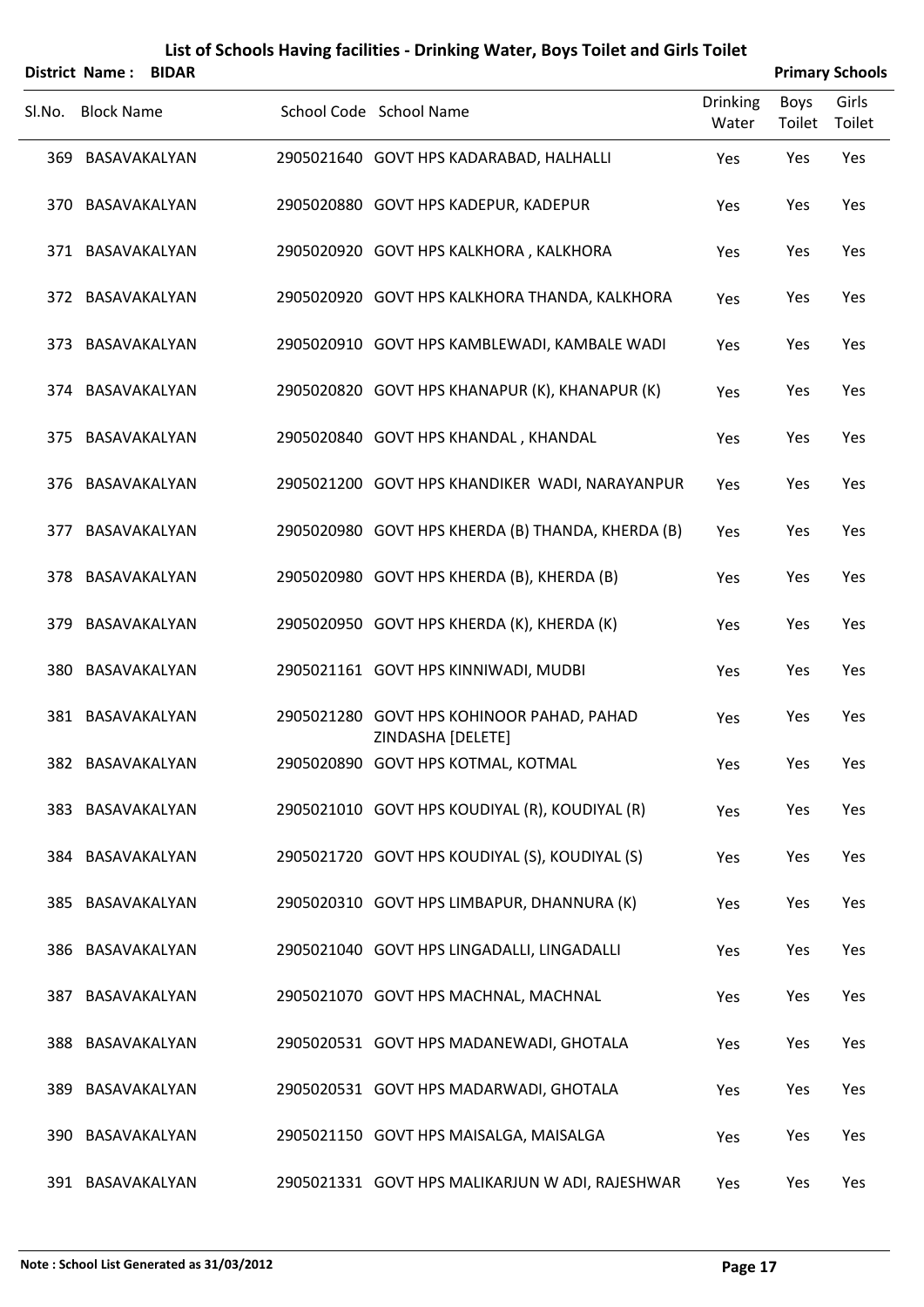| District Name: BIDAR |  |                                                            |                          |                | <b>Primary Schools</b> |
|----------------------|--|------------------------------------------------------------|--------------------------|----------------|------------------------|
| Sl.No. Block Name    |  | School Code School Name                                    | <b>Drinking</b><br>Water | Boys<br>Toilet | Girls<br>Toilet        |
| 392 BASAVAKALYAN     |  | 2905021120 GOVT HPS MANNALI, MANNALI                       | Yes                      | Yes            | Yes                    |
| 393 BASAVAKALYAN     |  | 2905021080 GOVT HPS MIRKHAL THANDA, MIRKHAL                | Yes                      | Yes            | Yes                    |
| 394 BASAVAKALYAN     |  | 2905021080 GOVT HPS MIRKHAL, MIRKHAL                       | Yes                      | Yes            | Yes                    |
| 395 BASAVAKALYAN     |  | 2905021140 GOVT HPS MIRZAPUR, MIRZAPUR                     | Yes                      | Yes            | Yes                    |
| 396 BASAVAKALYAN     |  | 2905021050 GOVT HPS MORKHANDI WADI, MORKHANDI              | Yes                      | Yes            | Yes                    |
| 397 BASAVAKALYAN     |  | 2905021050 GOVT HPS MORKHANDI, MORKHANDI                   | Yes                      | Yes            | Yes                    |
| 398 BASAVAKALYAN     |  | 2905021161 GOVT HPS MUDBIWADI, MUDBI                       | Yes                      | Yes            | Yes                    |
| 399 BASAVAKALYAN     |  | 2905021710 GOVT HPS MUSTAPUR, MUSTAPUR                     | Yes                      | Yes            | Yes                    |
| 400 BASAVAKALYAN     |  | 2905021220 GOVT HPS NEEKANTH, NEELKANTH                    | Yes                      | Yes            | Yes                    |
| 401 BASAVAKALYAN     |  | 2905021220 GOVT HPS NEELKANTHWADI, NEELKANTH               | Yes                      | Yes            | Yes                    |
| 402 BASAVAKALYAN     |  | 2905021250 GOVT HPS NIRGUDI, NIRGUDI                       | Yes                      | Yes            | Yes                    |
| 403 BASAVAKALYAN     |  | 2905021290 GOVT HPS PANDERGERA, PANDERGERA                 | Yes                      | Yes            | Yes                    |
| 404 BASAVAKALYAN     |  | 2905021290 GOVT HPS PANDERGERA THANDA,<br>PANDERGERA       | Yes                      | Yes            | Yes                    |
| 405 BASAVAKALYAN     |  | 2905020080 GOVT HPS PARASHKATTA B.KALAYA,<br>BASAVAKALAYAN | Yes                      | Yes            | Yes                    |
| 406 BASAVAKALYAN     |  | 2905021340 GOVT HPS RAJOLA (URDU), RAJOLA                  | Yes                      | Yes            | Yes                    |
| 407 BASAVAKALYAN     |  | 2905021340 GOVT HPS RAJOLA THANDA (R), RAJOLA              | Yes                      | Yes            | Yes                    |
| 408 BASAVAKALYAN     |  | 2905020760 GOVT HPS RAMPURWADI, ISLAMPUR                   | Yes                      | Yes            | Yes                    |
| 409 BASAVAKALYAN     |  | 2905021310 GOVT HPS RAMTIRTH (D), RAMTIRTH (D)             | Yes                      | Yes            | Yes                    |
| 410 BASAVAKALYAN     |  | 2905021480 GOVT HPS RAMTIRTH (K), TALBHOG                  | Yes                      | Yes            | Yes                    |
| 411 BASAVAKALYAN     |  | 2905021430 GOVT HPS SARAJAWALGA, SARAJAWALGA               | Yes                      | Yes            | Yes                    |
| 412 BASAVAKALYAN     |  | 2905021161 GOVT HPS SHARNANAGAR (KENNI), MUDBI             | Yes                      | Yes            | Yes                    |
| 413 BASAVAKALYAN     |  | 2905021370 GOVT HPS SHIVAPUR, SHIVAPUR                     | Yes                      | Yes            | Yes                    |
| 414 BASAVAKALYAN     |  | 2905021450 GOVT HPS SIRAGAPUR, SIRAGAPUR                   | Yes                      | Yes            | Yes                    |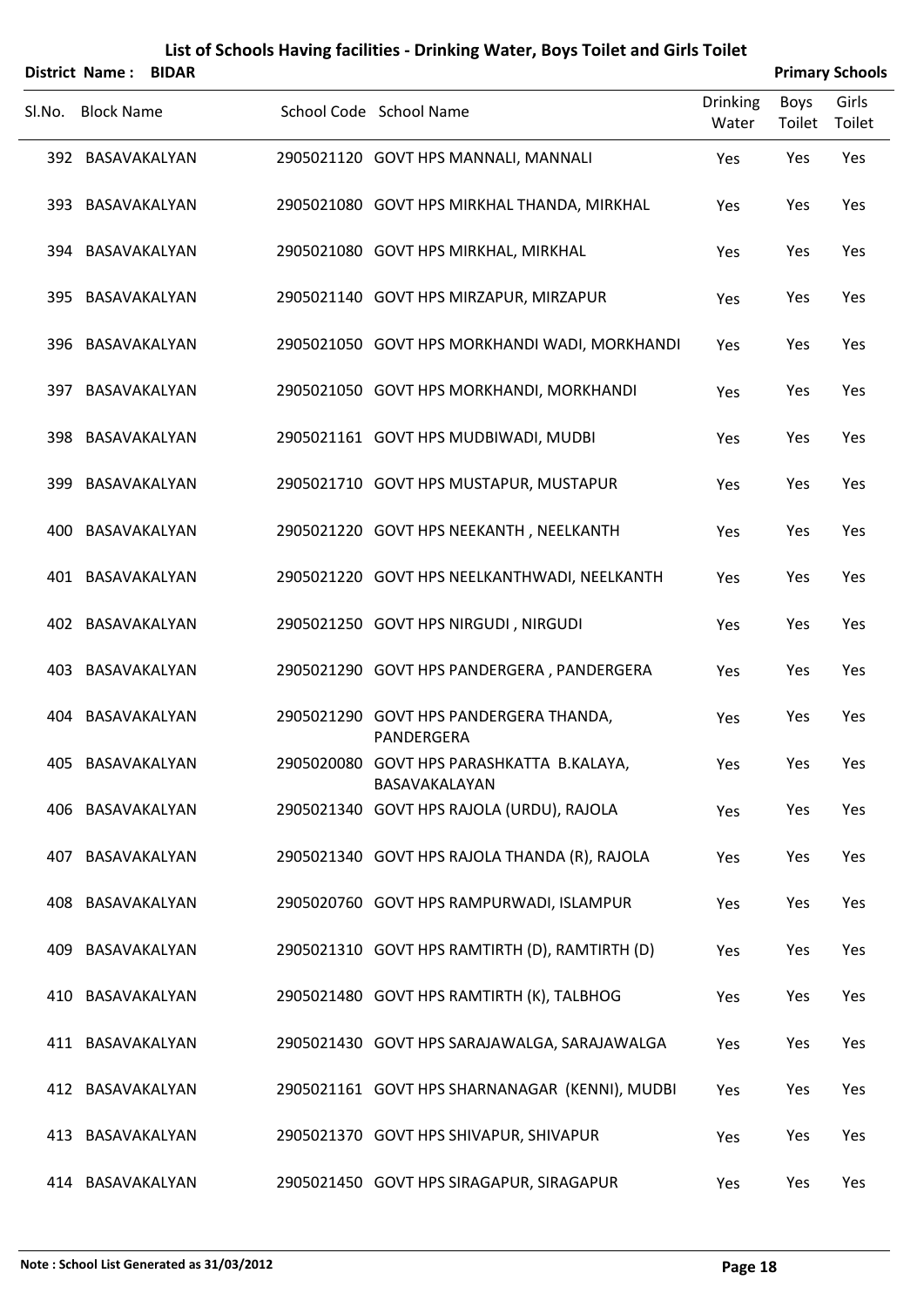|        | <b>District Name:</b> | <b>BIDAR</b> |                                                            |                   | <b>Primary Schools</b> |                 |
|--------|-----------------------|--------------|------------------------------------------------------------|-------------------|------------------------|-----------------|
| SI.No. | <b>Block Name</b>     |              | School Code School Name                                    | Drinking<br>Water | <b>Boys</b><br>Toilet  | Girls<br>Toilet |
|        | 415 BASAVAKALYAN      |              | 2905021380 GOVT HPS SOLDABKA, SOLDABKA                     | Yes               | Yes                    | Yes             |
|        | 416 BASAVAKALYAN      |              | 2905021500 GOVT HPS TADOLA, TADOLA                         | Yes               | Yes                    | Yes             |
|        | 417 BASAVAKALYAN      |              | 2905021480 GOVT HPS TALBHOG, TALBHOG                       | Yes               | Yes                    | Yes             |
|        | 418 BASAVAKALYAN      |              | 2905021490 GOVT HPS TOGALUR, TOGALUR                       | Yes               | Yes                    | Yes             |
|        | 419 BASAVAKALYAN      |              | 2905020081 GOVT HPS TRIPURANTH, BASAVAKALAYAN              | Yes               | Yes                    | Yes             |
|        | 420 BASAVAKALYAN      |              | 2905021530 GOVT HPS UMAPUR, UMAPUR                         | Yes               | Yes                    | Yes             |
|        | 421 BASAVAKALYAN      |              | 2905020591 GOVT HPS URDU HULSOOR, HULSOOR                  | Yes               | Yes                    | Yes             |
|        | 422 BASAVAKALYAN      |              | 2905020760 GOVT HPS URDU ISLAMPUR, ISLAMPUR                | Yes               | Yes                    | Yes             |
|        | 423 BASAVAKALYAN      |              | 2905021130 GOVT HPS URDU MATALA, MANTHAL                   | Yes               | Yes                    | Yes             |
|        | 424 BASAVAKALYAN      |              | 2905021260 GOVT HPS URDU PARTAPUR, PARTAPUR                | Yes               | Yes                    | Yes             |
|        | 425 BASAVAKALYAN      |              | 2905021540 GOVT HPS URKI, URKI                             | Yes               | Yes                    | Yes             |
|        | 426 BASAVAKALYAN      |              | 2905021610 GOVT HPS YARABAGG, YARABAGG                     | Yes               | Yes                    | Yes             |
| 427    | BASAVAKALYAN          |              | 2905021570 GOVT HPS YEDLAPUR, YEDALAPUR                    | Yes               | Yes                    | Yes             |
|        | 428 BASAVAKALYAN      |              | 2905021580 GOVT HPS YELADAGUNDI, YELADA GUNDI              | Yes               | Yes                    | Yes             |
|        | 429 BASAVAKALYAN      |              | 2905021600 GOVT HPS YELAWANTAGI, YELAWANTAGI               | Yes               | Yes                    | Yes             |
|        | 430 BASAVAKALYAN      |              | 2905021620 GOVT HPS YERANDI, YARANDI                       | Yes               | Yes                    | Yes             |
|        | 431 BASAVAKALYAN      |              | 2905020520 GOVT HPSHATTARGA (S), GILIGILI                  | Yes               | Yes                    | Yes             |
|        | 432 BASAVAKALYAN      |              | 2905021201 GOVT LPS AMBEDKAR COLONY,<br>NARAYANPUR         | Yes               | Yes                    | Yes             |
|        | 433 BASAVAKALYAN      |              | 2905020030 GOVT LPS ATTUR THANDA, ATTUR                    | Yes               | Yes                    | Yes             |
|        | 434 BASAVAKALYAN      |              | 2905020280 GOVT LPS BANJARA THANDA,<br>CHICKANAGAON        | Yes               | Yes                    | Yes             |
|        | 435 BASAVAKALYAN      |              | 2905020510 GOVT LPS BASAVANA WADI, GADALEGAON<br>(K)       | Yes               | Yes                    | Yes             |
| 436    | BASAVAKALYAN          |              | 2905021620 GOVT LPS BASAVANAGAR YARANDI, YARANDI           | Yes               | Yes                    | Yes             |
|        | 437 BASAVAKALYAN      |              | 2905020120 GOVT LPS BATGERA WADI, BATGERA WADI<br>[DELETE] | Yes               | Yes                    | Yes             |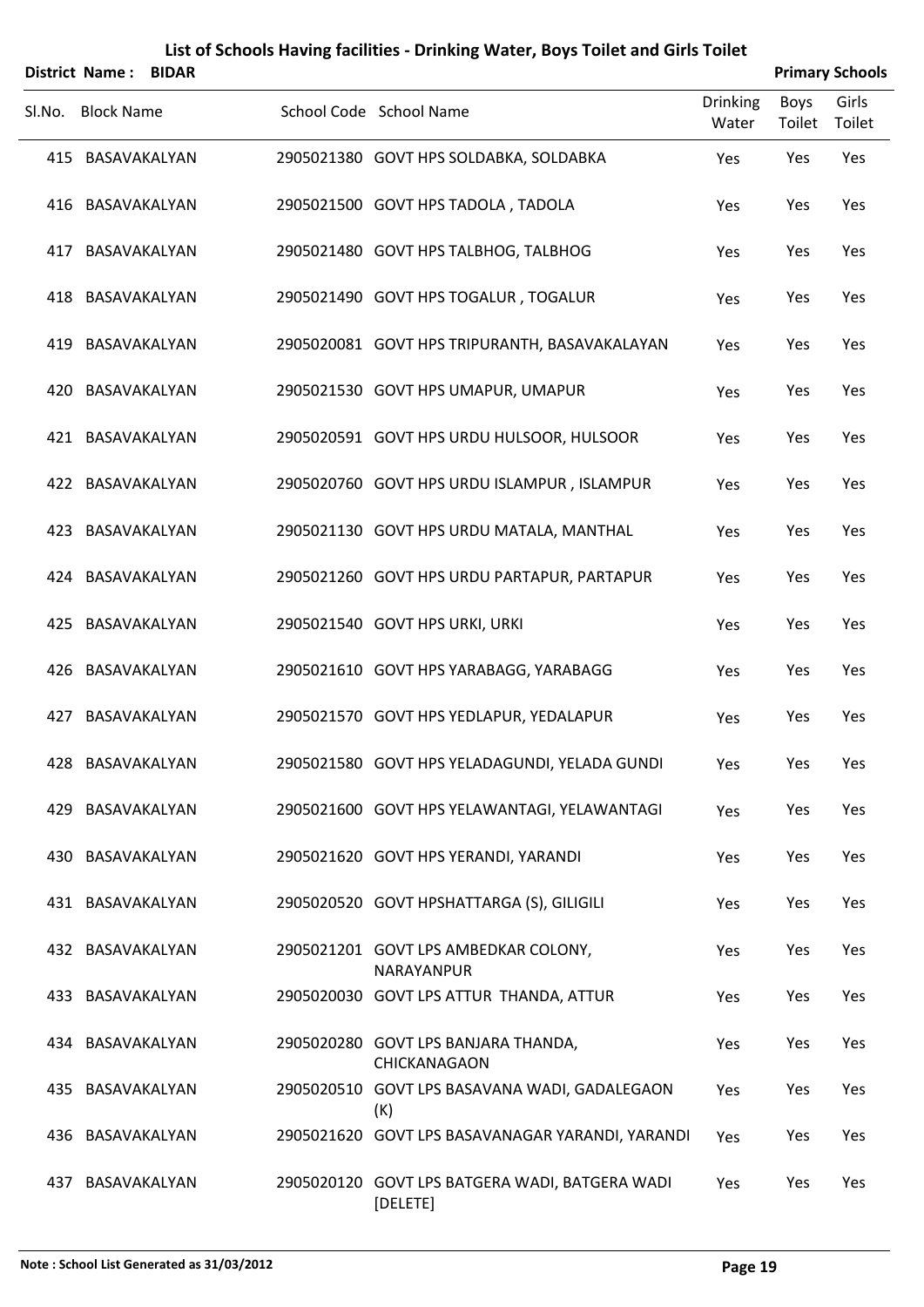|        | <b>District Name: BIDAR</b> |  |                                                                    |                          |                | <b>Primary Schools</b> |
|--------|-----------------------------|--|--------------------------------------------------------------------|--------------------------|----------------|------------------------|
| SI.No. | <b>Block Name</b>           |  | School Code School Name                                            | <b>Drinking</b><br>Water | Boys<br>Toilet | Girls<br>Toilet        |
|        | 438 BASAVAKALYAN            |  | 2905021520 GOVT LPS BEDARWADI (U), UJALAM                          | Yes                      | Yes            | Yes                    |
| 439    | BASAVAKALYAN                |  | 2905020091 GOVT LPS BELURA NEW EXTN, BELUR                         | Yes                      | Yes            | Yes                    |
|        | 440 BASAVAKALYAN            |  | 2905021650 GOVT LPS BHAKNAL, BHAKNAL                               | Yes                      | Yes            | Yes                    |
|        | 441 BASAVAKALYAN            |  | 2905021340 GOVT LPS BHEEMNAGAR BADAVANE, RAJOLA                    | Yes                      | Yes            | Yes                    |
|        | 442 BASAVAKALYAN            |  | 2905020280 GOVT LPS CHICKNAGAON THANDA,<br>CHICKANAGAON            | Yes                      | Yes            | Yes                    |
| 443.   | BASAVAKALYAN                |  | 2905020240 GOVT LPS CHITTAKOTA(K), CHITTAKOTA (K)                  | Yes                      | Yes            | Yes                    |
| 444    | BASAVAKALYAN                |  | 2905020360 GOVT LPS DHANGAR WADI, DHANAGAR<br>WADI [DELETE]        | Yes                      | Yes            | Yes                    |
| 445    | BASAVAKALYAN                |  | 2905020087 GOVT LPS DHARAM PRAKASH GALLI,<br>BASAVAKALAYAN         | Yes                      | Yes            | Yes                    |
| 446    | BASAVAKALYAN                |  | 2905021331 GOVT LPS EXTN. RAJESHWAR, RAJESHWAR                     | Yes                      | Yes            | Yes                    |
| 447    | BASAVAKALYAN                |  | 2905020550 GOVT LPS GADLEGAON (B) THANDA,<br>GADALEGOAN (B)        | Yes                      | Yes            | Yes                    |
| 448    | BASAVAKALYAN                |  | 2905020510 GOVT LPS GADLEGAON (K) THANDA,<br>GADALEGAON (K)        | Yes                      | Yes            | Yes                    |
| 449.   | BASAVAKALYAN                |  | 2905020280 GOVT LPS GANGARAM TANDA CHIKNA,<br>CHICKANAGAON         | Yes                      | Yes            | Yes                    |
| 450    | BASAVAKALYAN                |  | 2905020440 GOVT LPS GOUR THANDA, GOUR                              | Yes                      | Yes            | Yes                    |
|        | 451 BASAVAKALYAN            |  | 2905020540 GOVT LPS GUNDUR THAND, GUNDOOR                          | Yes                      | Yes            | Yes                    |
|        | 452 BASAVAKALYAN            |  | 2905020630 GOVT LPS HANDRAL (R), HANDRAL (R)                       | Yes                      | Yes            | Yes                    |
|        | 453 BASAVAKALYAN            |  | 2905020980 GOVT LPS HANDYAL TANDA, KHERDA (B)                      | Yes                      | Yes            | Yes                    |
| 454    | BASAVAKALYAN                |  | 2905020280 GOVT LPS HERU THANDA, CHICKANAGAON                      | Yes                      | Yes            | Yes                    |
|        | 455 BASAVAKALYAN            |  | 2905021160 GOVT LPS HIMMATNAGAR KINNI, MUDBI                       | Yes                      | Yes            | Yes                    |
|        | 456 BASAVAKALYAN            |  | 2905020680 GOVT LPS HIPPARGAGHAT THANDA,<br><b>HIPPARGA BAGH</b>   | Yes                      | Yes            | Yes                    |
| 457    | BASAVAKALYAN                |  | 2905020680 GOVT LPS HIPPERGA (BAGA) THAND,<br><b>HIPPARGA BAGH</b> | Yes                      | Yes            | Yes                    |
| 458    | BASAVAKALYAN                |  | 2905020800 GOVT LPS JAJANMUGLI(KAN), JANAN MUGALI                  | Yes                      | Yes            | Yes                    |
| 459    | BASAVAKALYAN                |  | 2905021080 GOVT LPS KAN MIRKHAL EXTN, MIRKHAL                      | Yes                      | Yes            | Yes                    |
| 460    | BASAVAKALYAN                |  | 2905020080 GOVT LPS KANYA BASAVAKALAYAN,<br>BASAVAKALAYAN          | Yes                      | Yes            | Yes                    |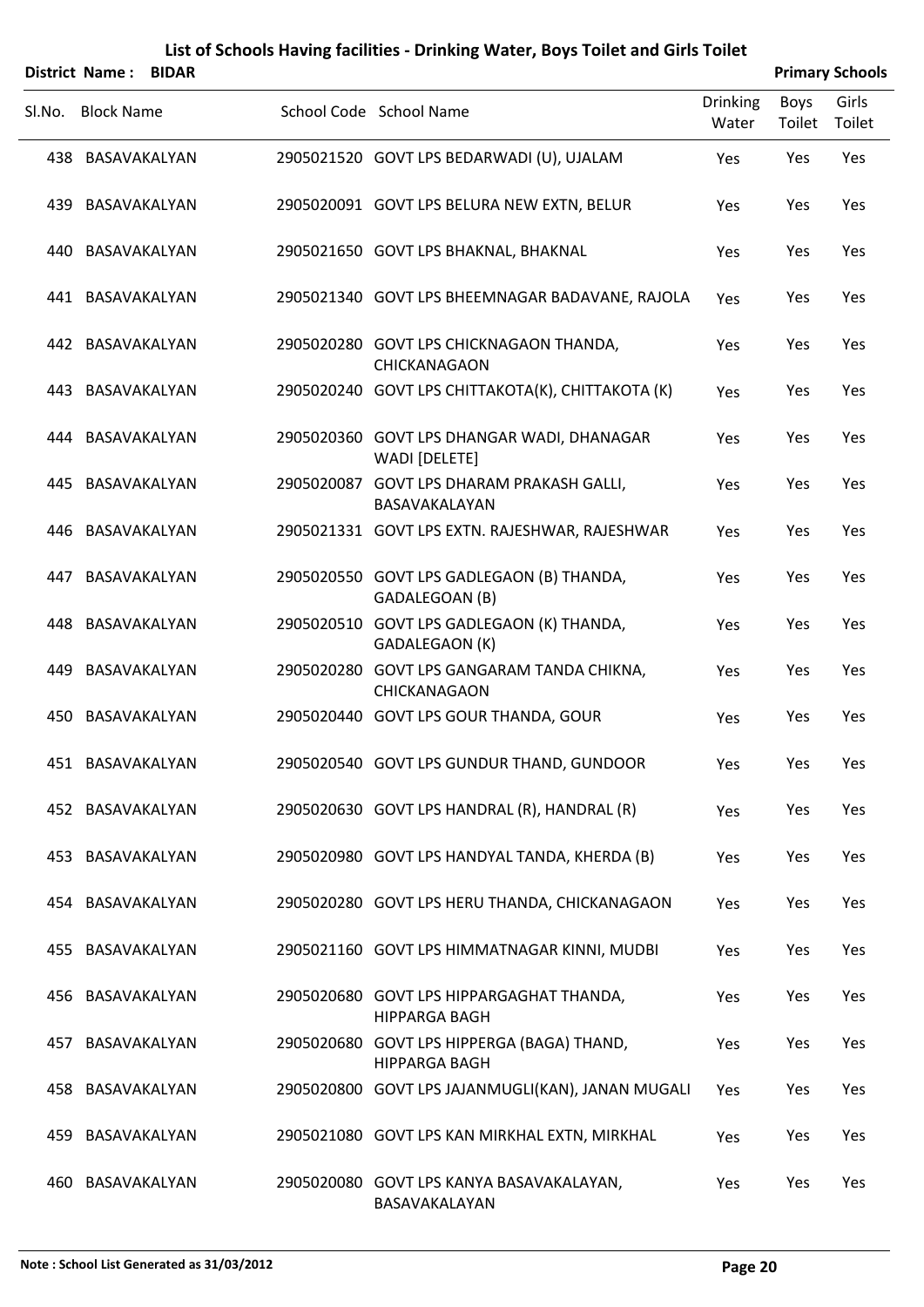|        | District Name:<br><b>BIDAR</b> |                                                                 |                          |                       | <b>Primary Schools</b> |
|--------|--------------------------------|-----------------------------------------------------------------|--------------------------|-----------------------|------------------------|
| Sl.No. | <b>Block Name</b>              | School Code School Name                                         | <b>Drinking</b><br>Water | <b>Boys</b><br>Toilet | Girls<br>Toilet        |
|        | 461 BASAVAKALYAN               | 2905020920 GOVT LPS KARIZUNDA THANDA, KALKHORA                  | Yes                      | Yes                   | Yes                    |
|        | 462 BASAVAKALYAN               | 2905020820 GOVT LPS KHANAPUR (K) WADI, KHANAPUR<br>(K)          | Yes                      | Yes                   | Yes                    |
|        | 463 BASAVAKALYAN               | 2905020641 GOVT LPS KHERDA(K) WADI, HARKOOD                     | Yes                      | Yes                   | Yes                    |
| 464    | BASAVAKALYAN                   | 2905021720 GOVT LPS KISHAN NAIK TANDA, KOUDIYAL (S)             | Yes                      | Yes                   | Yes                    |
|        | 465 BASAVAKALYAN               | 2905021030 GOVT LPS LADWANTHI WADI, LADWANTI                    | Yes                      | Yes                   | Yes                    |
| 466    | BASAVAKALYAN                   | 2905021150 GOVT LPS MAISALGA THANDA, MAISALGA                   | Yes                      | Yes                   | Yes                    |
| 467    | BASAVAKALYAN                   | 2905021190 GOVT LPS MANGALOORE, MANGALOORE                      | Yes                      | Yes                   | Yes                    |
| 468    | BASAVAKALYAN                   | 2905021120 GOVT LPS MANHALLI (KAN), MANNALI                     | Yes                      | Yes                   | Yes                    |
| 469    | BASAVAKALYAN                   | 2905021050 GOVT LPS MORKHANDI BADAVANE,<br><b>MORKHANDI</b>     | Yes                      | Yes                   | Yes                    |
| 470    | BASAVAKALYAN                   | 2905021200 GOVT LPS NARAYANPUR THANDA,<br>NARAYANPUR            | Yes                      | Yes                   | Yes                    |
|        | 471 BASAVAKALYAN               | 2905021520 GOVT LPS NAVCHANDWADI, UJALAM                        | Yes                      | Yes                   | Yes                    |
|        | 472 BASAVAKALYAN               | 2905021090 GOVT LPS NEW EXTN AREA MUCHLAMB,<br><b>MUCHALAMB</b> | Yes                      | Yes                   | Yes                    |
| 473    | BASAVAKALYAN                   | 2905020820 GOVT LPS PARTAPUR NEW EXTN, KHANAPUR<br>(K)          | Yes                      | Yes                   | Yes                    |
|        | 474 BASAVAKALYAN               | 2905021260 GOVT LPS PARTAPUR THANDA, PARTAPUR                   | Yes                      | Yes                   | Yes                    |
|        | 475 BASAVAKALYAN               | 2905020610 GOVT LPS PHOLDAR WADI, HONNALLI                      | Yes                      | Yes                   | Yes                    |
|        | 476 BASAVAKALYAN               | 2905021360 GOVT LPS ROLA, ROLA                                  | Yes                      | Yes                   | Yes                    |
| 477    | BASAVAKALYAN                   | 2905021420 GOVT LPS SAIDAPUR, SAIDAPUR                          | Yes                      | Yes                   | Yes                    |
|        | 478 BASAVAKALYAN               | 2905020280 GOVT LPS SHEKU TANDA, CHICKANAGAON                   | Yes                      | Yes                   | Yes                    |
|        | 479 BASAVAKALYAN               | 2905020980 GOVT LPS SHIVRAM TANDA, KHERDA (B)                   | Yes                      | Yes                   | Yes                    |
|        | 480 BASAVAKALYAN               | 2905021390 GOVT LPS SIRGUR, SHIRGUR                             | Yes                      | Yes                   | Yes                    |
|        | 481 BASAVAKALYAN               | 2905021400 GOVT LPS SIRURI, SIRURI                              | Yes                      | Yes                   | Yes                    |
|        | 482 BASAVAKALYAN               | 2905021460 GOVT LPS SUNTHAN, SUNTHAN                            | Yes                      | Yes                   | Yes                    |
|        | 483 BASAVAKALYAN               | 2905020900 GOVT LPS SWARAJ NAGAR, KOHINOOR                      | Yes                      | Yes                   | Yes                    |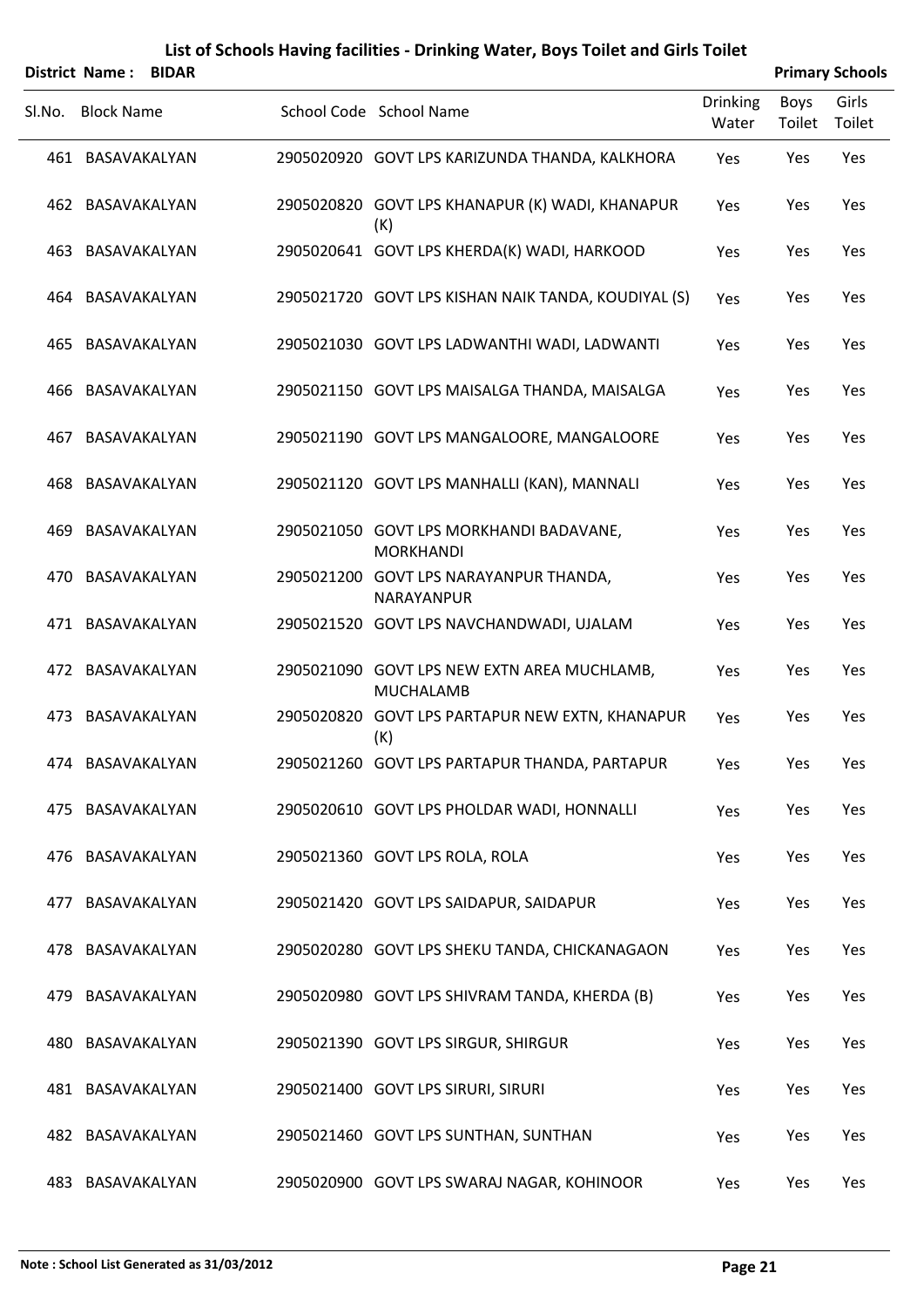|        | <b>District Name:</b><br><b>BIDAR</b> |                                                               |                          |                | <b>Primary Schools</b> |
|--------|---------------------------------------|---------------------------------------------------------------|--------------------------|----------------|------------------------|
| SI.No. | <b>Block Name</b>                     | School Code School Name                                       | <b>Drinking</b><br>Water | Boys<br>Toilet | Girls<br>Toilet        |
|        | 484 BASAVAKALYAN                      | 2905021500 GOVT LPS TADOLA THANDA, TADOLA                     | Yes                      | Yes            | Yes                    |
| 485    | BASAVAKALYAN                          | 2905021520 GOVT LPS UJLAMB EXT. (KAN), UJALAM                 | Yes                      | Yes            | Yes                    |
|        | 486 BASAVAKALYAN                      | 2905020330 GOVT LPS URDU DEVNAL, DEVANAL                      | Yes                      | Yes            | Yes                    |
| 487    | BASAVAKALYAN                          | 2905020690 GOVT LPS URDU HIRANAGAON,<br><b>HIRANAGAON</b>     | Yes                      | Yes            | Yes                    |
|        | 488 BASAVAKALYAN                      | 2905021332 GOVT LPS URDU RAJESHWAR, RAJESHWAR                 | Yes                      | Yes            | Yes                    |
| 489    | BASAVAKALYAN                          | 2905021850 GOVT LPS URDU SCHOOL KITTA, KITTA                  | Yes                      | Yes            | Yes                    |
|        | 490 BASAVAKALYAN                      | 2905021490 GOVT LPS URDU TOGALUR, TOGALUR                     | Yes                      | Yes            | Yes                    |
|        | 491 BASAVAKALYAN                      | 2905021560 GOVT LPS WADDARGA, WADDARGA                        | Yes                      | Yes            | Yes                    |
|        | 492 BASAVAKALYAN                      | 2905020091 GOVT LPS WANJARWADI, BELUR                         | Yes                      | Yes            | Yes                    |
|        | 493 BASAVAKALYAN                      | 2905021580 GOVT LPS YELADGUNDI THANDA, YELADA<br><b>GUNDI</b> | Yes                      | Yes            | Yes                    |
|        | 494 BASAVAKALYAN                      | 2905021330 GOVT MIDDLE SCHOOL URDU RAJESHWAR,<br>RAJESHWAR    | Yes                      | Yes            | Yes                    |
| 495    | BASAVAKALYAN                          | 2905020081 GOVT MPS BASAVAKALYAN,<br>BASAVAKALAYAN            | Yes                      | Yes            | Yes                    |
|        | 496 BASAVAKALYAN                      | 2905020090 GOVT MPS BELURA, BELUR                             | Yes                      | Yes            | Yes                    |
|        | 497 BASAVAKALYAN                      | 2905020250 GOVT MPS CHANDIKAPUR, CHANDIKAPUR                  | Yes                      | Yes            | Yes                    |
|        | 498 BASAVAKALYAN                      | 2905020530 GOVT MPS GHOTALA, GHOTALA                          | Yes                      | Yes            | Yes                    |
|        | 499 BASAVAKALYAN                      | 2905020490 GOVT MPS GORTA (B), GORTA (B)                      | Yes                      | Yes            | Yes                    |
|        | 500 BASAVAKALYAN                      | 2905020640 GOVT MPS HARKOOD, HARKOOD                          | Yes                      | Yes            | Yes                    |
|        | 501 BASAVAKALYAN                      | 2905020690 GOVT MPS HIRANAGAON, HIRANAGAON                    | Yes                      | Yes            | Yes                    |
|        | 502 BASAVAKALYAN                      | 2905020590 GOVT MPS HULSOOR, HULSOOR                          | Yes                      | Yes            | Yes                    |
|        | 503 BASAVAKALYAN                      | 2905021720 GOVT MPS KITTA, KOUDIYAL (S)                       | Yes                      | Yes            | Yes                    |
|        | 504 BASAVAKALYAN                      | 2905020900 GOVT MPS KOHINOOR, KOHINOOR                        | Yes                      | Yes            | Yes                    |
|        | 505 BASAVAKALYAN                      | 2905021030 GOVT MPS LADWANTI, LADWANTI                        | Yes                      | Yes            | Yes                    |
|        | 506 BASAVAKALYAN                      | 2905021130 GOVT MPS MATALA, MANTHAL                           | Yes                      | Yes            | Yes                    |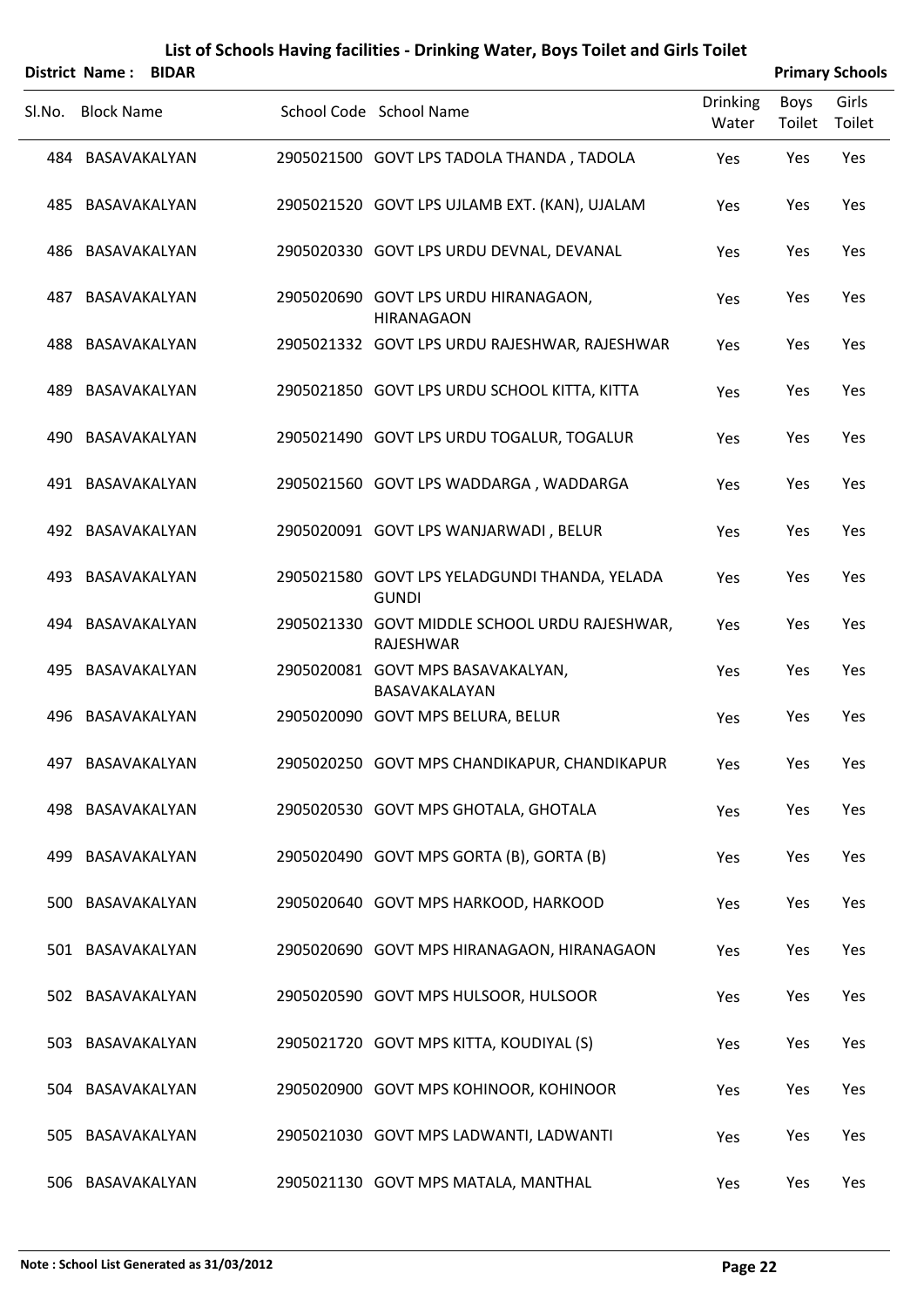|        | District Name:    | <b>BIDAR</b> |                                                                   |                          |                | <b>Primary Schools</b> |
|--------|-------------------|--------------|-------------------------------------------------------------------|--------------------------|----------------|------------------------|
| SI.No. | <b>Block Name</b> |              | School Code School Name                                           | <b>Drinking</b><br>Water | Boys<br>Toilet | Girls<br>Toilet        |
|        | 507 BASAVAKALYAN  |              | 2905021090 GOVT MPS MUCHALAMB, MUCHALAMB                          | Yes                      | Yes            | Yes                    |
| 508    | BASAVAKALYAN      |              | 2905021160 GOVT MPS MUDBI, MUDBI                                  | Yes                      | Yes            | Yes                    |
| 509    | BASAVAKALYAN      |              | 2905021200 GOVT MPS NARAYANPR, NARAYANPUR                         | Yes                      | Yes            | Yes                    |
| 510    | BASAVAKALYAN      |              | 2905021330 GOVT MPS RAJESHWAR, RAJESHWAR                          | Yes                      | Yes            | Yes                    |
|        | 511 BASAVAKALYAN  |              | 2905021340 GOVT MPS RAJOLA (KANNADA), RAJOLA                      | Yes                      | Yes            | Yes                    |
|        | 512 BASAVAKALYAN  |              | 2905021410 GOVT MPS SASTAPUR, SASTAPUR                            | Yes                      | Yes            | Yes                    |
| 513    | BASAVAKALYAN      |              | 2905021520 GOVT MPS UJALAM, UJALAM                                | Yes                      | Yes            | Yes                    |
| 514    | BASAVAKALYAN      |              | 2905020085 GOVT MPS URDU BASAVAKALYAN,<br>BASAVAKALAYAN           | Yes                      | Yes            | Yes                    |
| 515    | BASAVAKALYAN      |              | 2905020280 GOVT SCH. HANUMAN NAGAR THANDA,<br>CHICKANAGAON        | Yes                      | Yes            | Yes                    |
| 516    | BASAVAKALYAN      |              | 2905020087 GOVT URDU GIRL HPS B.KALYAN,<br>BASAVAKALAYAN          | Yes                      | Yes            | Yes                    |
| 517    | BASAVAKALYAN      |              | 2905020160 GOVT URDU HPS BHOSGA, BHOSGA                           | Yes                      | Yes            | Yes                    |
| 518    | BASAVAKALYAN      |              | 2905021160 GOVT URDU HPS MUDBI, MUDBI                             | Yes                      | Yes            | Yes                    |
| 519    | BASAVAKALYAN      |              | 2905021410 GOVT URDU HPS SASTAPUR, SASTAPUR                       | Yes                      | Yes            | Yes                    |
|        | 520 BASAVAKALYAN  |              | 2905020088 GOVT URDU HPS TRIPURANTH,<br>BASAVAKALAYAN             | Yes                      | Yes            | Yes                    |
|        | 521 BASAVAKALYAN  |              | 2905021620 GOVT URDU HPS YERANDI, YARANDI                         | Yes                      | Yes            | Yes                    |
|        | 522 BASAVAKALYAN  |              | 2905021201 GOVT URDU LPS NARAYNPUR, NARAYANPUR                    | Yes                      | Yes            | Yes                    |
|        | 523 BASAVAKALYAN  |              | 2905020087 GOVT URDU LPS YAKUBPURA,<br>BASAVAKALAYAN              | Yes                      | Yes            | Yes                    |
|        | 524 BASAVAKALYAN  |              | 2905021610 GOVT URDU LPS YARRBAGH, YARABAGG                       | Yes                      | Yes            | Yes                    |
|        | 525 BASAVAKALYAN  |              | 2905021420 GOVT. HPS URDU GADLEGAON B, SAIDAPUR                   | Yes                      | Yes            | Yes                    |
|        | 526 BASAVAKALYAN  |              | 2905021360 GOVT. HPS. URDU ROLA, ROLA                             | <b>Yes</b>               | Yes            | Yes                    |
|        | 527 BASAVAKALYAN  |              | 2905020840 GOVT. LPS ASHRAY COLONY BASAVA,<br><b>KHANDAL</b>      | Yes                      | Yes            | Yes                    |
|        | 528 BASAVAKALYAN  |              | 2905021840 GOVT. LPS GOVARDHAN THANDA,<br><b>GOVARDHAN THANDA</b> | Yes                      | Yes            | Yes                    |
| 529    | BASAVAKALYAN      |              | 2905020590 GOVT. LPS HALHALLI ROAD HULSOO,<br><b>HULSOOR</b>      | Yes                      | Yes            | Yes                    |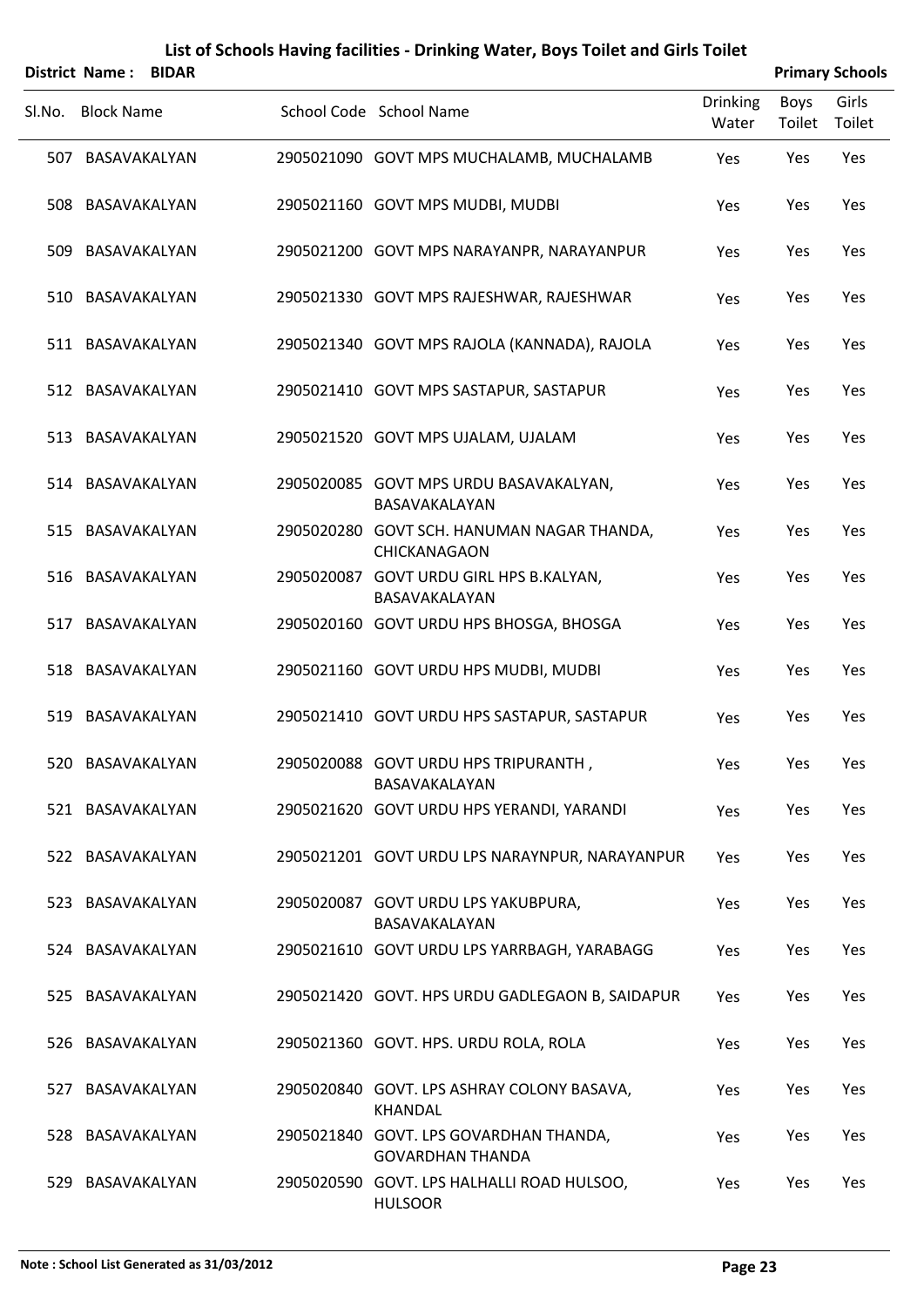|        | <b>District Name: BIDAR</b> |                                                                |                          |                | <b>Primary Schools</b> |
|--------|-----------------------------|----------------------------------------------------------------|--------------------------|----------------|------------------------|
| SI.No. | <b>Block Name</b>           | School Code School Name                                        | <b>Drinking</b><br>Water | Boys<br>Toilet | Girls<br>Toilet        |
|        | 530 BASAVAKALYAN            | 2905021850 GOVT. LPS. ASHRAY COLONY KITTA, KITTA               | Yes                      | Yes            | Yes                    |
|        | 531 BASAVAKALYAN            | 2905020084 GOVT. LPS. GADUGE MATH KULSHA,<br>BASAVAKALAYAN     | Yes                      | Yes            | Yes                    |
|        | 532 BASAVAKALYAN            | 2905021130 GOVT. LPS. KHADAKWADI MATALA,<br><b>MANTHAL</b>     | Yes                      | Yes            | Yes                    |
| 533    | BASAVAKALYAN                | 2905020084 GOVT. LPS. KOLACHE PRADESH B.,<br>BASAVAKALAYAN     | Yes                      | Yes            | Yes                    |
|        | 534 BASAVAKALYAN            | 2905021530 GOVT.HPS.URDU.UMAPUR, UMAPUR                        | Yes                      | Yes            | Yes                    |
|        | 535 BASAVAKALYAN            | 2905020160 GOVT.L.P.S.SIRURIWADI, BHOSGA                       | Yes                      | Yes            | Yes                    |
|        | 536 BASAVAKALYAN            | 2905020085 GOVT.LPS.URDU RIKSHA COLONY,<br>BASAVAKALAYAN       | Yes                      | Yes            | Yes                    |
|        | 537 BASAVAKALYAN            | 2905021260 GOVT.MPS. PRATAPUR, PARTAPUR                        | Yes                      | Yes            | Yes                    |
|        | 538 BASAVAKALYAN            | 2905021410 GOVTHPS KAHANAPUR (M), SASTAPUR                     | Yes                      | Yes            | Yes                    |
|        | 539 BASAVAKALYAN            | 2905020084 KGBV KITTA, BASAVAKALAYAN                           | Yes                      | Yes            | Yes                    |
|        | 540 BASAVAKALYAN            | 2905021341 RMSA ADARSHA VIDYALAY RAJOLA, RAJOLA                | Yes                      | Yes            | Yes                    |
|        | 541 BHALKI                  | 2905031140 GOVT LPS PANDARI THANDA<br>, SAIGAON                | Yes                      | Yes            | Yes                    |
|        | 542 BHALKI                  | 2905030840 GIVT HPS KUNTE SIRSI, KUNTESIRSI                    | Yes                      | Yes            | Yes                    |
|        | 543 BHALKI                  | 2905030070 GLPS ATNOOR (KAN) NEW, ATNOOR                       | Yes                      | Yes            | Yes                    |
|        | 544 BHALKI                  | 2905030330 GLPS GANESAPUR WADI (K+M), GANESHPUR<br><b>WADI</b> | Yes                      | Yes            | Yes                    |
|        | 545 BHALKI                  | 2905031170 GLPS SAIDAPURWADI (K+M), SAIDAPUR<br><b>WADI</b>    | Yes                      | Yes            | Yes                    |
|        | 546 BHALKI                  | 2905030270 GLPS URDU DAWARGAON, DAWARGAON                      | Yes                      | Yes            | Yes                    |
|        | 547 BHALKI                  | 2905031130 GOV T HPS RACHAPPA GOUDGAON,<br>R.GOUDGAON          | Yes                      | Yes            | Yes                    |
|        | 548 BHALKI                  | 2905030140 GOVT GIRLS PS BHALKI, BHALKI                        | Yes                      | Yes            | Yes                    |
|        | 549 BHALKI                  | 2905030180 GOVT HPS (K+M) BOLEGAON, BOLEGAON                   | Yes                      | Yes            | Yes                    |
|        | 550 BHALKI                  | 2905030050 GOVT HPS ANANDWADI, ANAND WADI<br>[DELETE]          | Yes                      | Yes            | Yes                    |
|        | 551 BHALKI                  | 2905030140 GOVT HPS ASHOK NAGAR BHALKI, BHALKI                 | Yes                      | Yes            | Yes                    |
|        | 552 BHALKI                  | 2905030070 GOVT HPS ATNOOR, ATNOOR                             | Yes                      | Yes            | Yes                    |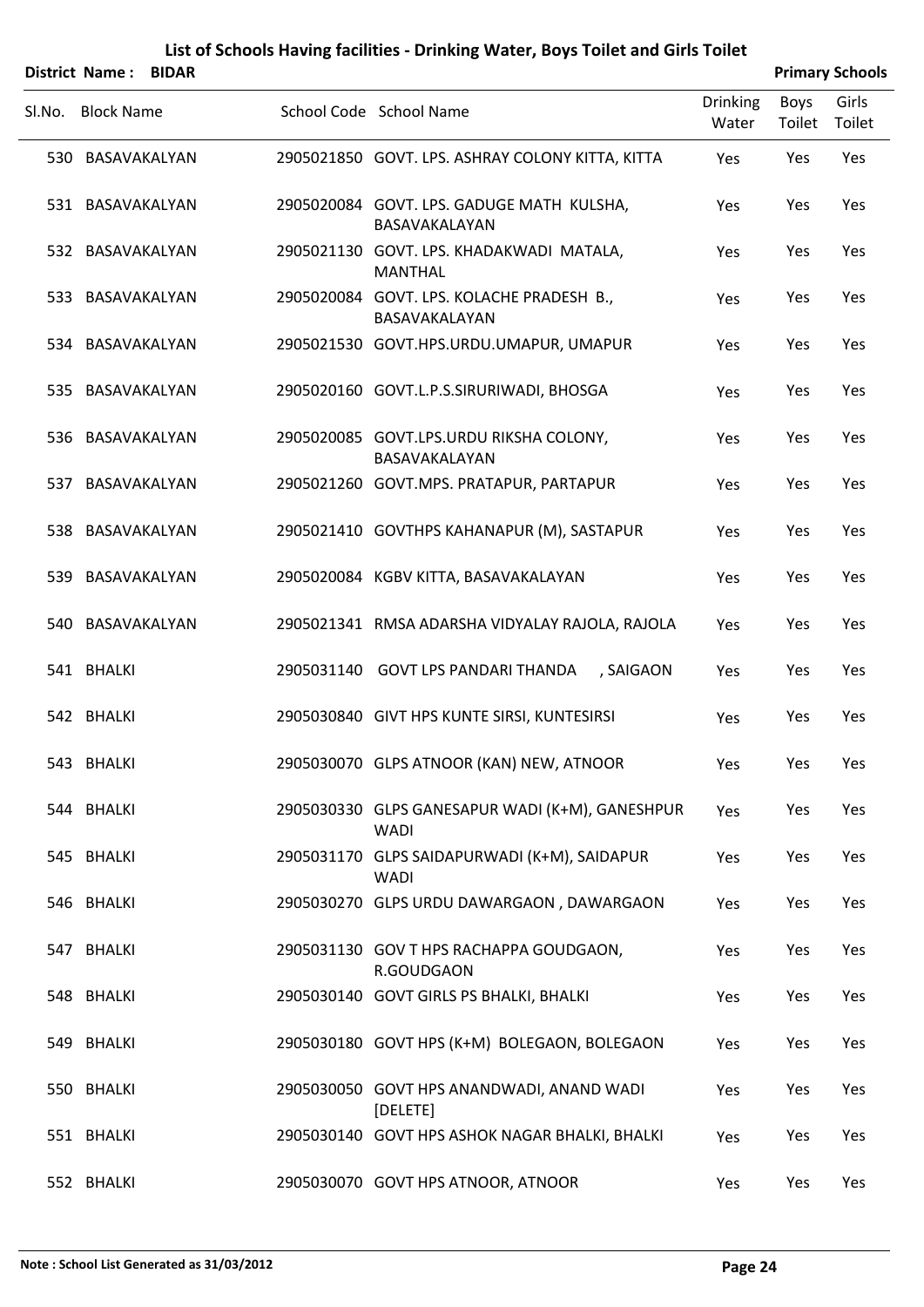|        | District Name:    | <b>BIDAR</b> |                                                               |                          | <b>Primary Schools</b> |                 |
|--------|-------------------|--------------|---------------------------------------------------------------|--------------------------|------------------------|-----------------|
| Sl.No. | <b>Block Name</b> |              | School Code School Name                                       | <b>Drinking</b><br>Water | <b>Boys</b><br>Toilet  | Girls<br>Toilet |
|        | 553 BHALKI        |              | 2905030080 GOVT HPS BALUR, BALUR                              | Yes                      | Yes                    | Yes             |
|        | 554 BHALKI        |              | 2905030090 GOVT HPS BARDAPUR, BARDAPUR                        | Yes                      | Yes                    | Yes             |
|        | 555 BHALKI        |              | 2905031140 GOVT HPS BASAVANWADI (K + M), SAIGAON              | Yes                      | Yes                    | Yes             |
|        | 556 BHALKI        |              | 2905030110 GOVT HPS BEERI (B) (K+M), BEERI(B)                 | Yes                      | Yes                    | Yes             |
|        | 557 BHALKI        |              | 2905030130 GOVT HPS BEERI (K), BEERI (K)                      | Yes                      | Yes                    | Yes             |
|        | 558 BHALKI        |              | 2905030160 GOVT HPS BHAGYANAGAR, BHAGYA NAGAR<br>[DELETE]     | Yes                      | Yes                    | Yes             |
|        | 559 BHALKI        |              | 2905030170 GOVT HPS BHATSANGAVI (K+M), BHAT<br>SANGAVI        | Yes                      | Yes                    | Yes             |
|        | 560 BHALKI        |              | 2905030140 GOVT HPS BHEEMNAGAR BHALKI, BHALKI                 | Yes                      | Yes                    | Yes             |
|        | 561 BHALKI        |              | 2905030200 GOVT HPS BYALHALLI (K), BYALHALLI (K)              | Yes                      | Yes                    | Yes             |
|        | 562 BHALKI        |              | 2905030210 GOVT HPS BYALHALLI (W), BYALHALLI (W)              | Yes                      | Yes                    | Yes             |
|        | 563 BHALKI        |              | 2905030220 GOVT HPS CHANDAPUR, CHANDAPUR<br>[DELETE]          | Yes                      | Yes                    | Yes             |
|        | 564 BHALKI        |              | 2905030240 GOVT HPS CHIKALCHANDA, CHIKALCHANDA                | Yes                      | Yes                    | Yes             |
|        | 565 BHALKI        |              | 2905030250 GOVT HPS CHITTA, CHITTA                            | Yes                      | Yes                    | Yes             |
|        | 566 BHALKI        |              | 2905030260 GOVT HPS DADAGI, DADAGI                            | Yes                      | Yes                    | Yes             |
|        | 567 BHALKI        |              | 2905030270 GOVT HPS DAWARGAON (K+M),<br><b>DAWARGAON</b>      | Yes                      | Yes                    | Yes             |
|        | 568 BHALKI        |              | 2905030290 GOVT HPS DHARAJIWADI (K+M),<br>DHARAJWADI [DELETE] | Yes                      | Yes                    | Yes             |
|        | 569 BHALKI        |              | 2905030300 GOVT HPS DONAGAPUR, DONAGAPUR                      | Yes                      | Yes                    | Yes             |
|        | 570 BHALKI        |              | 2905030310 GOVT HPS DONGARGI, DONGARGI                        | Yes                      | Yes                    | Yes             |
|        | 571 BHALKI        |              | 2905031470 GOVT HPS GARMAA THANDA, GARMA<br><b>THANDA</b>     | Yes                      | Yes                    | Yes             |
|        | 572 BHALKI        |              | 2905030350 GOVT HPS GORCHINCHOLI, GOR CHINCHOLI               | Yes                      | Yes                    | Yes             |

573 BHALKI 2905030370 GOVT HPS GORNAL, GORNAL Yes Yes Yes

574 BHALKI 2905030390 GOVT HPS GUNJARGA, GUNJARGA [DELETE] Yes Yes Yes

575 BHALKI 2905030410 GOVT HPS HAJNAL, HAJNAL THE Yes Yes Yes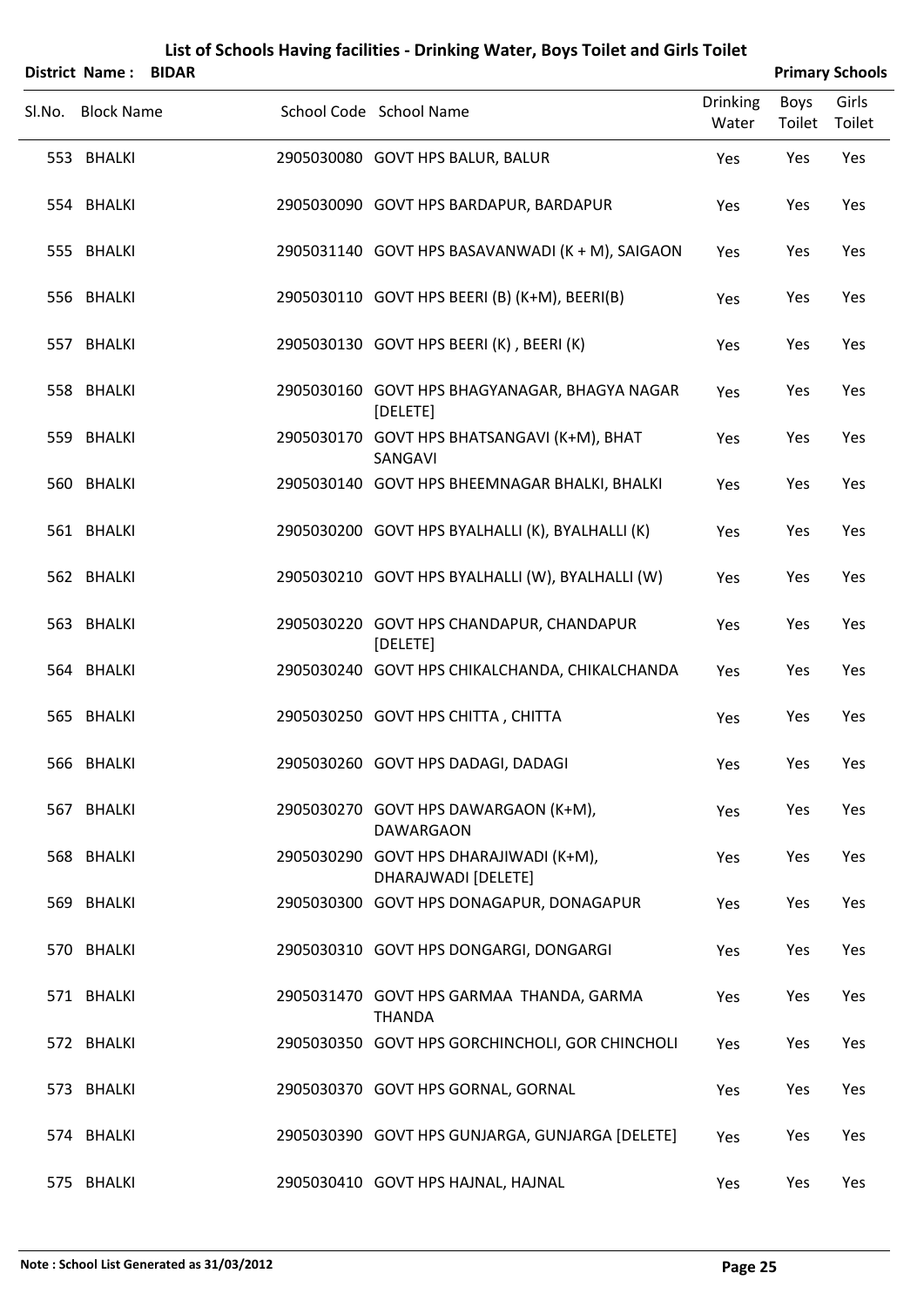|        | <b>District Name:</b> | <b>BIDAR</b> |                                                                  |                          |                | <b>Primary Schools</b> |
|--------|-----------------------|--------------|------------------------------------------------------------------|--------------------------|----------------|------------------------|
| SI.No. | <b>Block Name</b>     |              | School Code School Name                                          | <b>Drinking</b><br>Water | Boys<br>Toilet | Girls<br>Toilet        |
|        | 576 BHALKI            |              | 2905030430 GOVT HPS HALBARGA, HALBARGA                           | Yes                      | Yes            | Yes                    |
|        | 577 BHALKI            |              | 2905030450 GOVT HPS HALIPURGA, HALIPURGA                         | Yes                      | Yes            | Yes                    |
|        | 578 BHALKI            |              | 2905030460 GOVT HPS HALSI(L) (K + M), HALSI (L)                  | Yes                      | Yes            | Yes                    |
|        | 579 BHALKI            |              | 2905030440 GOVT HPS HARNAL, HARNAL                               | Yes                      | Yes            | Yes                    |
|        | 580 BHALKI            |              | 2905030480 GOVT HPS HONNALI, HONNALI                             | Yes                      | Yes            | Yes                    |
|        | 581 BHALKI            |              | 2905030490 GOVT HPS HUNAJI (K), HUNAJI (K)                       | Yes                      | Yes            | Yes                    |
|        | 582 BHALKI            |              | 2905030500 GOVT HPS HUPLA (K+M), HUPLA                           | Yes                      | Yes            | Yes                    |
|        | 583 BHALKI            |              | 2905030520 GOVT HPS INCHUR (K + M), INCHUR                       | Yes                      | Yes            | Yes                    |
|        | 584 BHALKI            |              | 2905030141 GOVT HPS INDIRANAGAR BHALKI, BHALKI                   | Yes                      | Yes            | Yes                    |
|        | 585 BHALKI            |              | 2905030560 GOVT HPS JAIGAON, JAIGAON                             | Yes                      | Yes            | Yes                    |
|        | 586 BHALKI            |              | 2905030530 GOVT HPS JAMKHANDI, JAMKHANDI                         | Yes                      | Yes            | Yes                    |
|        | 587 BHALKI            |              | 2905031510 GOVT HPS JAWALGA-K (K+M), JAWALGA-K                   | Yes                      | Yes            | Yes                    |
|        | 588 BHALKI            |              | 2905030580 GOVT HPS JOLDABAKA, JOLDABAKA                         | Yes                      | Yes            | Yes                    |
|        | 589 BHALKI            |              | 2905030540 GOVT HPS JYANTHI, JANTHI                              | Yes                      | Yes            | Yes                    |
|        | 590 BHALKI            |              | 2905030660 GOVT HPS KAASARTUGAON (K+M), KALASAR<br><b>TUGAON</b> | Yes                      | Yes            | Yes                    |
|        | 591 BHALKI            |              | 2905030630 GOVT HPS KAKNAL(K+M), KAKNAL                          | Yes                      | Yes            | Yes                    |
|        | 592 BHALKI            |              | 2905030640 GOVT HPS KALASDAL (K+M), KALASDAL                     | Yes                      | Yes            | Yes                    |
|        | 593 BHALKI            |              | 2905030650 GOVT HPS KALWADI, KALWADI                             | Yes                      | Yes            | Yes                    |
|        | 594 BHALKI            |              | 2905030610 GOVT HPS KAPLAPUR, KAPLAPUR                           | Yes                      | Yes            | Yes                    |
|        | 595 BHALKI            |              | 2905030400 GOVT HPS KARANJA CAMP HALAHALLI,<br><b>HALHALLI</b>   | Yes                      | Yes            | Yes                    |
|        | 596 BHALKI            |              | 2905030620 GOVT HPS KARDYAL, KARDYAL                             | Yes                      | Yes            | Yes                    |
|        | 597 BHALKI            |              | 2905031091 GOVT HPS KEROOR (H) (MAR), NITTUR                     | Yes                      | Yes            | Yes                    |
|        | 598 BHALKI            |              | 2905030720 GOVT HPS KHASHAMPUR, KHASHAMPUR                       | Yes                      | Yes            | Yes                    |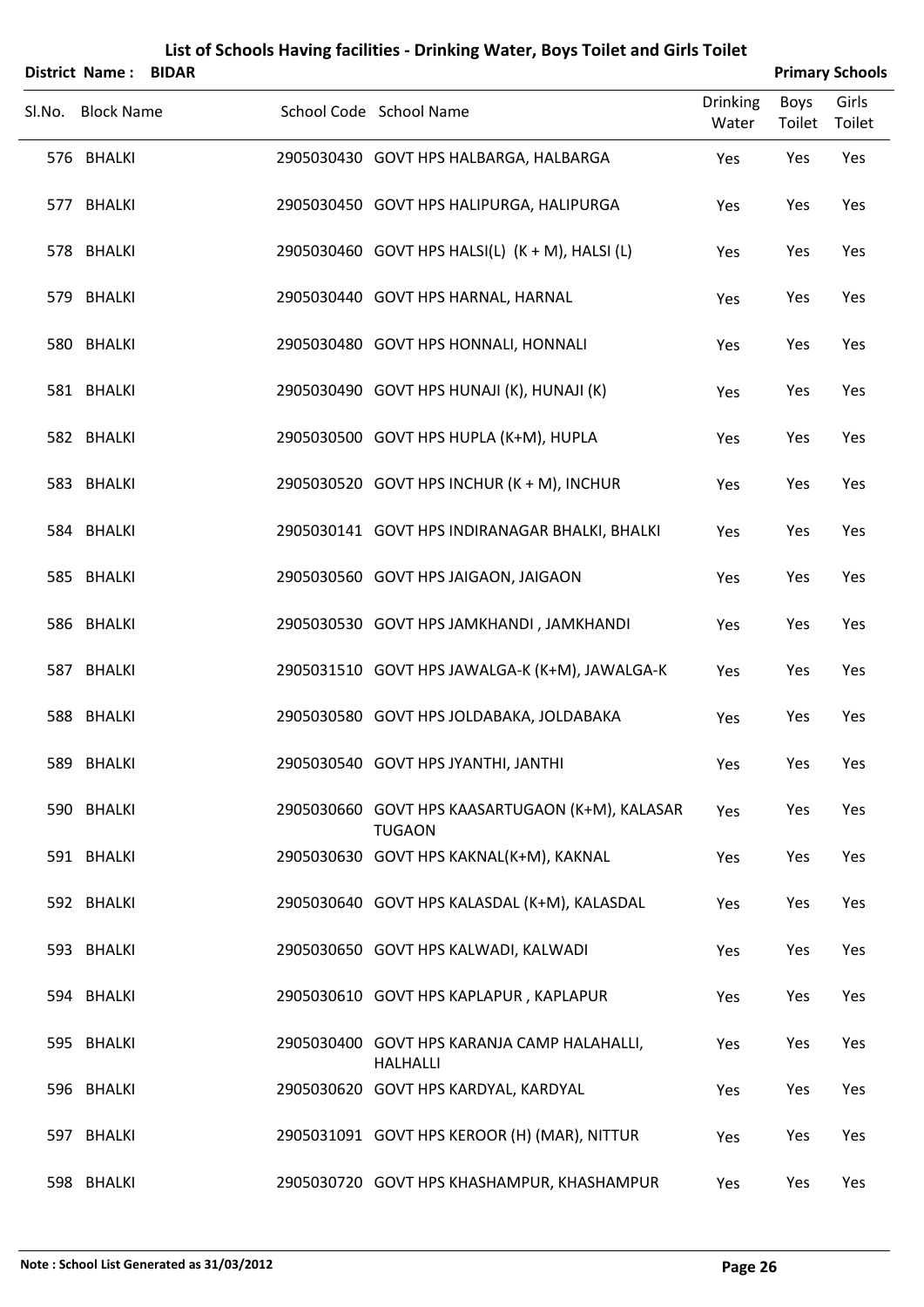| <b>District Name: BIDAR</b> |  |                                                                    |                          |                | <b>Primary Schools</b> |
|-----------------------------|--|--------------------------------------------------------------------|--------------------------|----------------|------------------------|
| Sl.No. Block Name           |  | School Code School Name                                            | <b>Drinking</b><br>Water | Boys<br>Toilet | Girls<br>Toilet        |
| 599 BHALKI                  |  | 2905030730 GOVT HPS KHUDAWANDPUR (K+M),<br>KHUDAWANDPUR            | Yes                      | Yes            | Yes                    |
| 600 BHALKI                  |  | 2905030770 GOVT HPS KON MELKUNDA, KON MELKUNDA                     | Yes                      | Yes            | Yes                    |
| 601 BHALKI                  |  | 2905030760 GOVT HPS KONGALI (K + M), KONGALI                       | Yes                      | Yes            | Yes                    |
| 602 BHALKI                  |  | 2905030780 GOVT HPS KOSAM, KOSAM                                   | Yes                      | Yes            | Yes                    |
| 603 BHALKI                  |  | 2905030880 GOVT HPS LADHA (K + M), LADHA                           | Yes                      | Yes            | Yes                    |
| 604 BHALKI                  |  | 2905030860 GOVT HPS LANJAWADA (K+M), LANJAWADA                     | Yes                      | Yes            | Yes                    |
| 605 BHALKI                  |  | 2905030900 GOVT HPS MADAKATTI, MADAKATTI                           | Yes                      | Yes            | Yes                    |
| 606 BHALKI                  |  | 2905030890 GOVT HPS MALACHAPUR, MALACHAPUR                         | Yes                      | Yes            | Yes                    |
| 607 BHALKI                  |  | 2905030910 GOVT HPS MANAKESHWAR, MANAKESHWAR                       | Yes                      | Yes            | Yes                    |
| 608 BHALKI                  |  | 2905030920 GOVT HPS MAROOR, MAROOR                                 | Yes                      | Yes            | Yes                    |
| 609 BHALKI                  |  | 2905030940 GOVT HPS MASIMADU, MASIMADU                             | Yes                      | Yes            | Yes                    |
| 610 BHALKI                  |  | 2905030930 GOVT HPS MAVINAHALLI, MAVINAHALLI                       | Yes                      | Yes            | Yes                    |
| 611 BHALKI                  |  | 2905030950 GOVT HPS METHI MELKUNDA (K+M), METHI<br><b>MELKUNDA</b> | Yes                      | Yes            | Yes                    |
| 612 BHALKI                  |  | 2905030960 GOVT HPS METHI MELKUNDA WADI, METHI<br>MELKUNDA WADI    | Yes                      | Yes            | Yes                    |
| 613 BHALKI                  |  | 2905030980 GOVT HPS MORAMBI, MORAMBI                               | Yes                      | Yes            | Yes                    |
| 614 BHALKI                  |  | 2905030990 GOVT HPS MURAL, MURAL                                   | Yes                      | Yes            | Yes                    |
| 615 BHALKI                  |  | 2905031030 GOVT HPS NAGARAL, NAGARAL                               | Yes                      | Yes            | Yes                    |
| 616 BHALKI                  |  | 2905031040 GOVT HPS NARADA SANGAM (MAR),<br>NARADA SANGAM          | Yes                      | Yes            | Yes                    |
| 617 BHALKI                  |  | 2905031360 GOVT HPS NAWADGI THANDA, WARWATTI                       | Yes                      | Yes            | Yes                    |
| 618 BHALKI                  |  | 2905031010 GOVT HPS NAWADGI, NAWADGI                               | Yes                      | Yes            | Yes                    |
| 619 BHALKI                  |  | 2905031070 GOVT HPS NEELAMNALLI THANDA,<br>NEELAMNALLI             | Yes                      | Yes            | Yes                    |
| 620 BHALKI                  |  | 2905031070 GOVT HPS NEELAMNALLI, NEELAMNALLI                       | Yes                      | Yes            | Yes                    |
| 621 BHALKI                  |  | 2905031050 GOVT HPS NELGI, NELGI                                   | Yes                      | Yes            | Yes                    |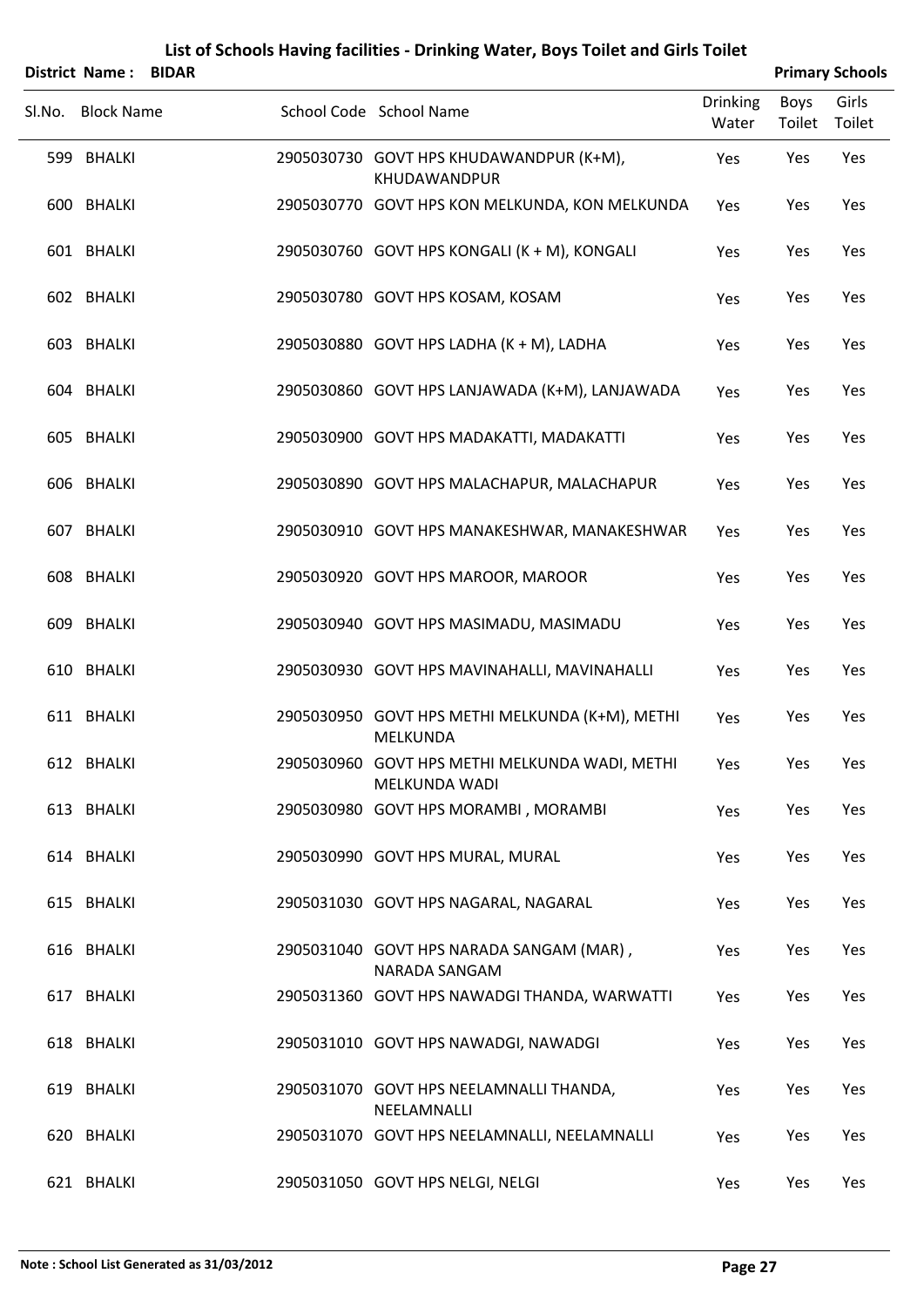|        | <b>District Name: BIDAR</b> |                                                                      |                          |                | <b>Primary Schools</b> |
|--------|-----------------------------|----------------------------------------------------------------------|--------------------------|----------------|------------------------|
| Sl.No. | <b>Block Name</b>           | School Code School Name                                              | <b>Drinking</b><br>Water | Boys<br>Toilet | Girls<br>Toilet        |
|        | 622 BHALKI                  | 2905030820 GOVT HPS NEW KORUR, KORUR                                 | Yes                      | Yes            | Yes                    |
|        | 623 BHALKI                  | 2905031080 GOVT HPS NIDEBAN, NIDEBAN                                 | Yes                      | Yes            | Yes                    |
|        | 624 BHALKI                  | 2905031140 GOVT HPS PANDRI (K + M), SAIGAON                          | Yes                      | Yes            | Yes                    |
|        | 625 BHALKI                  | 2905031110 GOVT HPS RUDNOOR, RUDNOOR                                 | Yes                      | Yes            | Yes                    |
|        | 626 BHALKI                  | 2905031190 GOVT HPS SEEKINDRABAD WADI,<br>SEEKINDRABAD WADI [DELETE] | Yes                      | Yes            | Yes                    |
|        | 627 BHALKI                  | 2905031200 GOVT HPS SHAMSHARPURWADI,<br>SHAMSHADPUR WADI [DELETE]    | Yes                      | Yes            | Yes                    |
|        | 628 BHALKI                  | 2905031220 GOVT HPS SHIVANI (KAN & MAR), SHIVANI                     | Yes                      | Yes            | Yes                    |
|        | 629 BHALKI                  | 2905031410 GOVT HPS SIDDAPUR WADI, SIDDAPUR                          | Yes                      | Yes            | Yes                    |
|        | 630 BHALKI                  | 2905031260 GOVT HPS TALWAD (K), TALAWAD (K)                          | Yes                      | Yes            | Yes                    |
|        | 631 BHALKI                  | 2905031270 GOVT HPS TALWAD (M), TALAWAD (M)                          | Yes                      | Yes            | Yes                    |
|        | 632 BHALKI                  | 2905031250 GOVT HPS TARANALLI, TARANALLI                             | Yes                      | Yes            | Yes                    |
|        | 633 BHALKI                  | 2905031280 GOVT HPS TEGAMPUR, TEGAMPUR                               | Yes                      | Yes            | Yes                    |
|        | 634 BHALKI                  | 2905031290 GOVT HPS TELGAON, TELGAON                                 | Yes                      | Yes            | Yes                    |
|        | 635 BHALKI                  | 2905031320 GOVT HPS THAMGAYAL WADI (MAR),<br>THAMGAYAL WADI          | Yes                      | Yes            | Yes                    |
|        | 636 BHALKI                  | 2905030230 GOVT HPS TUGAON KATTI, CHALKAPUR                          | Yes                      | Yes            | Yes                    |
|        | 637 BHALKI                  | 2905031330 GOVT HPS UCHA, UCHA                                       | Yes                      | Yes            | Yes                    |
|        | 638 BHALKI                  | 2905030280 GOVT HPS URDU DHANNURA (S),<br><b>DHANNURA</b>            | Yes                      | Yes            | Yes                    |
|        | 639 BHALKI                  | 2905030600 GOVT HPS URDU KANAJI, KANAJI                              | Yes                      | Yes            | Yes                    |
|        | 640 BHALKI                  | 2905030700 GOVT HPS URDU KH.CHINCHOLLI , KHATAK<br><b>CHINCHOLI</b>  | Yes                      | Yes            | Yes                    |
|        | 641 BHALKI                  | 2905031350 GOVT HPS WALSANG (K+M), WALASANG                          | Yes                      | Yes            | Yes                    |
|        | 642 BHALKI                  | 2905031380 GOVT HPS WANJARKHED (K + M),<br>WANJARKHED                | Yes                      | Yes            | Yes                    |
|        | 643 BHALKI                  | 2905031390 GOVT HPS YENKURA, YENKURA                                 | Yes                      | Yes            | Yes                    |
|        | 644 BHALKI                  | 2905030010 GOVT LPS ALWAI (KAN) NEW, ALAWAI                          | Yes                      | Yes            | Yes                    |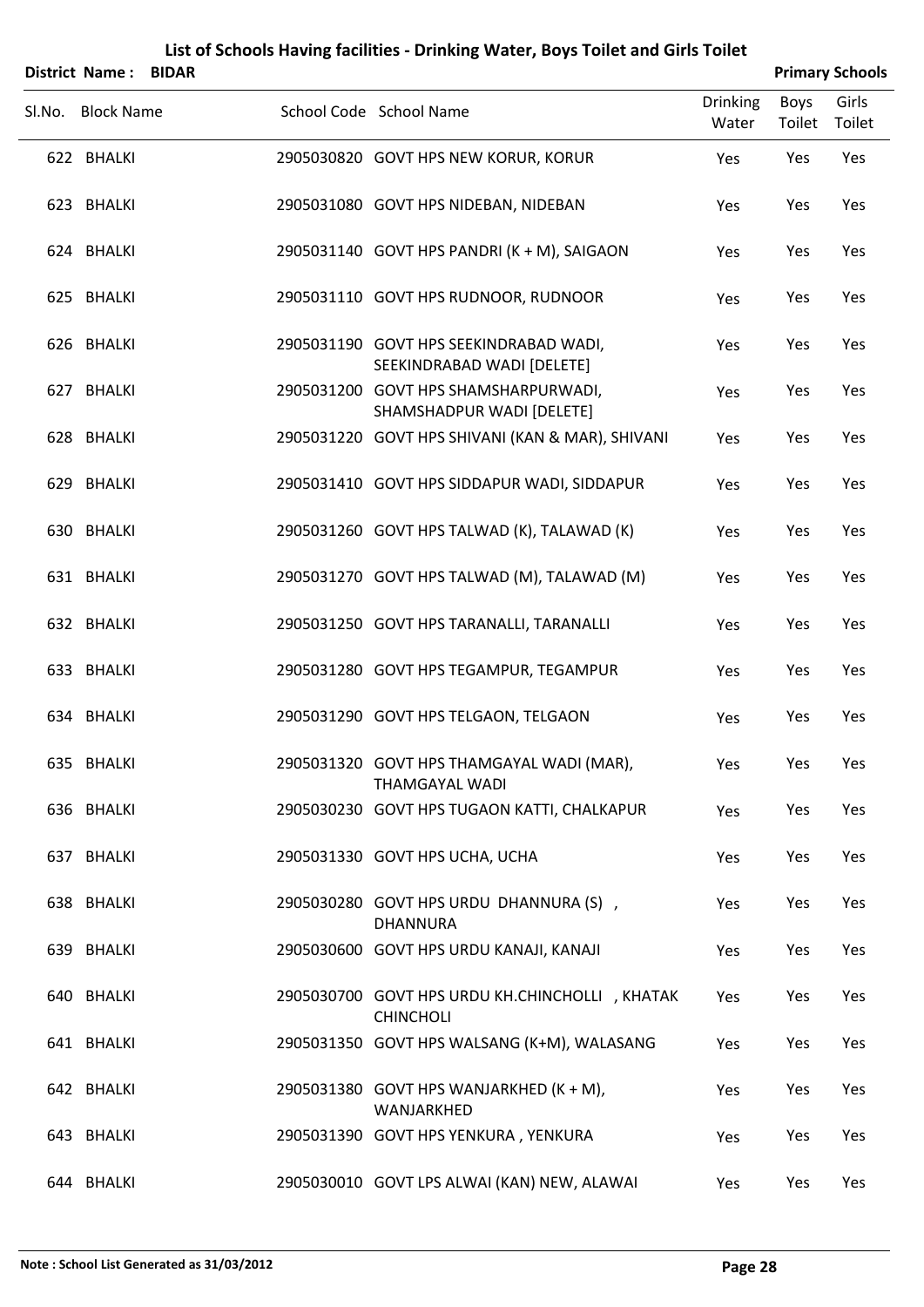|        | <b>District Name:</b> | <b>BIDAR</b> |                                                                     |                          |                | <b>Primary Schools</b> |
|--------|-----------------------|--------------|---------------------------------------------------------------------|--------------------------|----------------|------------------------|
| Sl.No. | <b>Block Name</b>     |              | School Code School Name                                             | <b>Drinking</b><br>Water | Boys<br>Toilet | Girls<br>Toilet        |
|        | 645 BHALKI            |              | 2905030930 GOVT LPS BADAVANE MAVINHALLI,<br><b>MAVINAHALLI</b>      | Yes                      | Yes            | Yes                    |
|        | 646 BHALKI            |              | 2905030100 GOVT LPS BAJOLAGA, BAJOLAGA                              | Yes                      | Yes            | Yes                    |
|        | 647 BHALKI            |              | 2905031360 GOVT LPS BAJOLGA CROSS, WARWATTI                         | Yes                      | Yes            | Yes                    |
|        | 648 BHALKI            |              | 2905030080 GOVT LPS BALOOR THANDA, BALUR                            | Yes                      | Yes            | Yes                    |
|        | 649 BHALKI            |              | 2905030280 GOVT LPS BASAVANGAR DHANNUR(S),<br><b>DHANNURA</b>       | Yes                      | Yes            | Yes                    |
|        | 650 BHALKI            |              | 2905030150 GOVT LPS BASWESHWAR NAGAR BHAT,<br><b>BHATAMBRA</b>      | Yes                      | Yes            | Yes                    |
|        | 651 BHALKI            |              | 2905030110 GOVT LPS BEERI B NEW THANDA, BEERI(B)                    | Yes                      | Yes            | Yes                    |
|        | 652 BHALKI            |              | 2905030142 GOVT LPS C.B.NAGAR BHALKI, BHALKI                        | Yes                      | Yes            | Yes                    |
|        | 653 BHALKI            |              | 2905030230 GOVT LPS CHALKAPUR WADI, CHALKAPUR                       | Yes                      | Yes            | Yes                    |
|        | 654 BHALKI            |              | 2905030280 GOVT LPS DADODDI TANDA DHANNUR,<br><b>DHANNURA</b>       | Yes                      | Yes            | Yes                    |
|        | 655 BHALKI            |              | 2905030290 GOVT LPS DHARAWADI THANDA,<br>DHARAJWADI [DELETE]        | Yes                      | Yes            | Yes                    |
|        | 656 BHALKI            |              | 2905031091 GOVT LPS DONGARGI CROSS (K), NITTUR                      | Yes                      | Yes            | Yes                    |
|        | 657 BHALKI            |              | 2905030320 GOVT LPS EKALASPURWADI,<br>EKALASPURWADI [DELETE]        | Yes                      | Yes            | Yes                    |
|        | 658 BHALKI            |              | 2905030380 GOVT LPS GHODIHIPURGA, GODIPURGA                         | Yes                      | Yes            | Yes                    |
|        | 659 BHALKI            |              | 2905030390 GOVT LPS GUNJARGA (KAN) NEW,<br><b>GUNJARGA [DELETE]</b> | Yes                      | Yes            | Yes                    |
|        | 660 BHALKI            |              | 2905031450 GOVT LPS HACHIKAMATHA (K+M),<br>HACHIKAMAT               | Yes                      | Yes            | Yes                    |
|        | 661 BHALKI            |              | 2905030470 GOVT LPS HALGORTHA, HALGORTHA                            | Yes                      | Yes            | Yes                    |
|        | 662 BHALKI            |              | 2905030400 GOVT LPS HALHALLII THANDA, HALHALLI                      | Yes                      | Yes            | Yes                    |
|        | 663 BHALKI            |              | 2905030146 GOVT LPS HAMALGALLI BHALKI, BHALKI                       | Yes                      | Yes            | Yes                    |
|        | 664 BHALKI            |              | 2905031540 GOVT LPS HARIWADI, HARIWADI                              | Yes                      | Yes            | Yes                    |
|        | 665 BHALKI            |              | 2905030510 GOVT LPS HUNAJI (A) (K+M), HUNAJI (A)                    | Yes                      | Yes            | Yes                    |
|        | 666 BHALKI            |              | 2905030550 GOVT LPS JAINAPUR (KAN), JAINAPUR                        | Yes                      | Yes            | Yes                    |
|        | 667 BHALKI            |              | 2905030590 GOVT LPS KADILABAD, KADILABAD                            | Yes                      | Yes            | Yes                    |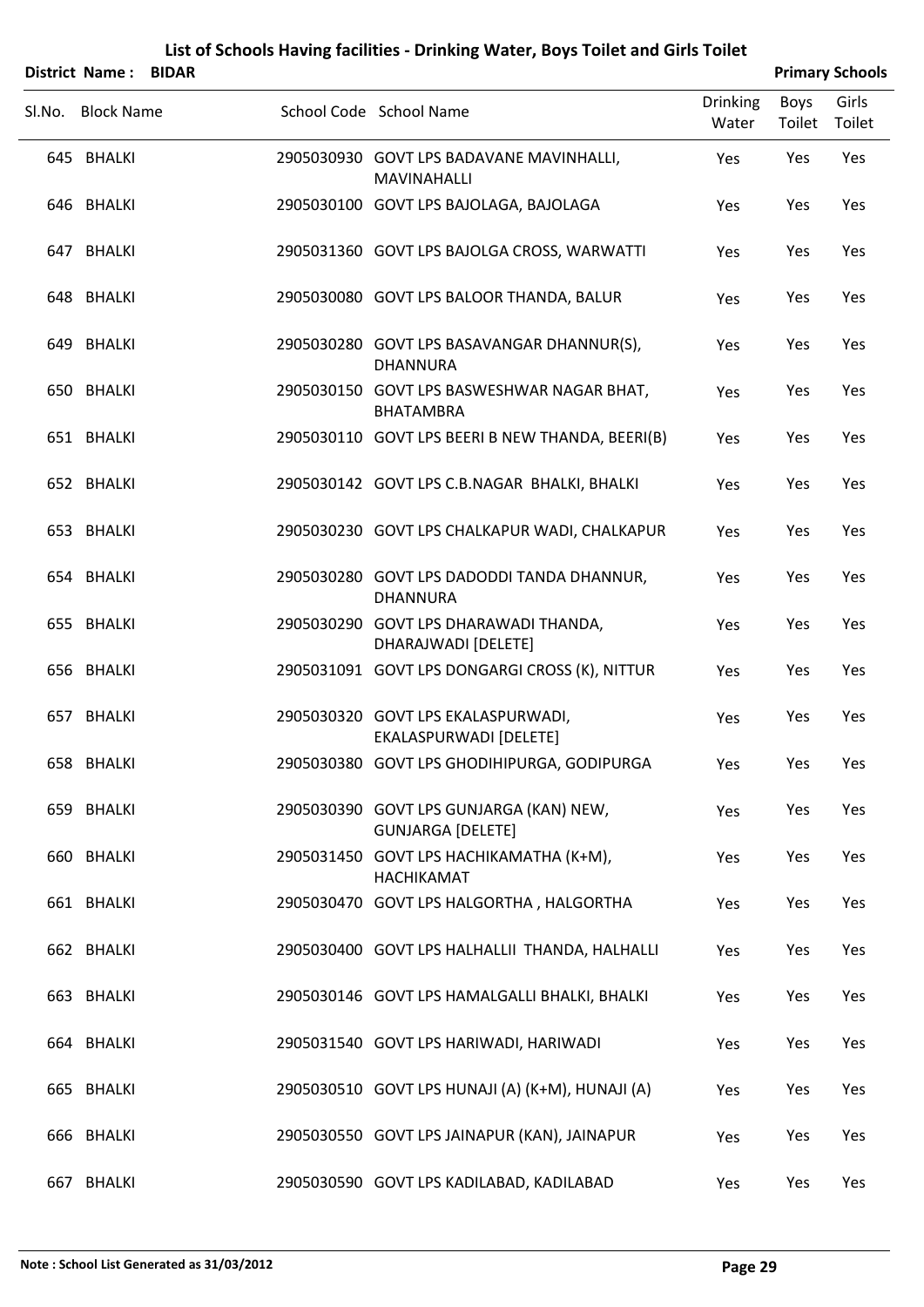|        | <b>District Name: BIDAR</b> |                                                                    |                          |                | <b>Primary Schools</b> |
|--------|-----------------------------|--------------------------------------------------------------------|--------------------------|----------------|------------------------|
| Sl.No. | <b>Block Name</b>           | School Code School Name                                            | <b>Drinking</b><br>Water | Boys<br>Toilet | Girls<br>Toilet        |
|        | 668 BHALKI                  | 2905030870 GOVT LPS KAKNAL (URDU), LAKHANGAON                      | Yes                      | Yes            | Yes                    |
|        | 669 BHALKI                  | 2905030640 GOVT LPS KALASDAL THANDA, KALASDAL                      | Yes                      | Yes            | Yes                    |
|        | 670 BHALKI                  | 2905030146 GOVT LPS KAN BASAWANAGAR, BHALKI                        | Yes                      | Yes            | Yes                    |
|        | 671 BHALKI                  | 2905031141 GOVT LPS KAN JYOTI THANDA, SAIGAON                      | Yes                      | Yes            | Yes                    |
|        | 672 BHALKI                  | 2905031230 GOVT LPS KAN SOMPUR, SOMPUR                             | Yes                      | Yes            | Yes                    |
|        | 673 BHALKI                  | 2905031900 GOVT LPS KAN. BASAWAN WADI (NEW),<br><b>BASWAN WADI</b> | Yes                      | Yes            | Yes                    |
|        | 674 BHALKI                  | 2905030570 GOVT LPS KAN. JEERGEYAL (NEW), JEERGEYAL                | Yes                      | Yes            | Yes                    |
|        | 675 BHALKI                  | 2905030670 GOVT LPS KASARTUGAON WADI (K+M),<br>KALASAR TUGAON WADI | Yes                      | Yes            | Yes                    |
|        | 676 BHALKI                  | 2905030690 GOVT LPS KEROOR (H) (KAN), KEROOR (H)                   | Yes                      | Yes            | Yes                    |
|        | 677 BHALKI                  | 2905030710 GOVT LPS KHANAPUR THANDA, KHANAPUR                      | Yes                      | Yes            | Yes                    |
|        | 678 BHALKI                  | 2905030710 GOVT LPS KHANAPUR, KHANAPUR                             | Yes                      | Yes            | Yes                    |
|        | 679 BHALKI                  | 2905030700 GOVT LPS KHATAK CHINCHOLI, KHATAK<br><b>CHINCHOLI</b>   | Yes                      | Yes            | Yes                    |
|        | 680 BHALKI                  | 2905030810 GOVT LPS KOTAGIRA, KOTAGIRA                             | Yes                      | Yes            | Yes                    |
|        | 681 BHALKI                  | 2905030790 GOVT LPS KOTAGYAL, KOTAGYAL                             | Yes                      | Yes            | Yes                    |
|        | 682 BHALKI                  | 2905030800 GOVT LPS KOTGYAL WADI (K+M), KOTAGYAL<br><b>WADI</b>    | Yes                      | Yes            | Yes                    |
|        | 683 BHALKI                  | 2905030850 GOVT LPS KUDLI, KUDLI                                   | Yes                      | Yes            | Yes                    |
|        | 684 BHALKI                  | 2905030740 GOVT LPS KUNTEGAON, KHUNTEGAON                          | Yes                      | Yes            | Yes                    |
|        | 685 BHALKI                  | 2905030830 GOVT LPS KURNALLI, KURNALLI (ALIYABAD)<br>[DELETE]      | Yes                      | Yes            | Yes                    |
|        | 686 BHALKI                  | 2905030880 GOVT LPS LADHA BADAVANE EXTN, LADHA                     | Yes                      | Yes            | Yes                    |
|        | 687 BHALKI                  | 2905030900 GOVT LPS MANIKESHWAR (KAN),<br><b>MADAKATTI</b>         | Yes                      | Yes            | Yes                    |
|        | 688 BHALKI                  | 2905030570 GOVT LPS MAR. JEERGEYAL, JEERGEYAL                      | Yes                      | Yes            | Yes                    |
|        | 689 BHALKI                  | 2905030970 GOVT LPS MEHKAR THANDA, MEHKAR                          | Yes                      | Yes            | Yes                    |
|        | 690 BHALKI                  | 2905031000 GOVT LPS NAGUR (K), NAGUR (K)                           | Yes                      | Yes            | Yes                    |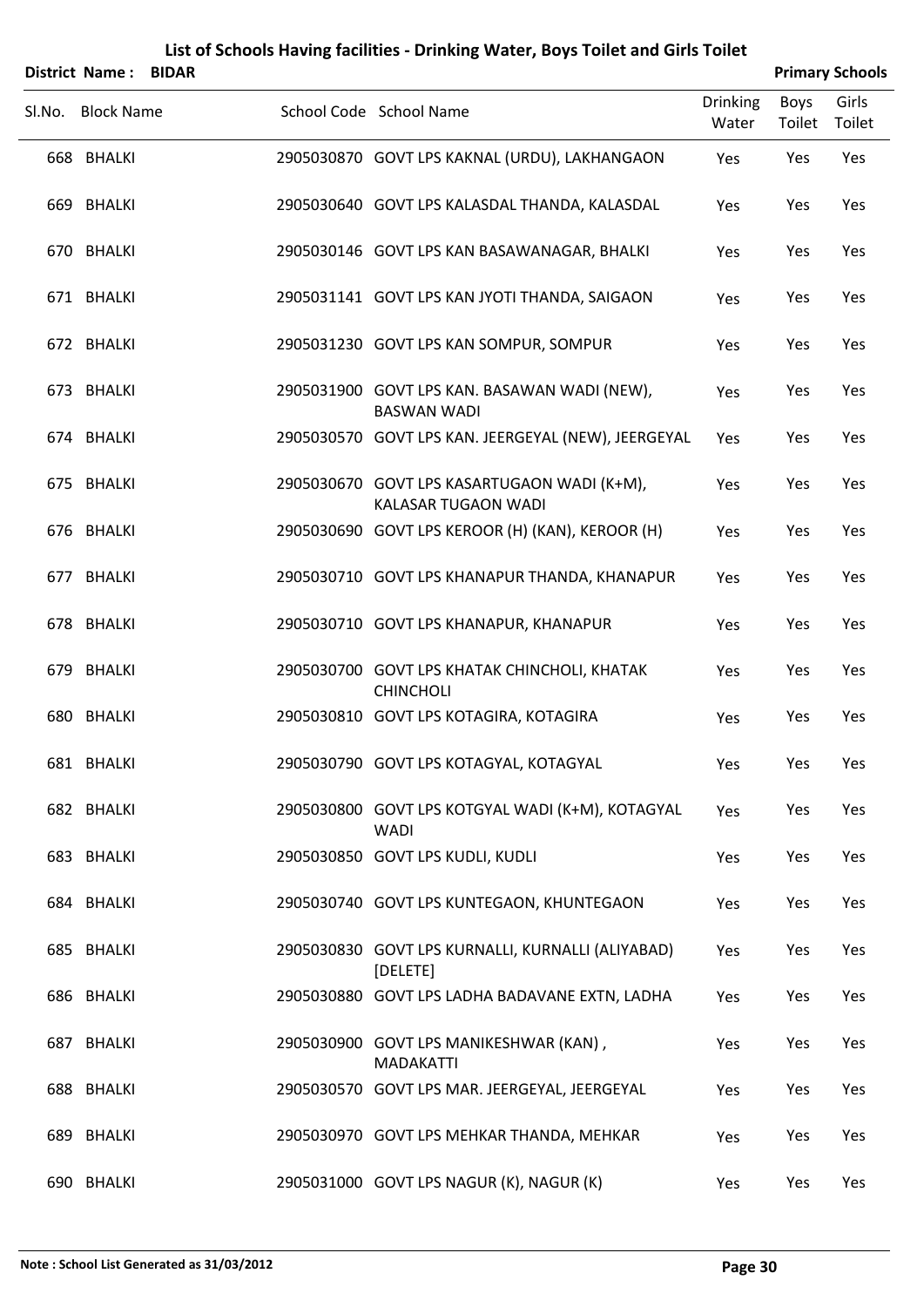|        | <b>District Name:</b> | <b>BIDAR</b> |                                                                  |                          |                | <b>Primary Schools</b> |
|--------|-----------------------|--------------|------------------------------------------------------------------|--------------------------|----------------|------------------------|
| Sl.No. | <b>Block Name</b>     |              | School Code School Name                                          | <b>Drinking</b><br>Water | Boys<br>Toilet | Girls<br>Toilet        |
|        | 691 BHALKI            |              | 2905030971 GOVT LPS NARAD SANGAM (KAN), MEHKAR                   | Yes                      | Yes            | Yes                    |
|        | 692 BHALKI            |              | 2905031060 GOVT LPS NELWAD, NELWAD                               | Yes                      | Yes            | Yes                    |
|        | 693 BHALKI            |              | 2905030690 GOVT LPS NEW KOROOR (URDU), KEROOR (H)                | Yes                      | Yes            | Yes                    |
|        | 694 BHALKI            |              | 2905030820 GOVT LPS OLD KORUR, KORUR                             | Yes                      | Yes            | Yes                    |
|        | 695 BHALKI            |              | 2905031100 GOVT LPS RAMTEERTHWADI, RAMTEERTH<br>WADI [DELETE]    | Yes                      | Yes            | Yes                    |
|        | 696 BHALKI            |              | 2905031110 GOVT LPS RUDNOOR THANDA, RUDNOOR                      | Yes                      | Yes            | Yes                    |
|        | 697 BHALKI            |              | 2905031140 GOVT LPS SAIGAON THANDA (K + M),<br><b>SAIGAON</b>    | Yes                      | Yes            | Yes                    |
|        | 698 BHALKI            |              | 2905030280 GOVT LPS SEVANAGAR, DHANNURA                          | Yes                      | Yes            | Yes                    |
|        | 699 BHALKI            |              | 2905030143 GOVT LPS SIDDARTH NAGAR BHALKI, BHALKI                | Yes                      | Yes            | Yes                    |
|        | 700 BHALKI            |              | 2905031210 GOVT LPS SIDDESHWAR WADI,<br>SHIDDESHWAR              | Yes                      | Yes            | Yes                    |
|        | 701 BHALKI            |              | 2905031230 GOVT LPS SOMPUR (MAR), SOMPUR                         | Yes                      | Yes            | Yes                    |
|        | 702 BHALKI            |              | 2905031240 GOVT LPS SRIMALI (KAN) NEW, SRIMALI                   | Yes                      | Yes            | Yes                    |
|        | 703 BHALKI            |              | 2905031270 GOVT LPS TALWAD (M) (KANNADA),<br>TALAWAD (M)         | Yes                      | Yes            | Yes                    |
|        | 704 BHALKI            |              | 2905030870 GOVT LPS TAMGYALWADI (KAN) NEW,<br>LAKHANGAON         | Yes                      | Yes            | Yes                    |
|        | 705 BHALKI            |              | 2905031310 GOVT LPS TUGAON (H) (KAN) NEW, TUGAON<br><b>HALSI</b> | Yes                      | Yes            | Yes                    |
|        | 706 BHALKI            |              | 2905030100 GOVT LPS URDU BAJOLGA, BAJOLAGA                       | Yes                      | Yes            | Yes                    |
|        | 707 BHALKI            |              | 2905030080 GOVT LPS URDU BALUR, BALUR                            | Yes                      | Yes            | Yes                    |
|        | 708 BHALKI            |              | 2905030100 GOVT LPS URDU BEERI (B), BAJOLAGA                     | Yes                      | Yes            | Yes                    |
|        | 709 BHALKI            |              | 2905030220 GOVT LPS URDU CHANDAPUR, CHANDAPUR<br>[DELETE]        | Yes                      | Yes            | Yes                    |
|        | 710 BHALKI            |              | 2905030410 GOVT LPS URDU HAJNAL, HAJNAL                          | Yes                      | Yes            | Yes                    |
|        | 711 BHALKI            |              | 2905030580 GOVT LPS URDU JOLDABAKA, JOLDABAKA                    | Yes                      | Yes            | Yes                    |
|        | 712 BHALKI            |              | 2905030540 GOVT LPS URDU JYANTHI, JANTHI                         | Yes                      | Yes            | Yes                    |
|        | 713 BHALKI            |              | 2905030770 GOVT LPS URDU KONMELKUNDA, KON<br><b>MELKUNDA</b>     | Yes                      | Yes            | Yes                    |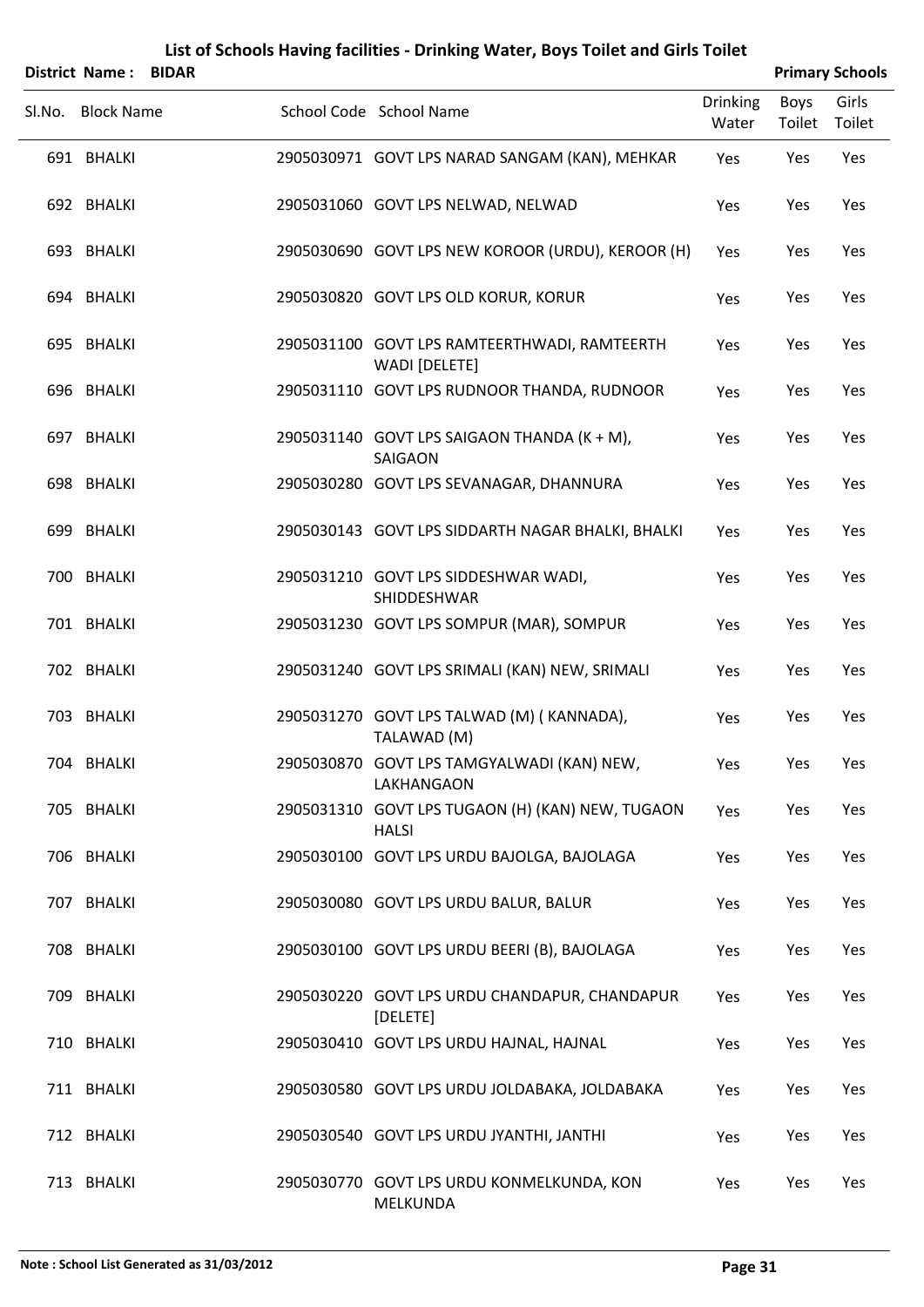|        | District Name:    | <b>BIDAR</b> |                                                                  |                          | <b>Primary Schools</b> |                 |
|--------|-------------------|--------------|------------------------------------------------------------------|--------------------------|------------------------|-----------------|
| Sl.No. | <b>Block Name</b> |              | School Code School Name                                          | <b>Drinking</b><br>Water | <b>Boys</b><br>Toilet  | Girls<br>Toilet |
|        | 714 BHALKI        |              | 2905030971 GOVT LPS URDU MEHKAR, MEHKAR                          | Yes                      | Yes                    | Yes             |
|        | 715 BHALKI        |              | 2905031210 GOVT LPS URDU SIDDESHWAR,<br>SHIDDESHWAR              | Yes                      | Yes                    | Yes             |
|        | 716 BHALKI        |              | 2905031340 GOVT LPS WAGALGAON, WAGALGAON                         | Yes                      | Yes                    | Yes             |
|        | 717 BHALKI        |              | 2905031380 GOVT LPS WANJARKHED TANDA,<br>WANJARKHED              | Yes                      | Yes                    | Yes             |
|        | 718 BHALKI        |              | 2905031360 GOVT LPS WARWATTI WADI, WARWATTI                      | Yes                      | Yes                    | Yes             |
|        | 719 BHALKI        |              | 2905031400 GOVT LPS YELLAMMAWADI, YELLAMMA<br><b>WADI</b>        | Yes                      | Yes                    | Yes             |
|        | 720 BHALKI        |              | 2905030640 GOVT LPS(URDU) KALASDAL, KALASDAL                     | Yes                      | Yes                    | Yes             |
|        | 721 BHALKI        |              | 2905030530 GOVT LPS.KAN. JAMKHANDI (NEW),<br><b>JAMKHANDI</b>    | Yes                      | Yes                    | Yes             |
|        | 722 BHALKI        |              | 2905030020 GOVT MPS ALANDI (K+M), ALANDI                         | Yes                      | Yes                    | Yes             |
|        | 723 BHALKI        |              | 2905030150 GOVT MPS BHATAMBRA, BHATAMBRA                         | Yes                      | Yes                    | Yes             |
|        | 724 BHALKI        |              | 2905030230 GOVT MPS CHALKAPUR, CHALKAPUR                         | Yes                      | Yes                    | Yes             |
|        | 725 BHALKI        |              | 2905030280 GOVT MPS DHANNURA, DHANNURA                           | Yes                      | Yes                    | Yes             |
|        | 726 BHALKI        |              | 2905030140 GOVT MPS GUNJ BHALKI, BHALKI                          | Yes                      | Yes                    | Yes             |
|        | 727 BHALKI        |              | 2905030400 GOVT MPS HALHALLI (K), HALHALLI                       | Yes                      | Yes                    | Yes             |
|        | 728 BHALKI        |              | 2905030600 GOVT MPS KANAJI, KANAJI                               | Yes                      | Yes                    | Yes             |
|        | 729 BHALKI        |              | 2905030700 GOVT MPS KHATAK CHINCHOLI, KHATAK<br><b>CHINCHOLI</b> | Yes                      | Yes                    | Yes             |
|        | 730 BHALKI        |              | 2905030750 GOVT MPS KURUBKHELGI, KURUBKHELGI                     | Yes                      | Yes                    | Yes             |
|        | 731 BHALKI        |              | 2905030870 GOVT MPS LAKHANGAON (K+M),<br>LAKHANGAON              | Yes                      | Yes                    | Yes             |
|        | 732 BHALKI        |              | 2905030970 GOVT MPS MEHKAR (K+M), MEHKAR                         | Yes                      | Yes                    | Yes             |
|        | 733 BHALKI        |              | 2905031090 GOVT MPS NITTUR, NITTUR                               | Yes                      | Yes                    | Yes             |
|        | 734 BHALKI        |              | 2905031140 GOVT MPS SAIGAON (K + M), SAIGAON                     | Yes                      | Yes                    | Yes             |
|        | 735 BHALKI        |              | 2905030140 GOVT MPS TOWN BHALKI, BHALKI                          | Yes                      | Yes                    | Yes             |

736 BHALKI 2905031310 GOVT MPS TUGAON HALSI, TUGAON HALSI Yes Yes Yes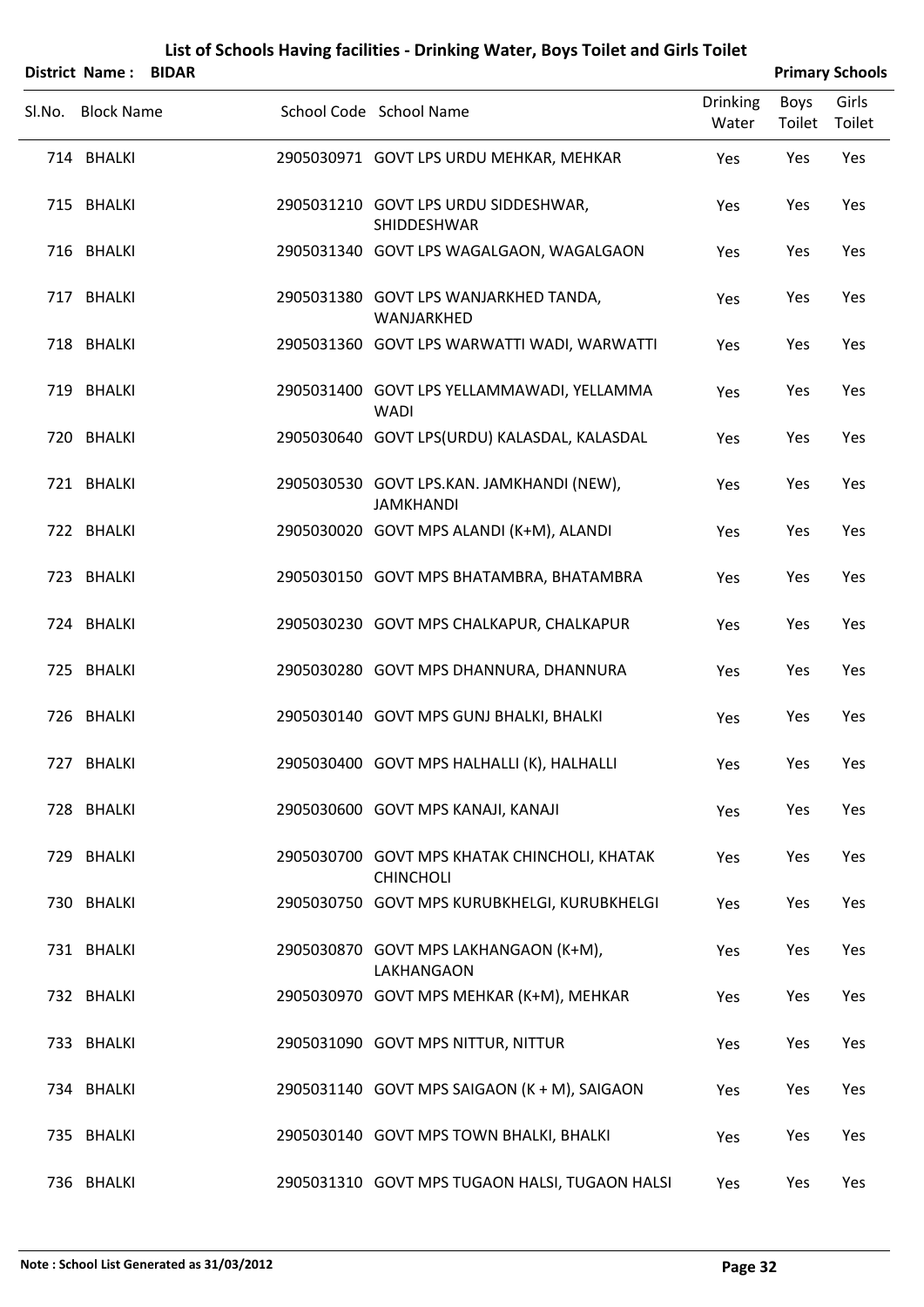|        | <b>District Name:</b><br><b>BIDAR</b> |                                                                |                          |                | <b>Primary Schools</b> |
|--------|---------------------------------------|----------------------------------------------------------------|--------------------------|----------------|------------------------|
| SI.No. | <b>Block Name</b>                     | School Code School Name                                        | <b>Drinking</b><br>Water | Boys<br>Toilet | Girls<br>Toilet        |
|        | 737 BHALKI                            | 2905031360 GOVT MPS WARWATTI, WARWATTI                         | Yes                      | Yes            | Yes                    |
|        | 738 BHALKI                            | 2905030010 GOVT PS ATTARGA (KAN) NEW, ALAWAI                   | Yes                      | Yes            | Yes                    |
|        | 739 BHALKI                            | 2905030143 GOVT U LPS MAMATHA COLONY BHAL,<br><b>BHALKI</b>    | Yes                      | Yes            | Yes                    |
|        | 740 BHALKI                            | 2905031240 GOVT URDU HPS SRIMALI, SRIMALI                      | Yes                      | Yes            | Yes                    |
|        | 741 BHALKI                            | 2905030350 GOVT URDU LPS GORCHINCHOLI, GOR<br><b>CHINCHOLI</b> | Yes                      | Yes            | Yes                    |
|        | 742 BHALKI                            | 2905030900 GOVT URDU LPS MADKATTI, MADAKATTI                   | Yes                      | Yes            | Yes                    |
|        | 743 BHALKI                            | 2905031010 GOVT URDU LPS NAWADGI, NAWADGI                      | Yes                      | Yes            | Yes                    |
|        | 744 BHALKI                            | 2905030151 GOVT URDU LPS SIDDAPUR WADI,<br><b>BHATAMBRA</b>    | Yes                      | Yes            | Yes                    |
|        | 745 BHALKI                            | 2905031310 GOVT URDU LPS TUGAON (H), TUGAON HALSI              | Yes                      | Yes            | Yes                    |
|        | 746 BHALKI                            | 2905030010 GOVT URDU PS ALAWAI, ALAWAI                         | Yes                      | Yes            | Yes                    |
|        | 747 BHALKI                            | 2905030140 GOVT URDU PS BHALKI, BHALKI                         | Yes                      | Yes            | Yes                    |
|        | 748 BHALKI                            | 2905030870 GOVT URDU PS LAKHANGAON, LAKHANGAON                 | Yes                      | Yes            | Yes                    |
|        | 749 BHALKI                            | 2905031390 GOVT URDU PS YENKURA, YENKURA                       | Yes                      | Yes            | Yes                    |
|        | 750 BHALKI                            | 2905030560 GOVT. HPS JIGAON(URDU), JAIGAON                     | Yes                      | Yes            | Yes                    |
|        | 751 BHALKI                            | 2905030010 GOVT. HPS MAR. ALWAI, ALAWAI                        | Yes                      | Yes            | Yes                    |
|        | 752 BHALKI                            | 2905030060 GOVT. HPS MAR. ATTARGA (B), ATTARGA                 | Yes                      | Yes            | Yes                    |
|        | 753 BHALKI                            | 2905030060 GOVT. HPS MAR. ATTARGA, ATTARGA                     | Yes                      | Yes            | Yes                    |
|        | 754 BHALKI                            | 2905031240 GOVT. HPS MAR. SHREEMALI, SRIMALI                   | Yes                      | Yes            | Yes                    |
|        | 755 BHALKI                            | 2905030200 GOVT. HPS URDU BYALHALLI (K), BYALHALLI<br>(K)      | Yes                      | Yes            | Yes                    |
|        | 756 BHALKI                            | 2905030400 GOVT. HPS URDU HALLHALLI, HALHALLI                  | Yes                      | Yes            | Yes                    |
|        | 757 BHALKI                            | 2905030500 GOVT. HPS URDU HUPLA, HUPLA                         | Yes                      | Yes            | Yes                    |
|        | 758 BHALKI                            | 2905030610 GOVT. HPS URDU KAPALAPUR, KAPLAPUR                  | Yes                      | Yes            | Yes                    |
|        | 759 BHALKI                            | 2905030890 GOVT. HPS URDU MALACHAPUR,<br>MALACHAPUR            | Yes                      | Yes            | Yes                    |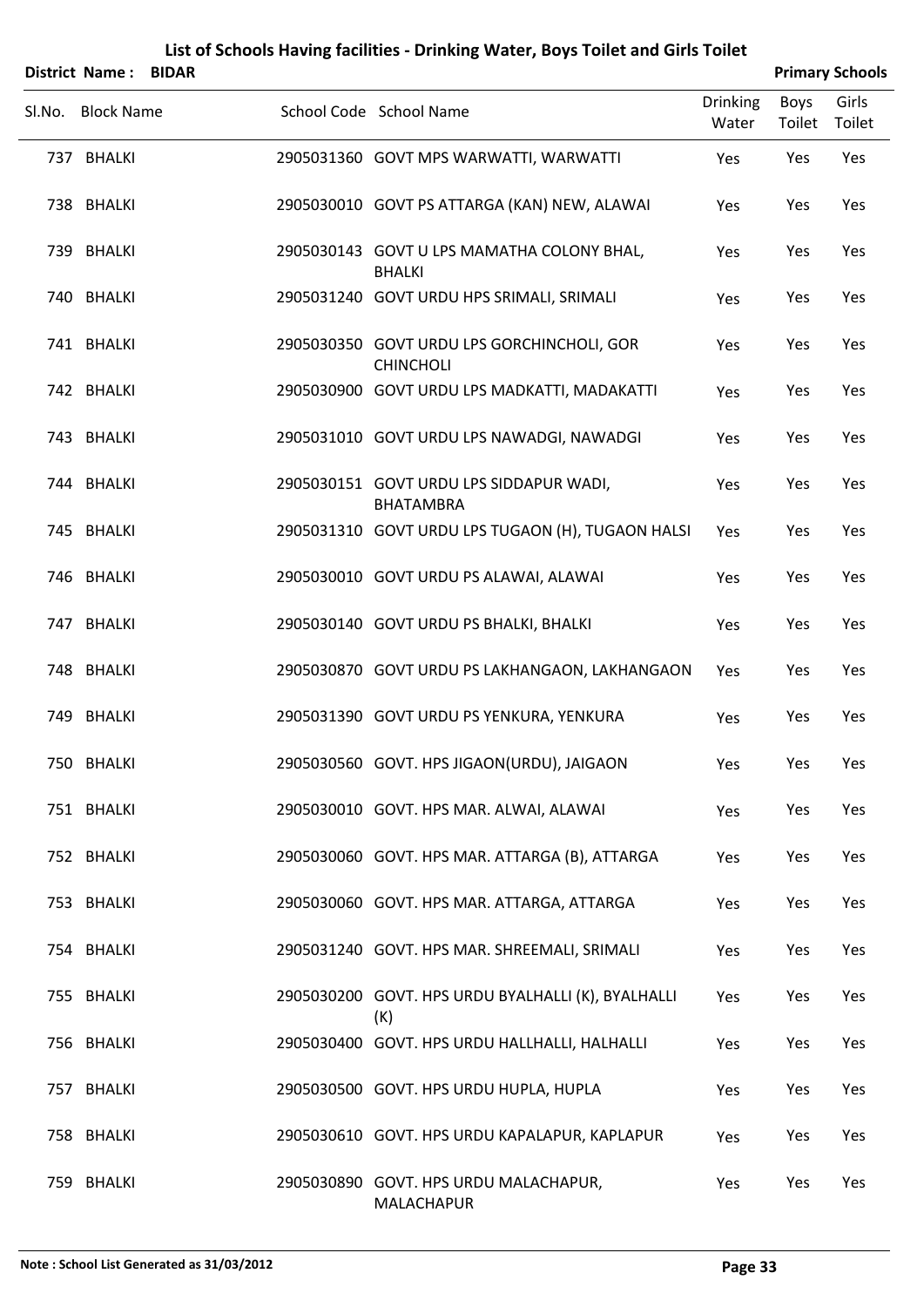|        | District Name: BIDAR |  |                                                                  |                          |                       | <b>Primary Schools</b> |
|--------|----------------------|--|------------------------------------------------------------------|--------------------------|-----------------------|------------------------|
| Sl.No. | <b>Block Name</b>    |  | School Code School Name                                          | <b>Drinking</b><br>Water | <b>Boys</b><br>Toilet | Girls<br>Toilet        |
|        | 760 BHALKI           |  | 2905030230 GOVT. HPS URDU MAROOR, CHALKAPUR                      | Yes                      | Yes                   | Yes                    |
|        | 761 BHALKI           |  | 2905030940 GOVT. HPS URDU MASIMAD, MASIMADU                      | Yes                      | Yes                   | Yes                    |
|        | 762 BHALKI           |  | 2905031350 GOVT. HPS URDU WALSANG, WALASANG                      | Yes                      | Yes                   | Yes                    |
|        | 763 BHALKI           |  | 2905031380 GOVT. HPS URDU WANJARKHED,<br>WANJARKHED              | Yes                      | Yes                   | Yes                    |
|        | 764 BHALKI           |  | 2905031350 GOVT. L P SBAGWAN WADI, WALASANG                      | Yes                      | Yes                   | Yes                    |
|        | 765 BHALKI           |  | 2905030030 GOVT. LPS (K+M). AHAMADAD, AMADABAD                   | Yes                      | Yes                   | Yes                    |
|        | 766 BHALKI           |  | 2905030150 GOVT. LPS DEVINAGAR THANDA (KA,<br><b>BHATAMBRA</b>   | Yes                      | Yes                   | Yes                    |
|        | 767 BHALKI           |  | 2905031470 GOVT. LPS FATTU TANDA, GARMA THANDA                   | Yes                      | Yes                   | Yes                    |
|        | 768 BHALKI           |  | 2905030760 GOVT. LPS KAN. KONGLI. BAD, KONGALI                   | Yes                      | Yes                   | Yes                    |
|        | 769 BHALKI           |  | 2905031470 GOVT. LPS MAR. GOLU TANDA, GARMA<br><b>THANDA</b>     | Yes                      | Yes                   | Yes                    |
|        | 770 BHALKI           |  | 2905030950 GOVT. LPS MAR. M MELKUNDA B, METHI<br><b>MELKUNDA</b> | Yes                      | Yes                   | Yes                    |
|        | 771 BHALKI           |  | 2905031000 GOVT. LPS NELGI CROSS, NAGUR (K)                      | Yes                      | Yes                   | Yes                    |
|        | 772 BHALKI           |  | 2905030430 GOVT. LPS URDU HALBARGA, HALBARGA                     | Yes                      | Yes                   | Yes                    |
|        | 773 BHALKI           |  | 2905031090 GOVT. LPS URDU NITTUR, NITTUR                         | Yes                      | Yes                   | Yes                    |
|        | 774 BHALKI           |  | 2905031220 GOVT. LPS URDU SHIVANI, SHIVANI                       | Yes                      | Yes                   | Yes                    |
|        | 775 BHALKI           |  | 2905031360 GOVT. LPS URDU WARWATTI (B), WARWATTI                 | Yes                      | Yes                   | Yes                    |
|        | 776 BHALKI           |  | 2905030810 GOVT. LPS. KOTAGIRA (URDU), KOTAGIRA                  | Yes                      | Yes                   | Yes                    |
|        | 777 BHALKI           |  | 2905030040 GOVT. MPS (K&M) AMBESANGAVI,<br>AMBESANGAVI           | Yes                      | Yes                   | Yes                    |
|        | 778 BHALKI           |  | 2905030150 GOVT. MPS BHATAMBRA (URDU),<br><b>BHATAMBRA</b>       | Yes                      | Yes                   | Yes                    |
|        | 779 BHALKI           |  | 2905031210 GVOT MPS SIDDESHWAR, SHIDDESHWAR                      | Yes                      | Yes                   | Yes                    |
|        | 780 BIDAR            |  | 2905040570 GHPS (MARATHI) JANWADA, JANWADA                       | Yes                      | Yes                   | Yes                    |
|        | 781 BIDAR            |  | 2905040571 GHPS (URDU) JANWADA, JANWADA                          | Yes                      | Yes                   | Yes                    |

782 BIDAR 2905041270 GHPS URDU AIP YADLAPUR, YADLAPUR Yes Yes Yes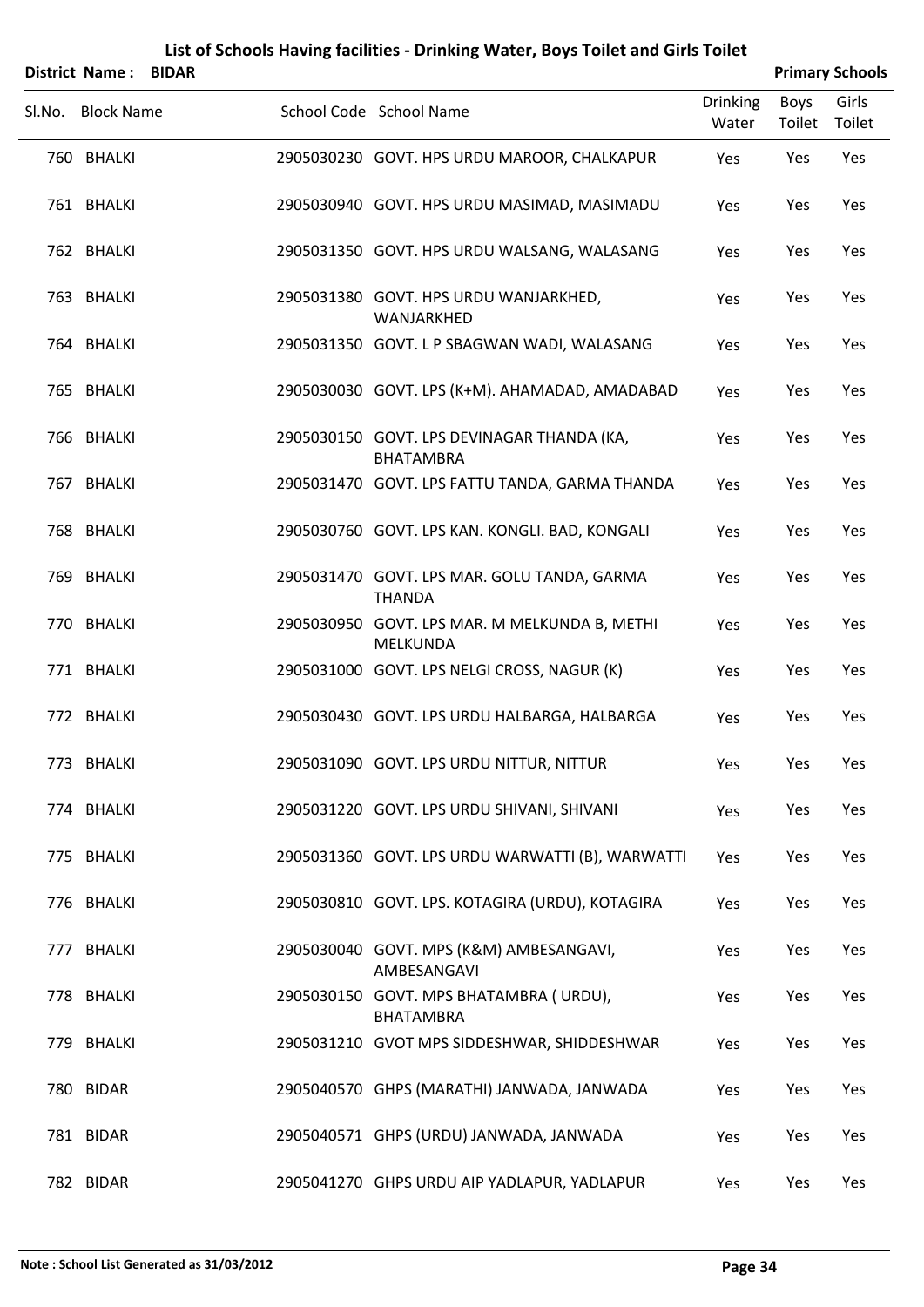|        | District Name: BIDAR |  |                                                                         |                          | <b>Primary Schools</b> |                 |
|--------|----------------------|--|-------------------------------------------------------------------------|--------------------------|------------------------|-----------------|
| Sl.No. | <b>Block Name</b>    |  | School Code School Name                                                 | <b>Drinking</b><br>Water | <b>Boys</b><br>Toilet  | Girls<br>Toilet |
|        | 783 BIDAR            |  | 2905040270 GLPS KHAJA NAGAR CHATNALLI, CHATNALLI                        | Yes                      | Yes                    | Yes             |
|        | 784 BIDAR            |  | 2905041650 GLPS (KAN) MULATANI COLONY BIDAR,<br><b>BIDAR WARD NO 15</b> | Yes                      | Yes                    | Yes             |
|        | 785 BIDAR            |  | 2905040620 GLPS (URDU) KANNALLI, KANNALLI                               | Yes                      | Yes                    | Yes             |
|        | 786 BIDAR            |  | 2905040040 GLPS ALIAMBER TANDA (A), ALIAMBAR                            | Yes                      | Yes                    | Yes             |
|        | 787 BIDAR            |  | 2905040040 GLPS ALIAMBER TANDA (B, ALIAMBAR                             | Yes                      | Yes                    | Yes             |
|        | 788 BIDAR            |  | 2905040050 GLPS ANDOOR WADI TANDA, ANDOOR                               | Yes                      | Yes                    | Yes             |
|        | 789 BIDAR            |  | 2905040300 GLPS CHONDI (T), CHONDI                                      | Yes                      | Yes                    | Yes             |
|        | 790 BIDAR            |  | 2905040640 GLPS KADWAD THANDA, KADWAD                                   | Yes                      | Yes                    | Yes             |
|        | 791 BIDAR            |  | 2905040750 GLPS KALENAGAR MARKUNDA, MARKUNDA                            | Yes                      | Yes                    | Yes             |
|        | 792 BIDAR            |  | 2905041680 GLPS KRSRP BADAWANE NAUBAD, BIDAR<br>WARD NO 18              | Yes                      | Yes                    | Yes             |
|        | 793 BIDAR            |  | 2905040760 GLPS MOGDAL BADAWANE, MOGDAL                                 | Yes                      | Yes                    | Yes             |
|        | 794 BIDAR            |  | 2905040270 GLPS NAVAJEEVAN NAGAR CHATNALI,<br><b>CHATNALLI</b>          | Yes                      | Yes                    | Yes             |
|        | 795 BIDAR            |  | 2905041100 GLPS SANGOLGI TANDA (C), SANGOLGI                            | Yes                      | Yes                    | Yes             |
|        | 796 BIDAR            |  | 2905041640 GLPS SHAHGUNJ (URDU) BIDAR, BIDAR<br>WARD NO 14              | Yes                      | Yes                    | Yes             |
|        | 797 BIDAR            |  | 2905041120 GLPS SHAMSHEERA NAGAR THANDA,<br>SHAMSHIRNAGAR               | Yes                      | Yes                    | Yes             |
|        | 798 BIDAR            |  | 2905040290 GLPS URDU CHITTAWADI, CHITTA                                 | Yes                      | Yes                    | Yes             |
|        | 799 BIDAR            |  | 2905041640 GMPS SHAHGUNJ (KAN) BIDAR, BIDAR WARD<br><b>NO 14</b>        | Yes                      | Yes                    | Yes             |
|        | 800 BIDAR            |  | 2905041010 GOVT HPS URDU REKULGI, REKULGI                               | Yes                      | Yes                    | Yes             |
|        | 801 BIDAR            |  | 2905040080 GOVT LPS ALMASPUR, ALMASPUR                                  | Yes                      | Yes                    | Yes             |
|        | 802 BIDAR            |  | 2905040860 GOVT LPS MARZAPUR (TAJ), MIRJAPUR (T)                        | Yes                      | Yes                    | Yes             |
|        | 803 BIDAR            |  | 2905040880 GOVT URDU HPS NIDWANCHA, NIDWANCHA                           | Yes                      | Yes                    | Yes             |
|        | 804 BIDAR            |  | 2905040520 GOVT (KAN) LPS HAMILAPUR, HAMILAPUR                          | Yes                      | Yes                    | Yes             |
|        | 805 BIDAR            |  | 2905040540 GOVT (KAN) LPS HOKRANA K, HOKARANA (K)                       | Yes                      | Yes                    | Yes             |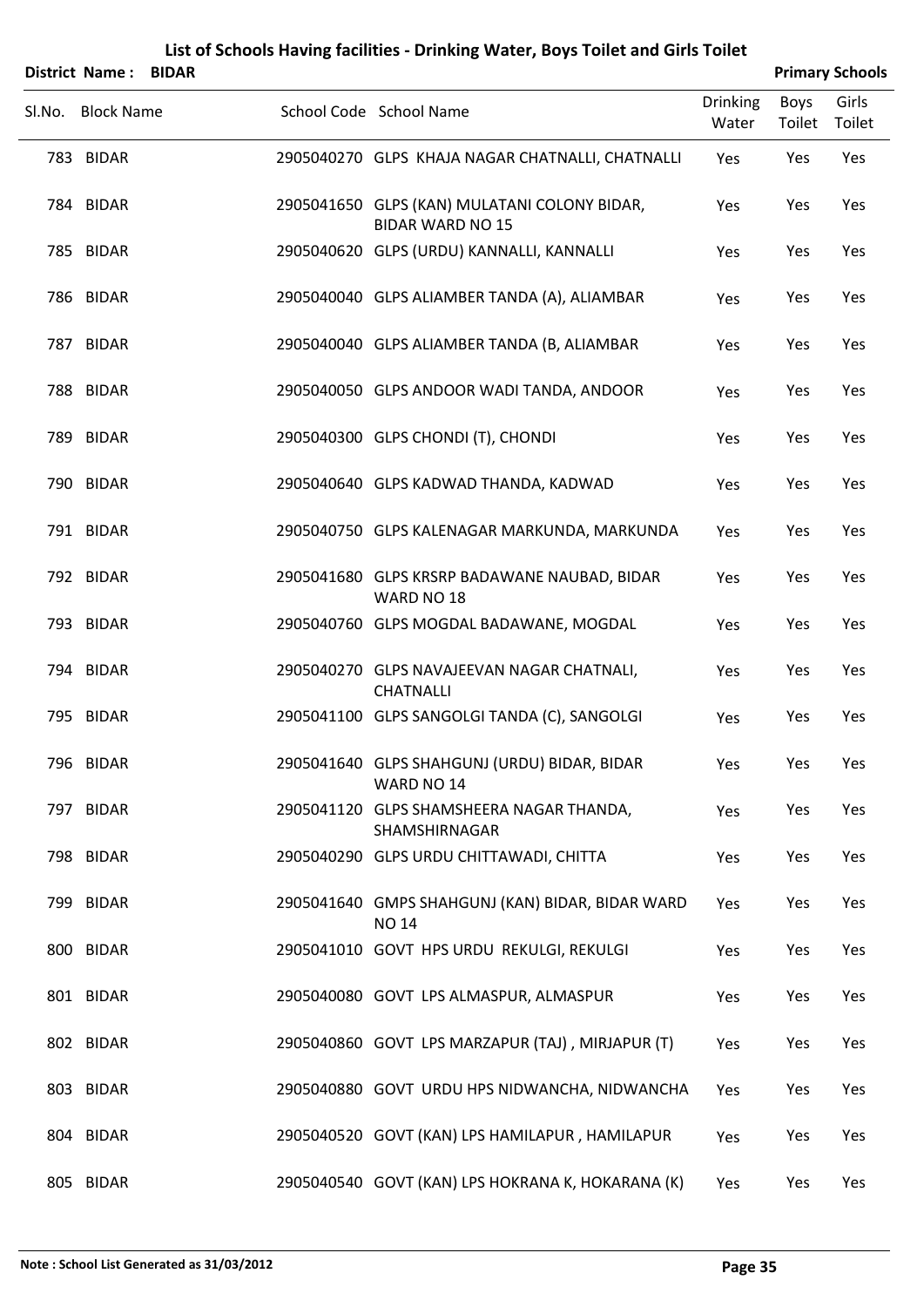|        | <b>District Name:</b><br><b>BIDAR</b> |                                                                    |                          |                | <b>Primary Schools</b> |
|--------|---------------------------------------|--------------------------------------------------------------------|--------------------------|----------------|------------------------|
| SI.No. | <b>Block Name</b>                     | School Code School Name                                            | <b>Drinking</b><br>Water | Boys<br>Toilet | Girls<br>Toilet        |
|        | 806 BIDAR                             | 2905041680 GOVT AIP HPS URDU NAUBAD, BIDAR WARD<br><b>NO 18</b>    | Yes                      | Yes            | Yes                    |
|        | 807 BIDAR                             | 2905041590 GOVT BPS MANIYAR TALEEM (URDU, BIDAR<br>WARD NO 9       | Yes                      | Yes            | Yes                    |
|        | 808 BIDAR                             | 2905041520 GOVT GIRLS HPS RATKALPUR, BIDAR WARD<br>NO <sub>2</sub> | Yes                      | Yes            | Yes                    |
|        | 809 BIDAR                             | 2905040110 GOVT GPS BAGDAL, BAGDAL                                 | Yes                      | Yes            | Yes                    |
|        | 810 BIDAR                             | 2905040202 GOVT GPS MANIYARTALEEM BID, BIDAR                       | Yes                      | Yes            | Yes                    |
|        | 811 BIDAR                             | 2905040210 GOVT HPS (KAN) BENKANALLI, BENAKNALLI                   | Yes                      | Yes            | Yes                    |
|        | 812 BIDAR                             | 2905041670 GOVT HPS ANANDNAGAR, BIDAR WARD NO<br>17                | Yes                      | Yes            | Yes                    |
|        | 813 BIDAR                             | 2905041730 GOVT HPS (URDU) CHIDRI, BIDAR WARD NO<br>23             | Yes                      | Yes            | Yes                    |
|        | 814 BIDAR                             | 2905040290 GOVT HPS (URDU) CHITTA, CHITTA                          | Yes                      | Yes            | Yes                    |
|        | 815 BIDAR                             | 2905040410 GOVT HPS (URDU) GUNNALLI, GUNALLI                       | Yes                      | Yes            | Yes                    |
|        | 816 BIDAR                             | 2905041290 GOVT HPS (URDU) JAMISTANPUR,<br>ZAMISTANPUR             | Yes                      | Yes            | Yes                    |
|        | 817 BIDAR                             | 2905040160 GOVT HPS (URDU) YARNALLI, BAMBALGI                      | Yes                      | Yes            | Yes                    |
|        | 818 BIDAR                             | 2905041000 GOVT HPS AIP URDU RANJOLKHENI,<br>RANJOLKHENI           | Yes                      | Yes            | Yes                    |
|        | 819 BIDAR                             | 2905040040 GOVT HPS ALIAMBER, ALIAMBAR                             | Yes                      | Yes            | Yes                    |
|        | 820 BIDAR                             | 2905040020 GOVT HPS ALIYABAD, ALIYABAD                             | Yes                      | Yes            | Yes                    |
|        | 821 BIDAR                             | 2905040070 GOVT HPS ALLAPUR, ALLAPUR                               | Yes                      | Yes            | Yes                    |
|        | 822 BIDAR                             | 2905041890 GOVT HPS ANDOOR WADI, ANDUR WADI                        | Yes                      | Yes            | Yes                    |
|        | 823 BIDAR                             | 2905040100 GOVT HPS ASTOOR, ASTOOR                                 | Yes                      | Yes            | Yes                    |
|        | 824 BIDAR                             | 2905040060 GOVT HPS ATIWAL, ATIWAL                                 | Yes                      | Yes            | Yes                    |
|        | 825 BIDAR                             | 2905040180 GOVT HPS BACK CHOWDI, BUCKCHOWDI                        | Yes                      | Yes            | Yes                    |
|        | 826 BIDAR                             | 2905040110 GOVT HPS BAGDAL THANDA (A), BAGDAL                      | Yes                      | Yes            | Yes                    |
|        | 827 BIDAR                             | 2905041770 GOVT HPS BALNAGAR BIDAR, BIDAR WARD<br><b>NO 27</b>     | Yes                      | Yes            | Yes                    |
|        | 828 BIDAR                             | 2905040160 GOVT HPS BAMBALGI, BAMBALGI                             | Yes                      | Yes            | Yes                    |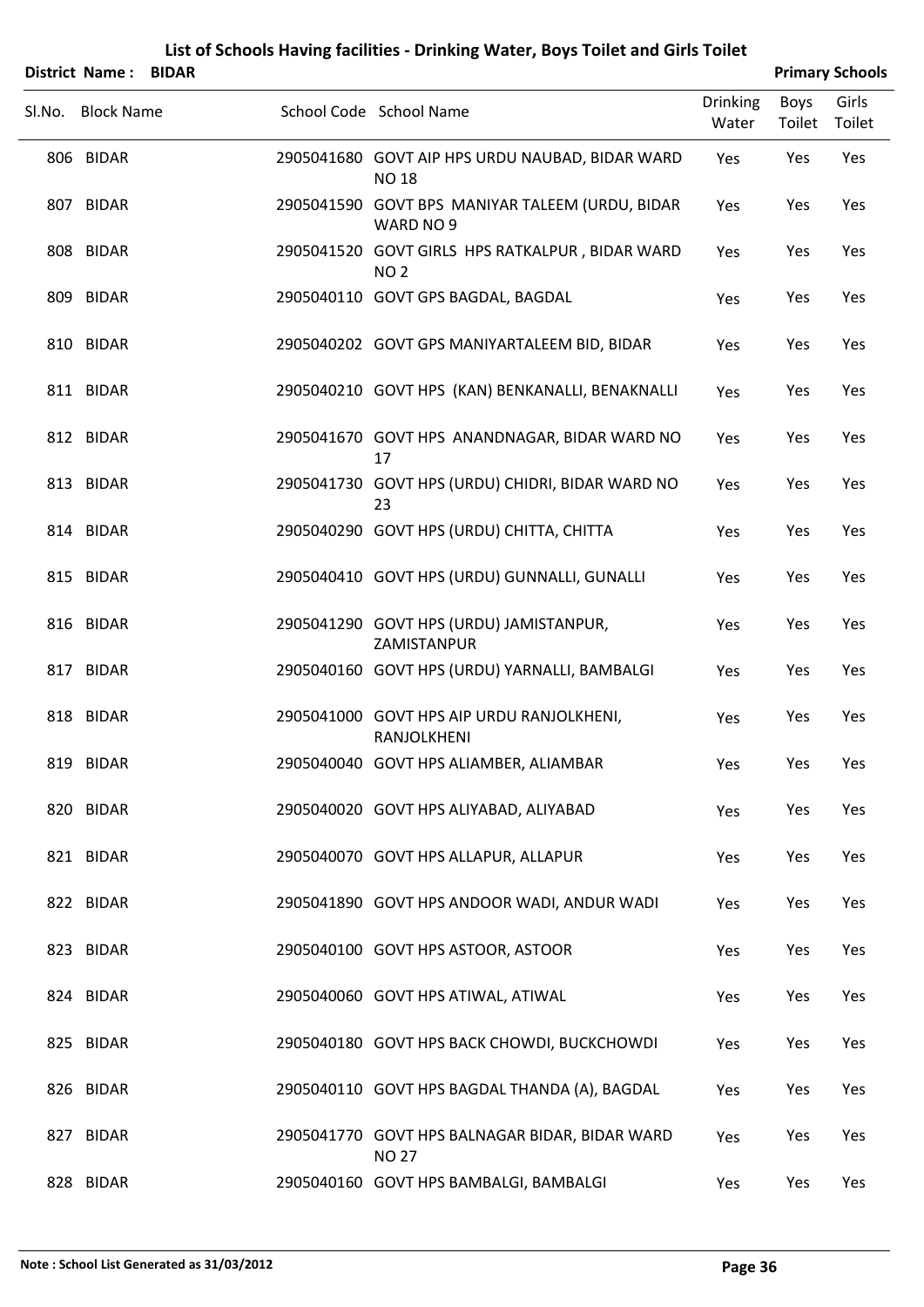| <b>District Name:</b> | <b>BIDAR</b> |                                                      |                          |                | <b>Primary Schools</b> |
|-----------------------|--------------|------------------------------------------------------|--------------------------|----------------|------------------------|
| Sl.No. Block Name     |              | School Code School Name                              | <b>Drinking</b><br>Water | Boys<br>Toilet | Girls<br>Toilet        |
| 829 BIDAR             |              | 2905040130 GOVT HPS BARIDABAD, BARIDABAD             | Yes                      | Yes            | Yes                    |
| 830 BIDAR             |              | 2905040260 GOVT HPS BAROOR, BAROOR                   | Yes                      | Yes            | Yes                    |
| 831 BIDAR             |              | 2905040250 GOVT HPS BASANTHPUR, BASANTHPUR           | Yes                      | Yes            | Yes                    |
| 832 BIDAR             |              | 2905040190 GOVT HPS BELLURA, BELLURA                 | Yes                      | Yes            | Yes                    |
| 833 BIDAR             |              | 2905040140 GOVT HPS BHAIRNALLI, BHAIRNALLI           | Yes                      | Yes            | Yes                    |
| 834 BIDAR             |              | 2905040150 GOVT HPS BHANGOOR, BHANGOOR               | Yes                      | Yes            | Yes                    |
| 835 BIDAR             |              | 2905040240 GOVT HPS BOWAGI, BOWAGI                   | Yes                      | Yes            | Yes                    |
| 836 BIDAR             |              | 2905040170 GOVT HPS BUDHERA, BUDHERA                 | Yes                      | Yes            | Yes                    |
| 837 BIDAR             |              | 2905040320 GOVT HPS CHAMBOL, CHAMBOL                 | Yes                      | Yes            | Yes                    |
| 838 BIDAR             |              | 2905040270 GOVT HPS CHATNALLI, CHATNALLI             | Yes                      | Yes            | Yes                    |
| 839 BIDAR             |              | 2905040280 GOVT HPS CHIDRI (KAN), CHIDRI             | Yes                      | Yes            | Yes                    |
| 840 BIDAR             |              | 2905040340 GOVT HPS CHILLARGI, CHILLARGI             | Yes                      | Yes            | Yes                    |
| 841 BIDAR             |              | 2905040350 GOVT HPS CHIMKOD, CHIMKOD                 | Yes                      | Yes            | Yes                    |
| 842 BIDAR             |              | 2905040290 GOVT HPS CHITTA, CHITTA                   | Yes                      | Yes            | Yes                    |
| 843 BIDAR             |              | 2905040290 GOVT HPS CHITTA WADI, CHITTA              | Yes                      | Yes            | Yes                    |
| 844 BIDAR             |              | 2905040310 GOVT HPS CHOWLI, CHOWLI                   | Yes                      | Yes            | Yes                    |
| 845 BIDAR             |              | 2905041540 GOVT HPS CRS URDU, BIDAR WARD NO 4        | Yes                      | Yes            | Yes                    |
| 846 BIDAR             |              | 2905041830 GOVT HPS FAIZAPUR, BIDAR WARD NO 33       | Yes                      | Yes            | Yes                    |
| 847 BIDAR             |              | 2905040390 GOVT HPS FATHEPUR, FATHEPUR               | Yes                      | Yes            | Yes                    |
| 848 BIDAR             |              | 2905040420 GOVT HPS GADGI, GADGI                     | Yes                      | Yes            | Yes                    |
| 849 BIDAR             |              | 2905041790 GOVT HPS GANESHNAGAR, BIDAR WARD NO<br>29 | Yes                      | Yes            | Yes                    |
| 850 BIDAR             |              | 2905040440 GOVT HPS GHODEPALLI, GHODEPALLI           | Yes                      | Yes            | Yes                    |
| 851 BIDAR             |              | 2905041580 GOVT HPS GOLEKHANA, BIDAR WARD NO 8       | Yes                      | Yes            | Yes                    |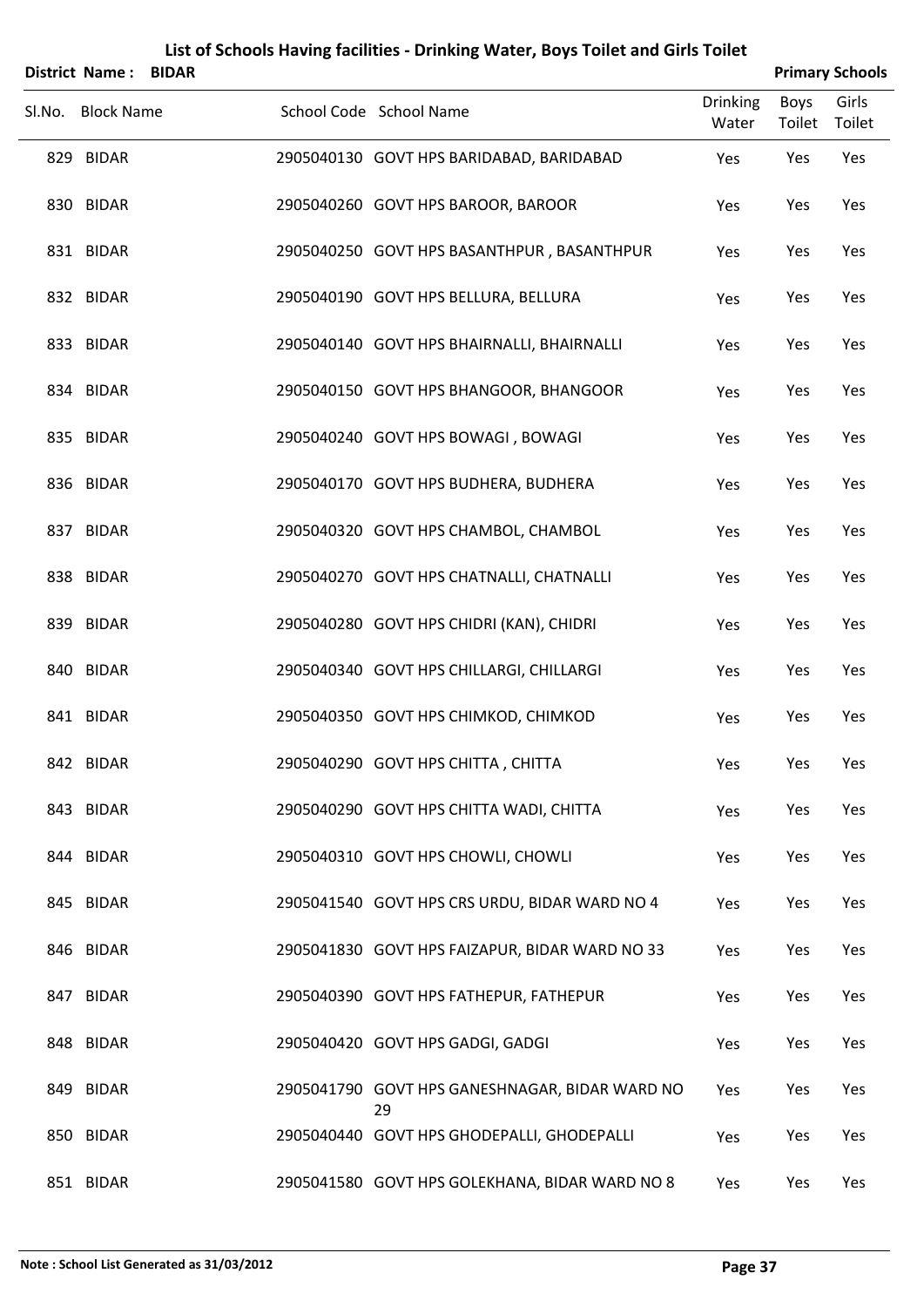|        | District Name:    | <b>BIDAR</b> |                                                         |                          |                       | <b>Primary Schools</b> |
|--------|-------------------|--------------|---------------------------------------------------------|--------------------------|-----------------------|------------------------|
| Sl.No. | <b>Block Name</b> |              | School Code School Name                                 | <b>Drinking</b><br>Water | <b>Boys</b><br>Toilet | Girls<br>Toilet        |
|        | 852 BIDAR         |              | 2905040400 GOVT HPS GORNALLI, GORNALLI                  | Yes                      | Yes                   | Yes                    |
|        | 853 BIDAR         |              | 2905040430 GOVT HPS GUMMA, GUMMA                        | Yes                      | Yes                   | Yes                    |
|        | 854 BIDAR         |              | 2905040410 GOVT HPS GUNALLI, GUNALLI                    | Yes                      | Yes                   | Yes                    |
|        | 855 BIDAR         |              | 2905041810 GOVT HPS HALLADKERI (K), BIDAR WARD NO<br>31 | Yes                      | Yes                   | Yes                    |
|        | 856 BIDAR         |              | 2905041760 GOVT HPS HAROORGERI, BIDAR WARD NO 26        | Yes                      | Yes                   | Yes                    |
|        | 857 BIDAR         |              | 2905040460 GOVT HPS HOCHAKNALLI, HOCHAKNALLI            | Yes                      | Yes                   | Yes                    |
|        | 858 BIDAR         |              | 2905040530 GOVT HPS HOKARANA (B), HOKARANA (B)          | Yes                      | Yes                   | Yes                    |
|        | 859 BIDAR         |              | 2905040470 GOVT HPS HONNADDI, HONNADDI                  | Yes                      | Yes                   | Yes                    |
|        | 860 BIDAR         |              | 2905040510 GOVT HPS HONNEKERI, HONNEKERI                | Yes                      | Yes                   | Yes                    |
|        | 861 BIDAR         |              | 2905040560 GOVT HPS IMAMBAD, IMAMBAD                    | Yes                      | Yes                   | Yes                    |
|        | 862 BIDAR         |              | 2905040580 GOVT HPS JAMPAD, JAMPAD                      | Yes                      | Yes                   | Yes                    |
|        | 863 BIDAR         |              | 2905040570 GOVT HPS JANWADA, JANWADA                    | Yes                      | Yes                   | Yes                    |
|        | 864 BIDAR         |              | 2905040640 GOVT HPS KADWAD, KADWAD                      | Yes                      | Yes                   | Yes                    |
|        | 865 BIDAR         |              | 2905040650 GOVT HPS KAMTHANA, KAMTHANA                  | Yes                      | Yes                   | Yes                    |
|        | 866 BIDAR         |              | 2905040660 GOVT HPS KANGANKOT, KANGANKOT                | Yes                      | Yes                   | Yes                    |
|        | 867 BIDAR         |              | 2905040710 GOVT HPS KANGATTI, KANGATTI                  | Yes                      | Yes                   | Yes                    |
|        | 868 BIDAR         |              | 2905040830 GOVT HPS KAPLAPUR (J), MALEGAON              | Yes                      | Yes                   | Yes                    |
|        | 869 BIDAR         |              | 2905040670 GOVT HPS KAPLAPUR (W), KAPLAPUR (W)          | Yes                      | Yes                   | Yes                    |
|        | 870 BIDAR         |              | 2905040590 GOVT HPS KASHAMPUR (C), KASHAMPUR(C)         | Yes                      | Yes                   | Yes                    |
|        | 871 BIDAR         |              | 2905040680 GOVT HPS KASHAMPUR (P), KASHAMPUR (P)        | Yes                      | Yes                   | Yes                    |
|        | 872 BIDAR         |              | 2905040740 GOVT HPS KHAJAPUR, KHAJAPUR                  | Yes                      | Yes                   | Yes                    |
|        | 873 BIDAR         |              | 2905040700 GOVT HPS KOLAR (B), KOLAR (B)                | Yes                      | Yes                   | Yes                    |
|        | 874 BIDAR         |              | 2905040600 GOVT HPS KOLAR (K), KOLAR (K)                | Yes                      | Yes                   | Yes                    |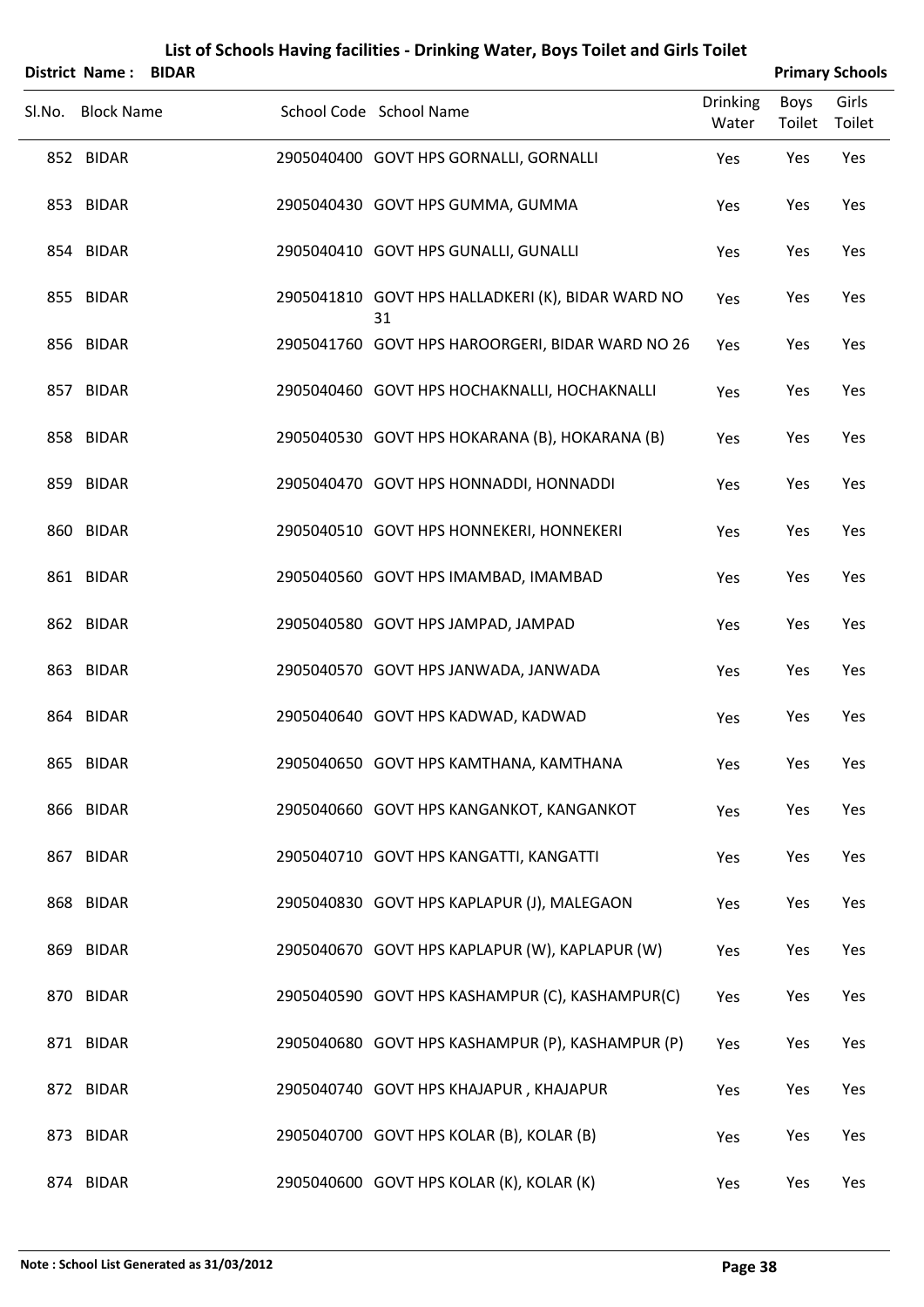|        | <b>District Name:</b><br><b>BIDAR</b> |                                                              |                          |                | <b>Primary Schools</b> |
|--------|---------------------------------------|--------------------------------------------------------------|--------------------------|----------------|------------------------|
| Sl.No. | <b>Block Name</b>                     | School Code School Name                                      | <b>Drinking</b><br>Water | Boys<br>Toilet | Girls<br>Toilet        |
|        | 875 BIDAR                             | 2905041800 GOVT HPS KUMBARWADA, BIDAR WARD NO<br>30          | Yes                      | Yes            | Yes                    |
|        | 876 BIDAR                             | 2905040990 GOVT HPS KUTTABAD, QUTTABAD                       | Yes                      | Yes            | Yes                    |
|        | 877 BIDAR                             | 2905041810 GOVT HPS LADGERE, BIDAR WARD NO 31                | Yes                      | Yes            | Yes                    |
|        | 878 BIDAR                             | 2905041772 GOVT HPS MAILOOR URDU BIDAR, BIDAR<br>WARD NO 27  | Yes                      | Yes            | Yes                    |
|        | 879 BIDAR                             | 2905041770 GOVT HPS MAILOOR, BIDAR WARD NO 27                | Yes                      | Yes            | Yes                    |
|        | 880 BIDAR                             | 2905040830 GOVT HPS MALEGAON, MALEGAON                       | Yes                      | Yes            | Yes                    |
|        | 881 BIDAR                             | 2905040820 GOVT HPS MALKAPUR, MALKAPUR                       | Yes                      | Yes            | Yes                    |
|        | 882 BIDAR                             | 2905040800 GOVT HPS MANDAKNALLI, MANDAKNALLI                 | Yes                      | Yes            | Yes                    |
|        | 883 BIDAR                             | 2905040210 GOVT HPS MARATHI BENAKNALLI,<br><b>BENAKNALLI</b> | Yes                      | Yes            | Yes                    |
|        | 884 BIDAR                             | 2905040790 GOVT HPS MARKHAL, MARKHAL                         | Yes                      | Yes            | Yes                    |
|        | 885 BIDAR                             | 2905040750 GOVT HPS MARKUNDA, MARKUNDA                       | Yes                      | Yes            | Yes                    |
|        | 886 BIDAR                             | 2905040810 GOVT HPS MIRZAPUR (M), MALIKMIRJAPUR              | Yes                      | Yes            | Yes                    |
|        | 887 BIDAR                             | 2905040860 GOVT HPS MIRZAPUR (T), MIRJAPUR (T)               | Yes                      | Yes            | Yes                    |
|        | 888 BIDAR                             | 2905040760 GOVT HPS MOGDAL, MOGDAL                           | Yes                      | Yes            | Yes                    |
|        | 889 BIDAR                             | 2905040960 GOVT HPS NAGORA (KAN), NAGORA                     | Yes                      | Yes            | Yes                    |
|        | 890 BIDAR                             | 2905040960 GOVT HPS NAGORA BADAWANE, NAGORA                  | Yes                      | Yes            | Yes                    |
|        | 891 BIDAR                             | 2905040950 GOVT HPS NAIMTABAD, NAIMTABAD                     | Yes                      | Yes            | Yes                    |
|        | 892 BIDAR                             | 2905040940 GOVT HPS NANDGAON, NANDGAON                       | Yes                      | Yes            | Yes                    |
|        | 893 BIDAR                             | 2905041650 GOVT HPS NAWADGERI, BIDAR WARD NO 15              | Yes                      | Yes            | Yes                    |
|        | 894 BIDAR                             | 2905040920 GOVT HPS NAWLASPUR, NAWLASPUR                     | Yes                      | Yes            | Yes                    |
|        | 895 BIDAR                             | 2905040930 GOVT HPS NELWAD, NELWAD                           | Yes                      | Yes            | Yes                    |
|        | 896 BIDAR                             | 2905040880 GOVT HPS NIDWANCHA, NIDWANCHA                     | Yes                      | Yes            | Yes                    |
|        | 897 BIDAR                             | 2905040890 GOVT HPS NIZAMPUR, NIZAMPUR                       | Yes                      | Yes            | Yes                    |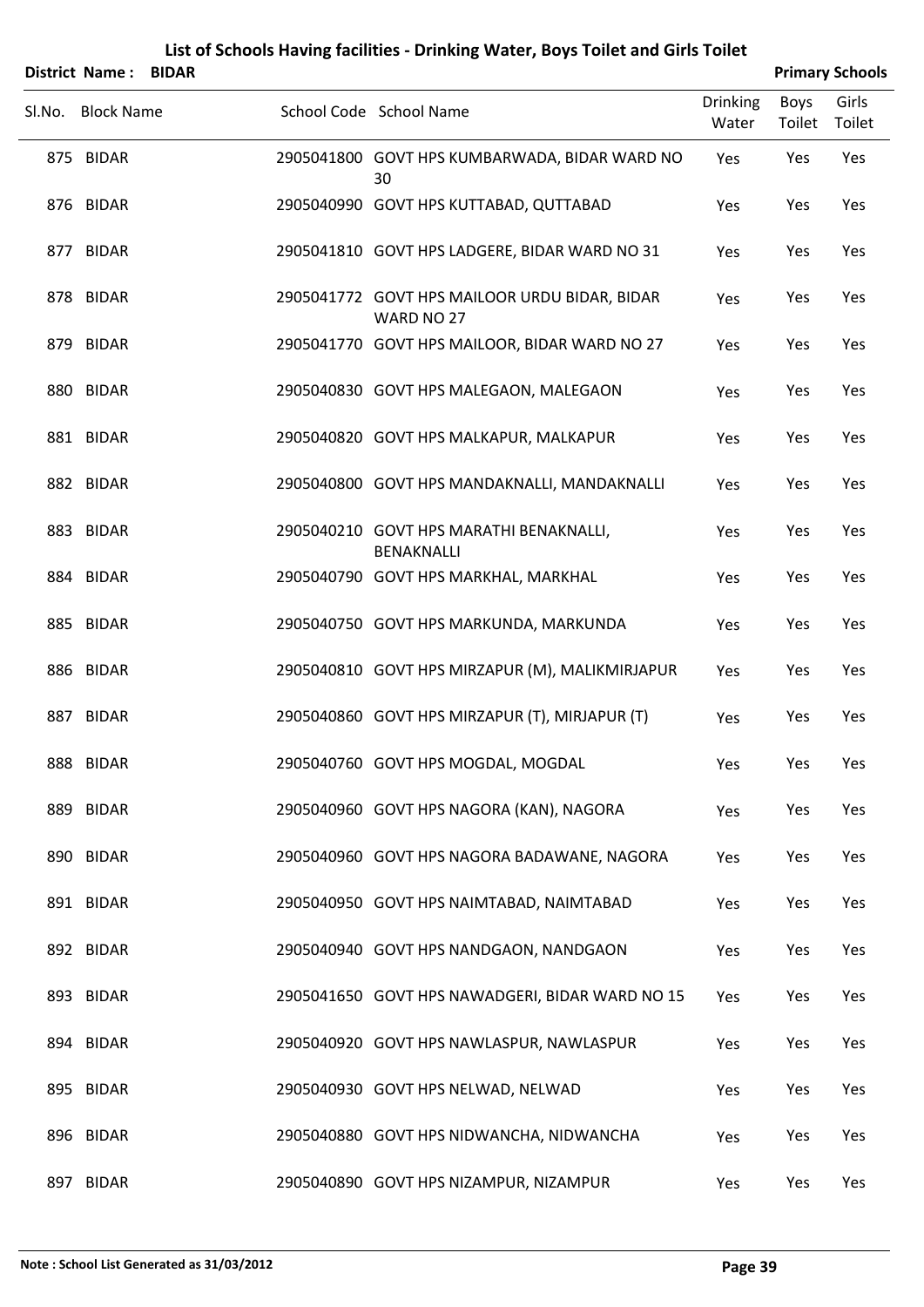|        | <b>District Name:</b> | <b>BIDAR</b> |                                                             |                          |                | <b>Primary Schools</b> |
|--------|-----------------------|--------------|-------------------------------------------------------------|--------------------------|----------------|------------------------|
| Sl.No. | <b>Block Name</b>     |              | School Code School Name                                     | <b>Drinking</b><br>Water | Boys<br>Toilet | Girls<br>Toilet        |
|        | 898 BIDAR             |              | 2905040980 GOVT HPS PATARPALLI, PATARPALLI                  | Yes                      | Yes            | Yes                    |
|        | 899 BIDAR             |              | 2905041040 GOVT HPS RAJGEERA, RAJGEERA                      | Yes                      | Yes            | Yes                    |
|        | 900 BIDAR             |              | 2905041020 GOVT HPS RAJNAL, RAJNAL                          | Yes                      | Yes            | Yes                    |
|        | 901 BIDAR             |              | 2905041600 GOVT HPS RAM MANDIR BIDAR, BIDAR<br>WARD NO 10   | Yes                      | Yes            | Yes                    |
|        | 902 BIDAR             |              | 2905041010 GOVT HPS REKULGI, REKULGI                        | Yes                      | Yes            | Yes                    |
|        | 903 BIDAR             |              | 2905041100 GOVT HPS SANGOLGI, SANGOLGI                      | Yes                      | Yes            | Yes                    |
|        | 904 BIDAR             |              | 2905041070 GOVT HPS SANGVI, SANGVI                          | Yes                      | Yes            | Yes                    |
|        | 905 BIDAR             |              | 2905041180 GOVT HPS SATOLI, SATOLI                          | Yes                      | Yes            | Yes                    |
|        | 906 BIDAR             |              | 2905041110 GOVT HPS SECANDRAPUR, SECANDRAPUR                | Yes                      | Yes            | Yes                    |
|        | 907 BIDAR             |              | 2905041640 GOVT HPS SHAHGUNJ (MARATHI), BIDAR<br>WARD NO 14 | Yes                      | Yes            | Yes                    |
|        | 908 BIDAR             |              | 2905041190 GOVT HPS SHAIKAPUR, SHAIKAPUR                    | Yes                      | Yes            | Yes                    |
|        | 909 BIDAR             |              | 2905041120 GOVT HPS SHAMSHIRNAGAR,<br><b>SHAMSHIRNAGAR</b>  | Yes                      | Yes            | Yes                    |
|        | 910 BIDAR             |              | 2905041200 GOVT HPS SINDOL (URDU), SINDOOL                  | Yes                      | Yes            | Yes                    |
|        | 911 BIDAR             |              | 2905041200 GOVT HPS SINDOOL, SINDOOL                        | Yes                      | Yes            | Yes                    |
|        | 912 BIDAR             |              | 2905041050 GOVT HPS SIRSI (A), SIRSI (A)                    | Yes                      | Yes            | Yes                    |
|        | 913 BIDAR             |              | 2905041060 GOVT HPS SRIKATNALLI, SRIKATNALLI                | Yes                      | Yes            | Yes                    |
|        | 914 BIDAR             |              | 2905041090 GOVT HPS SRIMANDAL, SRIMANDAL                    | Yes                      | Yes            | Yes                    |
|        | 915 BIDAR             |              | 2905041170 GOVT HPS SULTANPUR (J), SULTANPUR                | Yes                      | Yes            | Yes                    |
|        | 916 BIDAR             |              | 2905041220 GOVT HPS TADPALLI, TADPALLI                      | Yes                      | Yes            | Yes                    |
|        | 917 BIDAR             |              | 2905041210 GOVT HPS TAJLAPUR, TAJLAPUR                      | Yes                      | Yes            | Yes                    |
|        | 918 BIDAR             |              | 2905040030 GOVT HPS URDU AMLAPUR, AMLAPUR                   | Yes                      | Yes            | Yes                    |
|        | 919 BIDAR             |              | 2905040150 GOVT HPS URDU BHANGOOR, BHANGOOR                 | Yes                      | Yes            | Yes                    |
|        | 920 BIDAR             |              | 2905040571 GOVT HPS URDU CHILLARGI, JANWADA                 | Yes                      | Yes            | Yes                    |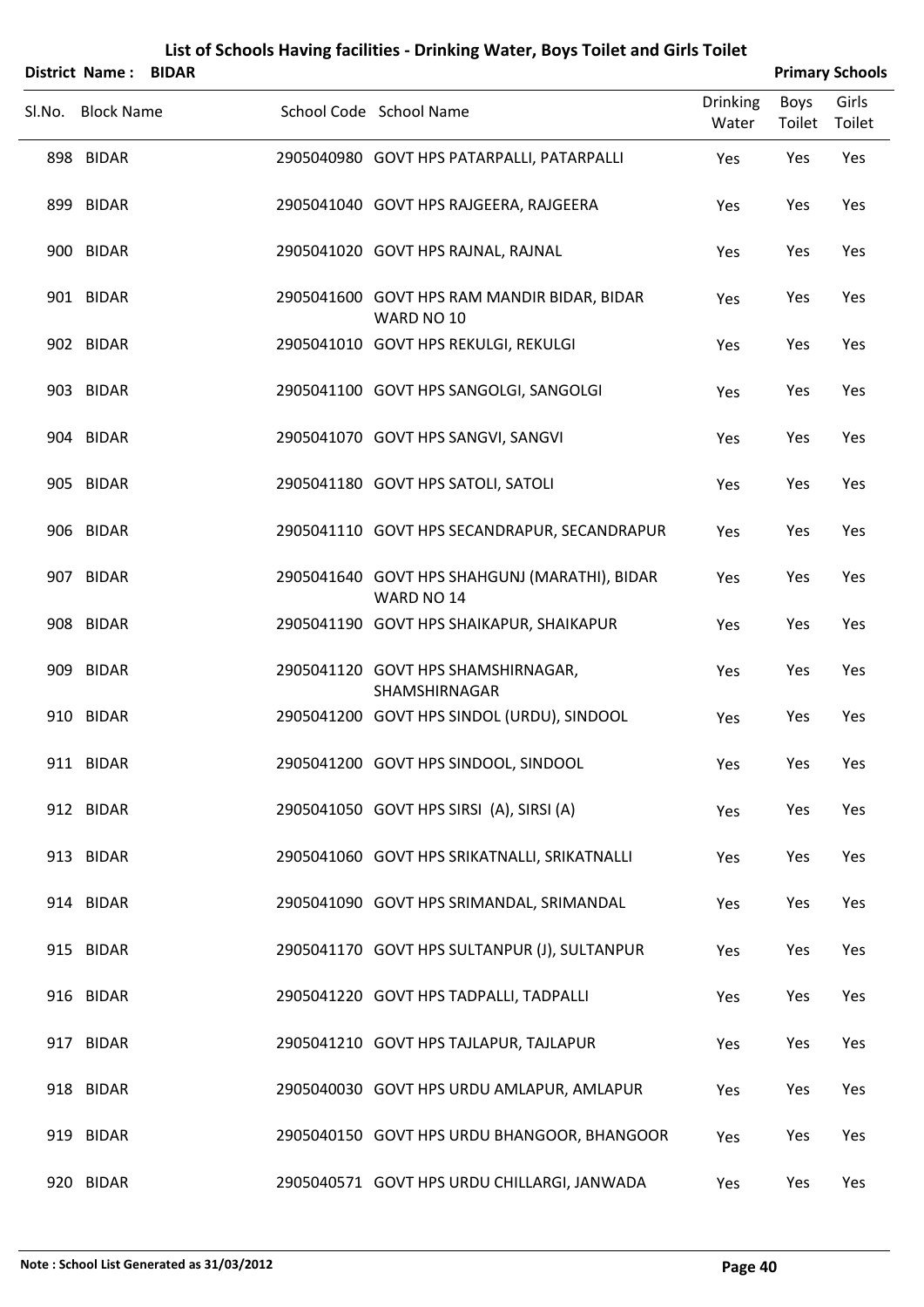| <b>District Name: BIDAR</b> |                                                              |                          |                | <b>Primary Schools</b> |
|-----------------------------|--------------------------------------------------------------|--------------------------|----------------|------------------------|
| Sl.No. Block Name           | School Code School Name                                      | <b>Drinking</b><br>Water | Boys<br>Toilet | Girls<br>Toilet        |
| 921 BIDAR                   | 2905040100 GOVT HPS URDU DARGA ASTOOR, ASTOOR                | Yes                      | Yes            | Yes                    |
| 922 BIDAR                   | 2905041830 GOVT HPS URDU FAIZPURA, BIDAR WARD<br><b>NO33</b> | Yes                      | Yes            | Yes                    |
| 923 BIDAR                   | 2905040460 GOVT HPS URDU HOCHAKNALLI,<br><b>HOCHAKNALLI</b>  | Yes                      | Yes            | Yes                    |
| 924 BIDAR                   | 2905040650 GOVT HPS URDU KAMTHANA, KAMTHANA                  | Yes                      | Yes            | Yes                    |
| 925 BIDAR                   | 2905040670 GOVT HPS URDU KAPLAPUR(W), KAPLAPUR<br>(W)        | Yes                      | Yes            | Yes                    |
| 926 BIDAR                   | 2905040830 GOVT HPS URDU MALEGAON, MALEGAON                  | Yes                      | Yes            | Yes                    |
| 927 BIDAR                   | 2905040820 GOVT HPS URDU MALKAPUR, MALKAPUR                  | Yes                      | Yes            | Yes                    |
| 928 BIDAR                   | 2905041040 GOVT HPS URDU RAJGIRA<br>, RAJGEERA               | Yes                      | Yes            | Yes                    |
| 929 BIDAR                   | 2905041180 GOVT HPS URDU SATOLI, SATOLI                      | Yes                      | Yes            | Yes                    |
| 930 BIDAR                   | 2905041240 GOVT HPS VILASPUR, VILASPUR                       | Yes                      | Yes            | Yes                    |
| 931 BIDAR                   | 2905041270 GOVT HPS YADLAPUR KANNADA, YADLAPUR               | Yes                      | Yes            | Yes                    |
| 932 BIDAR                   | 2905041280 GOVT HPS YAKATHPUR, YAKATHPUR                     | Yes                      | Yes            | Yes                    |
| 933 BIDAR                   | 2905041250 GOVT HPS YARNALLI (D), YARNALLI(D)                | Yes                      | Yes            | Yes                    |
| 934 BIDAR                   | 2905041290 GOVT HPS ZAMISTANPUR, ZAMISTANPUR                 | Yes                      | Yes            | Yes                    |
| 935 BIDAR                   | 2905040030 GOVT HRPS (KAN) AMLAPUR, AMLAPUR                  | Yes                      | Yes            | Yes                    |
| 936 BIDAR                   | 2905040010 GOVT HRPS (URDU) AURAD (S), AURAD (S)             | Yes                      | Yes            | Yes                    |
| 937 BIDAR                   | 2905040260 GOVT HRPS (URDU) BAROOR, BAROOR                   | Yes                      | Yes            | Yes                    |
| 938 BIDAR                   | 2905040140 GOVT HRPS (URDU) BHAIRNALLI, BHAIRNALLI           | Yes                      | Yes            | Yes                    |
| 939 BIDAR                   | 2905040170 GOVT HRPS (URDU) BUDHERA, BUDHERA                 | Yes                      | Yes            | Yes                    |
| 940 BIDAR                   | 2905040270 GOVT HRPS (URDU) CHATNALLI, CHATNALLI             | Yes                      | Yes            | Yes                    |
| 941 BIDAR                   | 2905040590 GOVT HRPS (URDU) KHASEMPUR (C),<br>KASHAMPUR(C)   | Yes                      | Yes            | Yes                    |
| 942 BIDAR                   | 2905040800 GOVT HRPS (URDU) MANDAKANALLI,<br>MANDAKNALLI     | Yes                      | Yes            | Yes                    |
| 943 BIDAR                   | 2905040960 GOVT HRPS (URDU) NAGOORA, NAGORA                  | Yes                      | Yes            | Yes                    |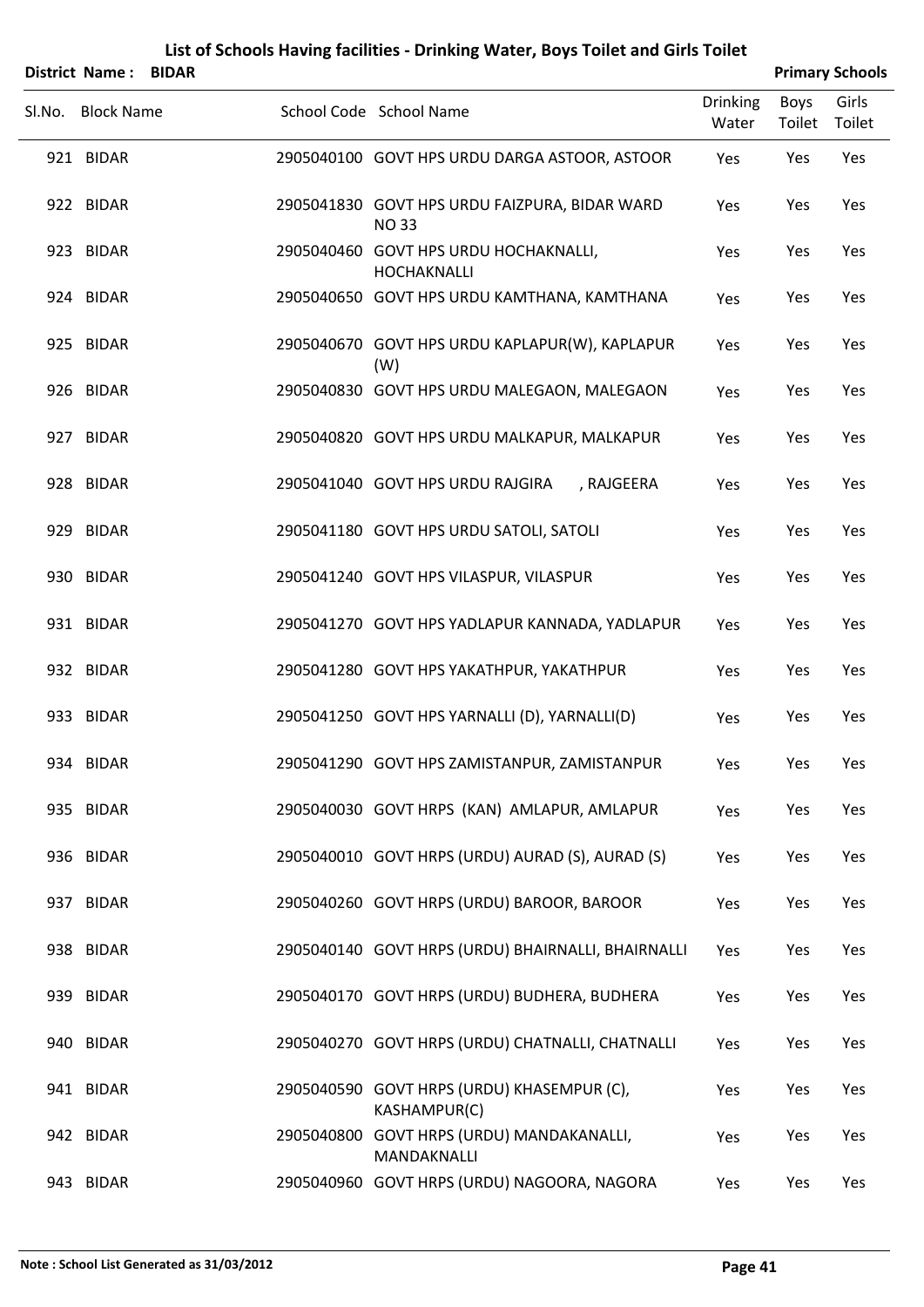| District Name:    | <b>BIDAR</b> |                                                                       |                          |                       | <b>Primary Schools</b> |
|-------------------|--------------|-----------------------------------------------------------------------|--------------------------|-----------------------|------------------------|
| Sl.No. Block Name |              | School Code School Name                                               | <b>Drinking</b><br>Water | <b>Boys</b><br>Toilet | Girls<br>Toilet        |
| 944 BIDAR         |              | 2905041050 GOVT HRPS (URDU) SIRSI (A), SIRSI (A)                      | Yes                      | Yes                   | Yes                    |
| 945 BIDAR         |              | 2905041280 GOVT HRPS (URDU) YAKATPUR, YAKATHPUR                       | Yes                      | Yes                   | Yes                    |
| 946 BIDAR         |              | 2905041397 GOVT HRPS (URDU)SHAMSHEER NAGAR,<br><b>BIDAR URBAN</b>     | Yes                      | Yes                   | Yes                    |
| 947 BIDAR         |              | 2905040420 GOVT HRPS AIP (URDU) GADGI, GADGI                          | Yes                      | Yes                   | Yes                    |
| 948 BIDAR         |              | 2905040190 GOVT HRPS URDU BELLURA, BELLURA                            | Yes                      | Yes                   | Yes                    |
| 949 BIDAR         |              | 2905040010 GOVT LPS AURAD THANDA (S), AURAD (S)                       | Yes                      | Yes                   | Yes                    |
| 950 BIDAR         |              | 2905040871 GOVT LPS (KAN) MANHALLI, MANHALLI                          | Yes                      | Yes                   | Yes                    |
| 951 BIDAR         |              | 2905040901 GOVT LPS (URDU) AGRAHAR, NAUBAD                            | Yes                      | Yes                   | Yes                    |
| 952 BIDAR         |              | 2905040160 GOVT LPS (URDU) BOMBALGI, BAMBALGI                         | Yes                      | Yes                   | Yes                    |
| 953 BIDAR         |              | 2905040390 GOVT LPS (URDU) FATTEPUR, FATHEPUR                         | Yes                      | Yes                   | Yes                    |
| 954 BIDAR         |              | 2905040440 GOVT LPS (URDU) GHODEPALLY, GHODEPALLI                     | Yes                      | Yes                   | Yes                    |
| 955 BIDAR         |              | 2905041810 GOVT LPS (URDU) HALLADAKERI, BIDAR<br>WARD NO 31           | Yes                      | Yes                   | Yes                    |
| 956 BIDAR         |              | 2905040470 GOVT LPS (URDU) HONNADDI, HONNADDI                         | Yes                      | Yes                   | Yes                    |
| 957 BIDAR         |              | 2905040790 GOVT LPS (URDU) MARKHAL, MARKHAL                           | Yes                      | Yes                   | Yes                    |
| 958 BIDAR         |              | 2905040860 GOVT LPS (URDU) MIRZAPUR (M), MIRJAPUR<br>(T)              | Yes                      | Yes                   | Yes                    |
| 959 BIDAR         |              | 2905040860 GOVT LPS (URDU) MIRZAPUR (T), MIRJAPUR<br>(T)              | Yes                      | Yes                   | Yes                    |
| 960 BIDAR         |              | 2905040540 GOVT LPS A.I.P. URDU HOKRANA-K,<br>HOKARANA (K)            | Yes                      | Yes                   | Yes                    |
| 961 BIDAR         |              | 2905041790 GOVT LPS ALLAMPRABHU NAGAR BDR,<br><b>BIDAR WARD NO 29</b> | Yes                      | Yes                   | Yes                    |
| 962 BIDAR         |              | 2905040090 GOVT LPS AMDALPAD, AMDALPAD                                | Yes                      | Yes                   | Yes                    |
| 963 BIDAR         |              | 2905040030 GOVT LPS AMLAPUR URDU (EXT), AMLAPUR                       | Yes                      | Yes                   | Yes                    |
| 964 BIDAR         |              | 2905040010 GOVT LPS AURAD (S) EXTN, AURAD (S)                         | Yes                      | Yes                   | Yes                    |
| 965 BIDAR         |              | 2905040230 GOVT LPS AYASHAPUR, AYASHAPUR                              | Yes                      | Yes                   | Yes                    |
| 966 BIDAR         |              | 2905040111 GOVT LPS BAGDAL THANDA (B), BAGDAL                         | Yes                      | Yes                   | Yes                    |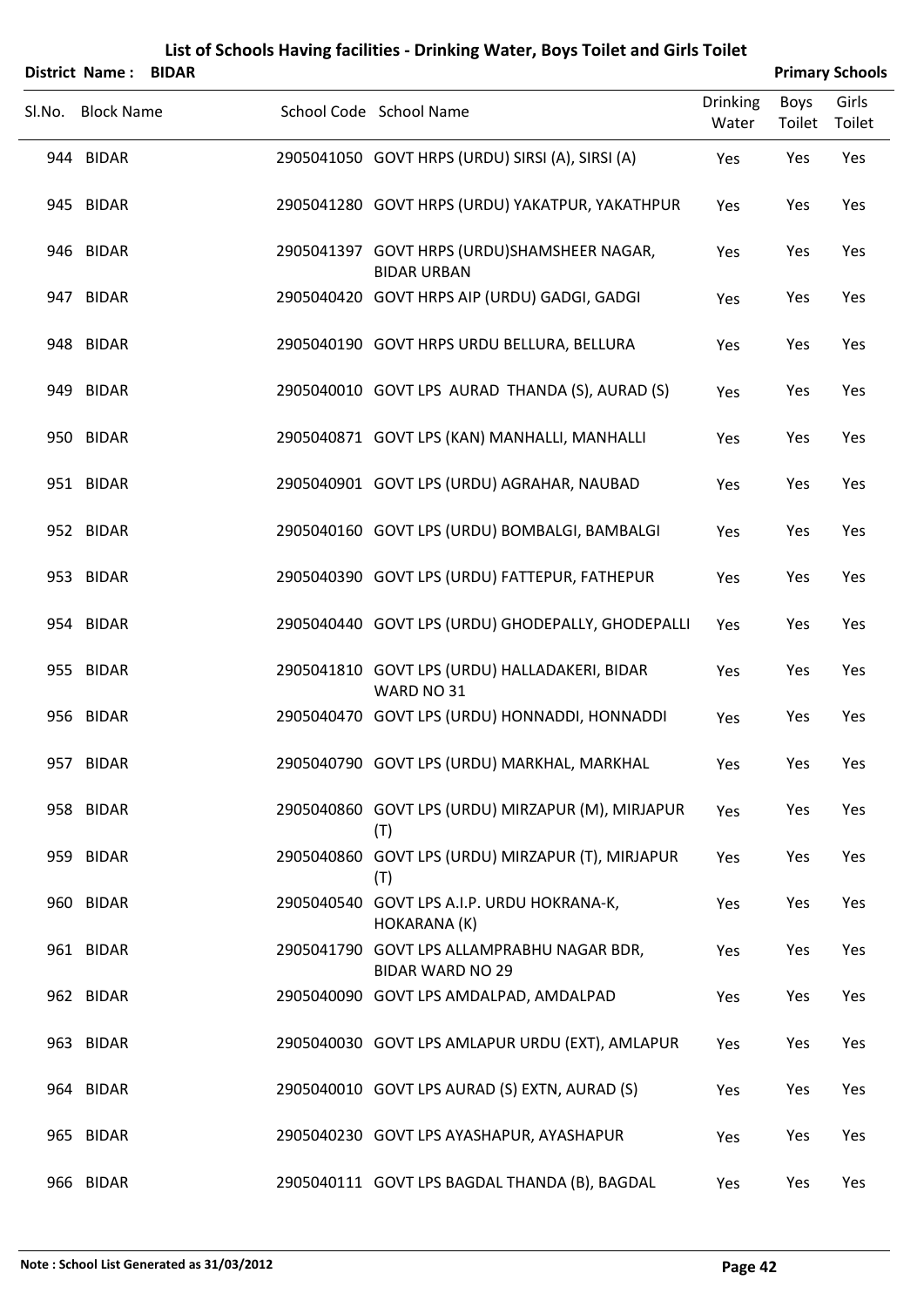| District Name: BIDAR |  |                                                                 |                          |                       | <b>Primary Schools</b> |
|----------------------|--|-----------------------------------------------------------------|--------------------------|-----------------------|------------------------|
| Sl.No. Block Name    |  | School Code School Name                                         | <b>Drinking</b><br>Water | <b>Boys</b><br>Toilet | Girls<br>Toilet        |
| 967 BIDAR            |  | 2905040220 GOVT LPS BAMPALLI, BAMPALLI                          | Yes                      | Yes                   | Yes                    |
| 968 BIDAR            |  | 2905040120 GOVT LPS BAPUR, BAPUR                                | Yes                      | Yes                   | Yes                    |
| 969 BIDAR            |  | 2905040260 GOVT LPS BAROOR THANDA, BAROOR                       | Yes                      | Yes                   | Yes                    |
| 970 BIDAR            |  | 2905041771 GOVT LPS BIDRI COLONY BIDAR, BIDAR<br>WARD NO 27     | Yes                      | Yes                   | Yes                    |
| 971 BIDAR            |  | 2905041740 GOVT LPS BILAL COLONY BIDAR, BIDAR<br>WARD NO 24     | Yes                      | Yes                   | Yes                    |
| 972 BIDAR            |  | 2905040330 GOVT LPS CHICKPET, CHICKPET                          | Yes                      | Yes                   | Yes                    |
| 973 BIDAR            |  | 2905040360 GOVT LPS CHINTALGERA, CHINTALGERA                    | Yes                      | Yes                   | Yes                    |
| 974 BIDAR            |  | 2905040300 GOVT LPS CHONDI, CHONDI                              | Yes                      | Yes                   | Yes                    |
| 975 BIDAR            |  | 2905040370 GOVT LPS DADDAPUR, DADDAPUR                          | Yes                      | Yes                   | Yes                    |
| 976 BIDAR            |  | 2905040111 GOVT LPS DARVESH GALLI BAGDAL URDU,<br><b>BAGDAL</b> | Yes                      | Yes                   | Yes                    |
| 977 BIDAR            |  | 2905040380 GOVT LPS DHARMAPUR, DHARMAPUR                        | Yes                      | Yes                   | Yes                    |
| 978 BIDAR            |  | 2905040771 GOVT LPS GANDHI NAGAR BIDAR, MAILOOR                 | Yes                      | Yes                   | Yes                    |
| 979 BIDAR            |  | 2905040450 GOVT LPS GOUSPUR, GOUSPUR                            | Yes                      | Yes                   | Yes                    |
| 980 BIDAR            |  | 2905040600 GOVT LPS HAJJARGI, KOLAR (K)                         | Yes                      | Yes                   | Yes                    |
| 981 BIDAR            |  | 2905040500 GOVT LPS HIPPALGAON, HIPPALGAON                      | Yes                      | Yes                   | Yes                    |
| 982 BIDAR            |  | 2905040550 GOVT LPS ISLAMPUR, ISLAMPUR                          | Yes                      | Yes                   | Yes                    |
| 983 BIDAR            |  | 2905040420 GOVT LPS JAIN MANDIR KAMTHANA (KAN),<br><b>GADGI</b> | Yes                      | Yes                   | Yes                    |
| 984 BIDAR            |  | 2905040730 GOVT LPS KABEERWADA, KABIRWADA                       | Yes                      | Yes                   | Yes                    |
| 985 BIDAR            |  | 2905040620 GOVT LPS KANNALLI, KANNALLI                          | Yes                      | Yes                   | Yes                    |
| 986 BIDAR            |  | 2905041320 GOVT LPS LALBAGH, LALBAGH                            | Yes                      | Yes                   | Yes                    |
| 987 BIDAR            |  | 2905040840 GOVT LPS MAMANKERI, MAMANKERI                        | Yes                      | Yes                   | Yes                    |
| 988 BIDAR            |  | 2905040571 GOVT LPS MAMDAPUR, JANWADA                           | Yes                      | Yes                   | Yes                    |
| 989 BIDAR            |  | 2905040800 GOVT LPS MANDAKNALLI THANDA,                         | Yes                      | Yes                   | Yes                    |

MANDAKNALLI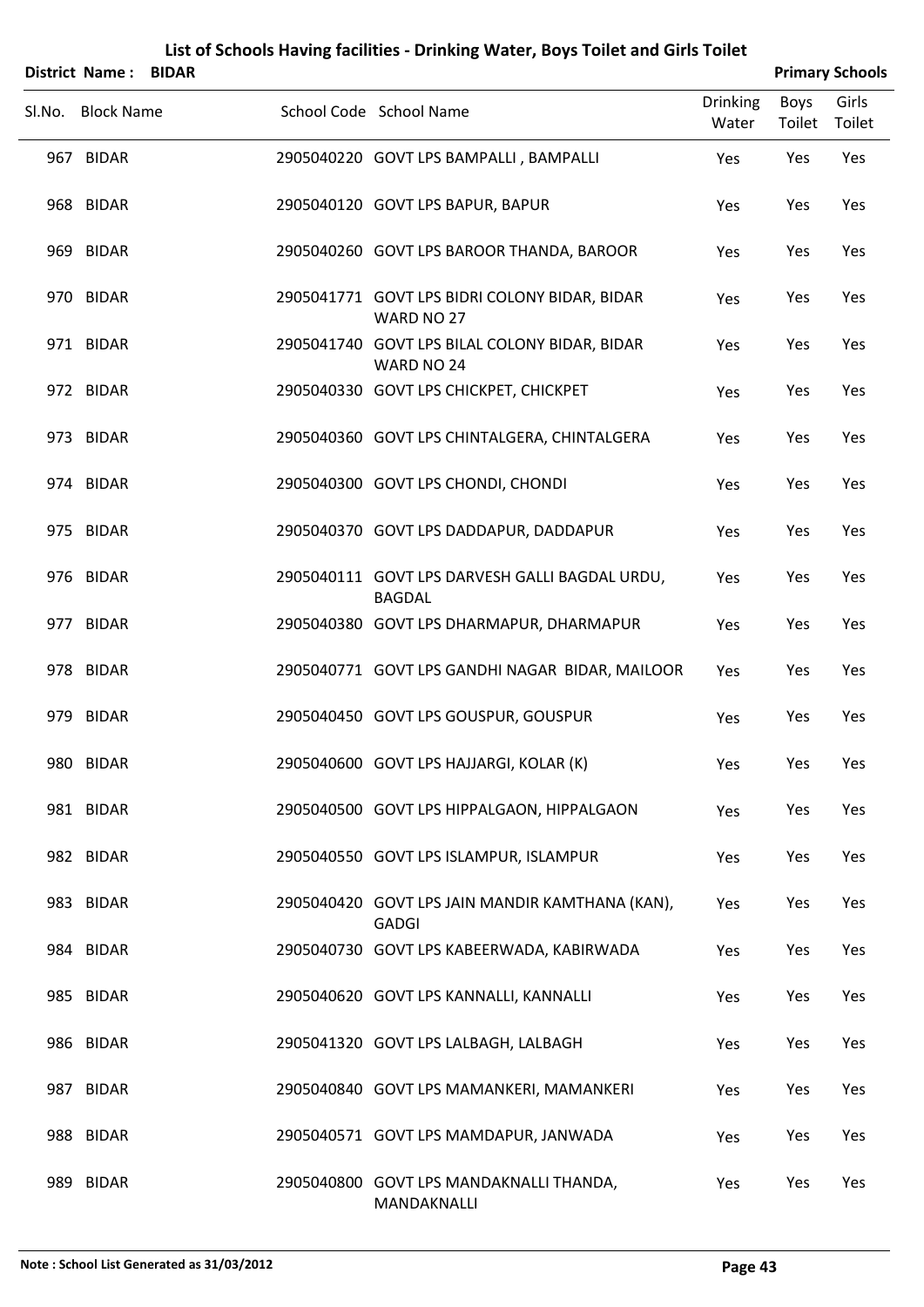|        | District Name:<br><b>BIDAR</b> |                                                                |                          |                | <b>Primary Schools</b> |
|--------|--------------------------------|----------------------------------------------------------------|--------------------------|----------------|------------------------|
| SI.No. | <b>Block Name</b>              | School Code School Name                                        | <b>Drinking</b><br>Water | Boys<br>Toilet | Girls<br>Toilet        |
|        | 990 BIDAR                      | 2905040850 GOVT LPS MIRZAPUR (K), MIRJAPUR (K)                 | Yes                      | Yes            | Yes                    |
|        | 991 BIDAR                      | 2905040571 GOVT LPS NSSK IMAMPUR, JANWADA                      | Yes                      | Yes            | Yes                    |
|        | 992 BIDAR                      | 2905040970 GOVT LPS ODWADA, ODWADA                             | Yes                      | Yes            | Yes                    |
|        | 993 BIDAR                      | 2905041840 GOVT LPS PAKALWADA, BIDAR WARD NO 34                | Yes                      | Yes            | Yes                    |
|        | 994 BIDAR                      | 2905041840 GOVT LPS POLICE KALYAN MANTAP, BIDAR<br>WARD NO 34  | Yes                      | Yes            | Yes                    |
|        | 995 BIDAR                      | 2905041810 GOVT LPS RAJGONDA COLONY BIDAR, BIDAR<br>WARD NO 31 | Yes                      | Yes            | Yes                    |
|        | 996 BIDAR                      | 2905041030 GOVT LPS RASULABAD, RASULABAD                       | Yes                      | Yes            | Yes                    |
|        | 997 BIDAR                      | 2905041010 GOVT LPS REKULGI BADAWANE, REKULGI                  | Yes                      | Yes            | Yes                    |
|        | 998 BIDAR                      | 2905041010 GOVT LPS REKULGI EXTN, REKULGI                      | Yes                      | Yes            | Yes                    |
|        | 999 BIDAR                      | 2905041350 GOVT LPS SANGNALLI, SANGANALLI                      | Yes                      | Yes            | Yes                    |
|        | 1000 BIDAR                     | 2905041100 GOVT LPS SANGOLGI TANDA (A), SANGOLGI               | Yes                      | Yes            | Yes                    |
|        | 1001 BIDAR                     | 2905041100 GOVT LPS SANGOLGI THANDA (B), SANGOLGI              | Yes                      | Yes            | Yes                    |
|        | 1002 BIDAR                     | 2905041140 GOVT LPS SHAHAPUR, SHAHAPUR                         | Yes                      | Yes            | Yes                    |
|        | 1003 BIDAR                     | 2905041810 GOVT LPS SHAHAPURGATE BIDAR, BIDAR<br>WARD NO 31    | Yes                      | Yes            | Yes                    |
|        | 1004 BIDAR                     | 2905041080 GOVT LPS SIDDAPURA, SIDDAPUR                        | Yes                      | Yes            | Yes                    |
|        | 1005 BIDAR                     | 2905041200 GOVT LPS SINDOL THANDA, SINDOOL                     | Yes                      | Yes            | Yes                    |
|        | 1006 BIDAR                     | 2905041290 GOVT LPS SM KRISHNANAGAR ZAMIS,<br>ZAMISTANPUR      | Yes                      | Yes            | Yes                    |
|        | 1007 BIDAR                     | 2905041160 GOVT LPS SOLPUR, SOLPUR                             | Yes                      | Yes            | Yes                    |
|        | 1008 BIDAR                     | 2905041590 GOVT LPS TALGHAT, BIDAR WARD NO 9                   | Yes                      | Yes            | Yes                    |
|        | 1009 BIDAR                     | 2905040040 GOVT LPS URDU ALIAMBER, ALIAMBAR                    | Yes                      | Yes            | Yes                    |
|        | 1010 BIDAR                     | 2905040020 GOVT LPS URDU ALIYABAD, ALIYABAD                    | Yes                      | Yes            | Yes                    |
|        | 1011 BIDAR                     | 2905040060 GOVT LPS URDU ATIWAL, ATIWAL                        | Yes                      | Yes            | Yes                    |
|        | 1012 BIDAR                     | 2905040350 GOVT LPS URDU CHIMKOD, CHIMKOD                      | Yes                      | Yes            | Yes                    |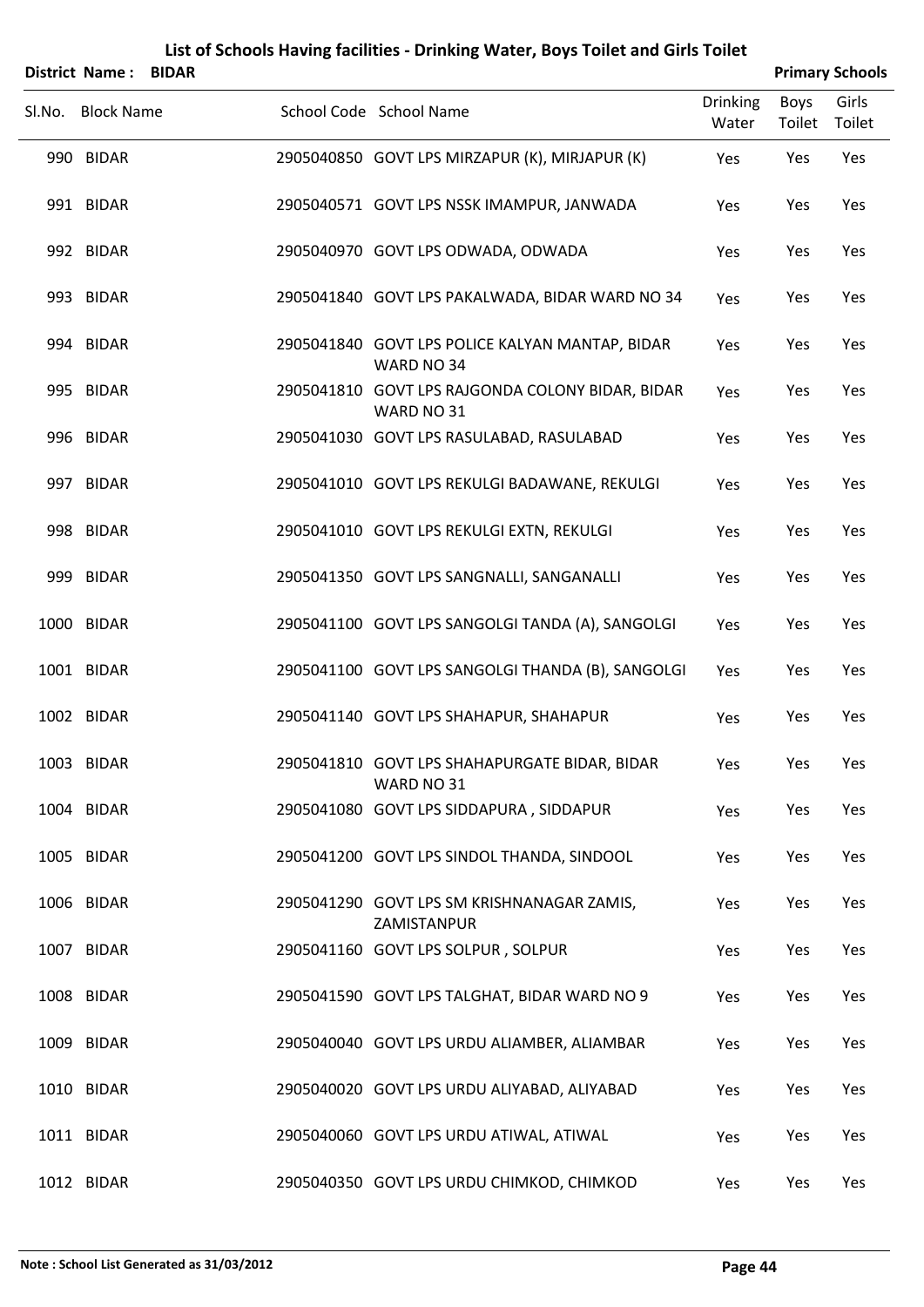|                   |                             |                         |                                                                                                                                                                                                                                                                                                                                                                                                                                                                                                                                                                                                                                                                                                                                                                                                                                                                                                                                                                                                                                                                                                                               |                | <b>Primary Schools</b> |
|-------------------|-----------------------------|-------------------------|-------------------------------------------------------------------------------------------------------------------------------------------------------------------------------------------------------------------------------------------------------------------------------------------------------------------------------------------------------------------------------------------------------------------------------------------------------------------------------------------------------------------------------------------------------------------------------------------------------------------------------------------------------------------------------------------------------------------------------------------------------------------------------------------------------------------------------------------------------------------------------------------------------------------------------------------------------------------------------------------------------------------------------------------------------------------------------------------------------------------------------|----------------|------------------------|
| Sl.No. Block Name |                             |                         | <b>Drinking</b><br>Water                                                                                                                                                                                                                                                                                                                                                                                                                                                                                                                                                                                                                                                                                                                                                                                                                                                                                                                                                                                                                                                                                                      | Boys<br>Toilet | Girls<br>Toilet        |
| 1013 BIDAR        |                             | <b>CHINTALGERA</b>      | Yes                                                                                                                                                                                                                                                                                                                                                                                                                                                                                                                                                                                                                                                                                                                                                                                                                                                                                                                                                                                                                                                                                                                           | Yes            | Yes                    |
| 1014 BIDAR        |                             |                         | Yes                                                                                                                                                                                                                                                                                                                                                                                                                                                                                                                                                                                                                                                                                                                                                                                                                                                                                                                                                                                                                                                                                                                           | Yes            | Yes                    |
| 1015 BIDAR        |                             | (B)                     | Yes                                                                                                                                                                                                                                                                                                                                                                                                                                                                                                                                                                                                                                                                                                                                                                                                                                                                                                                                                                                                                                                                                                                           | Yes            | Yes                    |
| 1016 BIDAR        |                             |                         | Yes                                                                                                                                                                                                                                                                                                                                                                                                                                                                                                                                                                                                                                                                                                                                                                                                                                                                                                                                                                                                                                                                                                                           | Yes            | Yes                    |
| 1017 BIDAR        |                             | <b>KAMTHANA</b>         | Yes                                                                                                                                                                                                                                                                                                                                                                                                                                                                                                                                                                                                                                                                                                                                                                                                                                                                                                                                                                                                                                                                                                                           | Yes            | Yes                    |
| 1018 BIDAR        |                             |                         | Yes                                                                                                                                                                                                                                                                                                                                                                                                                                                                                                                                                                                                                                                                                                                                                                                                                                                                                                                                                                                                                                                                                                                           | Yes            | Yes                    |
| 1019 BIDAR        |                             |                         | Yes                                                                                                                                                                                                                                                                                                                                                                                                                                                                                                                                                                                                                                                                                                                                                                                                                                                                                                                                                                                                                                                                                                                           | Yes            | Yes                    |
| 1020 BIDAR        |                             |                         | Yes                                                                                                                                                                                                                                                                                                                                                                                                                                                                                                                                                                                                                                                                                                                                                                                                                                                                                                                                                                                                                                                                                                                           | Yes            | Yes                    |
| 1021 BIDAR        |                             |                         | Yes                                                                                                                                                                                                                                                                                                                                                                                                                                                                                                                                                                                                                                                                                                                                                                                                                                                                                                                                                                                                                                                                                                                           | Yes            | Yes                    |
| 1022 BIDAR        |                             |                         | Yes                                                                                                                                                                                                                                                                                                                                                                                                                                                                                                                                                                                                                                                                                                                                                                                                                                                                                                                                                                                                                                                                                                                           | Yes            | Yes                    |
| 1023 BIDAR        |                             | <b>MANHALLI</b>         | Yes                                                                                                                                                                                                                                                                                                                                                                                                                                                                                                                                                                                                                                                                                                                                                                                                                                                                                                                                                                                                                                                                                                                           | Yes            | Yes                    |
| 1024 BIDAR        |                             | WARD NO 12              | Yes                                                                                                                                                                                                                                                                                                                                                                                                                                                                                                                                                                                                                                                                                                                                                                                                                                                                                                                                                                                                                                                                                                                           | Yes            | Yes                    |
| 1025 BIDAR        |                             |                         | Yes                                                                                                                                                                                                                                                                                                                                                                                                                                                                                                                                                                                                                                                                                                                                                                                                                                                                                                                                                                                                                                                                                                                           | Yes            | Yes                    |
| 1026 BIDAR        |                             |                         | Yes                                                                                                                                                                                                                                                                                                                                                                                                                                                                                                                                                                                                                                                                                                                                                                                                                                                                                                                                                                                                                                                                                                                           | Yes            | Yes                    |
| 1027 BIDAR        |                             |                         | Yes                                                                                                                                                                                                                                                                                                                                                                                                                                                                                                                                                                                                                                                                                                                                                                                                                                                                                                                                                                                                                                                                                                                           | Yes            | Yes                    |
| 1028 BIDAR        |                             |                         | Yes                                                                                                                                                                                                                                                                                                                                                                                                                                                                                                                                                                                                                                                                                                                                                                                                                                                                                                                                                                                                                                                                                                                           | Yes            | Yes                    |
| 1029 BIDAR        |                             | <b>BIDAR WARD NO 18</b> | Yes                                                                                                                                                                                                                                                                                                                                                                                                                                                                                                                                                                                                                                                                                                                                                                                                                                                                                                                                                                                                                                                                                                                           | Yes            | Yes                    |
| 1030 BIDAR        |                             |                         | Yes                                                                                                                                                                                                                                                                                                                                                                                                                                                                                                                                                                                                                                                                                                                                                                                                                                                                                                                                                                                                                                                                                                                           | Yes            | Yes                    |
| 1031 BIDAR        |                             |                         | Yes                                                                                                                                                                                                                                                                                                                                                                                                                                                                                                                                                                                                                                                                                                                                                                                                                                                                                                                                                                                                                                                                                                                           | Yes            | Yes                    |
| 1032 BIDAR        |                             |                         | Yes                                                                                                                                                                                                                                                                                                                                                                                                                                                                                                                                                                                                                                                                                                                                                                                                                                                                                                                                                                                                                                                                                                                           | Yes            | Yes                    |
| 1033 BIDAR        |                             |                         | Yes                                                                                                                                                                                                                                                                                                                                                                                                                                                                                                                                                                                                                                                                                                                                                                                                                                                                                                                                                                                                                                                                                                                           | Yes            | Yes                    |
| 1034 BIDAR        |                             |                         | Yes                                                                                                                                                                                                                                                                                                                                                                                                                                                                                                                                                                                                                                                                                                                                                                                                                                                                                                                                                                                                                                                                                                                           | Yes            | Yes                    |
| 1035 BIDAR        |                             | NO <sub>5</sub>         | Yes                                                                                                                                                                                                                                                                                                                                                                                                                                                                                                                                                                                                                                                                                                                                                                                                                                                                                                                                                                                                                                                                                                                           | Yes            | Yes                    |
|                   | <b>District Name: BIDAR</b> |                         | School Code School Name<br>2905040360 GOVT LPS URDU CHINTALGERA,<br>2905040300 GOVT LPS URDU CHONDI, CHONDI<br>2905040530 GOVT LPS URDU HOKRANA (B), HOKARANA<br>2905040560 GOVT LPS URDU IMAMBAD, IMAMBAD<br>2905040651 GOVT LPS URDU JAIN MANDIR KAMTHANA,<br>2905040640 GOVT LPS URDU KADWAD, KADWAD<br>2905040710 GOVT LPS URDU KANGATI, KANGATTI<br>2905040700 GOVT LPS URDU KOLAR (B), KOLAR (B)<br>2905040600 GOVT LPS URDU KOLAR (K), KOLAR (K)<br>2905040990 GOVT LPS URDU KUTTABAD, QUTTABAD<br>2905040871 GOVT LPS URDU MANAHALLI DARGA,<br>2905041620 GOVT LPS URDU MULTANI COLONY, BIDAR<br>2905040930 GOVT LPS URDU NELWAD, NELWAD<br>2905041100 GOVT LPS URDU SANGOLGI, SANGOLGI<br>2905041060 GOVT LPS URDU SRIKATNALLI, SRIKATNALLI<br>2905041600 GOVT LPS WALKOTI, BIDAR WARD NO 10<br>2905041680 GOVT LPS YALLALING COLONY NAUBAD,<br>2905040111 GOVT MPS (URDU) BAGDAL, BAGDAL<br>2905040050 GOVT MPS ANDOOR, ANDOOR<br>2905040010 GOVT MPS AURAD (S), AURAD (S)<br>2905040110 GOVT MPS BAGDAL, BAGDAL<br>2905041520 GOVT MPS BIDAR (KAN), BIDAR WARD NO 2<br>2905041550 GOVT MPS BRAHMANWADI, BIDAR WARD |                |                        |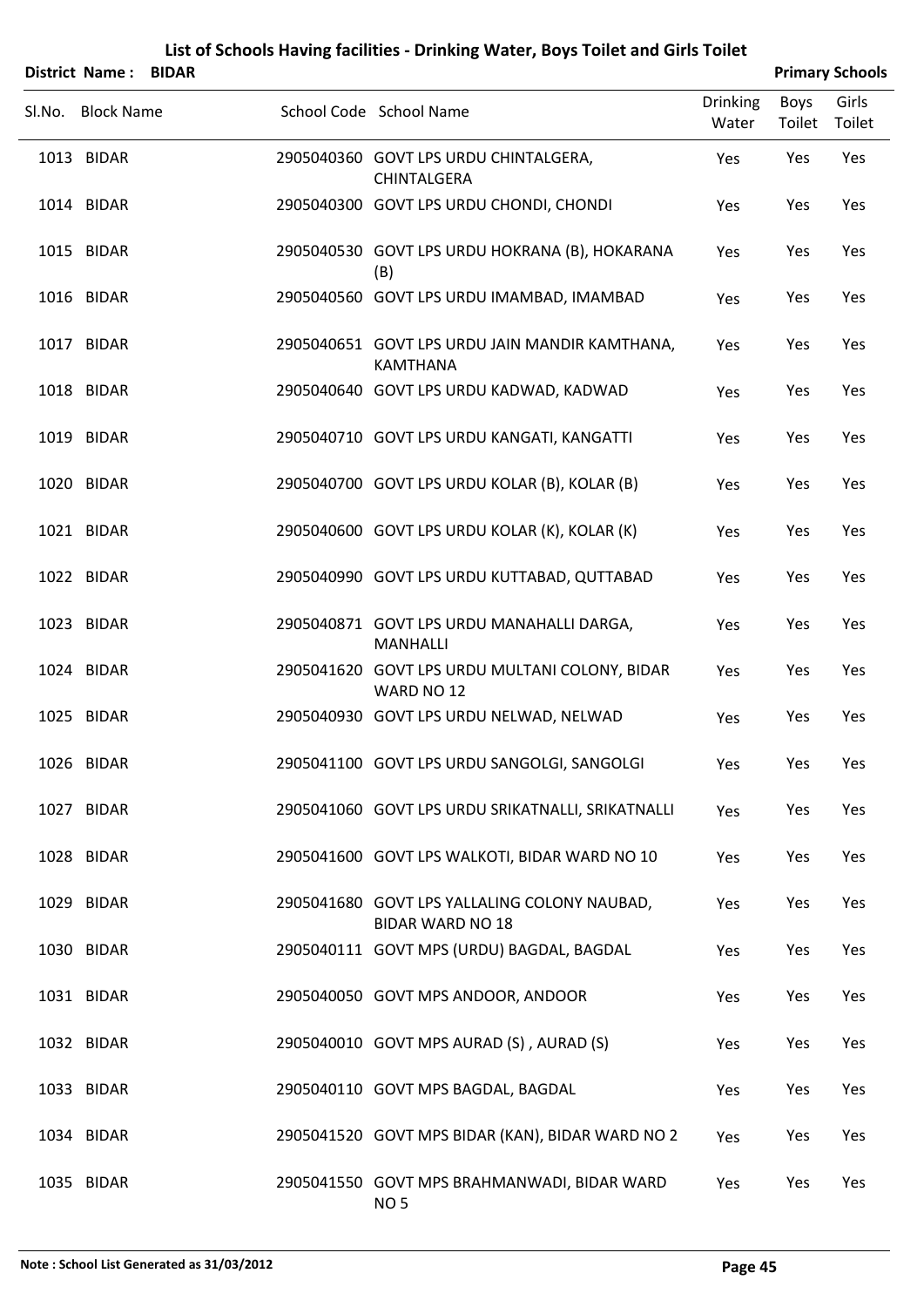|        | <b>District Name: BIDAR</b> |                                                                     |                          |                | <b>Primary Schools</b> |
|--------|-----------------------------|---------------------------------------------------------------------|--------------------------|----------------|------------------------|
| Sl.No. | <b>Block Name</b>           | School Code School Name                                             | <b>Drinking</b><br>Water | Boys<br>Toilet | Girls<br>Toilet        |
|        | 1036 BIDAR                  | 2905041520 GOVT MPS HINDI PATH SHALA, BIDAR WARD<br>NO <sub>2</sub> | Yes                      | Yes            | Yes                    |
|        | 1037 BIDAR                  | 2905041850 GOVT MPS MANGALPET, BIDAR WARD NO 35                     | Yes                      | Yes            | Yes                    |
|        | 1038 BIDAR                  | 2905040870 GOVT MPS MANHALLI, MANHALLI                              | Yes                      | Yes            | Yes                    |
|        | 1039 BIDAR                  | 2905041530 GOVT MPS MUSTAIDPURA BIDAR, BIDAR<br>WARD NO 3           | Yes                      | Yes            | Yes                    |
|        | 1040 BIDAR                  | 2905041680 GOVT MPS NAUBAD, BIDAR WARD NO 18                        | Yes                      | Yes            | Yes                    |
|        | 1041 BIDAR                  | 2905041560 GOVT MPS NOORKHAN TALEEM, BIDAR<br>WARD NO 6             | Yes                      | Yes            | Yes                    |
|        | 1042 BIDAR                  | 2905041000 GOVT MPS RANJOLKHENI, RANJOLKHENI                        | Yes                      | Yes            | Yes                    |
|        | 1043 BIDAR                  | 2905041600 GOVT MPS RANREGGALLI (U) BIDAR, BIDAR<br>WARD NO 10      | Yes                      | Yes            | Yes                    |
|        | 1044 BIDAR                  | 2905040870 GOVT MPS URDU MANHALLI, MANHALLI                         | Yes                      | Yes            | Yes                    |
|        | 1045 BIDAR                  | 2905041520 GOVT MPS URDU RAO TALEEM BIDAR, BIDAR<br>WARD NO 2       | Yes                      | Yes            | Yes                    |
|        | 1046 BIDAR                  | 2905040050 GOVT URDU HPS ANDOOR, ANDOOR                             | Yes                      | Yes            | Yes                    |
|        | 1047 BIDAR                  | 2905040240 GOVT URDU HPS BOWAGI, BOWAGI                             | Yes                      | Yes            | Yes                    |
|        | 1048 BIDAR                  | 2905040520 GOVT URDU HPS HAMILAPUR, HAMILAPUR                       | Yes                      | Yes            | Yes                    |
|        | 1049 BIDAR                  | 2905041000 GOVT URDU HPS MOGDAL, RANJOLKHENI                        | Yes                      | Yes            | Yes                    |
|        | 1050 BIDAR                  | 2905041110 GOVT URDU HPS SECANDRAPUR,<br>SECANDRAPUR                | Yes                      | Yes            | Yes                    |
|        | 1051 BIDAR                  | 2905040580 GOVT URDU LPS JAMPAD, JAMPAD                             | Yes                      | Yes            | Yes                    |
|        | 1052 BIDAR                  | 2905041460 GOVT URDU LPS KAPLAPUR J, KAPLAPUR(J)                    | Yes                      | Yes            | Yes                    |
|        | 1053 BIDAR                  | 2905040680 GOVT URDU LPS KHASEMPUR (P),<br><b>KASHAMPUR (P)</b>     | Yes                      | Yes            | Yes                    |
|        | 1054 BIDAR                  | 2905040860 GOVT URDU LPS MIRZAPUR(TAJ), MIRJAPUR<br>(T)             | Yes                      | Yes            | Yes                    |
|        | 1055 BIDAR                  | 2905041220 GOVT URDU LPS TADPALLI, TADPALLI                         | Yes                      | Yes            | Yes                    |
|        | 1056 BIDAR                  | 2905040750 GOVT(AIP) URDU HPS MARKUNDA,<br><b>MARKUNDA</b>          | Yes                      | Yes            | Yes                    |
|        | 1057 BIDAR                  | 2905041740 GOVT. LPS M COLONY CHI BIDAR, BIDAR<br>WARD NO 24        | Yes                      | Yes            | Yes                    |
|        | 1058 BIDAR                  | 2905041000 GOVT.LPS URDU GUDSI GALLI, RANJOLKHENI                   | Yes                      | Yes            | Yes                    |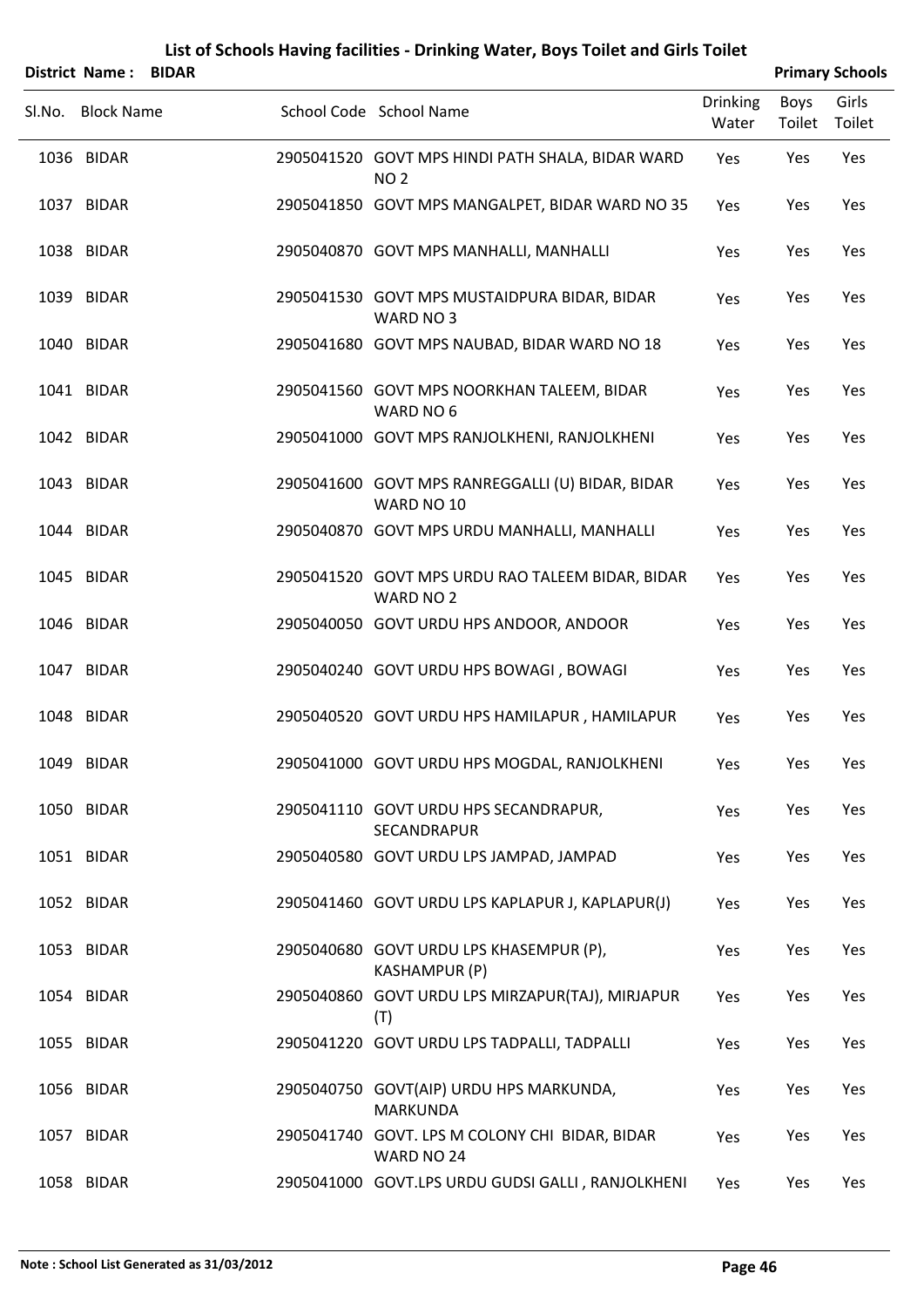|        | <b>District Name: BIDAR</b> |                                                                    |                          |                | <b>Primary Schools</b> |
|--------|-----------------------------|--------------------------------------------------------------------|--------------------------|----------------|------------------------|
| Sl.No. | <b>Block Name</b>           | School Code School Name                                            | <b>Drinking</b><br>Water | Boys<br>Toilet | Girls<br>Toilet        |
|        | 1059 BIDAR                  | 2905040420 GOVTHPS AGRAHAR, GADGI                                  | Yes                      | Yes            | Yes                    |
|        | 1060 BIDAR                  | 2905041395 KGBV KAPLAPUR, BIDAR URBAN                              | Yes                      | Yes            | Yes                    |
|        | 1061 BIDAR                  | 2905041670 NETAJI SUBHASH C.BOSE LPS, BIDAR WARD<br><b>NO17</b>    | Yes                      | Yes            | Yes                    |
|        | 1062 BIDAR                  | 2905040571 RMSA ADARSHA VIDHYALYA JANWADA,<br><b>JANWADA</b>       | Yes                      | Yes            | Yes                    |
|        | 1063 HUMNABAD               | 2905050183 GHPS KANYA URDU CHITGUPPA, CHITGUPPA<br>[DELETE]        | Yes                      | Yes            | Yes                    |
|        | 1064 HUMNABAD               | 2905050490 GHPS URDU KUMAR CHINCHOLLI , KUMAR<br><b>CHINCHOLLI</b> | Yes                      | Yes            | Yes                    |
|        | 1065 HUMNABAD               | 2905050691 GLPS KHURESHI GALLI NIRNA, NIRNA                        | Yes                      | Yes            | Yes                    |
|        | 1066 HUMNABAD               | 2905050560 GLPS MERAJ COLONY URDU MANNAEKHELLI,<br>MANNAEKHELLI    | Yes                      | Yes            | Yes                    |
|        | 1067 HUMNABAD               | 2905050640 GLPS MUTTANGI EXTENSION, MUTTANGI                       | Yes                      | Yes            | Yes                    |
|        | 1068 HUMNABAD               | 2905050640 GLPS SEVANAGAR TANDA MADARGI,<br><b>MUTTANGI</b>        | Yes                      | Yes            | Yes                    |
|        | 1069 HUMNABAD               | 2905050183 GLPS SUGAR FACTORY URDU, CHITGUPPA<br>[DELETE]          | Yes                      | Yes            | Yes                    |
|        | 1070 HUMNABAD               | 2905050290 GLPS URDU HALLIKHED (K), HALLIKHED (K)                  | Yes                      | Yes            | Yes                    |
|        | 1071 HUMNABAD               | 2905050860 GLPS URDU WALKHINDI, WALKHINDI                          | Yes                      | Yes            | Yes                    |
|        | 1072 HUMNABAD               | 2905051020 GLPS ZARAL TANDA, JHARAL THANDA                         | Yes                      | Yes            | Yes                    |
|        | 1073 HUMNABAD               | 2905050680 GOVT LPS NIMBUR BADAVANE, NIMBUR                        | Yes                      | Yes            | Yes                    |
|        | 1074 HUMNABAD               | 2905050570 GOVT (AIP) LPS MARKHAL, MARKHAL                         | Yes                      | Yes            | Yes                    |
|        | 1075 HUMNABAD               | 2905050780 GOVT AIP URDU LPS SINDBANDGI,<br>SHINDBANDGI            | Yes                      | Yes            | Yes                    |
|        | 1076 HUMNABAD               | 2905050280 GOVT B.S.S.K.LTD. MPS HALLIKHE,<br>HALLIKHED (B)        | Yes                      | Yes            | Yes                    |
|        | 1077 HUMNABAD               | 2905050230 GOVT BOYS MPS DUBLGUNDI, DUBALGUNDI                     | Yes                      | Yes            | Yes                    |
|        | 1078 HUMNABAD               | 2905050183 GOVT CPS URDU CHITGUPPA, CHITGUPPA<br>[DELETE]          | Yes                      | Yes            | Yes                    |
|        | 1079 HUMNABAD               | 2905050090 GOVT GIRLS HPS BEMALKHEDA,<br>BEMALKHEDA                | Yes                      | Yes            | Yes                    |
|        | 1080 HUMNABAD               | 2905050230 GOVT GIRLS HPS DUBALGUNDI, DUBALGUNDI                   | Yes                      | Yes            | Yes                    |
|        | 1081 HUMNABAD               | 2905050340 GOVT GIRLS HPS HUDGI, HUDGI                             | Yes                      | Yes            | Yes                    |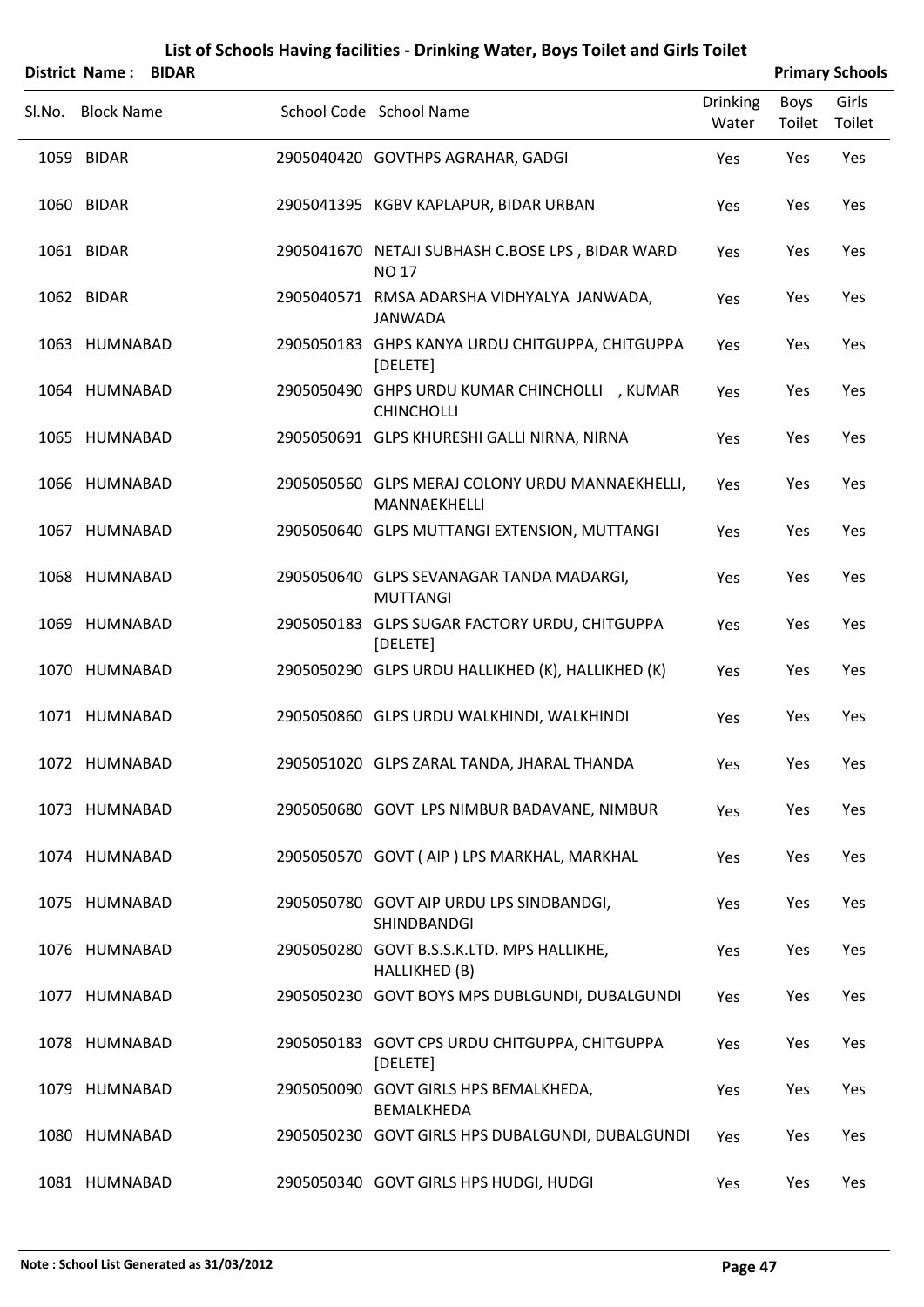|        | <b>District Name:</b> | <b>BIDAR</b> |                                                                  |                          |                | <b>Primary Schools</b> |
|--------|-----------------------|--------------|------------------------------------------------------------------|--------------------------|----------------|------------------------|
| Sl.No. | <b>Block Name</b>     |              | School Code School Name                                          | <b>Drinking</b><br>Water | Boys<br>Toilet | Girls<br>Toilet        |
|        | 1082 HUMNABAD         |              | 2905050690 GOVT GIRLS HPS NIRNA, NIRNA                           | Yes                      | Yes            | Yes                    |
|        | 1083 HUMNABAD         |              | 2905050180 GOVT GIRLS MPS CHITGUPPA, CHITGUPPA<br>[DELETE]       | Yes                      | Yes            | Yes                    |
|        | 1084 HUMNABAD         |              | 2905050353 GOVT GIRLS MPS HUMNABAD, HUMNABAD                     | Yes                      | Yes            | Yes                    |
|        | 1085 HUMNABAD         |              | 2905050358 GOVT GIRLS URDU HPS HUMNABAD,<br><b>HUMNABAD</b>      | Yes                      | Yes            | Yes                    |
|        | 1086 HUMNABAD         |              | 2905050180 GOVT HOUSING BOARD PS CHITGUPP,<br>CHITGUPPA [DELETE] | Yes                      | Yes            | Yes                    |
|        | 1087 HUMNABAD         |              | 2905050430 GOVT HPS (URDU) KANKATTA, KANKATTA                    | Yes                      | Yes            | Yes                    |
|        | 1088 HUMNABAD         |              | 2905050520 GOVT HPS MADGOOL, MADGOOL                             | Yes                      | Yes            | Yes                    |
|        | 1089 HUMNABAD         |              | 2905050250 GOVT HPS URDU GHAT BORAL, GHATBORAL                   | Yes                      | Yes            | Yes                    |
|        | 1090 HUMNABAD         |              | 2905050480 GOVT HPS URDU KODAMBAL, KODAMBAL                      | Yes                      | Yes            | Yes                    |
|        | 1091 HUMNABAD         |              | 2905050540 GOVT HPS AIP URDU MANGALGI, MANGALGI                  | Yes                      | Yes            | Yes                    |
|        | 1092 HUMNABAD         |              | 2905050020 GOVT HPS ALLUR, ALLUR                                 | Yes                      | Yes            | Yes                    |
|        | 1093 HUMNABAD         |              | 2905050030 GOVT HPS AMEERABAD, AMEERABAD                         | Yes                      | Yes            | Yes                    |
|        | 1094 HUMNABAD         |              | 2905050050 GOVT HPS BAINCHINCHOLI, BAINCHINCHOLI                 | Yes                      | Yes            | Yes                    |
|        | 1095 HUMNABAD         |              | 2905050060 GOVT HPS BANNHALLI, BANNHALLI                         | Yes                      | Yes            | Yes                    |
|        | 1096 HUMNABAD         |              | 2905050880 GOVT HPS BASANTHPUR, BASANTHPUR                       | Yes                      | Yes            | Yes                    |
|        | 1097 HUMNABAD         |              | 2905050070 GOVT HPS BASHIRPUR, BASHIRPUR                         | Yes                      | Yes            | Yes                    |
|        | 1098 HUMNABAD         |              | 2905050080 GOVT HPS BELKHERA, BELKHERA                           | Yes                      | Yes            | Yes                    |
|        | 1099 HUMNABAD         |              | 2905050120 GOVT HPS BORAL, BORAL                                 | Yes                      | Yes            | Yes                    |
|        | 1100 HUMNABAD         |              | 2905050130 GOVT HPS BORAMPALLI, BORAMPALLI                       | Yes                      | Yes            | Yes                    |
|        | 1101 HUMNABAD         |              | 2905050140 GOVT HPS BOTHAGI, BOTHAGI                             | Yes                      | Yes            | Yes                    |
|        | 1102 HUMNABAD         |              | 2905050690 GOVT HPS BOYS NIRNA, NIRNA                            | Yes                      | Yes            | Yes                    |
|        | 1103 HUMNABAD         |              | 2905050150 GOVT HPS CHANDANHALLI, CHANDANHALLI                   | Yes                      | Yes            | Yes                    |
|        | 1104 HUMNABAD         |              | 2905050170 GOVT HPS CHEENKERA, CHEENKERA                         | Yes                      | Yes            | Yes                    |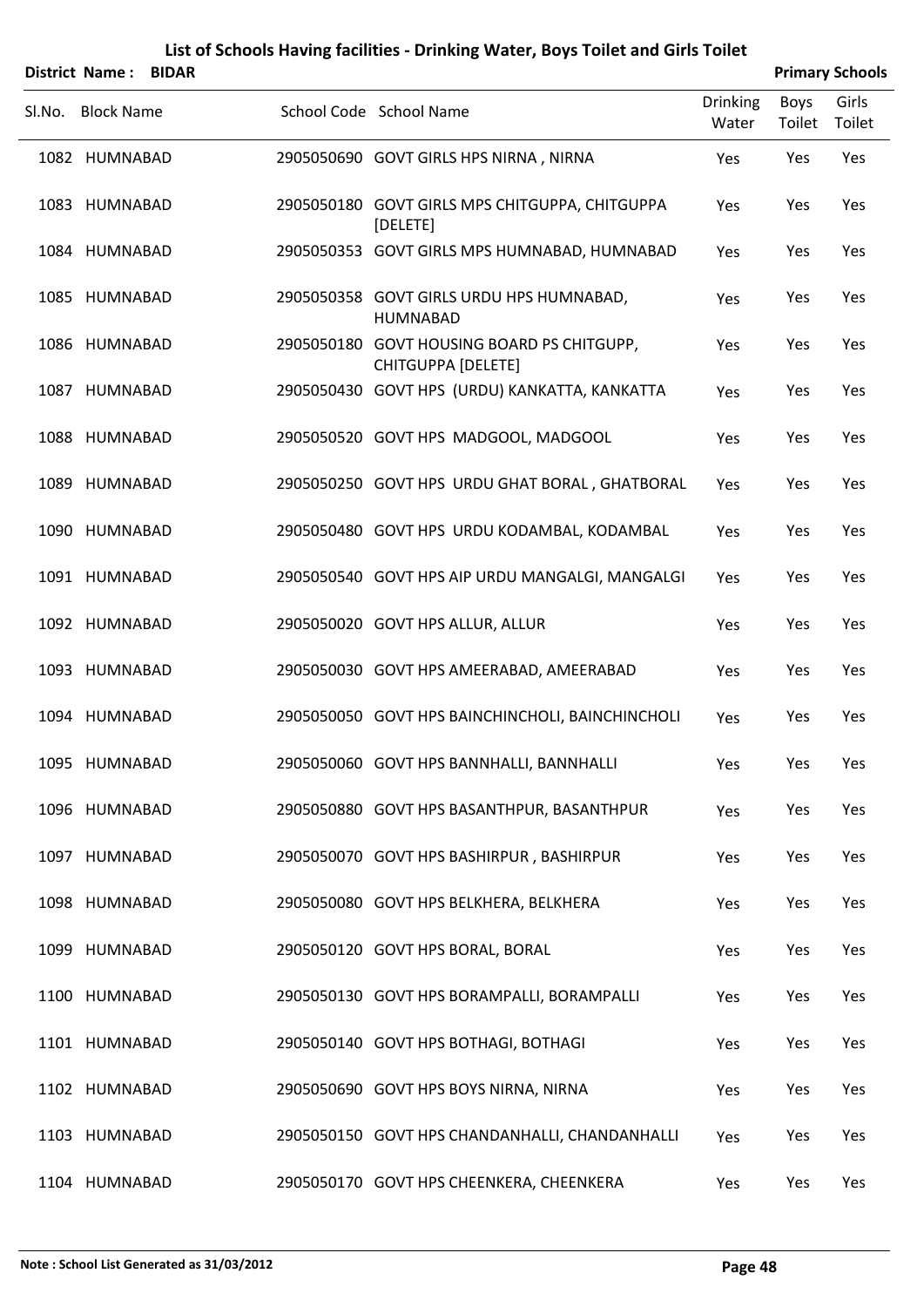| <b>District Name: BIDAR</b> |  |                                                               |                          |                | <b>Primary Schools</b> |
|-----------------------------|--|---------------------------------------------------------------|--------------------------|----------------|------------------------|
| SI.No. Block Name           |  | School Code School Name                                       | <b>Drinking</b><br>Water | Boys<br>Toilet | Girls<br>Toilet        |
| 1105 HUMNABAD               |  | 2905050180 GOVT HPS CHITGUPPA CPS, CHITGUPPA<br>[DELETE]      | Yes                      | Yes            | Yes                    |
| 1106 HUMNABAD               |  | 2905050190 GOVT HPS CHITKOTTA, CHITKOTTA                      | Yes                      | Yes            | Yes                    |
| 1107 HUMNABAD               |  | 2905050200 GOVT HPS DAKULGI, DAKULGI                          | Yes                      | Yes            | Yes                    |
| 1108 HUMNABAD               |  | 2905050920 GOVT HPS DHAMLANA THANDA, DHAMLAN<br><b>THANDA</b> | Yes                      | Yes            | Yes                    |
| 1109 HUMNABAD               |  | 2905050220 GOVT HPS DHUMMANSUR, DHUMMANSUR                    | Yes                      | Yes            | Yes                    |
| 1110 HUMNABAD               |  | 2905050230 GOVT HPS DUBLGUNDI (W), DUBALGUNDI                 | Yes                      | Yes            | Yes                    |
| 1111 HUMNABAD               |  | 2905050350 GOVT HPS FAKIRTEKADA HUMNABAD,<br><b>HUMNABAD</b>  | Yes                      | Yes            | Yes                    |
| 1112 HUMNABAD               |  | 2905050182 GOVT HPS FATHIMAPUR, CHITGUPPA<br>[DELETE]         | Yes                      | Yes            | Yes                    |
| 1113 HUMNABAD               |  | 2905050240 GOVT HPS GADWANTI, GADWANTI                        | Yes                      | Yes            | Yes                    |
| 1114 HUMNABAD               |  | 2905050250 GOVT HPS GHATBORAL THANDA,<br><b>GHATBORAL</b>     | Yes                      | Yes            | Yes                    |
| 1115 HUMNABAD               |  | 2905050250 GOVT HPS GHATBORAL, GHATBORAL                      | Yes                      | Yes            | Yes                    |
| 1116 HUMNABAD               |  | 2905050260 GOVT HPS GHODWADI, GHODWADI                        | Yes                      | Yes            | Yes                    |
| 1117 HUMNABAD               |  | 2905050910 GOVT HPS GOVINDAI THANDA, GOVINDA<br><b>THANDA</b> | Yes                      | Yes            | Yes                    |
| 1118 HUMNABAD               |  | 2905050290 GOVT HPS HALLIKHED (K) WADI, HALLIKHED<br>(K)      | Yes                      | Yes            | Yes                    |
| 1119 HUMNABAD               |  | 2905050290 GOVT HPS HALLIKHED (K), HALLIKHED (K)              | Yes                      | Yes            | Yes                    |
| 1120 HUMNABAD               |  | 2905050310 GOVT HPS HANKUNI, HANKUNI                          | Yes                      | Yes            | Yes                    |
| 1121 HUMNABAD               |  | 2905050320 GOVT HPS HILALPUR, HILALPUR                        | Yes                      | Yes            | Yes                    |
| 1122 HUMNABAD               |  | 2905050330 GOVT HPS HIPPARGA, HIPPARGA                        | Yes                      | Yes            | Yes                    |
| 1123 HUMNABAD               |  | 2905050350 GOVT HPS HOUSING BOARD COLONY,<br><b>HUMNABAD</b>  | Yes                      | Yes            | Yes                    |
| 1124 HUMNABAD               |  | 2905050350 GOVT HPS HUMNABAD, HUMNABAD                        | Yes                      | Yes            | Yes                    |
| 1125 HUMNABAD               |  | 2905050370 GOVT HPS HUNASNAL, HUNASNAL                        | Yes                      | Yes            | Yes                    |
| 1126 HUMNABAD               |  | 2905050360 GOVT HPS HUNSGERA, HUNSGERA                        | Yes                      | Yes            | Yes                    |
| 1127 HUMNABAD               |  | 2905050340 GOVT HPS INDIRANAGAR HUDGI, HUDGI                  | Yes                      | Yes            | Yes                    |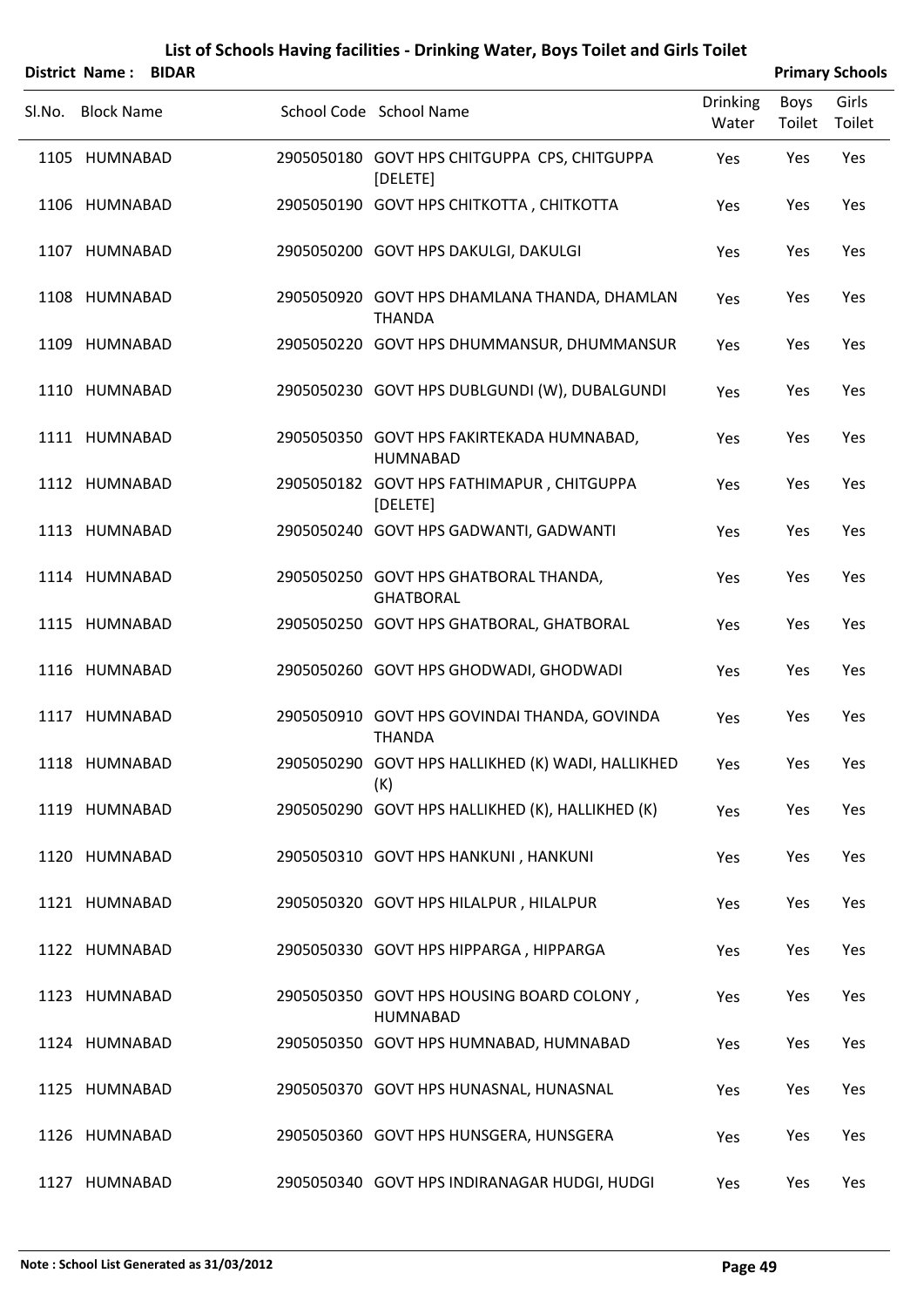|        | <b>District Name:</b><br><b>BIDAR</b> |                                                                  |                          |                | <b>Primary Schools</b> |
|--------|---------------------------------------|------------------------------------------------------------------|--------------------------|----------------|------------------------|
| SI.No. | <b>Block Name</b>                     | School Code School Name                                          | <b>Drinking</b><br>Water | Boys<br>Toilet | Girls<br>Toilet        |
|        | 1128 HUMNABAD                         | 2905050380 GOVT HPS ITGA, ITGA                                   | Yes                      | Yes            | Yes                    |
|        | 1129 HUMNABAD                         | 2905050390 GOVT HPS JALSINGI, JALSINGI                           | Yes                      | Yes            | Yes                    |
|        | 1130 HUMNABAD                         | 2905050100 GOVT HPS JAMALPUR (BARDAPUR),<br><b>BARDAPUR</b>      | Yes                      | Yes            | Yes                    |
|        | 1131 HUMNABAD                         | 2905050400 GOVT HPS KABIRABAD, KABIRABAD                         | Yes                      | Yes            | Yes                    |
|        | 1132 HUMNABAD                         | 2905050410 GOVT HPS KALLUR THANDA, KALLUR                        | Yes                      | Yes            | Yes                    |
|        | 1133 HUMNABAD                         | 2905050300 GOVT HPS KAN & MAR HANDIKERA,<br><b>HANDIKERA</b>     | Yes                      | Yes            | Yes                    |
|        | 1134 HUMNABAD                         | 2905050420 GOVT HPS KANDGUL, KANDGUL                             | Yes                      | Yes            | Yes                    |
|        | 1135 HUMNABAD                         | 2905050440 GOVT HPS KAPPARGAOM (URDU),<br><b>KAPPARGAON</b>      | Yes                      | Yes            | Yes                    |
|        | 1136 HUMNABAD                         | 2905050450 GOVT HPS KARAKNALLI, KARAKNALLI                       | Yes                      | Yes            | Yes                    |
|        | 1137 HUMNABAD                         | 2905050460 GOVT HPS KARPAKPALLI, KARPAKPALLI                     | Yes                      | Yes            | Yes                    |
|        | 1138 HUMNABAD                         | 2905050460 GOVT HPS KARPAKPALLI THANDA,<br>KARPAKPALLI           | Yes                      | Yes            | Yes                    |
|        | 1139 HUMNABAD                         | 2905050470 GOVT HPS KATHALLI, KATHALLI                           | Yes                      | Yes            | Yes                    |
|        | 1140 HUMNABAD                         | 2905050490 GOVT HPS KUMAR CHINCHOLLI, KUMAR<br><b>CHINCHOLLI</b> | Yes                      | Yes            | Yes                    |
|        | 1141 HUMNABAD                         | 2905050500 GOVT HPS MADARGAON, MADARGAON                         | Yes                      | Yes            | Yes                    |
|        | 1142 HUMNABAD                         | 2905050510 GOVT HPS MADARGI (KAN), MADARGI                       | Yes                      | Yes            | Yes                    |
|        | 1143 HUMNABAD                         | 2905050510 GOVT HPS MADARGI(URDU), MADARGI                       | Yes                      | Yes            | Yes                    |
|        | 1144 HUMNABAD                         | 2905050540 GOVT HPS MANGALGIWADI, MANGALGI                       | Yes                      | Yes            | Yes                    |
|        | 1145 HUMNABAD                         | 2905050550 GOVT HPS MANIKNAGAR WESTWING,<br>MANIKNAGER           | Yes                      | Yes            | Yes                    |
|        | 1146 HUMNABAD                         | 2905050570 GOVT HPS MARKHAL, MARKHAL                             | Yes                      | Yes            | Yes                    |
|        | 1147 HUMNABAD                         | 2905050580 GOVT HPS MEENKERA, MEENKERA                           | Yes                      | Yes            | Yes                    |
|        | 1148 HUMNABAD                         | 2905050590 GOVT HPS MOLKHERA, MOLKHERA                           | Yes                      | Yes            | Yes                    |
|        | 1149 HUMNABAD                         | 2905050600 GOVT HPS MUDNAL, MUDNAL                               | Yes                      | Yes            | Yes                    |
|        | 1150 HUMNABAD                         | 2905050610 GOVT HPS MUGNOOR, MUGNOOR                             | Yes                      | Yes            | Yes                    |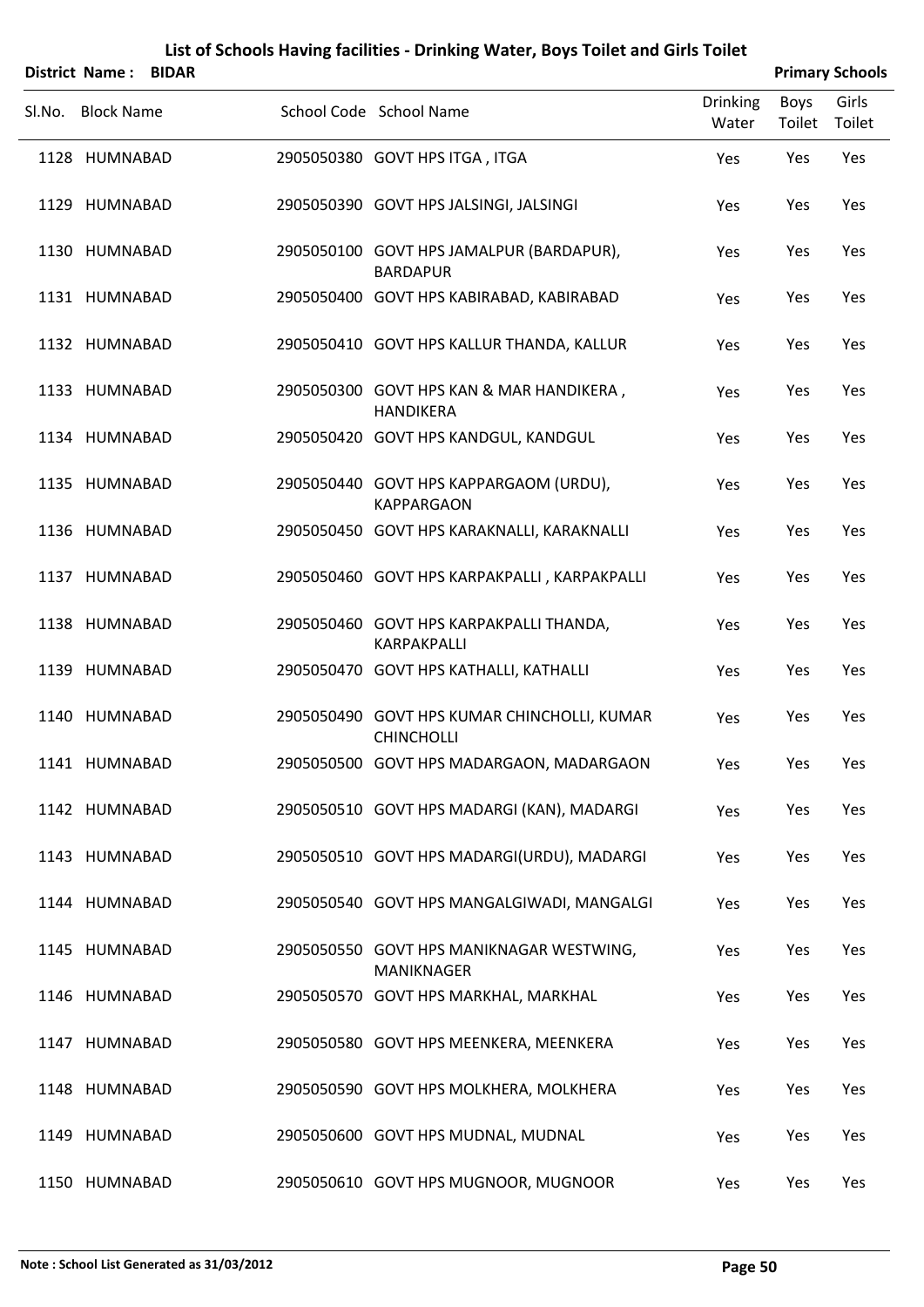|        | <b>District Name:</b> | <b>BIDAR</b> |                                                         |                   |                       | <b>Primary Schools</b> |
|--------|-----------------------|--------------|---------------------------------------------------------|-------------------|-----------------------|------------------------|
| Sl.No. | <b>Block Name</b>     |              | School Code School Name                                 | Drinking<br>Water | <b>Boys</b><br>Toilet | Girls<br>Toilet        |
|        | 1151 HUMNABAD         |              | 2905050620 GOVT HPS MUSTAPUR, MUSTAPUR                  | Yes               | Yes                   | Yes                    |
|        | 1152 HUMNABAD         |              | 2905050630 GOVT HPS MUSTARI WADI, MUSTARI               | Yes               | Yes                   | Yes                    |
|        | 1153 HUMNABAD         |              | 2905050630 GOVT HPS MUSTARI, MUSTARI                    | Yes               | Yes                   | Yes                    |
|        | 1154 HUMNABAD         |              | 2905050650 GOVT HPS NAGANKERA, NAGANKERA                | Yes               | Yes                   | Yes                    |
|        | 1155 HUMNABAD         |              | 2905050670 GOVT HPS NAMADAPUR, NAMADAPUR                | Yes               | Yes                   | Yes                    |
|        | 1156 HUMNABAD         |              | 2905050660 GOVT HPS NANDGAON, NANDAGAON                 | Yes               | Yes                   | Yes                    |
|        | 1157 HUMNABAD         |              | 2905050680 GOVT HPS NIMBUR, NIMBUR                      | Yes               | Yes                   | Yes                    |
|        | 1158 HUMNABAD         |              | 2905050690 GOVT HPS NIRNA WADI, NIRNA                   | Yes               | Yes                   | Yes                    |
|        | 1159 HUMNABAD         |              | 2905050700 GOVT HPS OTHAGI, OTHAGI                      | Yes               | Yes                   | Yes                    |
|        | 1160 HUMNABAD         |              | 2905050710 GOVT HPS POLAKPALLI, POLAKPALLI              | Yes               | Yes                   | Yes                    |
|        | 1161 HUMNABAD         |              | 2905050720 GOVT HPS RAMPUR, RAMPUR                      | Yes               | Yes                   | Yes                    |
|        | 1162 HUMNABAD         |              | 2905050760 GOVT HPS SHAKARGUNJ, SHAKARGUNJ              | Yes               | Yes                   | Yes                    |
|        | 1163 HUMNABAD         |              | 2905050750 GOVT HPS SHAMTABAD, SHAMTABAD                | Yes               | Yes                   | Yes                    |
|        | 1164 HUMNABAD         |              | 2905050780 GOVT HPS SHINDBANDGI, SHINDBANDGI            | Yes               | Yes                   | Yes                    |
|        | 1165 HUMNABAD         |              | 2905050770 GOVT HPS SINDANKERA, SINDANKERA              | Yes               | Yes                   | Yes                    |
|        | 1166 HUMNABAD         |              | 2905050790 GOVT HPS SITALGERA, SITALGERA                | Yes               | Yes                   | Yes                    |
|        | 1167 HUMNABAD         |              | 2905050810 GOVT HPS SONKERA, SONKERA                    | Yes               | Yes                   | Yes                    |
|        | 1168 HUMNABAD         |              | 2905050800 GOVT HPS SULTANABAD WADI, SULTANABAD         | Yes               | Yes                   | Yes                    |
|        | 1169 HUMNABAD         |              | 2905050820 GOVT HPS TALMADGI, TALMADGI                  | Yes               | Yes                   | Yes                    |
|        | 1170 HUMNABAD         |              | 2905050830 GOVT HPS UDBAL WADI, UDBAL                   | Yes               | Yes                   | Yes                    |
|        | 1171 HUMNABAD         |              | 2905050830 GOVT HPS UDBAL, UDBAL                        | Yes               | Yes                   | Yes                    |
|        | 1172 HUMNABAD         |              | 2905050660 GOVT HPS URDU NANDAGAON,<br><b>NANDAGAON</b> | Yes               | Yes                   | Yes                    |
|        | 1173 HUMNABAD         |              | 2905050700 GOVT HPS URDU OTAGI, OTHAGI                  | Yes               | Yes                   | Yes                    |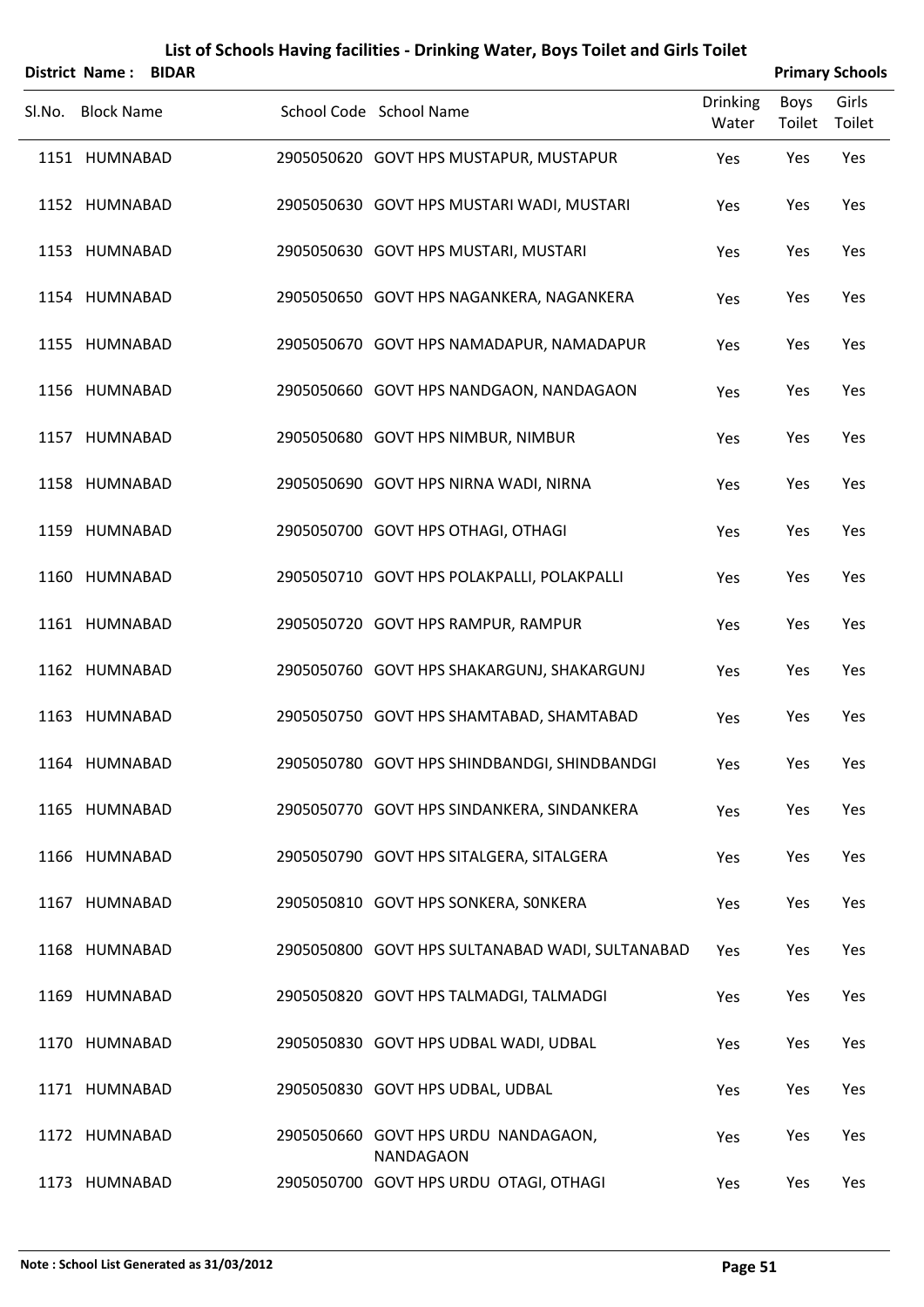|        | District Name: BIDAR |  |                                                               |                          |                | <b>Primary Schools</b> |
|--------|----------------------|--|---------------------------------------------------------------|--------------------------|----------------|------------------------|
| Sl.No. | <b>Block Name</b>    |  | School Code School Name                                       | <b>Drinking</b><br>Water | Boys<br>Toilet | Girls<br>Toilet        |
|        | 1174 HUMNABAD        |  | 2905050120 GOVT HPS URDU BORAL, BORAL                         | Yes                      | Yes            | Yes                    |
|        | 1175 HUMNABAD        |  | 2905050160 GOVT HPS URDU CHANGLERA, CHANGLER                  | Yes                      | Yes            | Yes                    |
|        | 1176 HUMNABAD        |  | 2905050260 GOVT HPS URDU GHODWADI, GHODWADI                   | Yes                      | Yes            | Yes                    |
|        | 1177 HUMNABAD        |  | 2905050340 GOVT HPS URDU HUDGI, HUDGI                         | Yes                      | Yes            | Yes                    |
|        | 1178 HUMNABAD        |  | 2905050560 GOVT HPS URDU MANNAEKHELLI,<br>MANNAEKHELLI        | Yes                      | Yes            | Yes                    |
|        | 1179 HUMNABAD        |  | 2905050590 GOVT HPS URDU MOLKERA, MOLKHERA                    | Yes                      | Yes            | Yes                    |
|        | 1180 HUMNABAD        |  | 2905050640 GOVT HPS URDU MUTTANGI, MUTTANGI                   | Yes                      | Yes            | Yes                    |
|        | 1181 HUMNABAD        |  | 2905050740 GOVT HPS URDU SEDOL, SEDOL                         | Yes                      | Yes            | Yes                    |
|        | 1182 HUMNABAD        |  | 2905050820 GOVT HPS URDU TALMADGI, TALMADGI                   | Yes                      | Yes            | Yes                    |
|        | 1183 HUMNABAD        |  | 2905050160 GOVT HPS VITHALPUR, CHANGLER                       | Yes                      | Yes            | Yes                    |
|        | 1184 HUMNABAD        |  | 2905050850 GOVT HPS WADDANKERA, WADDANKERA                    | Yes                      | Yes            | Yes                    |
|        | 1185 HUMNABAD        |  | 2905050860 GOVT HPS WALKHINDI, WALKHINDI                      | Yes                      | Yes            | Yes                    |
|        | 1186 HUMNABAD        |  | 2905050350 GOVT HPS WANJARI, HUMNABAD                         | Yes                      | Yes            | Yes                    |
|        | 1187 HUMNABAD        |  | 2905050870 GOVT HPS WARWATTI (K), WARWATTI(K)                 | Yes                      | Yes            | Yes                    |
|        | 1188 HUMNABAD        |  | 2905050630 GOVT LPS AIP URDU MUSTARI, MUSTARI                 | Yes                      | Yes            | Yes                    |
|        | 1189 HUMNABAD        |  | 2905050010 GOVT LPS ALIPUR THADA, ALIPUR                      | Yes                      | Yes            | Yes                    |
|        | 1190 HUMNABAD        |  | 2905050020 GOVT LPS ALLUR (AIP), ALLUR                        | Yes                      | Yes            | Yes                    |
|        | 1191 HUMNABAD        |  | 2905050020 GOVT LPS ALLUR BADAVANE, ALLUR                     | Yes                      | Yes            | Yes                    |
|        | 1192 HUMNABAD        |  | 2905050355 GOVT LPS ASHRAY COLONY HUMNABD,<br><b>HUMNABAD</b> | Yes                      | Yes            | Yes                    |
|        | 1193 HUMNABAD        |  | 2905050040 GOVT LPS ATIWAL, ATIWAL                            | Yes                      | Yes            | Yes                    |
|        | 1194 HUMNABAD        |  | 2905050080 GOVT LPS BASAVESHWAR NAGAR, BELKHERA               | Yes                      | Yes            | Yes                    |
|        | 1195 HUMNABAD        |  | 2905050420 GOVT LPS BASWA NAGAR KANDGOL,<br>KANDGUL           | Yes                      | Yes            | Yes                    |
|        | 1196 HUMNABAD        |  | 2905050150 GOVT LPS CHANDANHALLI NEW COLO,                    | Yes                      | Yes            | Yes                    |

CHANDANHALLI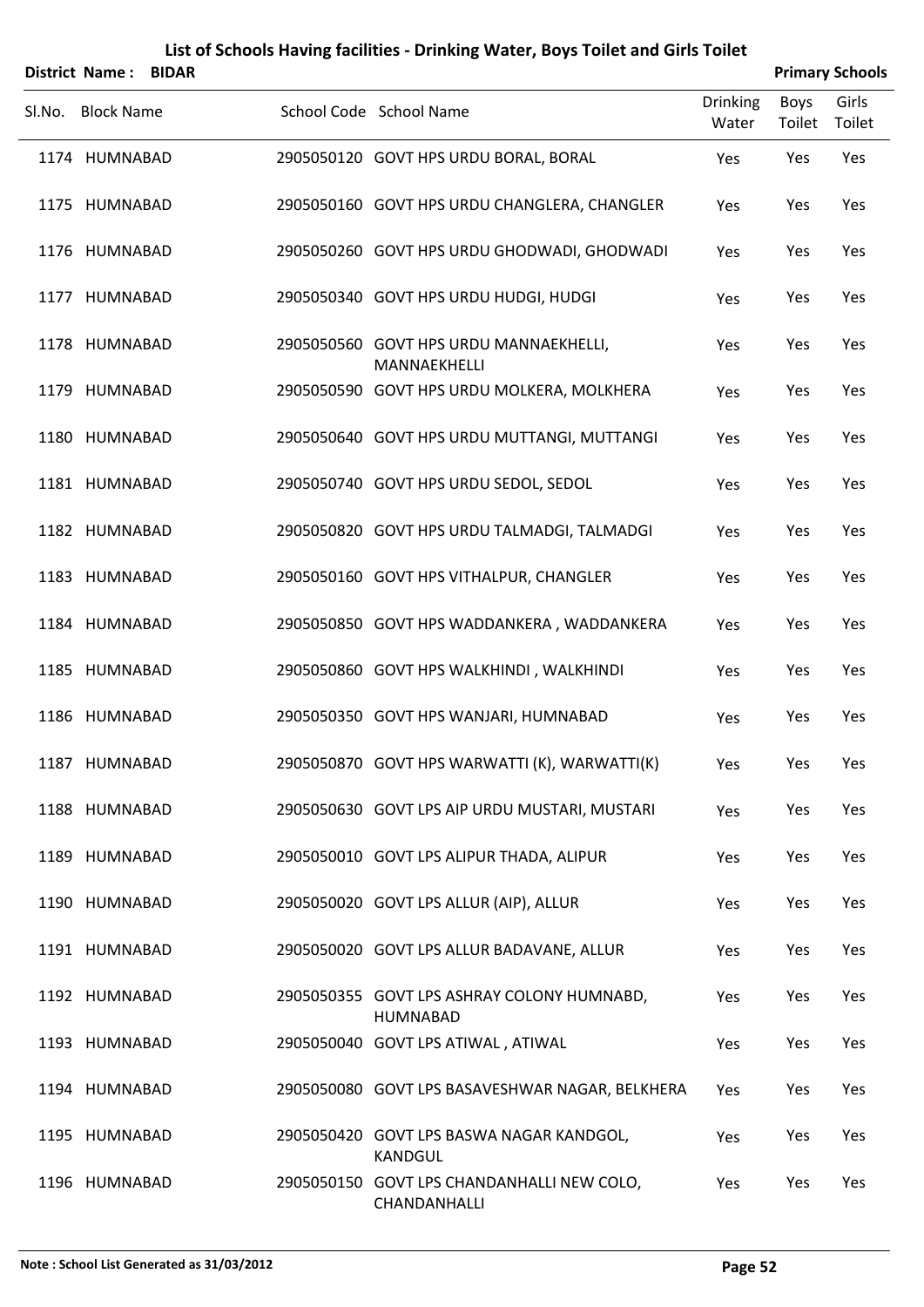|        | <b>District Name: BIDAR</b> |  |                                                                       |                          |                | <b>Primary Schools</b> |
|--------|-----------------------------|--|-----------------------------------------------------------------------|--------------------------|----------------|------------------------|
| SI.No. | <b>Block Name</b>           |  | School Code School Name                                               | <b>Drinking</b><br>Water | Boys<br>Toilet | Girls<br>Toilet        |
|        | 1197 HUMNABAD               |  | 2905050160 GOVT LPS CHAUKI THANDA (A), CHANGLER                       | Yes                      | Yes            | Yes                    |
|        | 1198 HUMNABAD               |  | 2905050160 GOVT LPS CHOUKI THANDA (B), CHANGLER                       | Yes                      | Yes            | Yes                    |
|        | 1199 HUMNABAD               |  | 2905050490 GOVT LPS COLONY KUMAR CHINCHOL,<br><b>KUMAR CHINCHOLLI</b> | Yes                      | Yes            | Yes                    |
|        | 1200 HUMNABAD               |  | 2905050210 GOVT LPS DEVAGIRI THANDA (B), DEVAGIRI<br>[DELETE]         | Yes                      | Yes            | Yes                    |
|        | 1201 HUMNABAD               |  | 2905050160 GOVT LPS DEVAGIRI THANDA, CHANGLER                         | Yes                      | Yes            | Yes                    |
|        | 1202 HUMNABAD               |  | 2905050220 GOVT LPS DHUMANSOOR THANDA,<br><b>DHUMMANSUR</b>           | Yes                      | Yes            | Yes                    |
|        | 1203 HUMNABAD               |  | 2905050357 GOVT LPS DHUMMANSUR BADAVANE,<br><b>HUMNABAD</b>           | Yes                      | Yes            | Yes                    |
|        | 1204 HUMNABAD               |  | 2905050820 GOVT LPS GANDHI NAGER TALMADGI,<br><b>TALMADGI</b>         | Yes                      | Yes            | Yes                    |
|        | 1205 HUMNABAD               |  | 2905050300 GOVT LPS HANDIKERA BADAVNE, HANDIKERA                      | Yes                      | Yes            | Yes                    |
|        | 1206 HUMNABAD               |  | 2905050320 GOVT LPS HILAPUR(B), HILALPUR                              | Yes                      | Yes            | Yes                    |
|        | 1207 HUMNABAD               |  | 2905050181 GOVT LPS HUSSAINI ALAM CHITGUP,<br>CHITGUPPA [DELETE]      | Yes                      | Yes            | Yes                    |
|        | 1208 HUMNABAD               |  | 2905050970 GOVT LPS JAMNAGAR, JAMNAGAR                                | Yes                      | Yes            | Yes                    |
|        | 1209 HUMNABAD               |  | 2905050691 GOVT LPS JANATA COLONY NIRNA, NIRNA                        | Yes                      | Yes            | Yes                    |
|        | 1210 HUMNABAD               |  | 2905050690 GOVT LPS K E B COLONY NIRNA, NIRNA                         | Yes                      | Yes            | Yes                    |
|        | 1211 HUMNABAD               |  | 2905050500 GOVT LPS KAN MADARGAON EXTN,<br><b>MADARGAON</b>           | Yes                      | Yes            | Yes                    |
|        | 1212 HUMNABAD               |  | 2905050440 GOVT LPS KAPPARGAON EXT, KAPPARGAON                        | Yes                      | Yes            | Yes                    |
|        | 1213 HUMNABAD               |  | 2905050290 GOVT LPS LALDHARI THANDA, HALLIKHED (K)                    | Yes                      | Yes            | Yes                    |
|        | 1214 HUMNABAD               |  | 2905050530 GOVT LPS MALKAPUR WADI, MALKAPUR<br>WADI [DELETE]          | Yes                      | Yes            | Yes                    |
|        | 1215 HUMNABAD               |  | 2905050180 GOVT LPS MARKANDESHWAR CHITG,<br>CHITGUPPA [DELETE]        | Yes                      | Yes            | Yes                    |
|        | 1216 HUMNABAD               |  | 2905050561 GOVT LPS MEHRAJ (KAN) COLONY,<br>MANNAEKHELLI              | Yes                      | Yes            | Yes                    |
|        | 1217 HUMNABAD               |  | 2905050980 GOVT LPS MOOKIN THANDA, MOOKIN<br><b>THANDA</b>            | Yes                      | Yes            | Yes                    |
|        | 1218 HUMNABAD               |  | 2905050620 GOVT LPS MUSTAPUR BADAWANE,<br><b>MUSTAPUR</b>             | Yes                      | Yes            | Yes                    |
|        | 1219 HUMNABAD               |  | 2905050140 GOVT LPS NEHARUNAGAR, BOTHAGI                              | Yes                      | Yes            | Yes                    |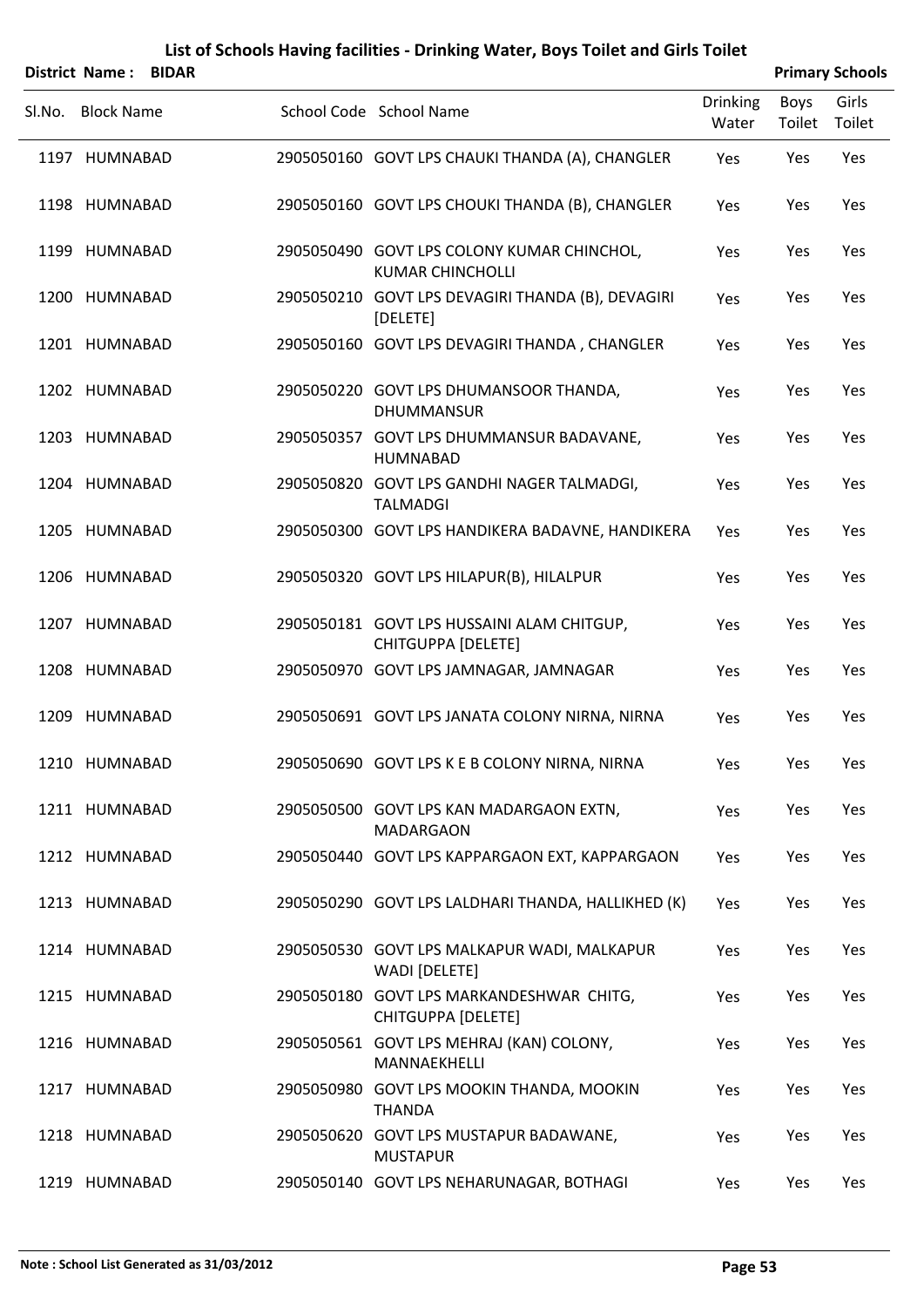|        | District Name:    | <b>BIDAR</b> |                                                                  |                          |                | <b>Primary Schools</b> |
|--------|-------------------|--------------|------------------------------------------------------------------|--------------------------|----------------|------------------------|
| Sl.No. | <b>Block Name</b> |              | School Code School Name                                          | <b>Drinking</b><br>Water | Boys<br>Toilet | Girls<br>Toilet        |
|        | 1220 HUMNABAD     |              | 2905050390 GOVT LPS PUJESWARI COLONY JAL, JALSINGI               | Yes                      | Yes            | Yes                    |
|        | 1221 HUMNABAD     |              | 2905051290 GOVT LPS REDU TANDA, REDU THANDA                      | Yes                      | Yes            | Yes                    |
|        | 1222 HUMNABAD     |              | 2905050240 GOVT LPS SANGAMESHWAR COLONY,<br><b>GADWANTI</b>      | Yes                      | Yes            | Yes                    |
|        | 1223 HUMNABAD     |              | 2905050790 GOVT LPS SITALGERA(AIP), SITALGERA                    | Yes                      | Yes            | Yes                    |
|        | 1224 HUMNABAD     |              | 2905050181 GOVT LPS SUGARFACTORY CHITGUP,<br>CHITGUPPA [DELETE]  | Yes                      | Yes            | Yes                    |
|        | 1225 HUMNABAD     |              | 2905050800 GOVT LPS SULTANABAD COLONY,<br>SULTANABAD             | Yes                      | Yes            | Yes                    |
|        | 1226 HUMNABAD     |              | 2905050040 GOVT LPS URDU (AIP) ATIWAL, ATIWAL                    | Yes                      | Yes            | Yes                    |
|        | 1227 HUMNABAD     |              | 2905050320 GOVT LPS URDU AIP HILALPUR, HILALPUR                  | Yes                      | Yes            | Yes                    |
|        | 1228 HUMNABAD     |              | 2905050080 GOVT LPS URDU BELKHERA, BELKHERA                      | Yes                      | Yes            | Yes                    |
|        | 1229 HUMNABAD     |              | 2905050181 GOVT LPS URDU DASTGIR GALLI CH,<br>CHITGUPPA [DELETE] | Yes                      | Yes            | Yes                    |
|        | 1230 HUMNABAD     |              | 2905050183 GOVT LPS URDU FATIMAPUR, CHITGUPPA<br>[DELETE]        | Yes                      | Yes            | Yes                    |
|        | 1231 HUMNABAD     |              | 2905050240 GOVT LPS URDU GADWANTHI (AIP),<br><b>GADWANTI</b>     | Yes                      | Yes            | Yes                    |
|        | 1232 HUMNABAD     |              | 2905050390 GOVT LPS URDU JALSANG, JALSINGI                       | Yes                      | Yes            | Yes                    |
|        | 1233 HUMNABAD     |              | 2905050410 GOVT LPS URDU KALLUR, KALLUR                          | Yes                      | Yes            | Yes                    |
|        | 1234 HUMNABAD     |              | 2905050520 GOVT LPS URDU MADGOOL, MADGOOL                        | Yes                      | Yes            | Yes                    |
|        | 1235 HUMNABAD     |              | 2905050750 GOVT LPS URDU SHAMTABAD, SHAMTABAD                    | Yes                      | Yes            | Yes                    |
|        | 1236 HUMNABAD     |              | 2905050160 GOVT LPS VEERBHADRESHWAR COLONY,<br><b>CHANGLER</b>   | Yes                      | Yes            | Yes                    |
|        | 1237 HUMNABAD     |              | 2905050850 GOVT LPS WADDANKERA (EXTENSION,<br>WADDANKERA         | Yes                      | Yes            | Yes                    |
|        | 1238 HUMNABAD     |              | 2905050850 GOVT LPS WADDANKERA AIP, WADDANKERA                   | Yes                      | Yes            | Yes                    |
|        | 1239 HUMNABAD     |              | 2905050160 GOVT MPS CHANGLER, CHANGLER                           | Yes                      | Yes            | Yes                    |
|        | 1240 HUMNABAD     |              | 2905050280 GOVT MPS HALLIKHED (B), HALLIKHED (B)                 | Yes                      | Yes            | Yes                    |
|        | 1241 HUMNABAD     |              | 2905050340 GOVT MPS HUDGI, HUDGI                                 | Yes                      | Yes            | Yes                    |
|        | 1242 HUMNABAD     |              | 2905050410 GOVT MPS KALLUR, KALLUR                               | Yes                      | Yes            | Yes                    |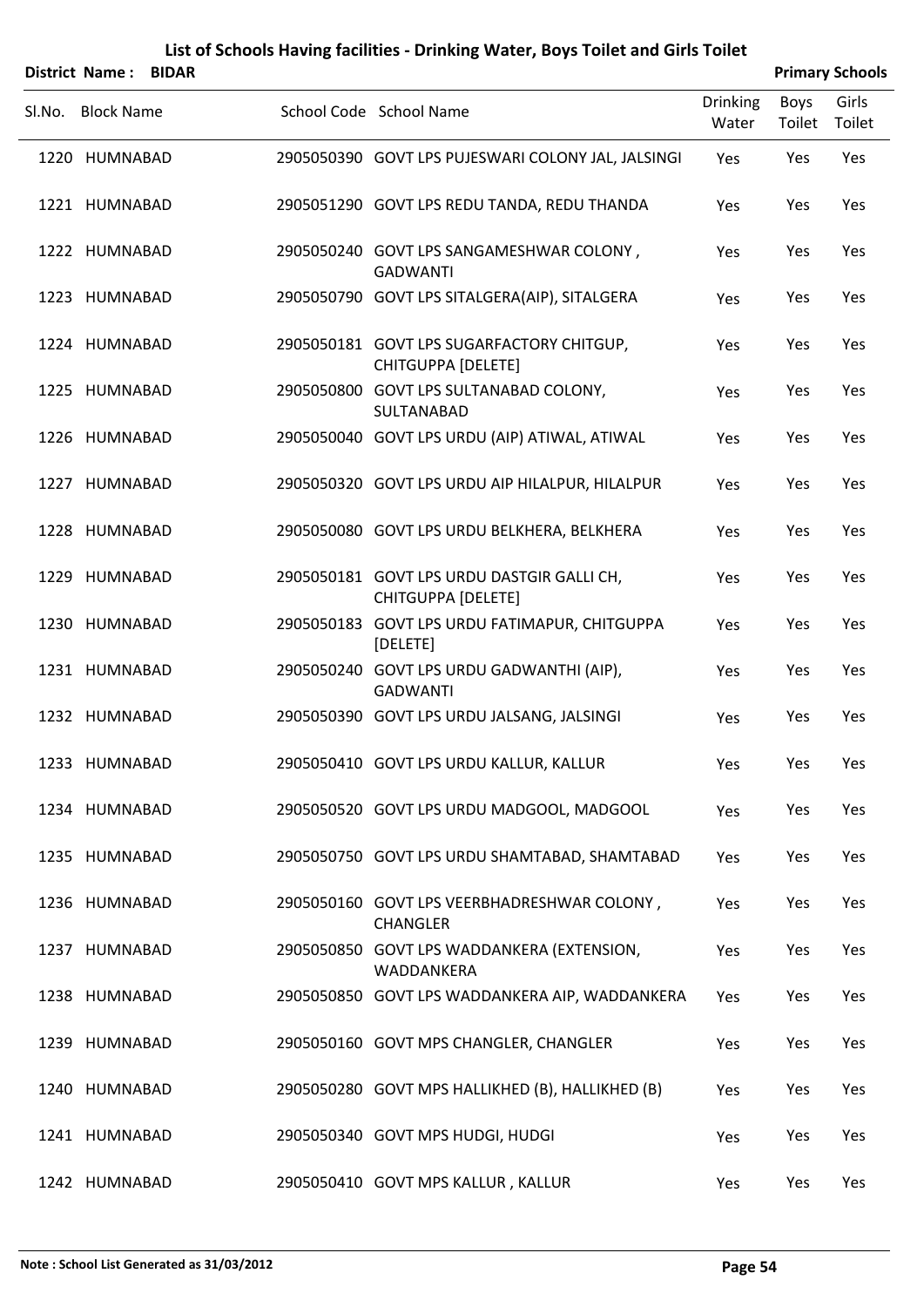|        | <b>District Name:</b> | <b>BIDAR</b> | List of Schools Having facilities - Drinking Water, Boys Toilet and Girls Toilet |                          |                       | <b>Primary Schools</b> |
|--------|-----------------------|--------------|----------------------------------------------------------------------------------|--------------------------|-----------------------|------------------------|
| Sl.No. | <b>Block Name</b>     |              | School Code School Name                                                          | <b>Drinking</b><br>Water | <b>Boys</b><br>Toilet | Girls<br>Toilet        |
|        | 1243 HUMNABAD         |              | 2905050430 GOVT MPS KANKATTA, KANKATTA                                           | Yes                      | Yes                   | Yes                    |
|        | 1244 HUMNABAD         |              | 2905050440 GOVT MPS KAPPARGAON, KAPPARGAON                                       | Yes                      | Yes                   | Yes                    |
|        | 1245 HUMNABAD         |              | 2905050480 GOVT MPS KODAMBAL, KODAMBAL                                           | Yes                      | Yes                   | Yes                    |
|        | 1246 HUMNABAD         |              | 2905050540 GOVT MPS MANGALGI, MANGALGI                                           | Yes                      | Yes                   | Yes                    |
|        | 1247 HUMNABAD         |              | 2905050560 GOVT MPS MANNAEKHELI, MANNAEKHELLI                                    | Yes                      | Yes                   | Yes                    |
|        | 1248 HUMNABAD         |              | 2905050640 GOVT MPS MUTTANGI, MUTTANGI                                           | Yes                      | Yes                   | Yes                    |
|        | 1249 HUMNABAD         |              | 2905050740 GOVT MPS SEDOL, SEDOL                                                 | Yes                      | Yes                   | Yes                    |
|        | 1250 HUMNABAD         |              | 2905050840 GOVT MPS UDAMNALLI, UDAMNALLI                                         | Yes                      | Yes                   | Yes                    |
|        | 1251 HUMNABAD         |              | 2905050770 GOVT URDU AIP HPS SINDNKERA,<br>SINDANKERA                            | Yes                      | Yes                   | Yes                    |
|        | 1252 HUMNABAD         |              | 2905050200 GOVT URDU AIP LPS DAKULGI, DAKULGI                                    | Yes                      | Yes                   | Yes                    |
|        | 1253 HUMNABAD         |              | 2905050830 GOVT URDU HPS (AIP) UDBAL, UDBAL                                      | Yes                      | Yes                   | Yes                    |
|        | 1254 HUMNABAD         |              | 2905050090 GOVT URDU HPS BEMALKHEDA,<br>BEMALKHEDA                               | Yes                      | Yes                   | Yes                    |
|        | 1255 HUMNABAD         |              | 2905050230 GOVT URDU HPS DUBALGUNDI,<br><b>DUBALGUNDI</b>                        | Yes                      | Yes                   | Yes                    |
|        | 1256 HUMNABAD         |              | 2905050282 GOVT URDU HPS HALLIKHED B, HALLIKHED<br>(B)                           | Yes                      | Yes                   | Yes                    |
|        | 1257 HUMNABAD         |              | 2905050353 GOVT URDU HPS HUMNABAD, HUMNABAD                                      | Yes                      | Yes                   | Yes                    |
|        | 1258 HUMNABAD         |              | 2905050690 GOVT URDU HPS NIRNA, NIRNA                                            | Yes                      | Yes                   | Yes                    |
|        | 1259 HUMNABAD         |              | 2905050650 GOVT URDU LPS AIP NAGANKERA,<br>NAGANKERA                             | Yes                      | Yes                   | Yes                    |
|        | 1260 HUMNABAD         |              | 2905050140 GOVT URDU LPS BOTHAGI, BOTHAGI                                        | Yes                      | Yes                   | Yes                    |
|        | 1261 HUMNABAD         |              | 2905050310 GOVT URDU LPS HANAKUNI, HANKUNI                                       | Yes                      | Yes                   | Yes                    |
|        | 1262 HUMNABAD         |              | 2905051030 GOVT URDU LPS HB COLONY HUMNABAD,<br>HUMNABAD WARD 1                  | Yes                      | Yes                   | Yes                    |
|        | 1263 HUMNABAD         |              | 2905050341 GOVT URDU LPS HUDGI (JANTANAGAR),<br><b>HUDGI</b>                     | Yes                      | Yes                   | Yes                    |
|        | 1264 HUMNABAD         |              | 2905050370 GOVT URDU LPS HUNCHNAL, HUNASNAL                                      | Yes                      | Yes                   | Yes                    |
|        | 1265 HUMNABAD         |              | 2905050380 GOVT URDU LPS ITGA, ITGA                                              | Yes                      | Yes                   | Yes                    |